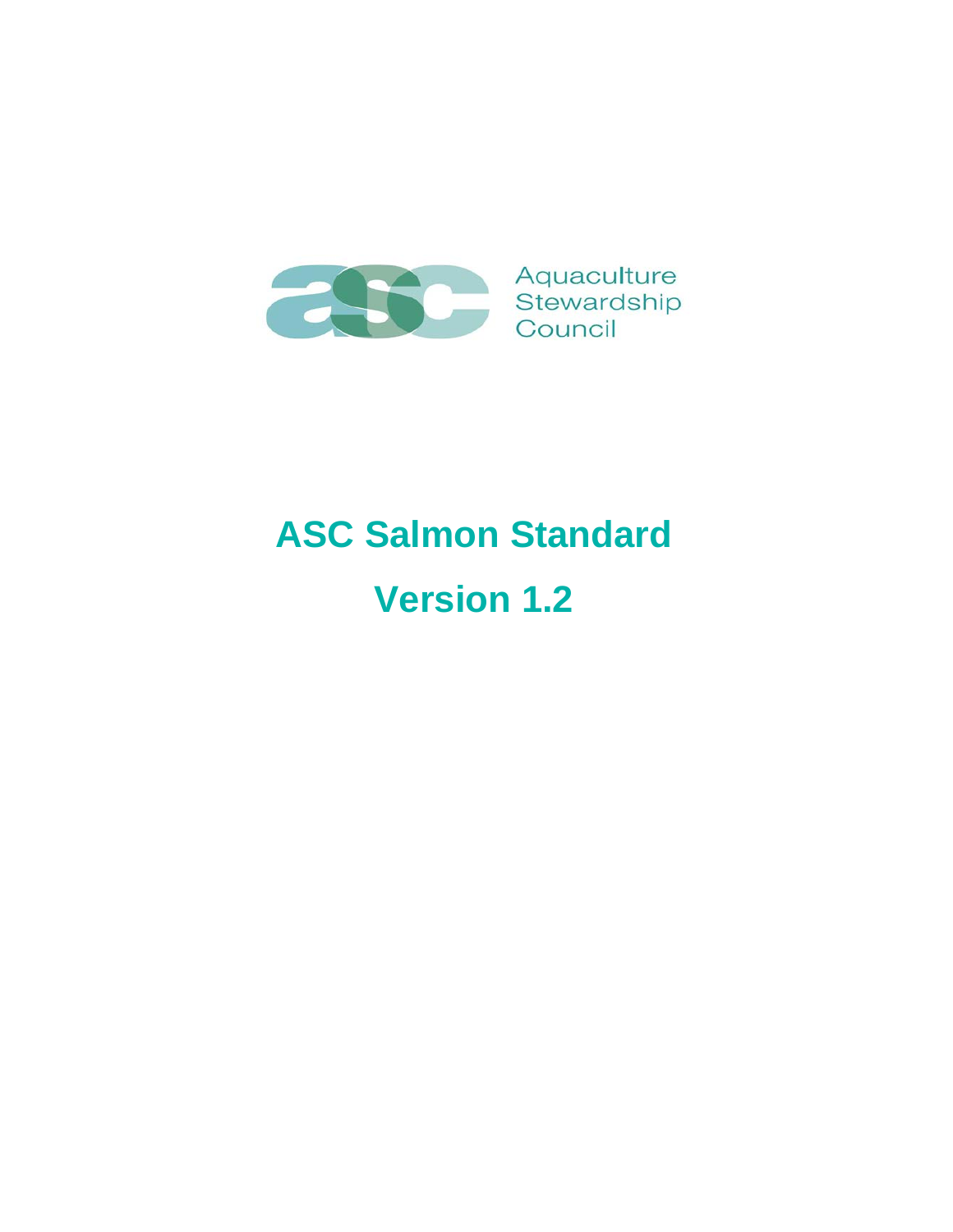### **Contact information:**

### **Postal address:**

Aquaculture Stewardship Council P.O. Box 19107 3501 DC Utrecht The Netherlands

### **Office address:**

Aquaculture Stewardship Council Arthur van Schendelstraat 650 3511 MJ Utrecht, the Netherlands [+31 30 239 31 10](tel:+31302393110)

[www.asc-aqua.org](http://www.asc-aqua.org/)

**Trade register** number 34389683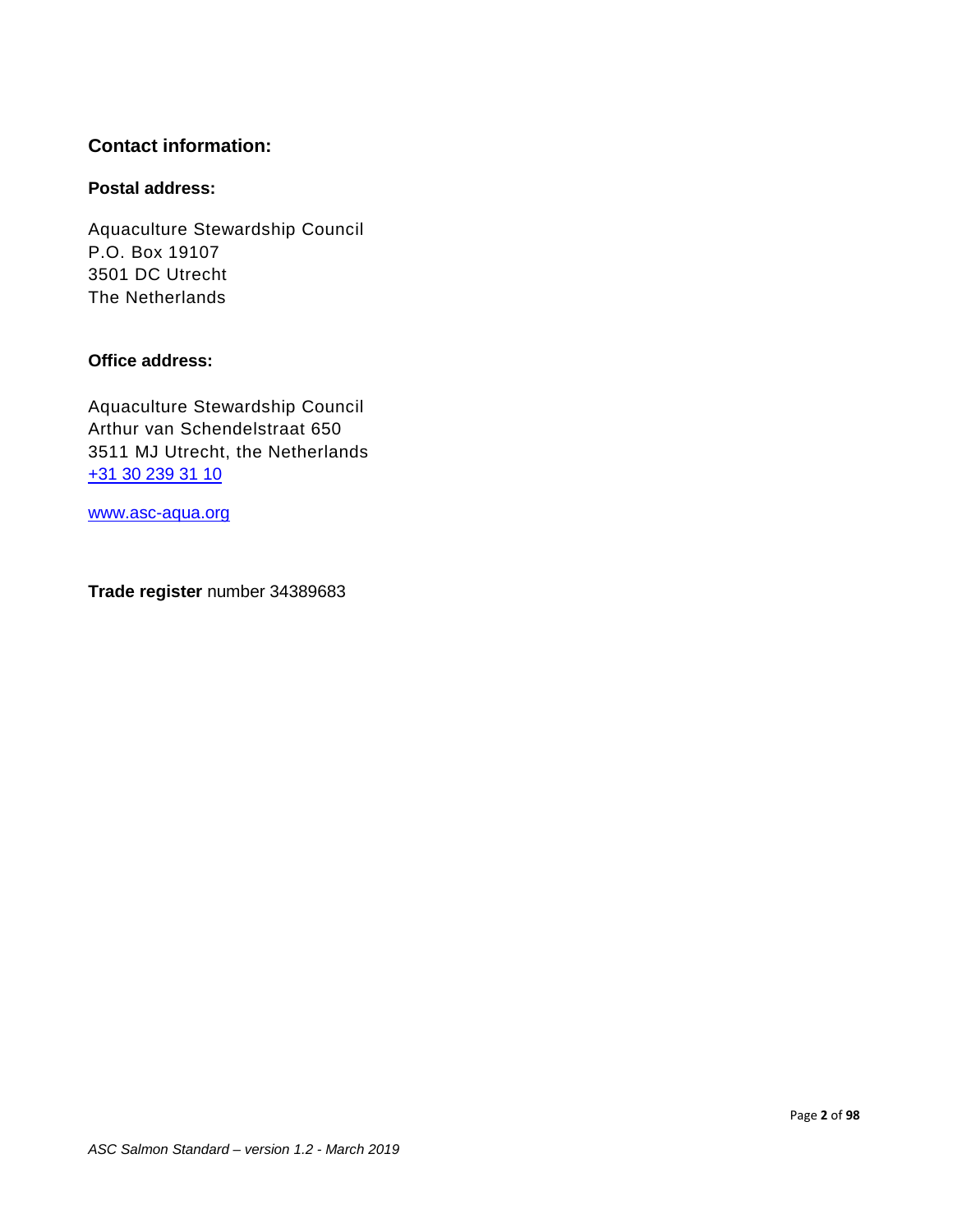# **Table of Contents**

| VERSION CONTROL, AVAILABLE LANGUAGE(S) AND COPYRIGHT NOTICE  6                               |                                                                              |  |  |  |
|----------------------------------------------------------------------------------------------|------------------------------------------------------------------------------|--|--|--|
|                                                                                              |                                                                              |  |  |  |
|                                                                                              |                                                                              |  |  |  |
|                                                                                              |                                                                              |  |  |  |
|                                                                                              | PRINCIPLE 1: COMPLY WITH ALL APPLICABLE NATIONAL LAWS AND LOCAL              |  |  |  |
| Criterion 1.1<br>regulations                                                                 | Compliance with all applicable local and national legal requirements and     |  |  |  |
| <b>FUNCTION.</b>                                                                             | PRINCIPLE 2: CONSERVE NATURAL HABITAT, LOCAL BIODIVERSITY AND ECOSYSTEM      |  |  |  |
| Criterion 2.1                                                                                |                                                                              |  |  |  |
| Criterion 2.2                                                                                |                                                                              |  |  |  |
| Criterion 2.3                                                                                |                                                                              |  |  |  |
| Criterion 2.4                                                                                |                                                                              |  |  |  |
| Criterion 2.5                                                                                |                                                                              |  |  |  |
|                                                                                              | PRINCIPLE 3: PROTECT THE HEALTH AND GENETIC INTEGRITY OF WILD POPULATIONS 23 |  |  |  |
| Criterion 3.1                                                                                |                                                                              |  |  |  |
| Criterion 3.2                                                                                |                                                                              |  |  |  |
| Criterion 3.3                                                                                |                                                                              |  |  |  |
| Criterion 3.4                                                                                |                                                                              |  |  |  |
|                                                                                              | PRINCIPLE 4: USE RESOURCES IN AN ENVIRONMENTALLY EFFICIENT AND RESPONSIBLE   |  |  |  |
| Criterion 4.1                                                                                |                                                                              |  |  |  |
| Criterion 4.2                                                                                |                                                                              |  |  |  |
| Criterion 4.3                                                                                |                                                                              |  |  |  |
| Criterion 4.4                                                                                |                                                                              |  |  |  |
| Criterion 4.5                                                                                |                                                                              |  |  |  |
| Criterion 4.6                                                                                | Energy consumption and greenhouse gas emissions on farms 36                  |  |  |  |
| Criterion 4.7                                                                                |                                                                              |  |  |  |
| PRINCIPLE 5: MANAGE DISEASE AND PARASITES IN AN ENVIRONMENTALLY RESPONSIBLE<br><b>MANNER</b> |                                                                              |  |  |  |
| Criterion 5.1                                                                                |                                                                              |  |  |  |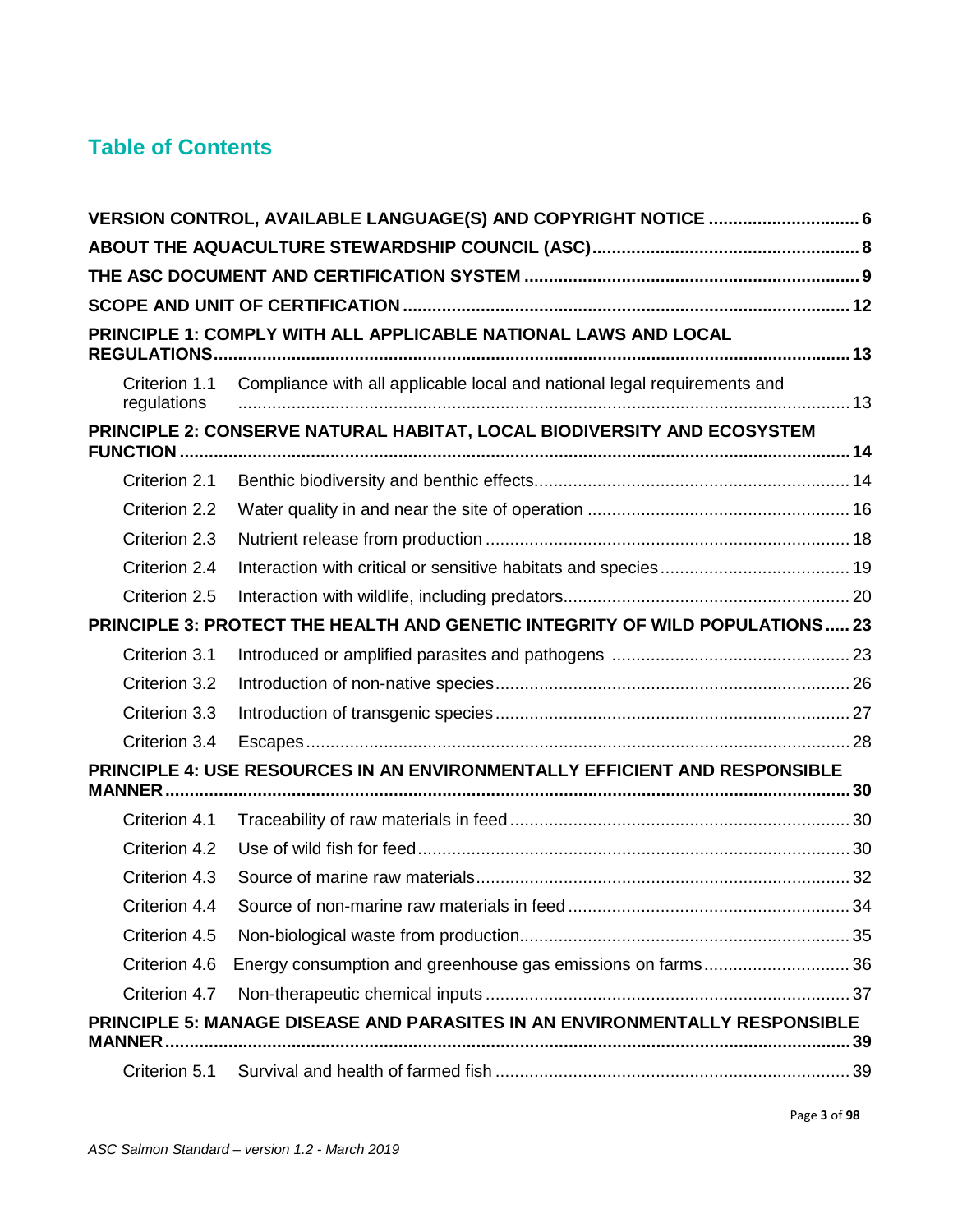| Criterion 5.2  |                                                                                |                                                                                                                                                                               |
|----------------|--------------------------------------------------------------------------------|-------------------------------------------------------------------------------------------------------------------------------------------------------------------------------|
| Criterion 5.3  | Resistance of parasites, viruses and bacteria to medicinal treatments 44       |                                                                                                                                                                               |
| Criterion 5.4  |                                                                                |                                                                                                                                                                               |
|                |                                                                                |                                                                                                                                                                               |
| Criterion 6.1  |                                                                                |                                                                                                                                                                               |
| Criterion 6.2  |                                                                                |                                                                                                                                                                               |
| Criterion 6.3  |                                                                                |                                                                                                                                                                               |
| Criterion 6.4  |                                                                                |                                                                                                                                                                               |
| Criterion 6.5  |                                                                                |                                                                                                                                                                               |
| Criterion 6.6  |                                                                                |                                                                                                                                                                               |
| Criterion 6.7  |                                                                                |                                                                                                                                                                               |
| Criterion 6.8  |                                                                                |                                                                                                                                                                               |
| Criterion 6.9  |                                                                                |                                                                                                                                                                               |
| Criterion 6.10 |                                                                                |                                                                                                                                                                               |
| Criterion 6.11 |                                                                                |                                                                                                                                                                               |
| Criterion 6.12 |                                                                                |                                                                                                                                                                               |
|                |                                                                                |                                                                                                                                                                               |
| Criterion 7.1  |                                                                                |                                                                                                                                                                               |
| Criterion 7.2  | Respect for indigenous and aboriginal cultures and traditional territories  57 |                                                                                                                                                                               |
| Criterion 7.3  |                                                                                |                                                                                                                                                                               |
|                |                                                                                |                                                                                                                                                                               |
|                |                                                                                |                                                                                                                                                                               |
|                |                                                                                |                                                                                                                                                                               |
|                |                                                                                |                                                                                                                                                                               |
|                |                                                                                |                                                                                                                                                                               |
|                |                                                                                |                                                                                                                                                                               |
|                |                                                                                |                                                                                                                                                                               |
|                |                                                                                |                                                                                                                                                                               |
|                |                                                                                |                                                                                                                                                                               |
|                |                                                                                |                                                                                                                                                                               |
|                |                                                                                |                                                                                                                                                                               |
|                |                                                                                |                                                                                                                                                                               |
|                |                                                                                |                                                                                                                                                                               |
|                |                                                                                |                                                                                                                                                                               |
|                |                                                                                | PRINCIPLE 6: DEVELOP AND OPERATE FARMS IN A SOCIALLY RESPONSIBLE MANNER  47<br>Appendix I-1. Sampling methodology for calculation of faunal index, macrofaunal taxa, sulphide |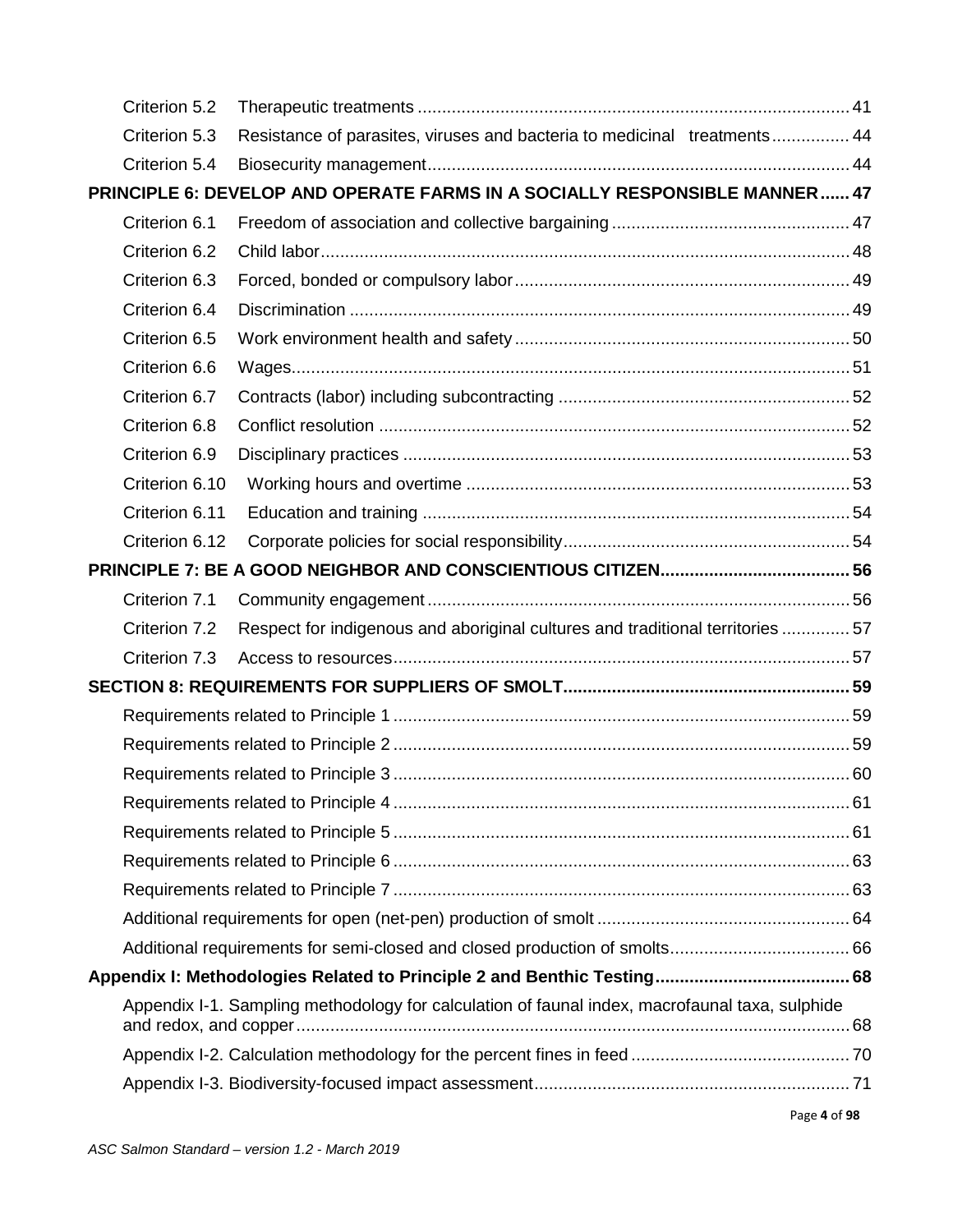| Appendix III: Methodologies and Thresholds Related to Monitoring Wild Salmonids 77             |
|------------------------------------------------------------------------------------------------|
|                                                                                                |
|                                                                                                |
|                                                                                                |
|                                                                                                |
|                                                                                                |
|                                                                                                |
|                                                                                                |
|                                                                                                |
|                                                                                                |
|                                                                                                |
| Appendix VIII: Methodologies Related to Water Quality and Smolt Systems 92                     |
| Appendix VIII-1. Calculation of Total Phosphorous discharged per ton of smolt produced 92      |
| Appendix VIII-2: Water quality sampling methodology and data sharing for land-based systems 93 |
| Appendix VIII-3: Sampling methodology for benthic macro-invertebrate surveys                   |
|                                                                                                |
| Appendix VIII-5: Assimilative capacity assessment for cage (net-pen) smolt systems  96         |
| Appendix VIII-6: Receiving water monitoring for open (net-pen) smolt systems  97               |
| Appendix VIII-7: Trophic status classification and determining baseline trophic status 98      |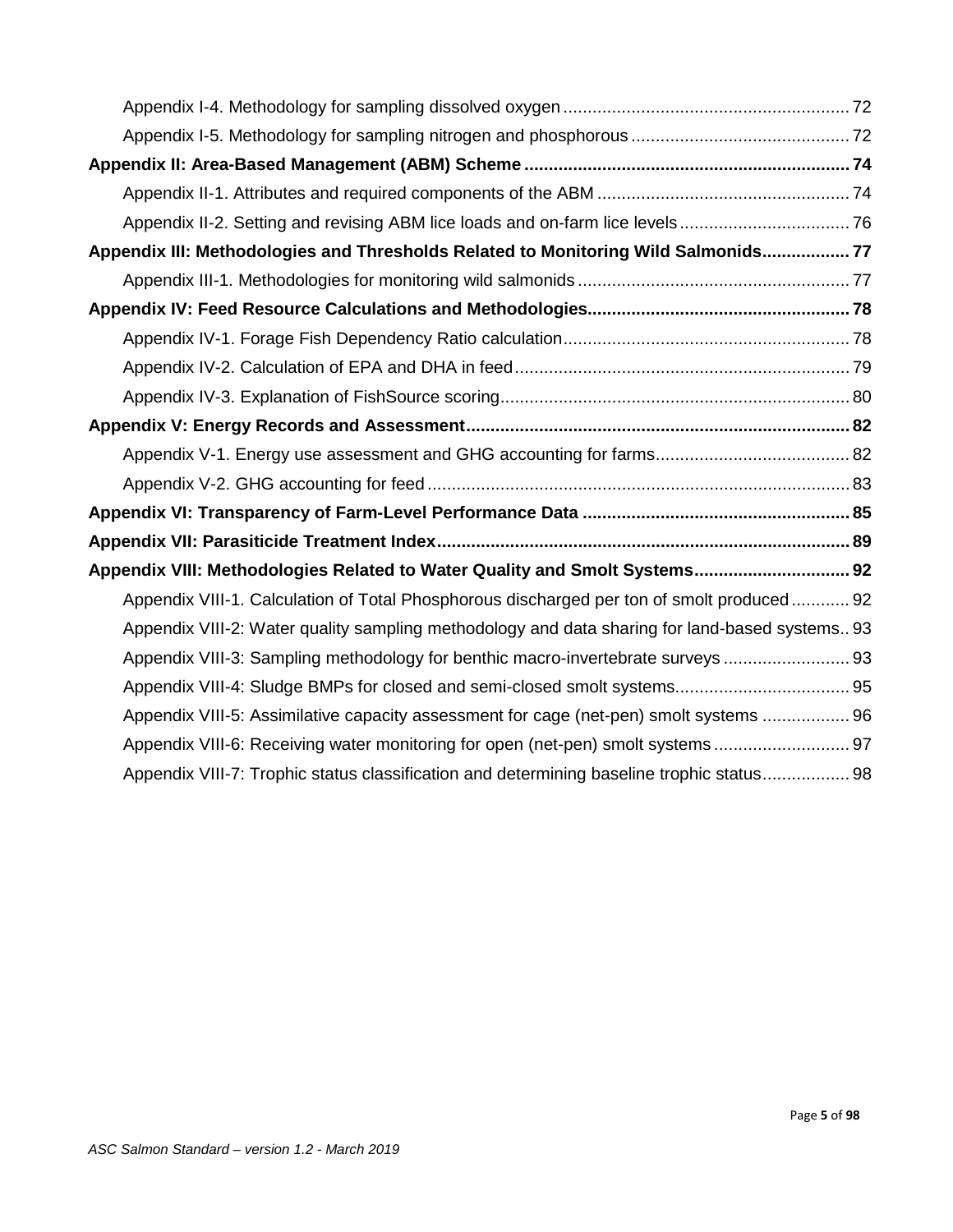# <span id="page-5-0"></span>**VERSION CONTROL, AVAILABLE LANGUAGE(S) AND COPYRIGHT NOTICE**

The Aquaculture Stewardship Council (ASC) is the owner of this document.

For comments or questions regarding the content of this document, please contact the Standards and Science Team of ASC via [standards@asc-aqua.org.](mailto:standards@asc-aqua.org)

### **Version control**

Document version history:

| <b>Version:</b> | <b>Release date:</b>       | <b>Effective</b>               | <b>Remarks/changes:</b>                                                                                                                                                                                                                                                                                                                                                                                                                                                                                                                                                                                                                                                                                        |  |
|-----------------|----------------------------|--------------------------------|----------------------------------------------------------------------------------------------------------------------------------------------------------------------------------------------------------------------------------------------------------------------------------------------------------------------------------------------------------------------------------------------------------------------------------------------------------------------------------------------------------------------------------------------------------------------------------------------------------------------------------------------------------------------------------------------------------------|--|
|                 |                            | date:                          |                                                                                                                                                                                                                                                                                                                                                                                                                                                                                                                                                                                                                                                                                                                |  |
| v1.2            | March 7 <sup>th</sup> 2019 | March 15 <sup>th</sup><br>2019 | Update of the standard to meet ASC style requirements<br>(e.g. Inclusion of structure of the standards, formatting and<br>wording). Align the scope, 'about the ASC' and 'overview<br>of the ASC system'. The content of the actual Standard,<br>as defined by criteria / indicators / requirements under<br>Principles [1-7], remains unchanged.                                                                                                                                                                                                                                                                                                                                                              |  |
| V1.1            | 26 April, 2017             | 31 October,<br>2017            | Based on the first review/revision cycle:<br>following has been updated (in v1.1): 2.2.4<br>$\bullet$<br>(requirement changed); 3.1.5 (updated footnote<br>43); 3.2.2 (updated footnote 50; requirement<br>change); 4.2.1 (requirement changed); 4.2.2<br>(requirement changed); 4.3.1 (requirement<br>changed); 4.3.2 (requirement updated); 4.3.4<br>(indicator expanded); 4.4.2 (requirement updated);<br>4.6.3 (requirement updated); 5.1.1 (indicator<br>expanded); 5.2.6 (requirement updated); 5.4.4<br>(updated footnote 119); 6.11.1 (indicator<br>expanded); 8.4 (requirement updated).<br>following is $added$ (in v1.1): 2.2.6, 4.3.5, footnote<br>162.<br>following is removed (from v1.0): 2.5.2 |  |
| v1.0            | June, 2012                 | June, 2012                     | Original version developed and approved by the Salmon<br>Aquaculture Dialogue Steering Committee under the<br>original title "Salmon Aquaculture Dialogue" and handed<br>over to the Aquaculture Stewardship Council.                                                                                                                                                                                                                                                                                                                                                                                                                                                                                          |  |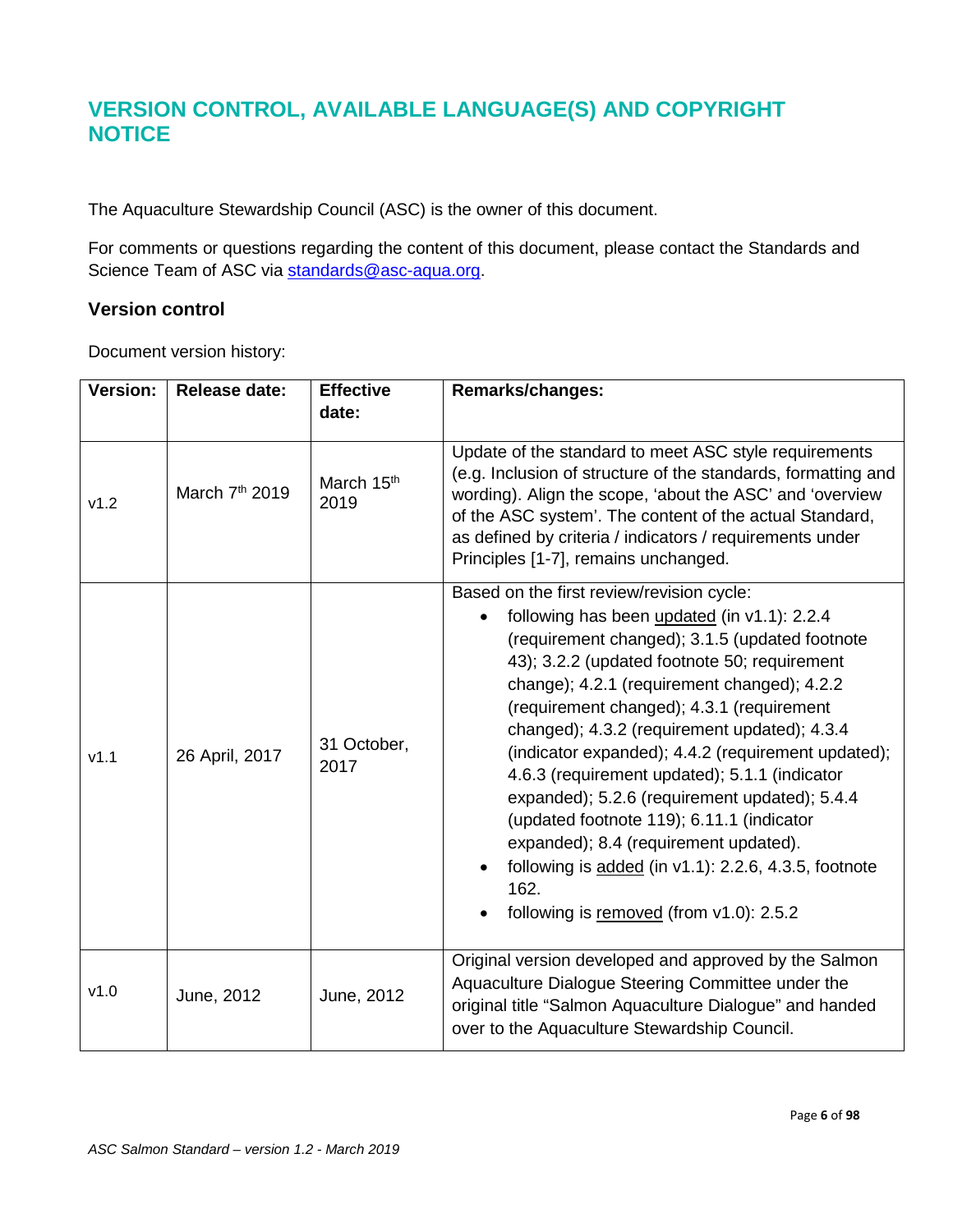It is the responsibility of the user of the document to use the latest version as published on the ASCwebsite.

### **Available language(s)**

The Salmon Standard document is available in the following language(s):

| Versions:                | <b>Available languages</b>  |
|--------------------------|-----------------------------|
| $v1.2$<br>$v1.1$<br>v1.0 | English (official language) |
| v1.0                     | Japanese                    |

In case of any inconsistencies and/or discrepancies between available translation(s) and the English version, the online English version (pdf-format) will prevail.

### **Copyright notice**

This document is licensed under a [Creative Commons Attribution-NoDerivs 3.0 Unported License.](https://creativecommons.org/licenses/by-nd/3.0/)

Permissions beyond the scope of this license may be requested via [standards@asc-aqua.org.](mailto:standards@asc-aqua.org)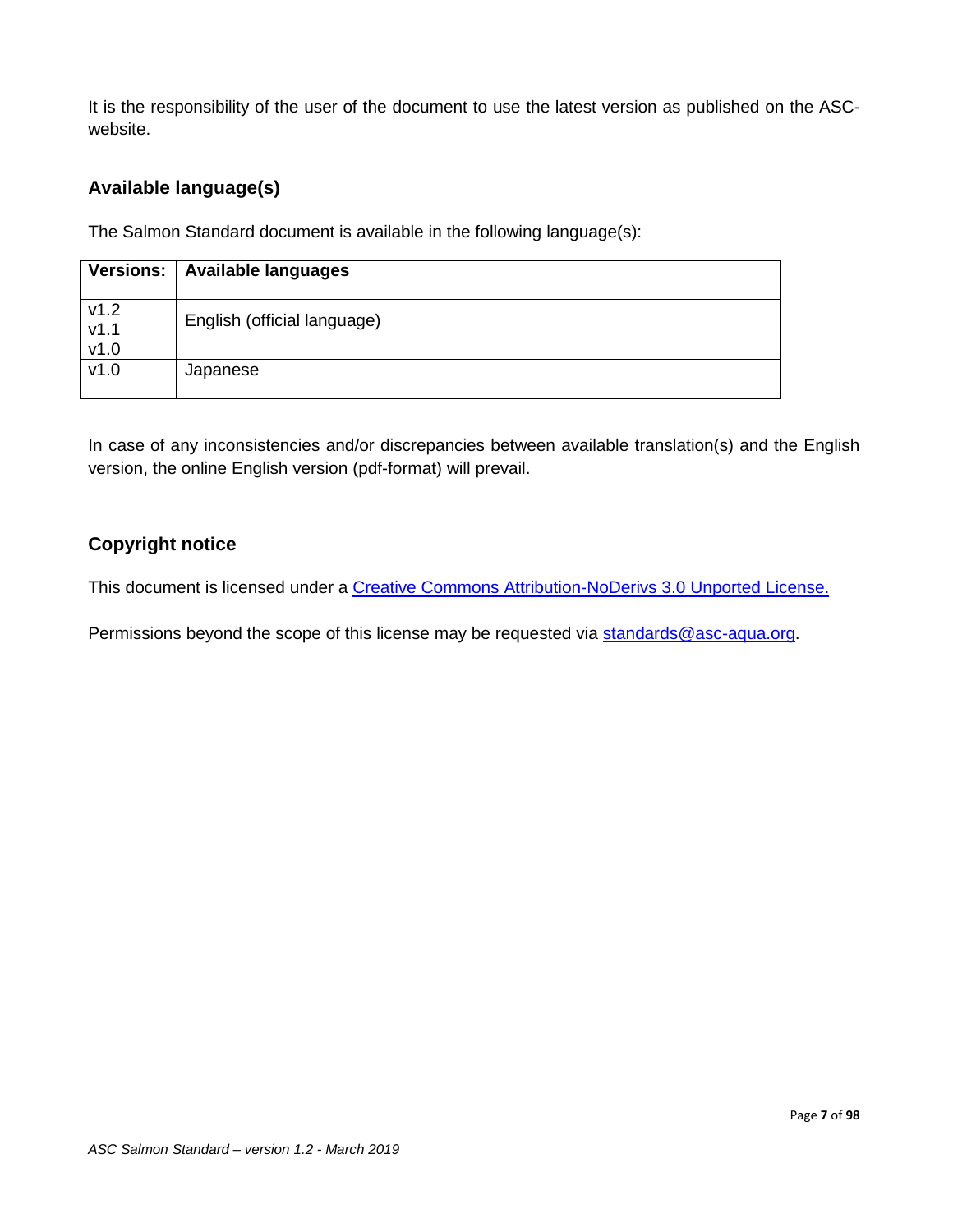# <span id="page-7-0"></span>**ABOUT THE AQUACULTURE STEWARDSHIP COUNCIL (ASC)**

The Aquaculture Stewardship Council (ASC) is an independent, not-for-profit organisation that operates a voluntary, independent third-party certification and labelling programme based on a scientifically robust set of standards.

The ASC standards define criteria designed to help transform the aquaculture<sup>[1](#page-7-1)</sup> sector<sup>[2](#page-7-2)</sup> towards environmental sustainability and social responsibility, as per the ASC Mission.

### **ASC Vision**

A world where aquaculture plays a major role in supplying food and social benefits for mankind whilst minimising negative impacts on the environment.

### **ASC Mission**

l

To transform aquaculture towards environmental sustainability and social responsibility using efficient market mechanisms that create value across the chain.

### **ASC Theory of Change**

A Theory of Change (ToC) is an articulation, description and mapping out of the building blocks required to achieve the organisation's vision**.** 

ASC has defined a ToC which explains how the ASC certification and labelling programme promotes and rewards responsible fish farming practices through incentivising the choices people make when buying seafood.

ASC's Theory of Change can be found on the [ASC website.](https://www.asc-aqua.org/what-we-do/how-we-make-a-difference/theory-of-change/)

<span id="page-7-1"></span><sup>&</sup>lt;sup>1</sup> Aquaculture: Aquaculture is the farming of aquatic organisms, including fish, molluscs, crustaceans and aquatic plants. Farming implies some form of intervention in the rearing process to enhance production, such as regular stocking, feeding, protection from predators, etc. Farming also implies individual or corporate ownership of the stock being cultivated (FAO).

<span id="page-7-2"></span><sup>&</sup>lt;sup>2</sup> Aquaculture sector: Represents a group of industries (e.g.: feed industry, farming industry, processing industry, etc.) and markets that share common attributes (i.e. aquaculture products).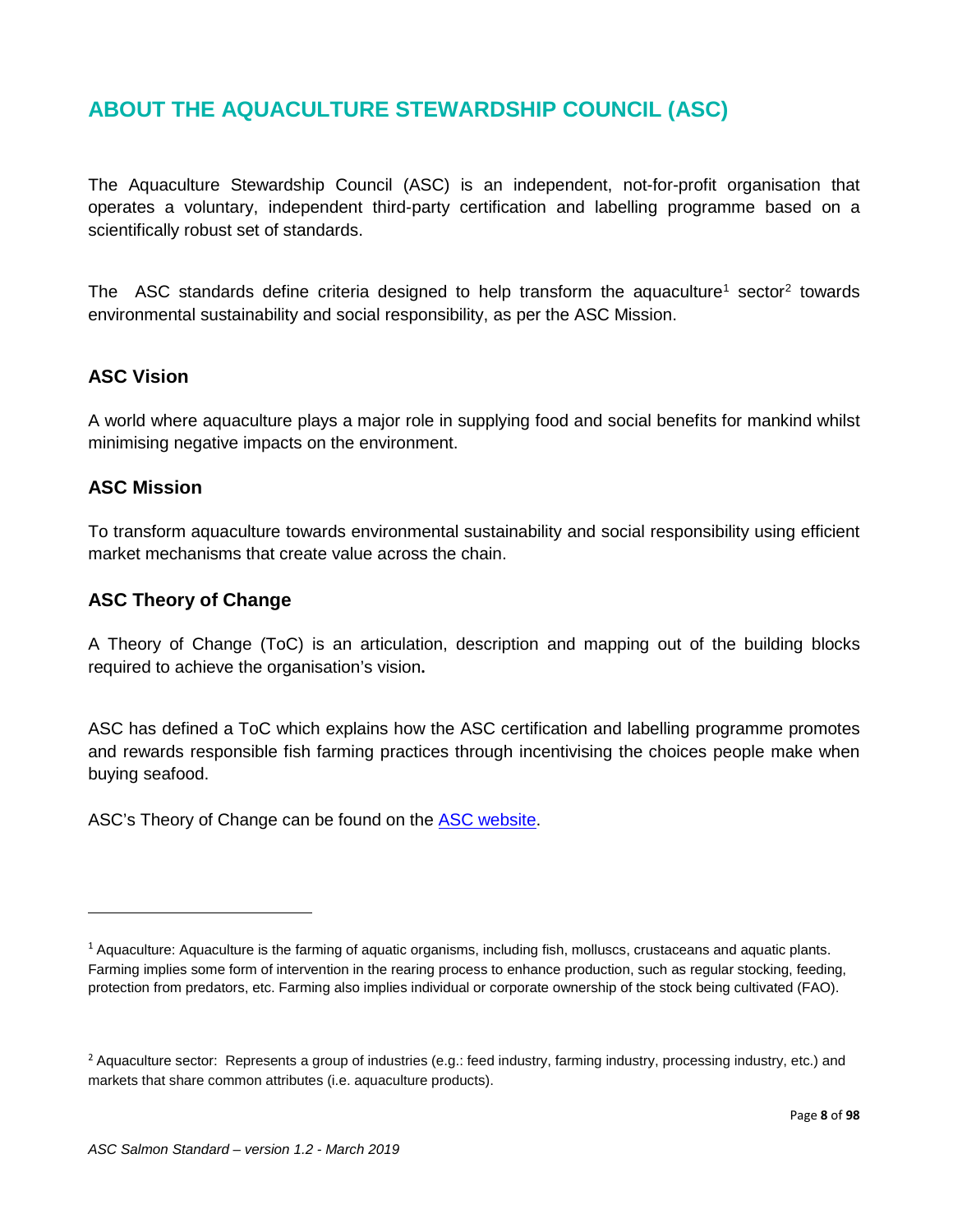# <span id="page-8-0"></span>**THE ASC DOCUMENT AND CERTIFICATION SYSTEM**

ASC is a full member of the [ISEAL Alliance](https://www.isealalliance.org/community-members?f%5B0%5D=community_status%3A176) and implements a voluntary, independent third-party certification system $3$  consisting of three independent actors:

- 
- 
- III. Conformity Assessment Body (CAB) i.e. accredited CAB's
- I. Scheme Owner i.e. Aquaculture Stewardship Council
- II. Accreditation Body i.e. Assurance Services International (ASI)
	-

### **Scheme Owner**

ASC, as scheme owner:

- sets and maintains standards according to the ASC Standard Setting Protocol which is in compliance with the "ISEAL Code of Good Practice - Setting Social and Environmental Standards". The ASC standards are normative documents;
- sets and maintains Implementation Guidance which provides guidance to the Unit of certification (UoC) on how to interpret and best implement the indicators within the Standard;
- sets and maintains the Auditor Guidance which gives guidance to the auditor how to best assess a UoC against the indicators within the Standard;
- sets and maintains the Certification and Accreditation Requirements (CAR) which adheres at a minimum to the "ISEAL Code of Good Practice - Assuring compliance with Social and Environmental Standards". The CAR describes the accreditation requirements, assessment requirements and certification requirements. The CAR is a normative document.

These above listed documents are publicly available on the ASC-website.

### **Accreditation Body**

 $\overline{a}$ 

Accreditation is the assurance process of assessing the Conformity Assessment Body (CAB) against accreditation requirements and is carried out by an Accreditation Body (AB). The appointed AB of ASC is Assurance Services International (ASI, "Accreditation Services International" prior to January 2019) which uses the CAR as normative document for the accreditation process.

Assessment findings of ASI-accreditation audits and an overview of current accredited CABs is publicly available via the ASI-website [\(http://www.accreditation-services.com\)](http://www.accreditation-services.com/).

<span id="page-8-1"></span><sup>&</sup>lt;sup>3</sup> Third-party Certification System: Conformity assessment activity that is performed by a person or body that is independent of the person or organisation that provides the object, and of the user interests in that object (ISO 17000)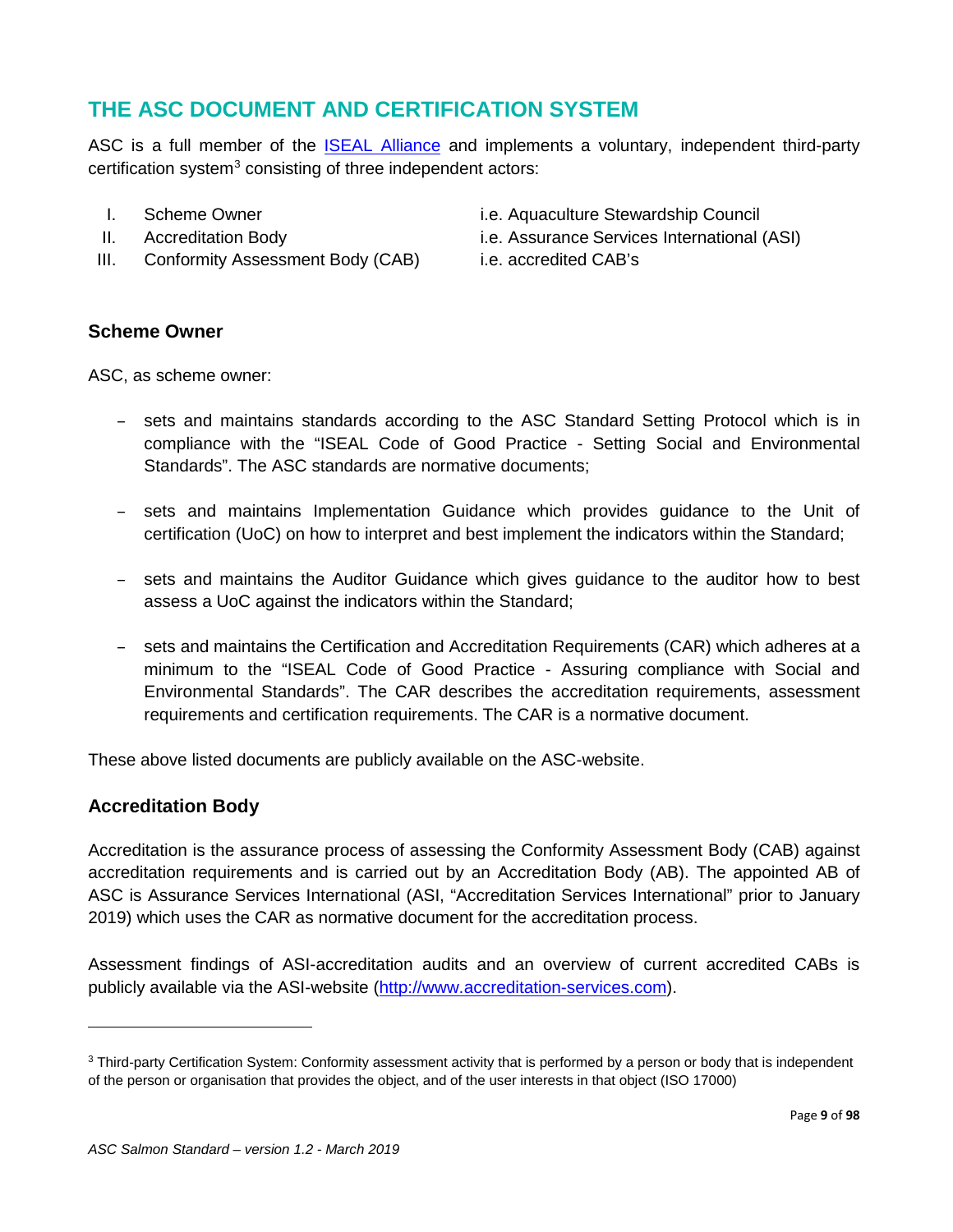### **Conformity Assessment Body**

The UoC contracts the CAB which employs auditor(s) that conduct a conformity assessment (hereafter 'audit') of the UoC against the relevant standard. The management requirements for CABs as well as auditor competency requirements are described in the CAR and assured through ASI accreditation.

### **ASC Audit and Certification Process**

The UoC is audited at Indicator-level.

An ASC audit follows strict process requirements. These requirements are detailed in the CAR. Only ASI-accredited CABs are allowed to audit and certify a UoC against ASC standards. As scheme owner, ASC itself is not - and cannot be - involved in the actual audit and/or certification decision of a UoC. Granted certificates are the property of the CAB. ASC does not manage certificate validity.

Audit findings of all ASC audits, including granted certificates, are made publicly available on the ASC-website. These include the audit findings that result in a negative certification decision.

Note: in addition to the Standard's, there are certification requirements that apply to UoCs seeking certification; these requirements are detailed in the CAR.

### **ASC Logo use**

ASC-certified entities shall only sell their product carrying the ASC Logo if a Logo Licence Agreement (LLA) has been signed. On behalf of the ASC, the Marine Stewardship Council (MSC) Licensing Team will issue logo license agreements and approve logo use on products. For more information see: [ASC Logo.](https://www.asc-aqua.org/our-logo/logo-user-guide/)

Unauthorised logo display is prohibited and will be treated as a trademark infringement.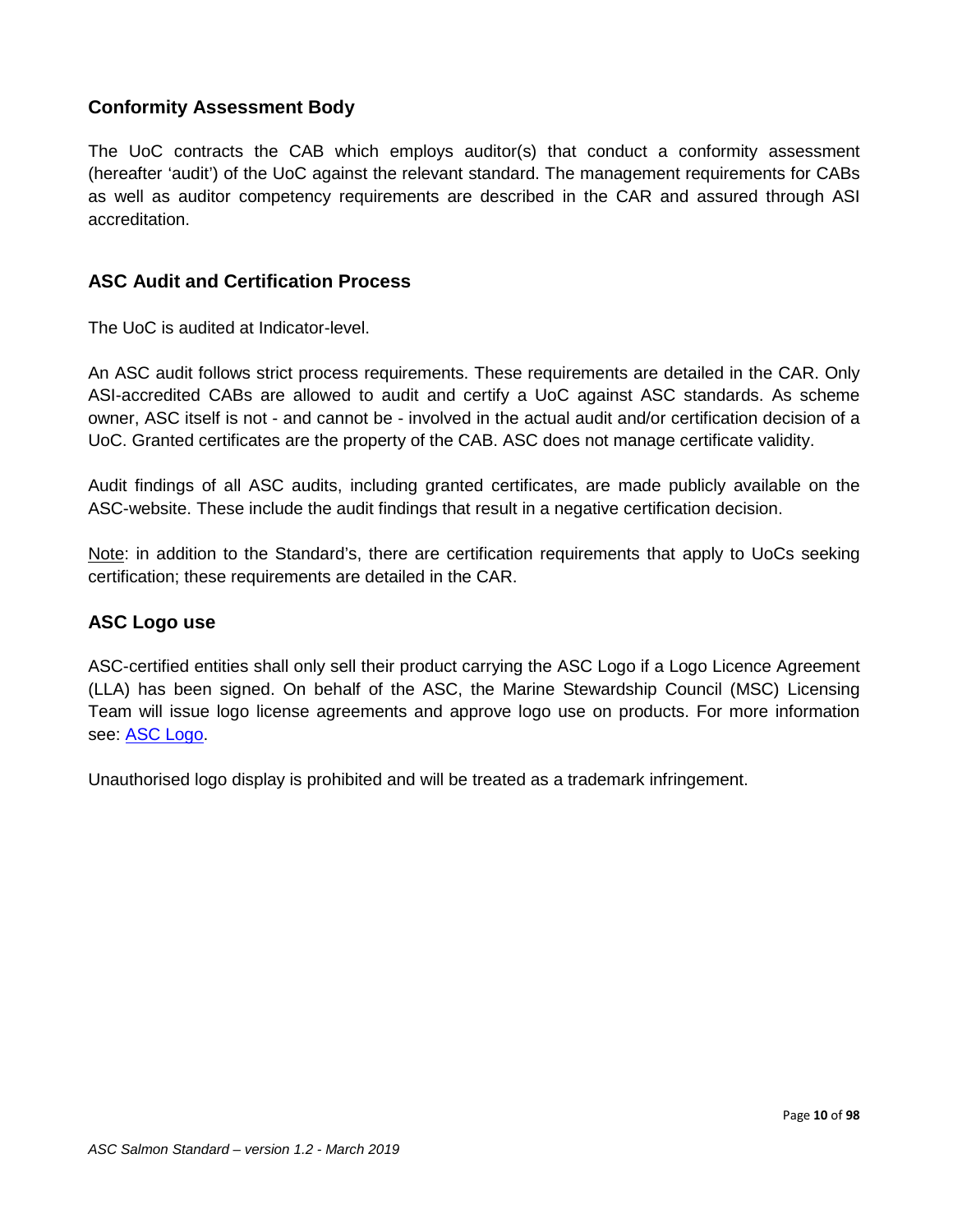# **STRUCTURE OF ASC STANDARDS**

A Standard is "*a document that provides, for common and repeated use, rules, guidelines or characteristics for products or related processes and production methods, with which compliance is not mandatory*".

### **ASC Standards are as follows designed:**

- ASC Standards consist of multiple Principles a Principle is a set of thematically related Criteria which contribute to the broader outcome defined in the Principle title;
- Each Principle consists of multiple Criteria each Criterion defines an outcome that contributes to achieving the outcome of the Principle;
- Each Criterion consists of one or several Indicators each Indicator defines an auditable state that contributes to achieving the Criterion outcome.

Both Principles and Criteria include Rationale statements providing a set of reasons (backed by reference notes if needed) as to why the Principle or Criterion is needed.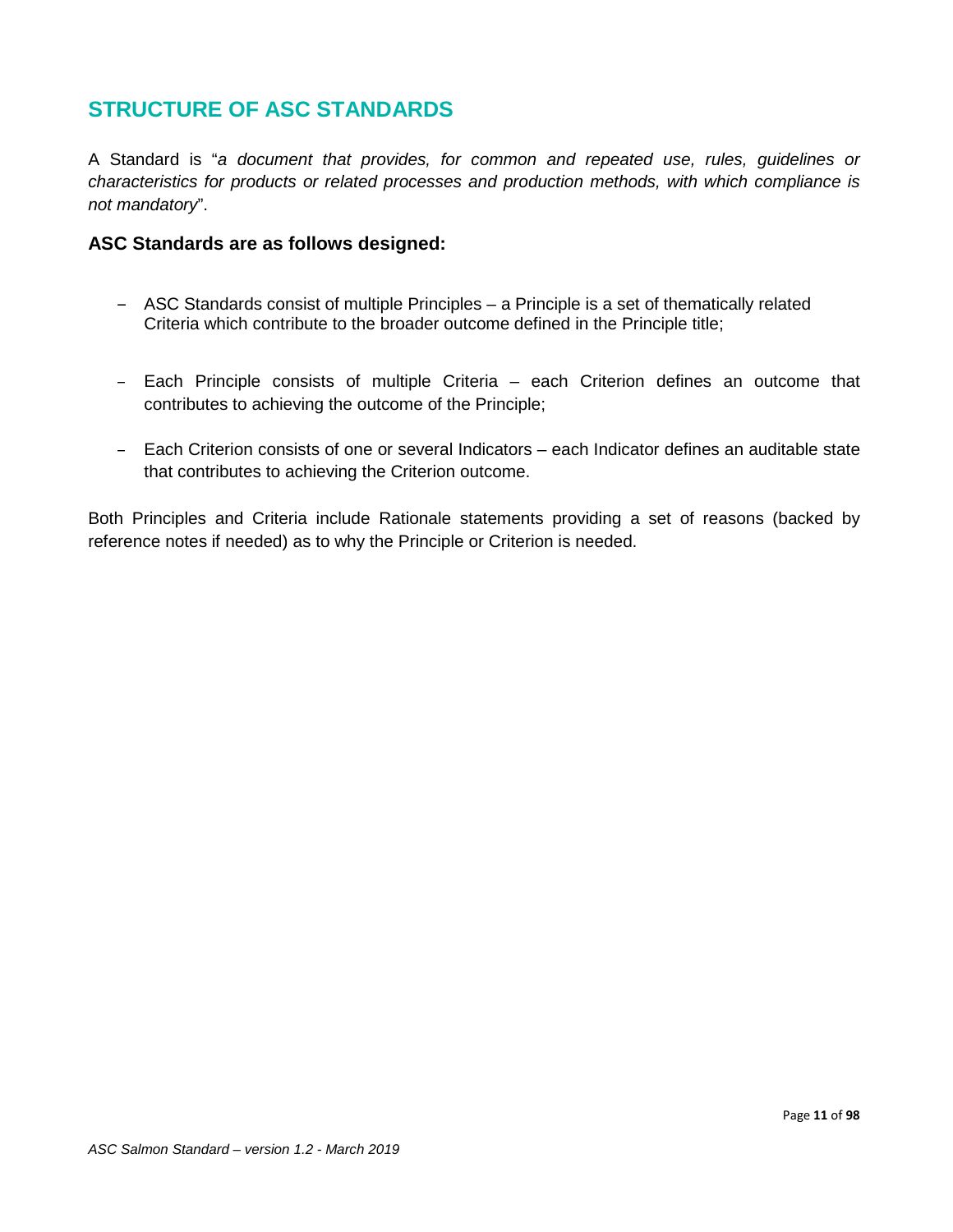# <span id="page-11-0"></span>**SCOPE AND UNIT OF CERTIFICATION**

Linked to the ASC Vision, the Scope of the ASC Salmon Standard (hereafter "the Standard") addresses the key negative environmental and social impacts associated with the salmon aquaculture industry. An ASC-certified salmon farm contributes to the ASC Vision by reducing, mitigating or eliminating these negative impacts.

The Scope of the Standard is translated into seven Principles that apply to every UoC:

- Principle 1 Comply with all applicable national laws and local regulations
- Principle 2 Conserve natural habitat, local biodiversity and ecosystem function
- Principle 3 Protect the health and genetic integrity of wild populations
- Principle 4 Use resources in an environmentally efficient and responsible manner
- Principle 5 Manage disease and parasites in an environmentally responsible manner
- Principle 6 Develop and operate farms in a socially responsible manner
- Principle 7 Be a good neighbour and conscientious citizen
- Section 8 Requirements for suppliers for smolt

The Criteria within the Principles apply to every UoC

### **Unit of Certification (UoC)**

The applicable UoC is determined by the CAB/ auditor and adheres to the Standard's Criteria UoC-requirements as outlined in the CAR.

### **Biological and geographic scope to which the Standard applies**

The ASC Salmon Standard is applicable to species belonging to the genus *Salmo* and *Oncorhynchus*, and can be applied to all locations and scales of salmon aquaculture production systems.

#### **How to read this document?**

In the following pages, tables with indicators and their corresponding requirements are included. Within each criterion, requirements tables are followed by a rationale section that provides a brief overview of why the issues are important and how the proposed requirements address them.

Definitions are provided in footnotes.

The ASC Salmon Standard will be supplemented by an auditor guidance document detailing the methodologies used to determine if the ASC Salmon Standard is being met, as well as guidance for producers to achieve compliance to the ASC Salmon Standard.

#### **Metric Performance Levels**

Several Indicators in the Standard require a Metric Performance Level (MPL). The applicable MPL is directly listed after the Indicator ("Requirement" section).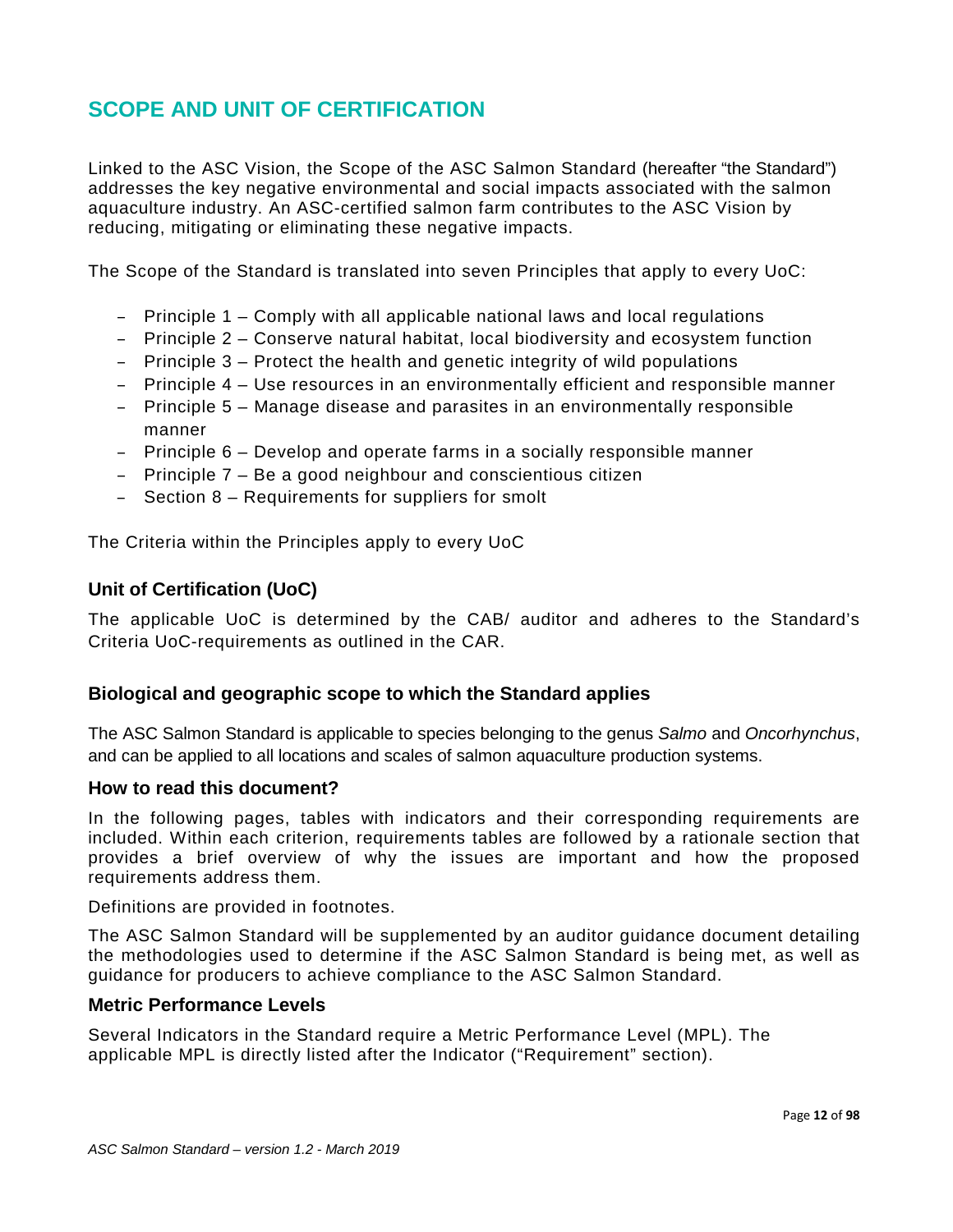# <span id="page-12-0"></span>**PRINCIPLE 1: COMPLY WITH ALL APPLICABLE NATIONAL LAWS AND LOCAL REGULATIONS**

*Principle 1 is intended to ensure that all farms aiming to be certified against the ASC Salmon Standard standards meet their legal obligations as a baseline requirement. Adhering to the law will ensure that producers meet the basic environmental and social requirements and the minimal structures, such as legitimate land tenure rights, on which the effectiveness of the requirements will stand.*

### <span id="page-12-1"></span>**Criterion 1.1 Compliance with all applicable local and national legal requirements and regulations**

| <b>INDICATOR</b>                                                                                                                      | <b>REQUIREMENT</b> |
|---------------------------------------------------------------------------------------------------------------------------------------|--------------------|
| 1.1.1 Presence of documents demonstrating<br>compliance with local and national regulations and<br>requirements on land and water use | Yes.               |
| 1.1.2 Presence of documents demonstrating<br>compliance with all tax laws                                                             | <b>Yes</b>         |
| 1.1.3 Presence of documents demonstrating<br>compliance with all relevant national and local<br>labor laws and regulations            | <b>Yes</b>         |
| 1.1.4 Presence of documents demonstrating<br>compliance with regulations and permits<br>concerning water quality impacts              | Yes                |

**Rationale** - Salmon aquaculture operations must, as a baseline, adhere to the national and local laws of the regions where production is taking place. Farm operations that, intentionally or unintentionally, break the law violate a fundamental benchmark of performance for certified farms. It is important that aquaculture operations demonstrate a pattern of legal and responsible behavior, including the implementation of corrective actions for any legal violations.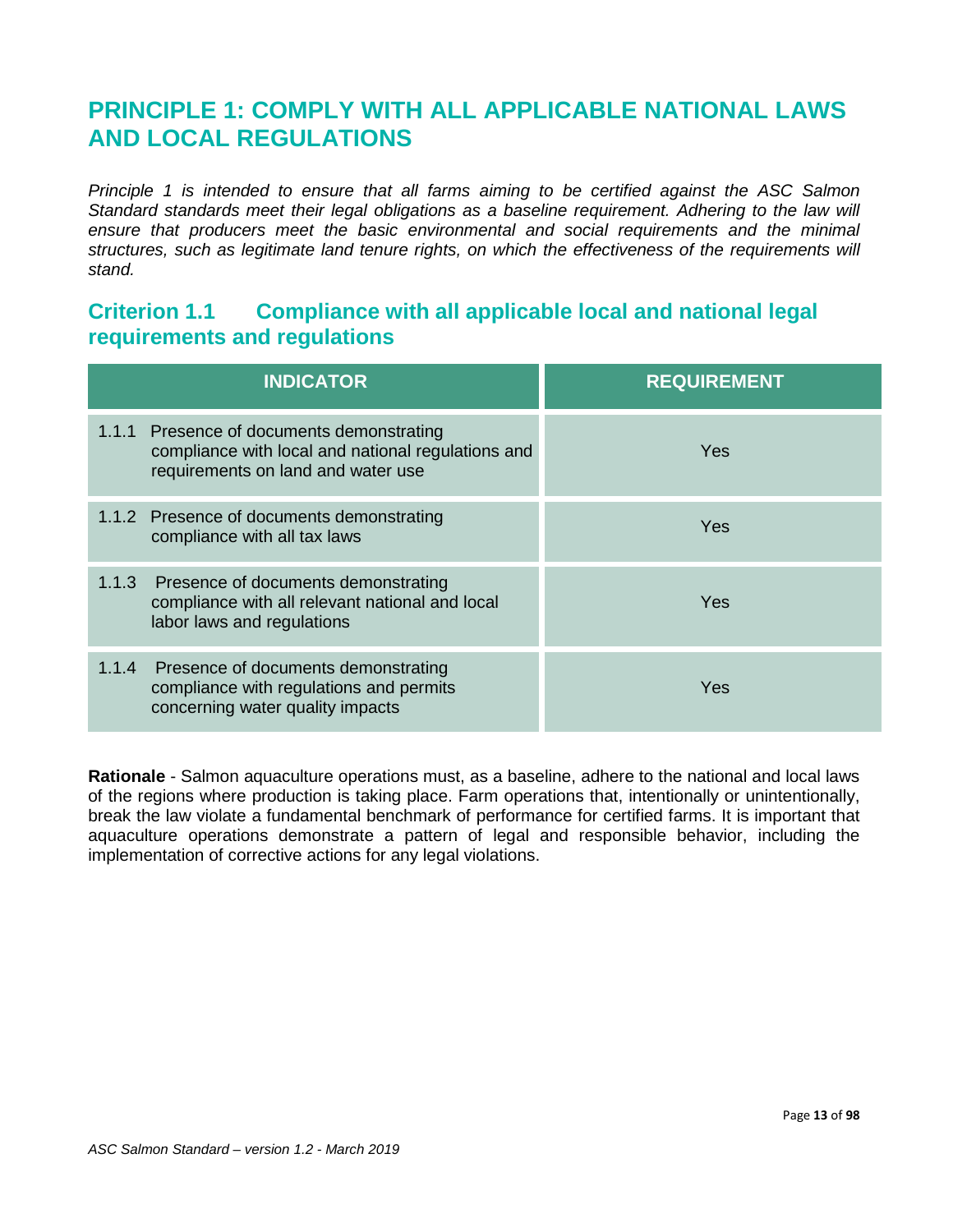# <span id="page-13-0"></span>**PRINCIPLE 2: CONSERVE NATURAL HABITAT, LOCAL BIODIVERSITY AND ECOSYSTEM FUNCTION**

*Principle 2 is intended to address potential impacts from salmon farms on natural habitat, local biodiversity and ecosystem function. Specifically, the key impact areas of benthic impacts, siting, effects of chemical inputs and effects of nutrient loading are addressed within this principle.* 

## <span id="page-13-1"></span>**Criterion 2.1 Benthic biodiversity and benthic effects[4](#page-13-2)**

|       | <b>INDICATOR</b>                                                                                                                                                                             | <b>REQUIREMENT</b>                                                                                                                                                                                                |
|-------|----------------------------------------------------------------------------------------------------------------------------------------------------------------------------------------------|-------------------------------------------------------------------------------------------------------------------------------------------------------------------------------------------------------------------|
| 2.1.1 | Redox potential or <sup>5</sup> sulphide levels in sediment<br>outside of the Allowable Zone of Effect (AZE), <sup>6</sup><br>following the sampling methodology outlined in<br>Appendix I-1 | Redox potential $> 0$ mV,<br>or.<br>Sulphide $≤ 1,500$ µMol /L                                                                                                                                                    |
|       | 2.1.2 Faunal index score indicating good <sup>7</sup> to high<br>ecological quality in sediment outside the AZE,<br>following the sampling methodology outlined in<br>Appendix I-1           | AZTI Marine Biotic Index (AMBI <sup>8</sup> ) score ≤ 3.3<br>or.<br>Shannon-Wiener Index score > 3,<br>or.<br>Benthic Quality Index (BQI) score $\geq$ 15,<br>or.<br>Infaunal Trophic Index (ITI) score $\geq 25$ |
| 2.1.3 | Number of macrofaunal taxa in the sediment<br>within the AZE, following the sampling<br>methodology outlined in Appendix I-1                                                                 | $\geq$ 2 highly abundant <sup>9</sup> taxa that are not<br>pollution indicator species                                                                                                                            |
| 2.1.4 | Definition of a site-specific AZE based on a<br>robust and credible <sup>10</sup> modeling system <sup>11</sup>                                                                              | Yes                                                                                                                                                                                                               |

<span id="page-13-9"></span><span id="page-13-8"></span> $\overline{a}$ 

<span id="page-13-2"></span><sup>4</sup> Closed production systems that can demonstrate that they collect and responsibly dispose of > 75% of solid nutrients from the production system are exempt from standards under Criterion 2.1. See Appendix VI for requirements on transparency for 2.1.1, 2.1.2 and 2.1.3.

<span id="page-13-3"></span><sup>5</sup> Farm sites can choose whether to use redox or sulphide. Farms do not have to demonstrate that they meet both.

<span id="page-13-4"></span><sup>6</sup> Allowable Zone of Effect (AZE) is defined under this standard as 30 meters. For farm sites where a site-specific AZE has been defined using a robust and credible modeling system such as the SEPA AUTODEPOMOD and verified through monitoring, the site-specific AZE shall be used.

<span id="page-13-5"></span><sup>7</sup> "Good" Ecological Quality Classification: The level of diversity and abundance of invertebrate taxa is slightly outside the range associated with the type-specific conditions. Most of the sensitive taxa of the type-specific communities are present.

<span id="page-13-6"></span><sup>8</sup> [http://ambi.azti.es/ambi/.](http://ambi.azti.es/ambi/)

<span id="page-13-7"></span><sup>9</sup> Highly abundant: Greater than 100 organisms per square meter (or equally high to reference site(s) if natural abundance is lower than this level).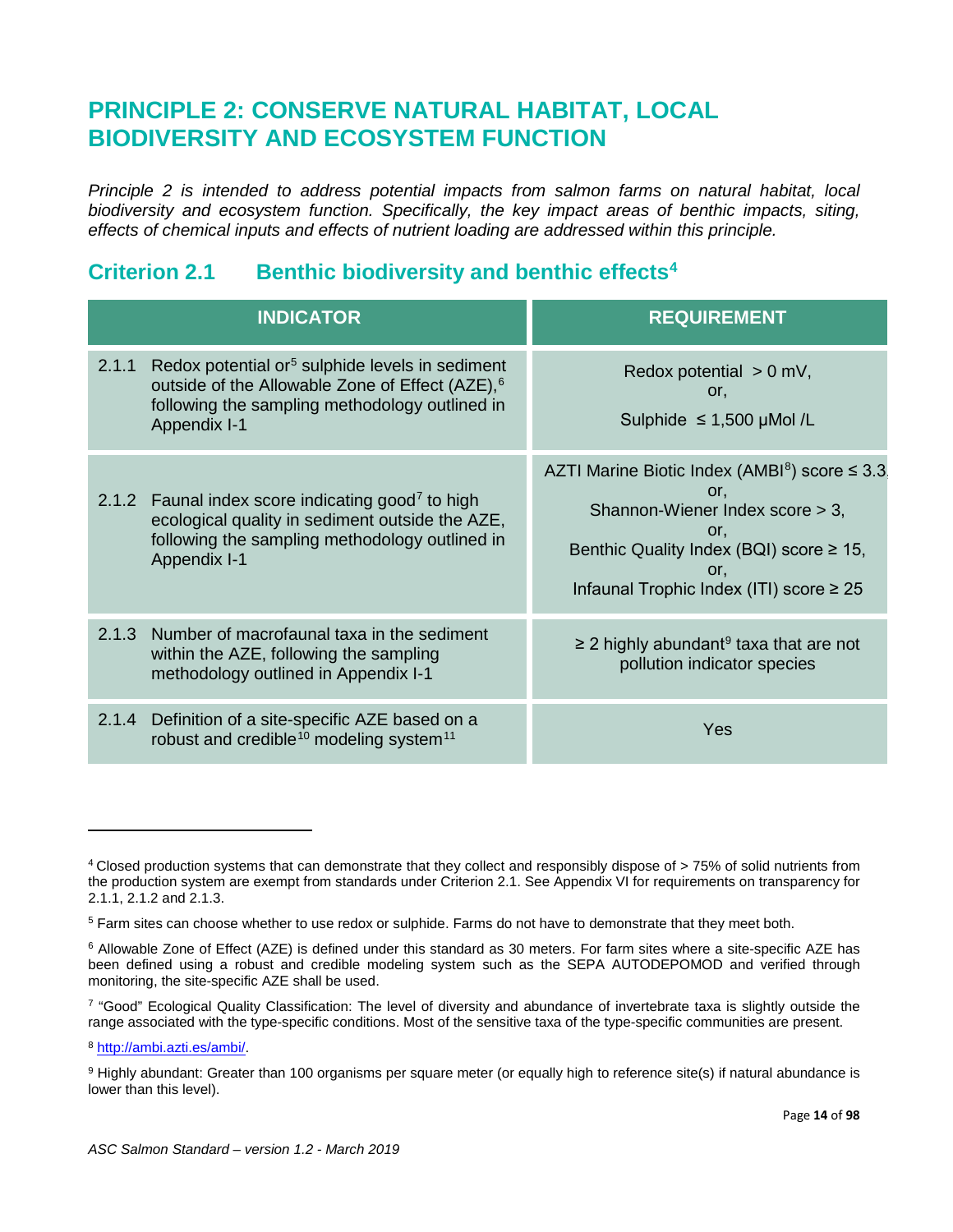**Rationale** - This suite of indicators provides multiple layers of security related to benthic impacts, using a chemical proxy for health combined with biodiversity measurements both below and a distance from the cages. Technical experts suggest the chemical proxy of redox potential and sulphide levels, which are good chemical indicators for benthic health. Given that both methods are valid, audited farms can choose their preference for one or the other. Requirements have been set for both. Through the consultation of technical experts and review of Hargrave et al.<sup>[12](#page-14-0)</sup> (2008), a level of μMol /L sulphide levels and equivalent redox potential of > 0 mV was set to ensure acceptable and transitory benthic conditions. As a precautionary approach, these requirements are applicable regardless of the depth of the site.

When considering benthic effects, experts recommended measuring effects below the cages and away from the cages, within and outside the AZE. Though an AZE is difficult to identify as a constant, experts discuss this in terms of 25 meters to 125 meters depending on a range of factors, including currents. In an effort to take a precautionary approach to permissible zone of benthic impact, the ASC Salmon Standard defines the AZE as a distance of 30 meters from cages. For sites where a sitespecific AZE has been determined using a valid modeling and video surveillance system, farms will use the site-specific AZE and sampling stations based on actual depositional patterns. Within three years of the publication of the ASC Salmon Standard, all certified farms must have undertaken the appropriate analysis to determine the site-specific AZE and depositional patterns. This will help ensure that sampling is taking place in areas most appropriate to protect benthic health around farms.

Potential negative impacts on benthic biodiversity are addressed in the ASC Salmon Standard through the incorporation of an analysis using a benthic faunal index and minimum score at multiple monitoring stations outside the AZE, including a reference site (see Appendix I-1). Farms can use their choice of these four faunal indices to further establish the environmental quality of the softbottom benthos. The indices are calculated using the same dataset. Equivalencies for these indices were set using Hargraves et al. (2008) and Zettler et al. (2007)<sup>[13](#page-14-1)</sup> and through consultation with experts. The scores were set to relate to an environmental quality status of good or better according to the definitions of the EU Water Framework Directive. [14](#page-14-2) Within the AZE, a demonstration that two or

<span id="page-14-0"></span><sup>12</sup> Hargrave, B.T., Holmer, M. and Newcombe, C.P. 2008. Towards a classification of organic enrichment in marine sediments based on biogeochemical indicators. Marine Pollution Bulletin 56, 810–824. [https://www.researchgate.net/publication/5509807\\_Towards\\_a\\_classification\\_of\\_organic\\_enrichment\\_in\\_marine\\_sediments](https://www.researchgate.net/publication/5509807_Towards_a_classification_of_organic_enrichment_in_marine_sediments_based_on_biogeochemical_indicators) based on biogeochemical indicators

<span id="page-14-1"></span><sup>13</sup> Zettler, M.L., Schiedek, D. and Bobertz, B. 2007. Benthic biodiversity indices versus salinity gradient in the southern Baltic Sea. Marine Pollution Bulletin 55, 258–270. [https://www.io-warnemuende.de/tl\\_files/bio/ag-benthische](https://www.io-warnemuende.de/tl_files/bio/ag-benthische-organismen/pdf/zettler_et_al-2007-mpb.pdf)[organismen/pdf/zettler\\_et\\_al-2007-mpb.pdf](https://www.io-warnemuende.de/tl_files/bio/ag-benthische-organismen/pdf/zettler_et_al-2007-mpb.pdf)

<span id="page-14-2"></span><sup>14</sup> Additional references for index equivalencies:

 $\overline{\phantom{a}}$ 

- Borja, A., Franco, J. and Perez, V. 2000. A marine biotic index to establish the ecological quality of soft-bottom benthos within European estuarine and coastal environments. Mar. Poll. Bull. 40, 1100–1114. <http://www.ecasa.org.uk/Documents/AMBI-MarineBioticIndex.pdf>
- Muxika, I., Borja, A. and Bonne, W. 2005. The suitability of the marine biotic index (AMBI) to new impact sources along European coasts. Ecological Indicators 5, 19–31. [http://agris.fao.org/agris](http://agris.fao.org/agris-search/search.do?recordID=AV20120155174)[search/search.do?recordID=AV20120155174](http://agris.fao.org/agris-search/search.do?recordID=AV20120155174)
- Muniz, P. et al. 2005. Testing the applicability of a Marine Biotic Index (AMBI) to assessing the ecological quality of soft-bottom benthic communities in the South America Atlantic region. Marine Pollution Bulletin 50, 624–637. [http://www.basqueresearch.com/uploads/fitxategiak/2769\\_1AMBI.pdf](http://www.basqueresearch.com/uploads/fitxategiak/2769_1AMBI.pdf)

<sup>&</sup>lt;sup>10</sup> Robust and credible: The SEPA AUTODEPOMOD modeling system is considered to be an example of a credible and robust system. The model must include a multi-parameter approach. Monitoring must be used to ground-truth the AZE proposed through the model.

<sup>&</sup>lt;sup>11</sup> The CAB shall confirm that the AZE is correct and then to default to the social principles (P6 and P7) to ensure the farm is responding to stakeholder comments with the intention that the AZE is not arbitrary and meets stakeholder expectations.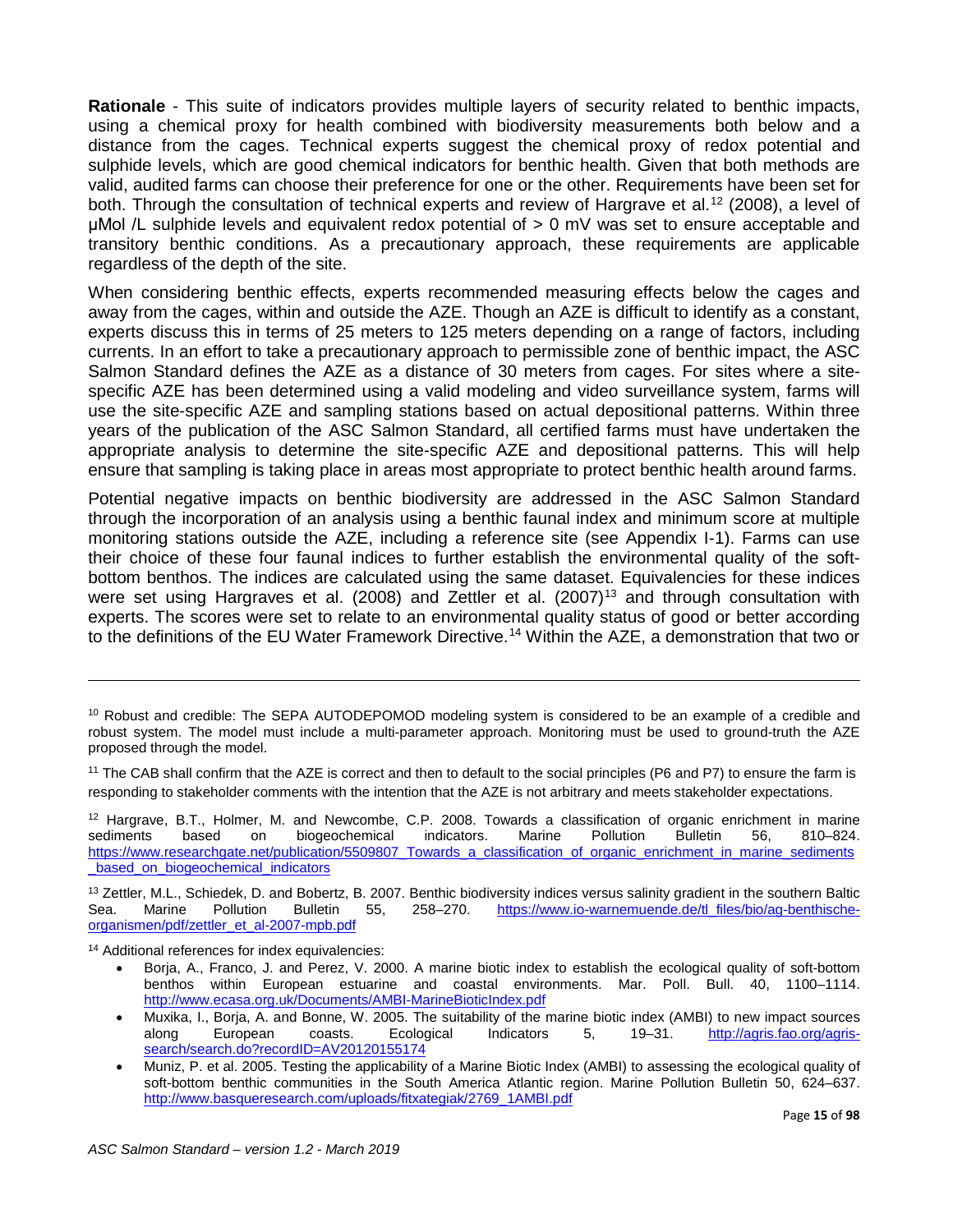more benthic macrofaunal species, such as sessile macrophytes and worms, are present in high abundance is required to ensure that impacts fall within an acceptable level.

<span id="page-15-0"></span>

| <b>Criterion 2.2</b> |  |  |  |  | Water quality in and near the site of operation <sup>15</sup> |
|----------------------|--|--|--|--|---------------------------------------------------------------|
|----------------------|--|--|--|--|---------------------------------------------------------------|

| <b>INDICATOR</b>                                                                                                                                                                                                                                                                      | <b>REQUIREMENT</b>              |
|---------------------------------------------------------------------------------------------------------------------------------------------------------------------------------------------------------------------------------------------------------------------------------------|---------------------------------|
| 2.2.1 Weekly average percent saturation <sup>16</sup> of dissolved<br>oxygen (DO) <sup>17</sup> on farm, calculated following<br>methodology in Appendix I-4                                                                                                                          | $\geq 70\%$ <sup>18</sup>       |
| 2.2.2 Maximum percentage of weekly samples from 2.2.1<br>that fall under 2 mg/L DO                                                                                                                                                                                                    | 5%                              |
| 2.2.3 For jurisdictions that have national or regional<br>coastal water quality targets <sup>19</sup> , demonstration<br>through third-party analysis that the farm is in an<br>area recently <sup>20</sup> classified as having "good" or "very<br>good" water quality <sup>21</sup> | Yes <sup>22</sup>               |
| 2.2.4 For jurisdictions without national or regional coastal<br>water quality targets, evidence of monitoring of<br>nitrogen and phosphorous <sup>23</sup> levels on farm and at a<br>reference site, following methodology in<br>Appendix I-5                                        | Consistency with reference site |

 $\overline{\phantom{a}}$ 

<span id="page-15-1"></span><sup>&</sup>lt;sup>15</sup> See Appendix VI for transparency requirements for 2.2.1, 2.2.2, 2.2.3 and 2.2.5.

<span id="page-15-2"></span> $16$  Percent saturation: Percent saturation is the amount of oxygen dissolved in the water sample compared to the maximum amount that could be present at the same temperature and salinity.

<span id="page-15-3"></span><sup>&</sup>lt;sup>17</sup> Averaged weekly from two daily measurements (proposed at 6 am and 3 pm).

<span id="page-15-4"></span><sup>&</sup>lt;sup>18</sup> An exception to this standard shall be made for farms that can demonstrate consistency with a reference site in the same water body.

<span id="page-15-5"></span><sup>&</sup>lt;sup>19</sup> Related to nutrients (e.g., N, P, chlorophyll A).

<span id="page-15-6"></span><sup>20</sup> Within the two years prior to the audit.

<span id="page-15-7"></span><sup>&</sup>lt;sup>21</sup> Classifications of "good" and "very good" are used in the EU Water Framework Directive. Equivalent classification from other water quality monitoring systems in other jurisdictions are acceptable, it is acceptable to use a benchmark level of water quality from farm monitoring data as defined in Appendix I-5.

<span id="page-15-8"></span> $22$  Closed production systems that can demonstrate the collection and responsible disposal of  $> 75\%$  of solid nutrients as well as > 50% of dissolved nutrients (through biofiltration, settling and/or other technologies) are exempt from standards 2.2.3 and 2.2.4.

<span id="page-15-9"></span> $23$  Farms shall monitor total N, NH<sub>4</sub>, NO<sub>3</sub>, total P and Ortho-P in the water column. Results shall be submitted to the ASC database. Methods such as a Hach kit are acceptable.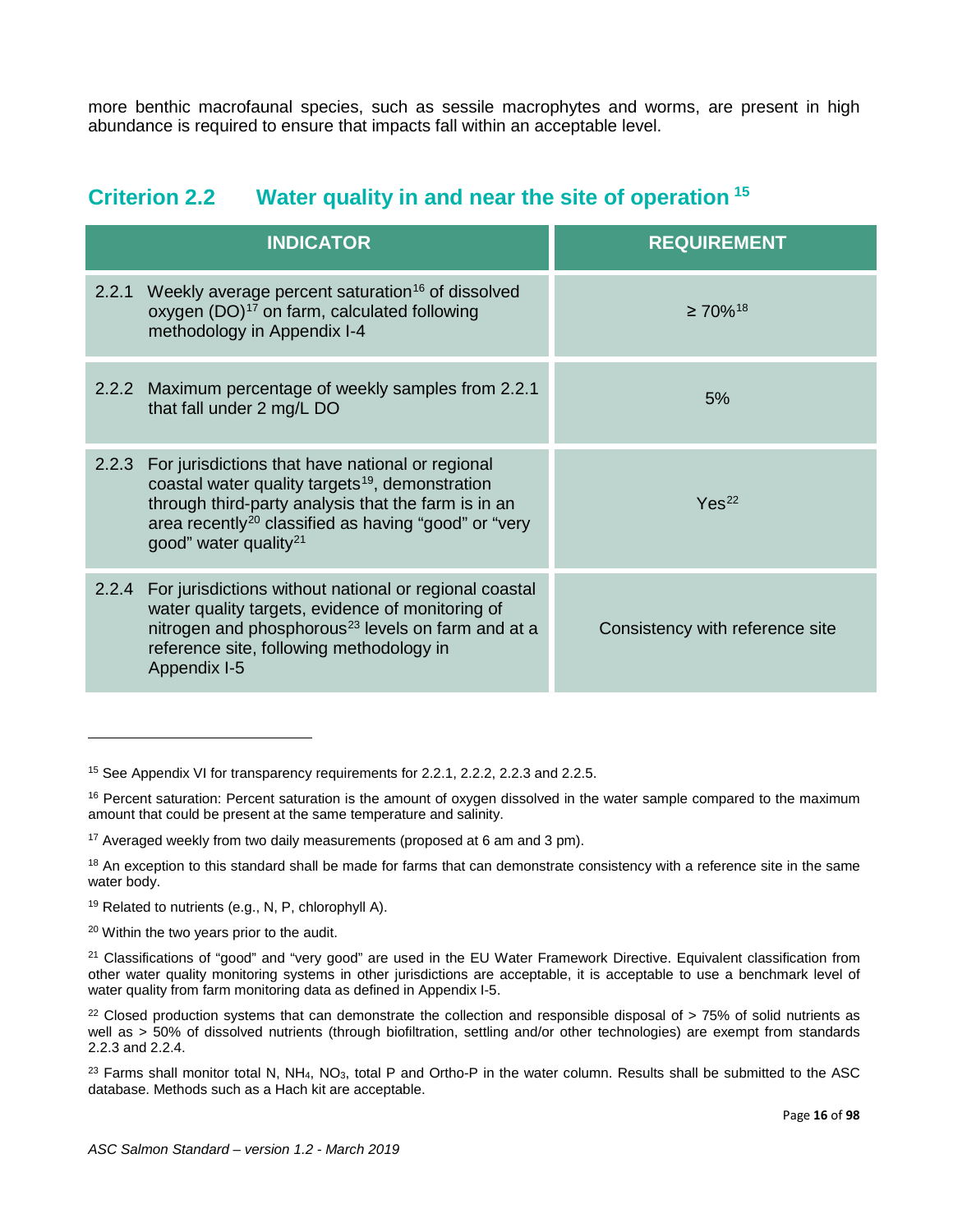| 2.2.5 Demonstration of calculation of biochemical oxygen<br>demand ( $BOD24$ ) of the farm on a production cycle<br>basis                                                                                                                                     | Yes |
|---------------------------------------------------------------------------------------------------------------------------------------------------------------------------------------------------------------------------------------------------------------|-----|
| 2.2.6 Appropriate controls are in place that maintains<br>good culture and hygienic conditions on the farm<br>which extends to all chemicals, including veterinary<br>drugs, thereby ensuring that adverse impacts on<br>environmental quality are minimised. | Yes |

**Rationale** - Water quality is essential for the health of farmed salmon and wild species surrounding a farm. One component of water quality, dissolved oxygen (DO), is particularly critical for the survival and good performance of farmed salmon. As a result, most farms regularly measure DO. DO levels (in mg/l) naturally fluctuate in the environment. This is due to a range of factors, including temperature, time of day and upwelling of oxygen-poor waters from deep in the ocean. Low DO levels can also be a sign of excessive nutrient loading. DO provides a useful overall proxy for a water body's ability to support healthy biodiversity and supplements the benthic indicators that will also pick up excessive nutrient loading.

Salmon ideally need a level of dissolved oxygen over 5 mg/L to avoid any possible stress, although they are able to live under lower oxygen concentrations, particularly if only for short periods. Under routine production, the average minimum percent saturation of DO in the water column should be above 70 percent. Measuring DO as a percent saturation takes into account salinity and temperature at the farm site. Additionally, compliance with the requirement will limit the number of low DO readings in the water column below 2 mg/L to less than 5 percent incidence rate, which will allow for periodic physical phenomena, such as upwelling. The requirement also addresses natural fluctuations in DO levels and percent saturation through allowing comparison to a reference site as a means to meet requirement 2.2.1. This will ensure that if the percent saturation is lower than ideal, it is the result of natural conditions in the water body and not due to nutrient release from the salmon farm.

The requirements also require that farms demonstrate they are located in areas of "good" or "very good" water quality, in jurisdictions such as the European Union that have coastal targets. Not all salmon-producing regions have such targets, however. In these situations, farms must collect data on nutrient levels near the farm and at a reference site and make that data available under Appendix VI. No threshold is placed on this requirement whilst the key factor, as with oxygen in Indicator 2.2.1, is that the requirement should address natural fluctuations in N and P levels through allowing comparison to a reference site as a means to meet requirement 2.2.3.

Lastly, the requirements require farms to calculate the BOD associated with their production cycle in order to better understand the input of nutrients from the farm to the water body. There is no performance threshold associated with this requirement, and the data from this requirement will provide data to better understand nutrient loads, ranges of performance, the degree to which different

<span id="page-16-0"></span><sup>&</sup>lt;sup>24</sup> BOD calculated as: ((total N in feed – total N in fish)\*4.57) + ((total C in feed – total C in fish)\*2.67). A farm may deduct N or C that is captured, filtered or absorbed through approaches such as IMTA or through direct collection of nutrient wasted. In this equation, "fish" refers to harvested fish. Reference for calculation methodology: Boyd C. 2009. Estimating mechanical aeration requirement in shrimp ponds from the oxygen demand of feed. In: Proceedings of the World Aquaculture Society Meeting; Sept 25-29, 2009; VeraCruz, Mexico. And: Global Aquaculture Performance Index BOD calculation methodology available a[t http://web.uvic.ca/~gapi/explore-gapi/bod.html.](http://web.uvic.ca/%7Egapi/explore-gapi/bod.html)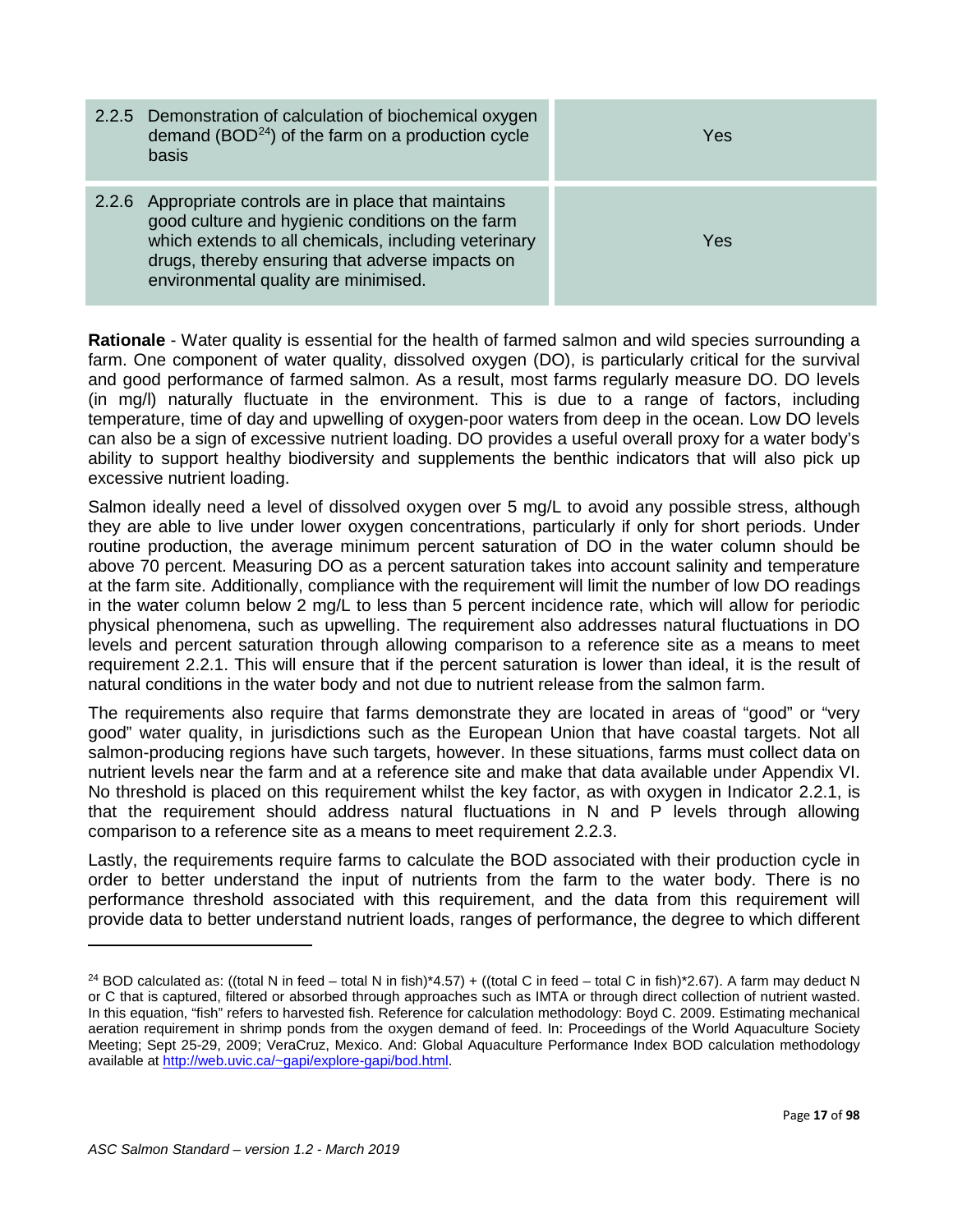systems reduce BOD, and the relationship between calculated BOD and the other water quality indicators in the ASC Salmon Standard.

The SAD technical working group on nutrient loading identified the potential link between nutrients around salmon farms and harmful algal blooms as one that had yet to be established but around which there remained some uncertainty and for which there was an intuitive concern around the effect of the cumulative anthropogenic nutrient load into coastal waters. The group noted a shortage of field studies to validate hypotheses from lab-based work. The data collected under this criterion can be used to help better understand potential linkages around salmon farming, ambient nutrient levels and environmental phenomena such as harmful algal blooms. Farm operators may also find this data useful in management decisions, and it can be useful in ensuring that nutrient inputs from salmon farms and other sources fall within the carrying capacity of the water body. Data collected with regard to BOD and nutrient levels shall be reviewed, and the setting of a threshold related to nutrient loads should be seriously considered when the ASC Salmon Standard is updated. The ASC intend to develop a metric for indicator 2.2.6 good culture and hygienic conditions. Until which time the standard will include this best management practice type measure.

# <span id="page-17-0"></span>**Criterion 2.3 Nutrient release from production**

| <b>INDICATOR</b>                                                                                                                                         | <b>REQUIREMENT</b>         |
|----------------------------------------------------------------------------------------------------------------------------------------------------------|----------------------------|
| 2.3.1 Percentage of fines <sup>25</sup> in the feed at point of entry to<br>the farm <sup>26</sup> (calculated following methodology in<br>Appendix I-2) | < 1% by weight of the feed |

**Rationale** - The release of nutrients into the environment from salmon farms was identified by SAD participants as a key impact of production. The impact is addressed throughout the requirements with a range of water quality and benthic performance metrics. Requirement 2.3.1 complements these other requirements by addressing the direct release of uneaten feed in the form of fines into the environment. By setting a maximum percentage of fines in the feed, it addresses the efficient and proper transport, storage and physical delivery of feed pellets to the farm site. Poor performance in any of the above phases of feed handling will result in a higher percentage of fines (fine particles of feed) and potentially increased environmental impacts, due to an increase in suspended organic particles and nutrients released into the environment.

 $\overline{a}$ 

<span id="page-17-1"></span> $25$  Fines: Dust and fragments in the feed. Particles that separate from feed with a diameter of 5 mm or less when sieved through a 1 mm sieve, or particles that separate from feed with a diameter greater than 5 mm when sieved through a 2.36 mm sieve. To be measured at farm gate (e.g., from feed bags after they are delivered to farm).

<span id="page-17-2"></span><sup>&</sup>lt;sup>26</sup> To be measured every quarter or every three months. Samples that are measured shall be chosen randomly. Feed may be sampled immediately prior to delivery to farm for sites with no feed storage where it is not possible to sample on farm. Closed production systems that can demonstrate the collection and responsible disposal of > 75% of solid nutrients and > 50% of dissolved nutrients (through biofiltration, settling and/or other technologies) are exempt.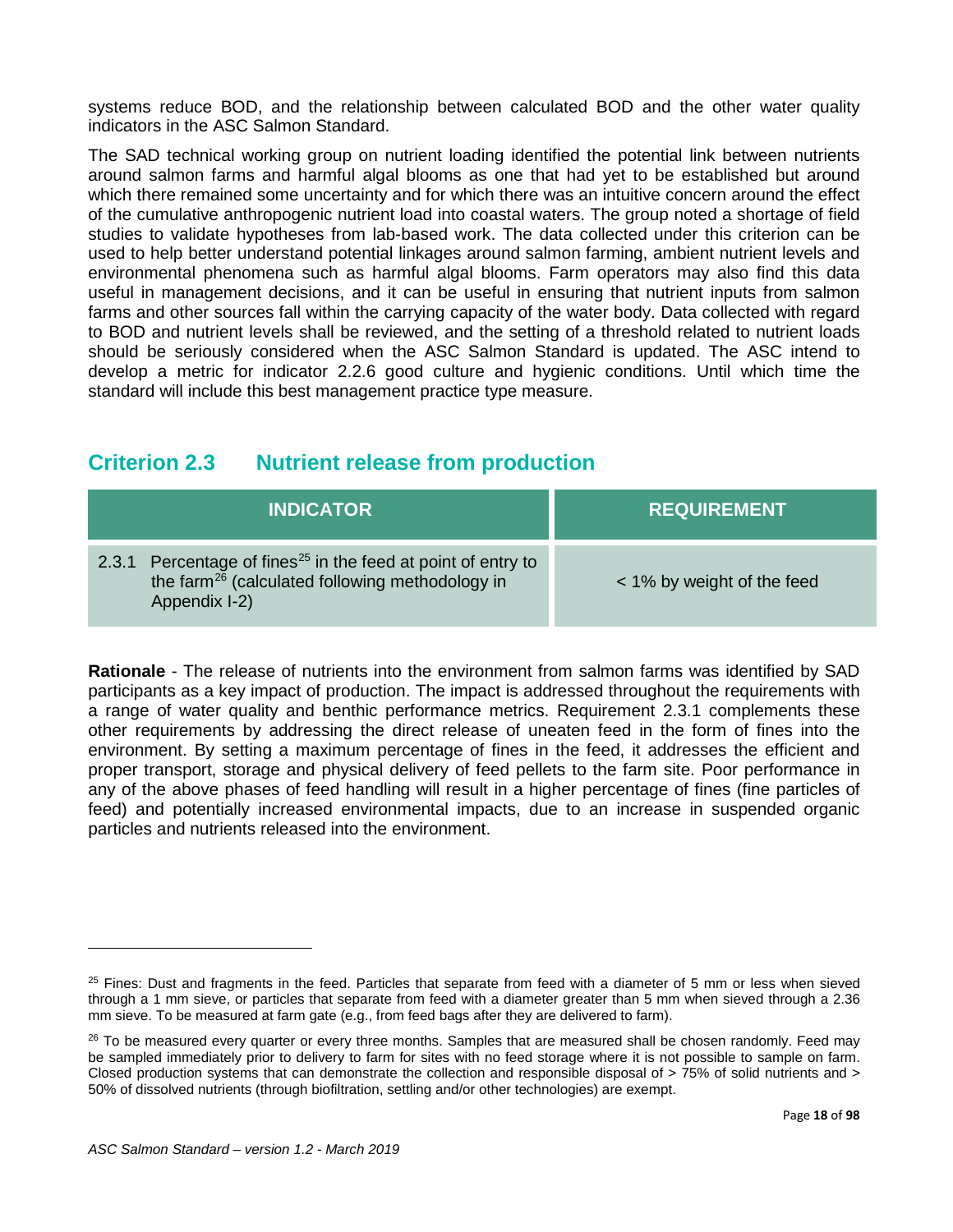### <span id="page-18-0"></span>**Criterion 2.4 Interaction with critical or sensitive habitats and species**

| <b>INDICATOR</b>                                                                                                                                                                  | <b>REQUIREMENT</b> |
|-----------------------------------------------------------------------------------------------------------------------------------------------------------------------------------|--------------------|
| 2.4.1 Evidence of an assessment of the farm's potential<br>impacts on biodiversity and nearby ecosystems that<br>contains at a minimum the components outlined in<br>Appendix I-3 | Yes                |
| 2.4.2 Allowance for the farm to be sited in a protected<br>area <sup>27</sup> or High Conservation Value Areas <sup>28</sup><br>(HCVAs)                                           | None <sup>29</sup> |

**Rationale** - The intent of the requirements under criterion 2.4 is to minimize the effects of a salmon farm on critical or sensitive habitats and species. The habitats and species to consider include marine-protected areas or national parks, established migratory routes for marine mammals, threatened or endangered species, the habitat needed for endangered and threatened species to recover, eelgrass beds and HCVAs, where these have been defined. These requirements are consistent with the Global Reporting Index indicators EN12, EN14 and EN15, which relate to the identification and description of significant impacts of activities on biodiversity, protected habitats and threatened species, and the communication of strategies to manage these impacts and restore sensitive habitats (as defined by the assessment carried out for indicator 2.4.1). $^{30}$  $^{30}$  $^{30}$ 

The requirements under Criteria 2.4 ensure that a farm is aware of any nearby critical, sensitive or protected areas, understands the impacts it might have on those areas, and has a functioning plan in place to address those potential impacts. They also ensure that extra care is taken in areas that are

<span id="page-18-3"></span><sup>29</sup> The following exceptions shall be made for Standard 2.4.2:

<span id="page-18-1"></span><sup>&</sup>lt;sup>27</sup> Protected area: "A clearly defined geographical space, recognized, dedicated and managed through legal or other effective means, to achieve the long-term conservation of nature with associated ecosystem services and cultural values." Source: Dudley, N. (Editor) (2008), Guidelines for Applying Protected Area Management Categories, Gland, Switzerland: IUCN. x + 86pp. [http://cmsdata.iucn.org/downloads/guidelines\\_for\\_applying\\_protected\\_area\\_management\\_categories.pdf](http://cmsdata.iucn.org/downloads/guidelines_for_applying_protected_area_management_categories.pdf)

<span id="page-18-2"></span><sup>&</sup>lt;sup>28</sup> High Conservation Value Areas (HCVA): Natural habitats where conservation values are considered to be of outstanding significance or critical importance. HCVA are designated through a multi-stakeholder approach that provides a systematic basis for identifying critical conservation values—both social and environmental—and for planning ecosystem management in order to ensure that these high conservation values are maintained or enhanced [\(http://www.hcvnetwork.org/\)](http://www.hcvnetwork.org/).

<sup>•</sup> For protected areas classified by the International Union for the Conservation of Nature (IUCN) as Category V or VI (these are areas preserved primarily for their landscapes or for sustainable resource management).

<sup>•</sup> For HCVAs if the farm can demonstrate that its environmental impacts are compatible with the conservation objectives of the HCVA designation. The burden of proof would be placed on the farm to demonstrate that it is not negatively impacting the core reason an area has been identified as a HCVA.

<sup>•</sup> For farms located in a protected area if it was designated as such after the farm was already in operation and provided the farm can demonstrate that its environmental impacts are compatible with the conservation objectives of the protected area and it is in compliance with any relevant conditions or regulations placed on the farm as a result of the formation/designation of the protected area. The burden of proof would be placed on the farm to demonstrate that it is not negatively impacting the core reason an area has been protected.

<span id="page-18-4"></span><sup>30</sup> Verification at the aquaculture facility shall include whether restoration is necessary, to what degree (evidence could include maps, aerial photos, satellite images, government certification etc.) and whether that the active restoration is suitable (i.e., will it be successful and restore a suitable area of sensitive habitat).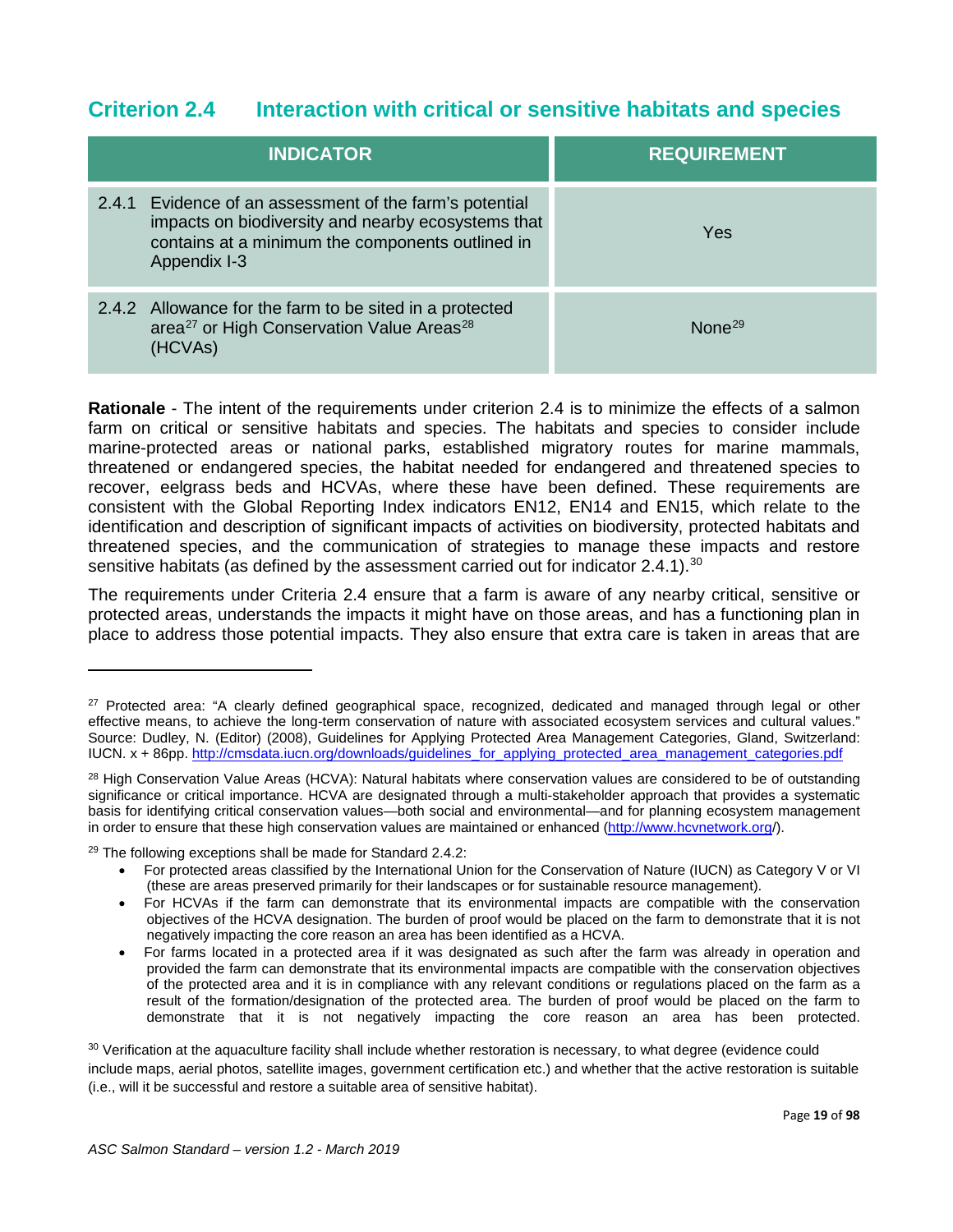recognized for ecological importance either through designation as a protected area or through designation as being an area of high conservation value, by not allowing production in these areas to be eligible for certification, with some exceptions made if extra conditions are met to ensure that the farms are compatible with the conservation goals of the areas.

<span id="page-19-0"></span>

| <b>INDICATOR</b>                                                                                                                                                                                                                                                                                                                                                                         | <b>REQUIREMENT</b> |
|------------------------------------------------------------------------------------------------------------------------------------------------------------------------------------------------------------------------------------------------------------------------------------------------------------------------------------------------------------------------------------------|--------------------|
| 2.5.1 Number of days in the production cycle when<br>acoustic deterrent devices (ADDs) or acoustic<br>harassment devices (AHDs) were used                                                                                                                                                                                                                                                | 0                  |
| 2.5.2 Number of mortalities <sup>32</sup> of endangered or red-<br>listed <sup>33</sup> marine mammals or birds on the farm                                                                                                                                                                                                                                                              | 0                  |
| 2.5.3 Evidence that the following steps were taken prior<br>to lethal action $34$ against a predator:<br>1. All other avenues were pursued prior to using<br>lethal action<br>2. Approval was given from a senior manager<br>above the farm manager<br>3. Explicit permission was granted to take lethal<br>action against the specific animal from the<br>relevant regulatory authority | Yes <sup>35</sup>  |
| 2.5.4 Evidence that information about any lethal incidents<br>on the farm has been made easily publicly<br>available <sup>36</sup>                                                                                                                                                                                                                                                       | Yes                |

 $\overline{a}$ 

<span id="page-19-1"></span><sup>&</sup>lt;sup>31</sup> See Appendix VI for transparency requirements for 2.5.2, 2.5.5 and 2.5.6.

<span id="page-19-2"></span><sup>32</sup> Mortalities: Includes animals intentionally killed through lethal action as well as accidental deaths through entanglement or other means.

<span id="page-19-3"></span><sup>&</sup>lt;sup>33</sup> Species listed as endangered or critically endangered by the IUCN or on a national endangered species list.

<span id="page-19-4"></span><sup>&</sup>lt;sup>34</sup> Lethal action: Action taken to deliberately kill an animal, including marine mammals and birds.

<span id="page-19-5"></span><sup>&</sup>lt;sup>35</sup> Exception to these conditions may be made for a rare situation where human safety is endangered. Should this be required, post-incident approval from a senior manager should be made and relevant authorities must be informed.

<span id="page-19-6"></span><sup>&</sup>lt;sup>36</sup> Posting results on a public website is an example of "easily publicly available." Shall be made available within 30 days of the incident and see Appendix VI for transparency requirements.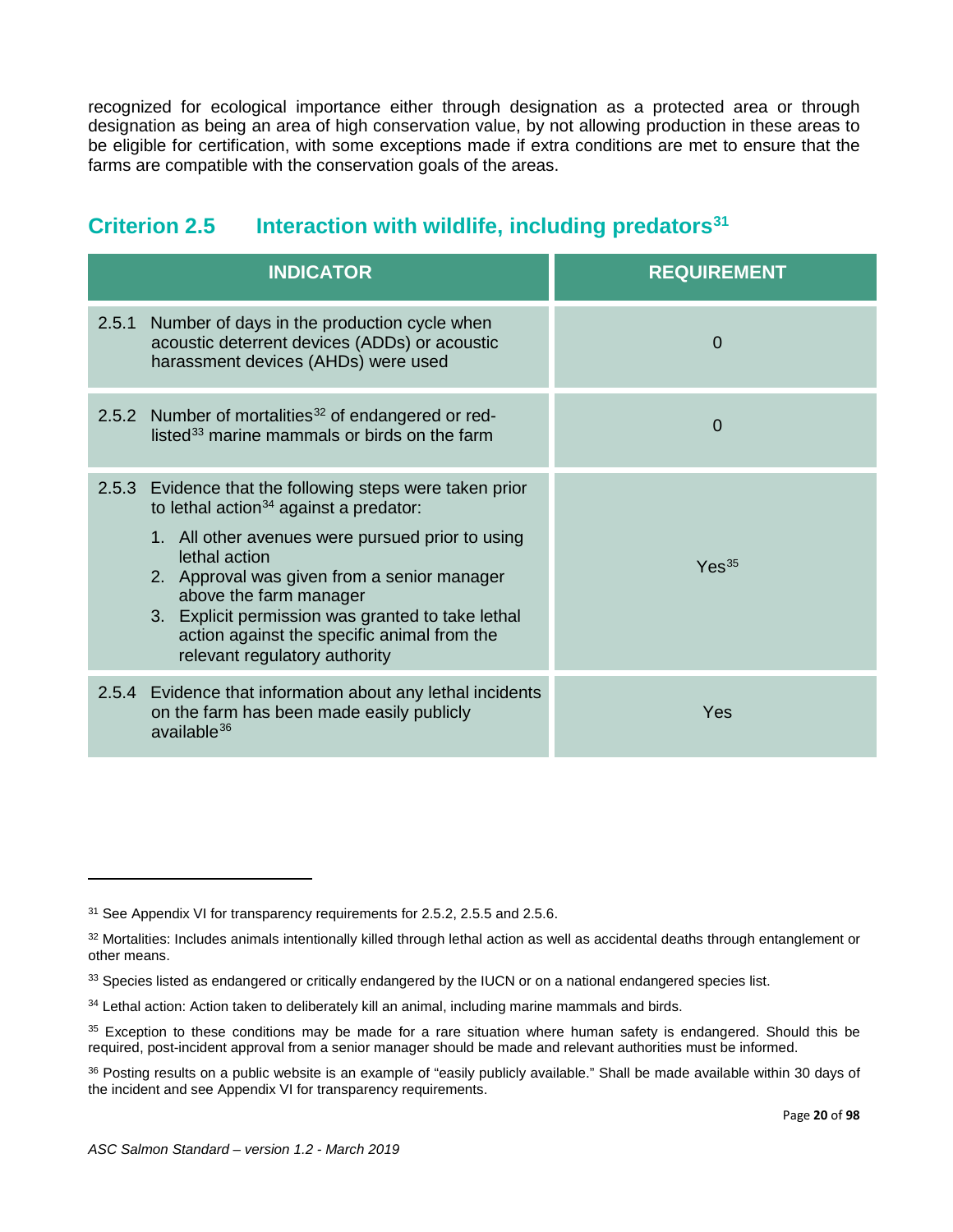| 2.5.5 Maximum number of lethal incidents $37$ on the farm<br>over the prior two years                                                                                                                                                | $\leq$ 9 lethal incidents, $38$ with no more than<br>two of the incidents being marine<br>mammals |
|--------------------------------------------------------------------------------------------------------------------------------------------------------------------------------------------------------------------------------------|---------------------------------------------------------------------------------------------------|
| 2.5.6 In the event of a lethal incident, evidence that an<br>assessment of the risk of lethal incident(s) has<br>been undertaken and demonstration of concrete<br>steps taken by the farm to reduce the risk of future<br>incidences | Yes                                                                                               |

**Rationale** - The suite of requirements related to mortalities and lethal incidents of predators or other wildlife is intended to ensure that certified farms have minimal impact on populations of wildlife, placing limits on both accidental and intentional mortalities of these species. The requirements ensure that endangered species have not died as a result of interaction with the farm and require transparency of farms on any lethal incidents and wildlife mortalities for non-threatened species. Good management practices with regards to when to take action and how to reduce risk of future incidents are also required.

A large variety of acoustic deterrent (and harassment) devices is used in salmon aquaculture. Based on available research,[39](#page-20-2) it appears that the effectiveness of these devices in reducing farmed salmon predation by marine mammals can vary widely including by location, marine mammal species, period of use, etc. Available research suggests that noise and high-pitched sounds resulting from currently available acoustic devices can cause pain to dolphins, porpoises and whales. As intended, acoustic devices can cause marine mammals including seals, porpoises and whales to avoid areas that may be important for feeding, breeding and travel/migration. While the devices may be initially effective in deterring marine mammals in certain scenarios, research studies suggest that they lose their

<span id="page-20-2"></span>39 References for the section of the rationale related to ADDs/AHDs:

l

• Northridge, S.P., Gordon, J.G., Booth, C., Calderan, S., Cargill, A., Coram, A., Gillespie, D., Lonergan, M. and Webb, A. 2010. Assessment of the impacts and utility of acoustic deterrent devices. Final Report to the Scottish Aquaculture Research Forum, Project Code SARF044. 34pp. http://www.sarf.org.uk/cms-Aquaculture Research Forum, Project Code SARF044. 34pp. [http://www.sarf.org.uk/cms](http://www.sarf.org.uk/cms-assets/documents/28820-18834.sarf044---final-report.pdf)[assets/documents/28820-18834.sarf044---final-report.pdf](http://www.sarf.org.uk/cms-assets/documents/28820-18834.sarf044---final-report.pdf)

• Morton, A. B., and Symonds, H. K. 2002. Displacement of *Orcinus orca* (L.) by high amplitude sound in British Columbia, Canada. ICES Journal of Marine Science, 59: 71–80. [https://oup.silverchair](https://oup.silverchair-cdn.com/oup/backfile/Content_public/Journal/icesjms/59/1/10.1006_jmsc.2001.1136/3/59-1-71.pdf?Expires=1499859194&Signature=URpngb2fKVR8B2kFgMguget42wf4uSn3nDVMqD6C-nymcyQlow3frZfVe4l9aLUpkGsJ5H0M4y3h2S6WVJJKOBa0%7EgFl5fuVjJ2lQhobfCbLu3JkiexGslvDncRW498rq6-06oV8Qsk2Y-Up3QBNujCKBN-07SWDpXdX3GvFsJTvxeEecDNojXRgLrYV7z6%7EiWsFHiVW4CiFO4arHhveN8tpu0yhYte%7E-byBwFih0BNCPpwQnRbIOCuwcIq6cVIsifQSDbMNSdkYUT72t3KJyocHMvMhvfPYBbAwvoZFYC3Bpvf%7E3pD4U0NjlkI9YnHQoY6zwShaORjbkq0CfRvc6w__&Key-Pair-Id=APKAIUCZBIA4LVPAVW3Q)[cdn.com/oup/backfile/Content\\_public/Journal/icesjms/59/1/10.1006\\_jmsc.2001.1136/3/59-1-](https://oup.silverchair-cdn.com/oup/backfile/Content_public/Journal/icesjms/59/1/10.1006_jmsc.2001.1136/3/59-1-71.pdf?Expires=1499859194&Signature=URpngb2fKVR8B2kFgMguget42wf4uSn3nDVMqD6C-nymcyQlow3frZfVe4l9aLUpkGsJ5H0M4y3h2S6WVJJKOBa0%7EgFl5fuVjJ2lQhobfCbLu3JkiexGslvDncRW498rq6-06oV8Qsk2Y-Up3QBNujCKBN-07SWDpXdX3GvFsJTvxeEecDNojXRgLrYV7z6%7EiWsFHiVW4CiFO4arHhveN8tpu0yhYte%7E-byBwFih0BNCPpwQnRbIOCuwcIq6cVIsifQSDbMNSdkYUT72t3KJyocHMvMhvfPYBbAwvoZFYC3Bpvf%7E3pD4U0NjlkI9YnHQoY6zwShaORjbkq0CfRvc6w__&Key-Pair-Id=APKAIUCZBIA4LVPAVW3Q) [71.pdf?Expires=1499859194&Signature=URpngb2fKVR8B2kFgMguget42wf4uSn3nDVMqD6C](https://oup.silverchair-cdn.com/oup/backfile/Content_public/Journal/icesjms/59/1/10.1006_jmsc.2001.1136/3/59-1-71.pdf?Expires=1499859194&Signature=URpngb2fKVR8B2kFgMguget42wf4uSn3nDVMqD6C-nymcyQlow3frZfVe4l9aLUpkGsJ5H0M4y3h2S6WVJJKOBa0%7EgFl5fuVjJ2lQhobfCbLu3JkiexGslvDncRW498rq6-06oV8Qsk2Y-Up3QBNujCKBN-07SWDpXdX3GvFsJTvxeEecDNojXRgLrYV7z6%7EiWsFHiVW4CiFO4arHhveN8tpu0yhYte%7E-byBwFih0BNCPpwQnRbIOCuwcIq6cVIsifQSDbMNSdkYUT72t3KJyocHMvMhvfPYBbAwvoZFYC3Bpvf%7E3pD4U0NjlkI9YnHQoY6zwShaORjbkq0CfRvc6w__&Key-Pair-Id=APKAIUCZBIA4LVPAVW3Q)[nymcyQlow3frZfVe4l9aLUpkGsJ5H0M4y3h2S6WVJJKOBa0~gFl5fuVjJ2lQhobfCbLu3JkiexGslvDncRW498rq6-](https://oup.silverchair-cdn.com/oup/backfile/Content_public/Journal/icesjms/59/1/10.1006_jmsc.2001.1136/3/59-1-71.pdf?Expires=1499859194&Signature=URpngb2fKVR8B2kFgMguget42wf4uSn3nDVMqD6C-nymcyQlow3frZfVe4l9aLUpkGsJ5H0M4y3h2S6WVJJKOBa0%7EgFl5fuVjJ2lQhobfCbLu3JkiexGslvDncRW498rq6-06oV8Qsk2Y-Up3QBNujCKBN-07SWDpXdX3GvFsJTvxeEecDNojXRgLrYV7z6%7EiWsFHiVW4CiFO4arHhveN8tpu0yhYte%7E-byBwFih0BNCPpwQnRbIOCuwcIq6cVIsifQSDbMNSdkYUT72t3KJyocHMvMhvfPYBbAwvoZFYC3Bpvf%7E3pD4U0NjlkI9YnHQoY6zwShaORjbkq0CfRvc6w__&Key-Pair-Id=APKAIUCZBIA4LVPAVW3Q) [06oV8Qsk2Y-Up3QBNujCKBN-](https://oup.silverchair-cdn.com/oup/backfile/Content_public/Journal/icesjms/59/1/10.1006_jmsc.2001.1136/3/59-1-71.pdf?Expires=1499859194&Signature=URpngb2fKVR8B2kFgMguget42wf4uSn3nDVMqD6C-nymcyQlow3frZfVe4l9aLUpkGsJ5H0M4y3h2S6WVJJKOBa0%7EgFl5fuVjJ2lQhobfCbLu3JkiexGslvDncRW498rq6-06oV8Qsk2Y-Up3QBNujCKBN-07SWDpXdX3GvFsJTvxeEecDNojXRgLrYV7z6%7EiWsFHiVW4CiFO4arHhveN8tpu0yhYte%7E-byBwFih0BNCPpwQnRbIOCuwcIq6cVIsifQSDbMNSdkYUT72t3KJyocHMvMhvfPYBbAwvoZFYC3Bpvf%7E3pD4U0NjlkI9YnHQoY6zwShaORjbkq0CfRvc6w__&Key-Pair-Id=APKAIUCZBIA4LVPAVW3Q)[07SWDpXdX3GvFsJTvxeEecDNojXRgLrYV7z6~iWsFHiVW4CiFO4arHhveN8tpu0yhYte~](https://oup.silverchair-cdn.com/oup/backfile/Content_public/Journal/icesjms/59/1/10.1006_jmsc.2001.1136/3/59-1-71.pdf?Expires=1499859194&Signature=URpngb2fKVR8B2kFgMguget42wf4uSn3nDVMqD6C-nymcyQlow3frZfVe4l9aLUpkGsJ5H0M4y3h2S6WVJJKOBa0%7EgFl5fuVjJ2lQhobfCbLu3JkiexGslvDncRW498rq6-06oV8Qsk2Y-Up3QBNujCKBN-07SWDpXdX3GvFsJTvxeEecDNojXRgLrYV7z6%7EiWsFHiVW4CiFO4arHhveN8tpu0yhYte%7E-byBwFih0BNCPpwQnRbIOCuwcIq6cVIsifQSDbMNSdkYUT72t3KJyocHMvMhvfPYBbAwvoZFYC3Bpvf%7E3pD4U0NjlkI9YnHQoY6zwShaORjbkq0CfRvc6w__&Key-Pair-Id=APKAIUCZBIA4LVPAVW3Q) [byBwFih0BNCPpwQnRbIOCuwcIq6cVIsifQSDbMNSdkYUT72t3KJyocHMvMhvfPYBbAwvoZFYC3Bpvf~3pD4U0Nj](https://oup.silverchair-cdn.com/oup/backfile/Content_public/Journal/icesjms/59/1/10.1006_jmsc.2001.1136/3/59-1-71.pdf?Expires=1499859194&Signature=URpngb2fKVR8B2kFgMguget42wf4uSn3nDVMqD6C-nymcyQlow3frZfVe4l9aLUpkGsJ5H0M4y3h2S6WVJJKOBa0%7EgFl5fuVjJ2lQhobfCbLu3JkiexGslvDncRW498rq6-06oV8Qsk2Y-Up3QBNujCKBN-07SWDpXdX3GvFsJTvxeEecDNojXRgLrYV7z6%7EiWsFHiVW4CiFO4arHhveN8tpu0yhYte%7E-byBwFih0BNCPpwQnRbIOCuwcIq6cVIsifQSDbMNSdkYUT72t3KJyocHMvMhvfPYBbAwvoZFYC3Bpvf%7E3pD4U0NjlkI9YnHQoY6zwShaORjbkq0CfRvc6w__&Key-Pair-Id=APKAIUCZBIA4LVPAVW3Q) [lkI9YnHQoY6zwShaORjbkq0CfRvc6w\\_\\_&Key-Pair-Id=APKAIUCZBIA4LVPAVW3Q](https://oup.silverchair-cdn.com/oup/backfile/Content_public/Journal/icesjms/59/1/10.1006_jmsc.2001.1136/3/59-1-71.pdf?Expires=1499859194&Signature=URpngb2fKVR8B2kFgMguget42wf4uSn3nDVMqD6C-nymcyQlow3frZfVe4l9aLUpkGsJ5H0M4y3h2S6WVJJKOBa0%7EgFl5fuVjJ2lQhobfCbLu3JkiexGslvDncRW498rq6-06oV8Qsk2Y-Up3QBNujCKBN-07SWDpXdX3GvFsJTvxeEecDNojXRgLrYV7z6%7EiWsFHiVW4CiFO4arHhveN8tpu0yhYte%7E-byBwFih0BNCPpwQnRbIOCuwcIq6cVIsifQSDbMNSdkYUT72t3KJyocHMvMhvfPYBbAwvoZFYC3Bpvf%7E3pD4U0NjlkI9YnHQoY6zwShaORjbkq0CfRvc6w__&Key-Pair-Id=APKAIUCZBIA4LVPAVW3Q)

<span id="page-20-0"></span><sup>37</sup> Lethal incident: Includes all lethal actions as well as entanglements or other accidental mortalities of non-salmonids.

<span id="page-20-1"></span><sup>38</sup> Standard 2.5.6 applicable to incidents related to non-endangered and non-red-listed species. This standard complements, and does not contradict, 2.5.3.

<sup>•</sup> Scottish Association for Marine Science and Napier University (SAMS)2002. Review and synthesis of the environmental impacts of aquaculture. Scottish Executive Research Unit. [www.scotland.gov.uk/cru/kd01/green/reia-00.asp.](http://www.scotland.gov.uk/cru/kd01/green/reia-00.asp)

<sup>•</sup> Milewski, I. 2001. Impacts of salmon aquaculture on the coastal environment: a review. [https://www.iatp.org/sites/default/files/Impacts\\_of\\_Salmon\\_Aquaculture\\_on\\_the\\_Coastal\\_E.pdf](https://www.iatp.org/sites/default/files/Impacts_of_Salmon_Aquaculture_on_the_Coastal_E.pdf)

<sup>•</sup> Young, S. 2001. Potential adverse effects of aquaculture on marine mammals: in Tlusty, M.F., Bengston, D.A., Halvorson, H.O., Oktay, S.D., Pearce, J.B., Rheault, Jr., R.B. (eds.). Marine Aquaculture and the Environment: A Meeting for Stakeholders in the Northeast. Cape Cod Press, Falmouth, Massachusetts.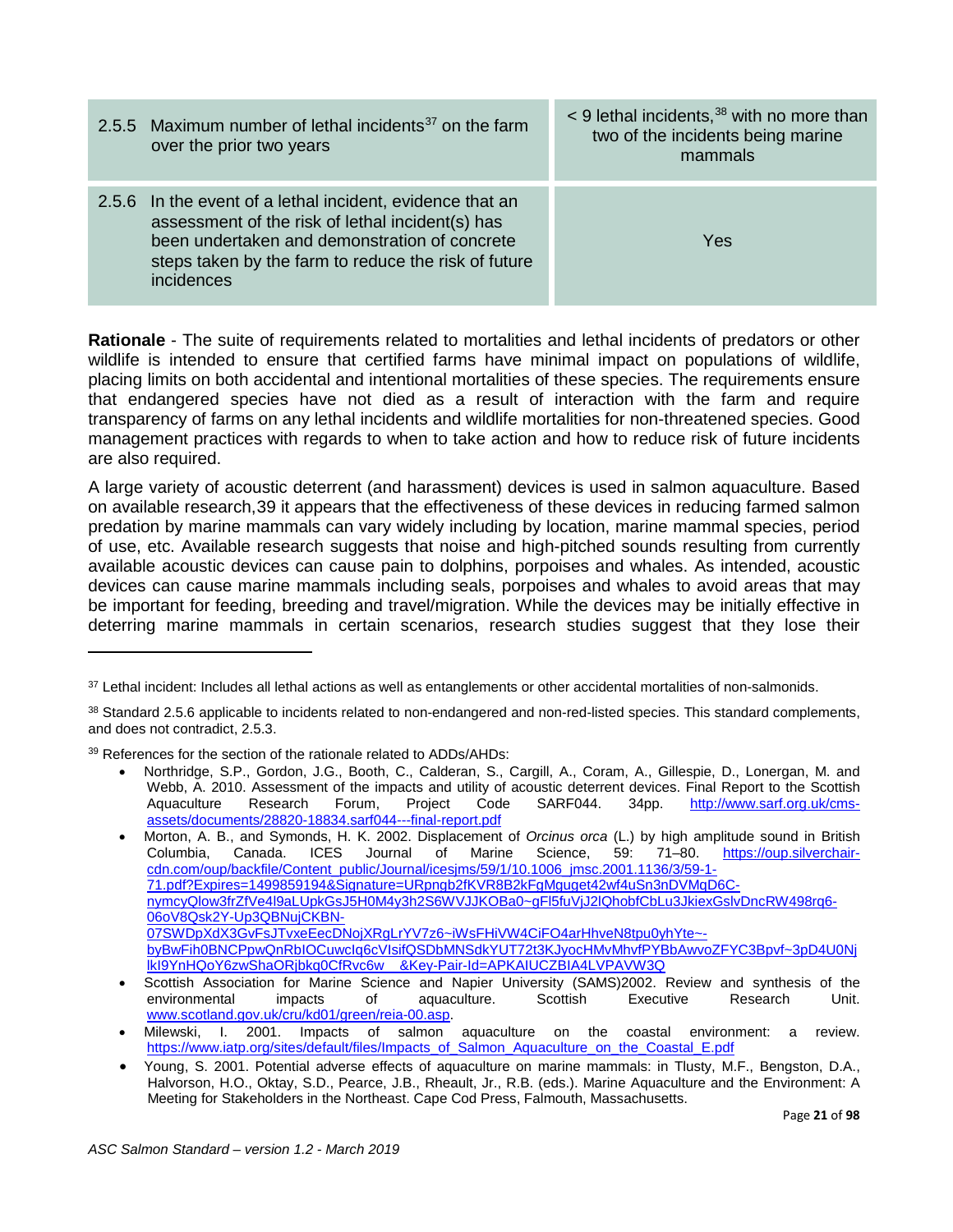effectiveness over several years. Additionally, evidence suggests that alternative measures such as promptly removing dead fish, reducing stocking densities, net tensioning and use of seal blinds are important in reducing depredation on salmon farms.

Given the impacts associated with ADDs/AHDs and the availability of other, potentially less impactful and more effective deterrence practices, the requirements encourage farms not to use ADDs/AHDs, requires that they not be used on a continuous basis and that they are actively used less than 40 percent of the days in the production cycle. The requirement additionally requires that their use be phased out on certified farms within three years of the publication of the ASC Salmon Standard. Starting three years from the date of publication, no farm meeting the requirement shall use ADDs/AHDs. An exception to this requirement for new technologies may be granted by the Technical Advisory Group of the ASC if there is clear scientific evidence that future ADD/AHD technology presents significantly reduced risk to marine mammals and cetaceans.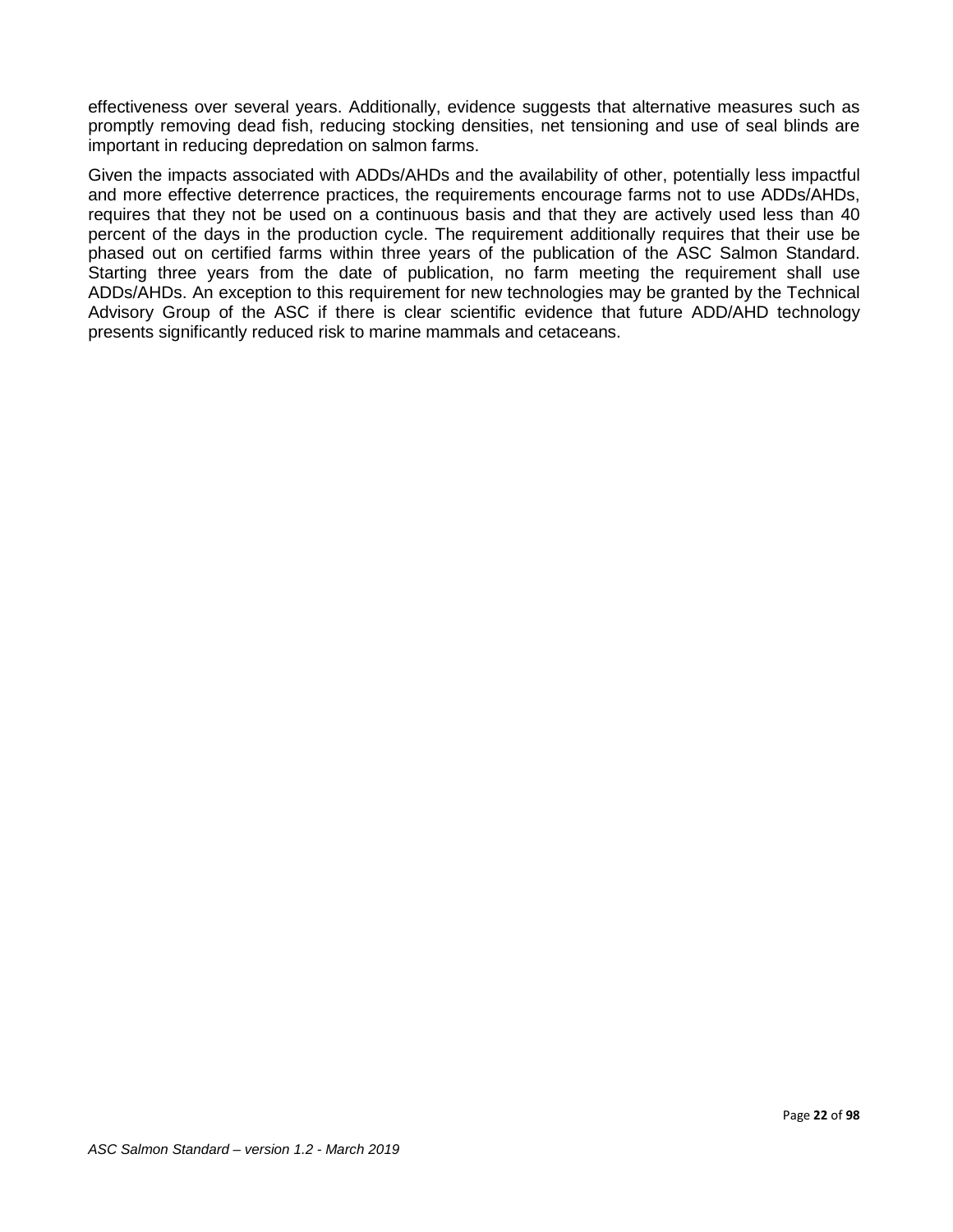# <span id="page-22-0"></span>**PRINCIPLE 3: PROTECT THE HEALTH AND GENETIC INTEGRITY OF WILD POPULATIONS**

*The primary aim of Principle 3, in combination with Principle 5, is to ensure that salmon farms do not harm the health of wild fish populations. This principle addresses impacts associated with disease and parasites, escapes and siting.* 

# <span id="page-22-1"></span>**Criterion 3.1 Introduced or amplified parasites and pathogens[40,](#page-22-2) [41](#page-22-3)**

|       | <b>INDICATOR</b>                                                                                                                                                                                                                                                       | <b>REQUIREMENT</b> |
|-------|------------------------------------------------------------------------------------------------------------------------------------------------------------------------------------------------------------------------------------------------------------------------|--------------------|
| 3.1.1 | Participation in an Area-Based Management<br>(ABM) scheme for managing disease and<br>resistance to treatments that includes coordination<br>of stocking, fallowing, therapeutic treatments and<br>information sharing. Detailed requirements are in<br>Appendix II-1. | Yes                |
|       | 3.1.2 A demonstrated commitment <sup>42</sup> to collaborate with<br>NGOs, academics and governments on areas of<br>mutually agreed research to measure possible<br>impacts on wild stocks                                                                             | Yes                |
|       | 3.1.3 Establishment and annual review of a maximum<br>sea lice load for the entire ABM and for the<br>individual farm as outlined in Appendix II-2                                                                                                                     | Yes                |

<span id="page-22-2"></span><sup>&</sup>lt;sup>40</sup> Farm sites for which there is no release of water that may contain pathogens into the natural (freshwater or marine) environment are exempt from the standards under Criterion 3.1.

<span id="page-22-3"></span><sup>41</sup> See Appendix VI for transparency requirements for 3.1.1, 3.1.3, 3.1.4, 3.1.6 and 3.1.7.

<span id="page-22-4"></span><sup>&</sup>lt;sup>42</sup> Commitment: At a minimum, a farm and/or its operating company must demonstrate this commitment through providing farm-level data to researchers, granting researchers access to sites, or other similar non-financial support for research activities.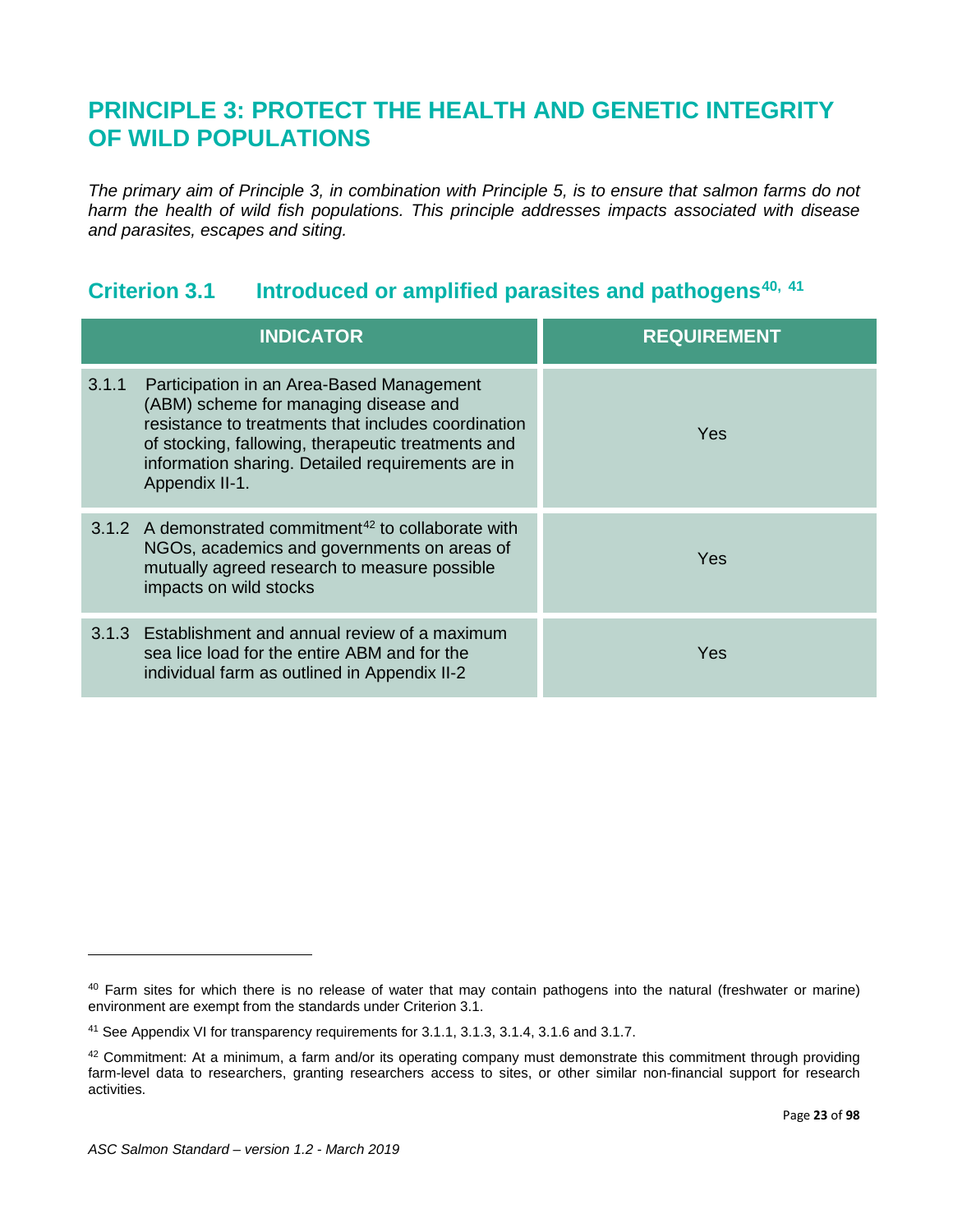| 3.1.4 Frequent <sup>43</sup> on-farm testing for sea lice, with test<br>results made easily publicly available <sup>44</sup> within<br>seven days of testing                                                                                        | Yes                                    |
|-----------------------------------------------------------------------------------------------------------------------------------------------------------------------------------------------------------------------------------------------------|----------------------------------------|
| 3.1.5 In areas with wild salmonids, $45$ evidence of data $46$<br>and the farm's understanding of that data, around<br>salmonid migration routes, migration timing and<br>stock productivity in major waterways within 50<br>kilometers of the farm | Yes                                    |
| 3.1.6 In areas of wild salmonids, monitoring of sea lice<br>levels on wild out-migrating salmon juveniles or on<br>coastal sea trout or Arctic char, with results made<br>publicly available. See requirements in<br><b>Appendix III-1</b>          | Yes                                    |
| 3.1.7 In areas of wild salmonids, maximum on-farm lice<br>levels during sensitive periods for wild fish. <sup>47</sup> See<br>detailed requirements in Appendix II, subsection 2                                                                    | 0.1 mature female lice per farmed fish |

**Rationale** - Salmon farms interact with wild fish populations that live or migrate near the open net pens. A particular concern is the interaction with wild salmon and sea trout with regard to pathogens and parasites. There is significant debate in the scientific literature about the extent of the interaction and impact. The Disease Report<sup>[48](#page-23-5)</sup> commissioned by the SAD concluded that there is "shared benefit

 $\overline{\phantom{a}}$ 

<span id="page-23-0"></span><sup>43</sup> Testing must be weekly during and immediately prior to sensitive periods for wild salmonids, such as outmigration of wild juvenile salmon. Testing must be at least monthly during the rest of the year, unless water temperature is so cold that it would jeopardize farmed fish health to test for lice (below 4 degrees C). Within closed production systems, alternative methods for monitoring sea lice, such as video monitoring, may be used.

<span id="page-23-1"></span><sup>44</sup> Posting results on a public website is an example of "easily publicly available."

<span id="page-23-2"></span><sup>45</sup> For purposes of these standards, "areas with wild salmonids" are defined as areas within 75 kilometers of a wild salmonid migration route or habitat. This definition is expected to encompass all, or nearly all, of salmon-growing areas in the northern hemisphere.

<span id="page-23-3"></span><sup>&</sup>lt;sup>46</sup> Farms do not need to conduct research on migration routes, timing and the health of wild stocks under this standard if general information is already available. Farms must demonstrate an understanding of this information at the general level for salmonid populations in their region, as such information is needed to make management decisions related to minimizing potential impact on those stocks. Such "evidence" would consist of, for example, peer review studies; publicly available government monitoring and reporting.

<span id="page-23-4"></span><sup>&</sup>lt;sup>47</sup> Sensitive periods for migrating salmonids is during juvenile outmigration and approximately one month before.

<span id="page-23-5"></span><sup>&</sup>lt;sup>48</sup> This report and other reports on State of Information of key impacts commissioned by the Salmon Aquaculture Dialogue are available at <http://www.worldwildlife.org/pages/creating-standards-for-responsibly-farmed-salmon>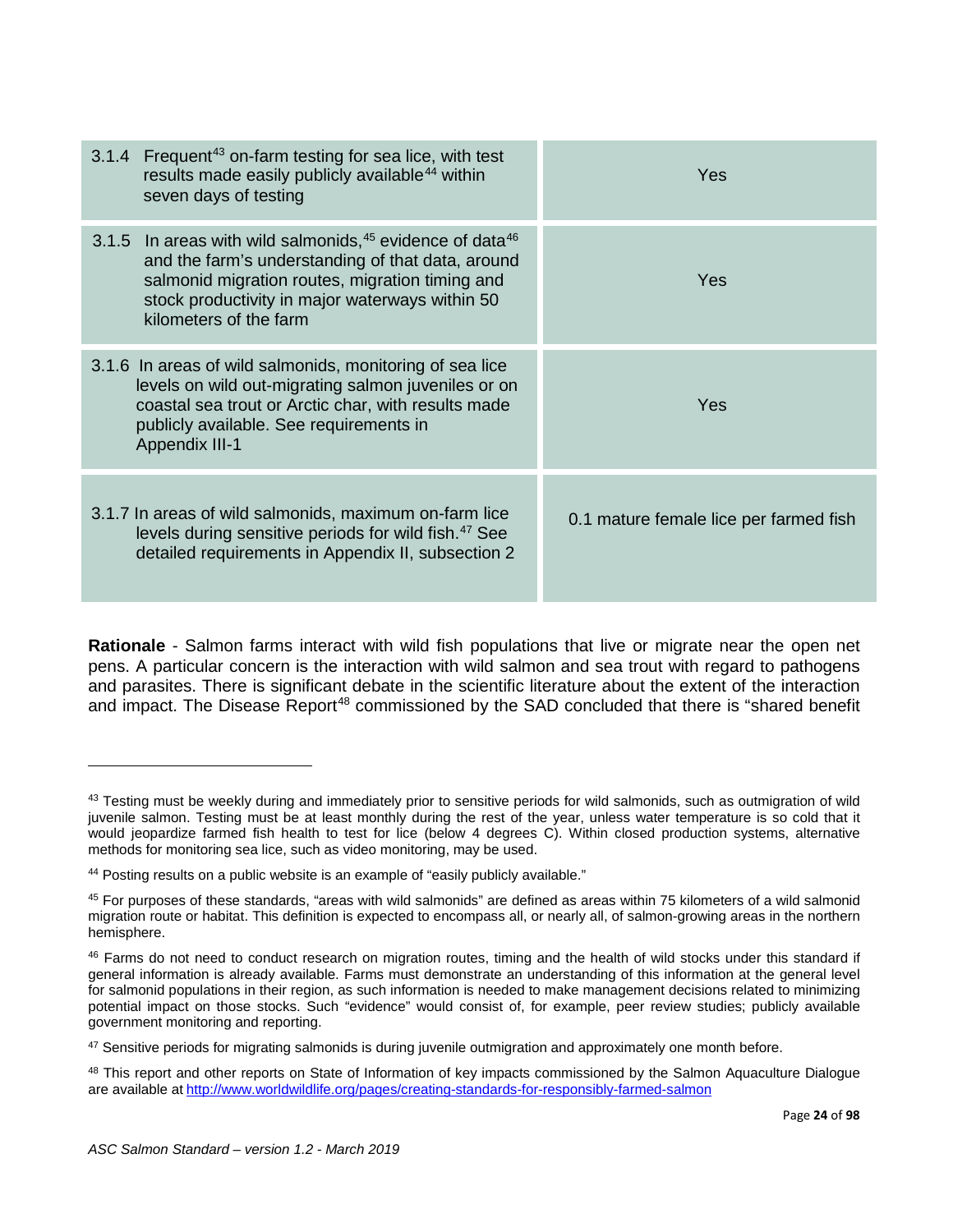to farm productivity and to minimizing impacts on wild fish by continually seeking to reduce disease on salmon farms."

Sea lice have emerged as a pressing challenge for the salmon industry and its potential impacts on wild populations. The SAD's Sea Lice Technical Report concluded that the "weight of evidence is that sea lice of farm origin can present, in some locations and for some host species populations, a significant threat." The report called for a "concerted precautionary approach" in managing the issue.

Requirements under Criterion 3.1, in combination with requirements under Criterion 5.4, seek to address these concerns by establishing best practice in managing potential disease and parasite risks to wild populations. The requirements recognize that the cumulative impacts from a group of farms in an area can become harmful even when an individual farm is operating its own production in a responsible way. Farms located in areas of wild salmonids, defined as farms situated within 75 km of a migration route or sea trout habitat, have additional requirements because of the transmission of disease between farms and wild salmonids.

Area-based management (ABM) is a requirement. Some salmon-growing jurisdictions have begun to require ABM or are considering it because neighboring farms can achieve significantly improved results when coordinating management of diseases and biosecurity measures. Conversely, a lack of coordination can lead to negative outcomes, such as resistance to treatments. Farms that don't have ABM schemes already established in their jurisdiction will need to show leadership in working with neighboring farms to establish such a scheme, even if the regulatory structure doesn't require it.

The commitment to research required under 3.1.2 intends to ensure that farms are working with researchers and regulators to address the many gaps in understanding around a farm's interaction with wild populations. A demonstrated commitment means that the farm is participating in joint research efforts. Although funding of research is encouraged, transparency around site-level data and/or access to sites is seen as an extremely valuable contribution to scientific research and is, therefore, the requirement.

The requirements address the challenge of sea lice in several ways. First, farms seeking certification must be able to demonstrate that the ABM scheme has set a maximum lice load for the entire area that reflects regulatory requirements. In areas of wild salmonids, the ABM must also show how this maximum load reflects the results of monitoring of wild populations (more below on monitoring).

The requirements also call for an enhanced level of transparency around sea lice monitoring data. Second, farms must conduct frequent testing of on-farm lice levels, and make those results publicly available. This transparency reflects the goal of building credibility among the interested public around the actual experience of sea lice levels on the farm and in the wild.

Farms located in areas of wild salmonids must participate in monitoring of lice levels on wild outmigrating juvenile salmon or other important salmonids in the area, such as coastal sea trout or arctic char. The requirements assume this monitoring will be conducted in collaboration with researchers and/or regulatory bodies. Area-based management schemes must demonstrate how the scheme has incorporated the results of wild monitoring into maximum lice loads permitted across the area. These requirements require farms to show leadership in managing the interaction with wild populations. This leadership will mean that some farms seeking certification will need to take on roles and responsibilities that they previously didn't view to be inside the scope of responsibility for an individual farm. Enhanced leadership is an essential part of showing best practice in this high-priority issue of farm interaction with wild populations.

Under 3.1.7, the requirements also require farms located in areas of wild salmonids to demonstrate precautionary low lice levels near zero during sensitive periods for wild fish, such as during juvenile out-migration and immediately prior.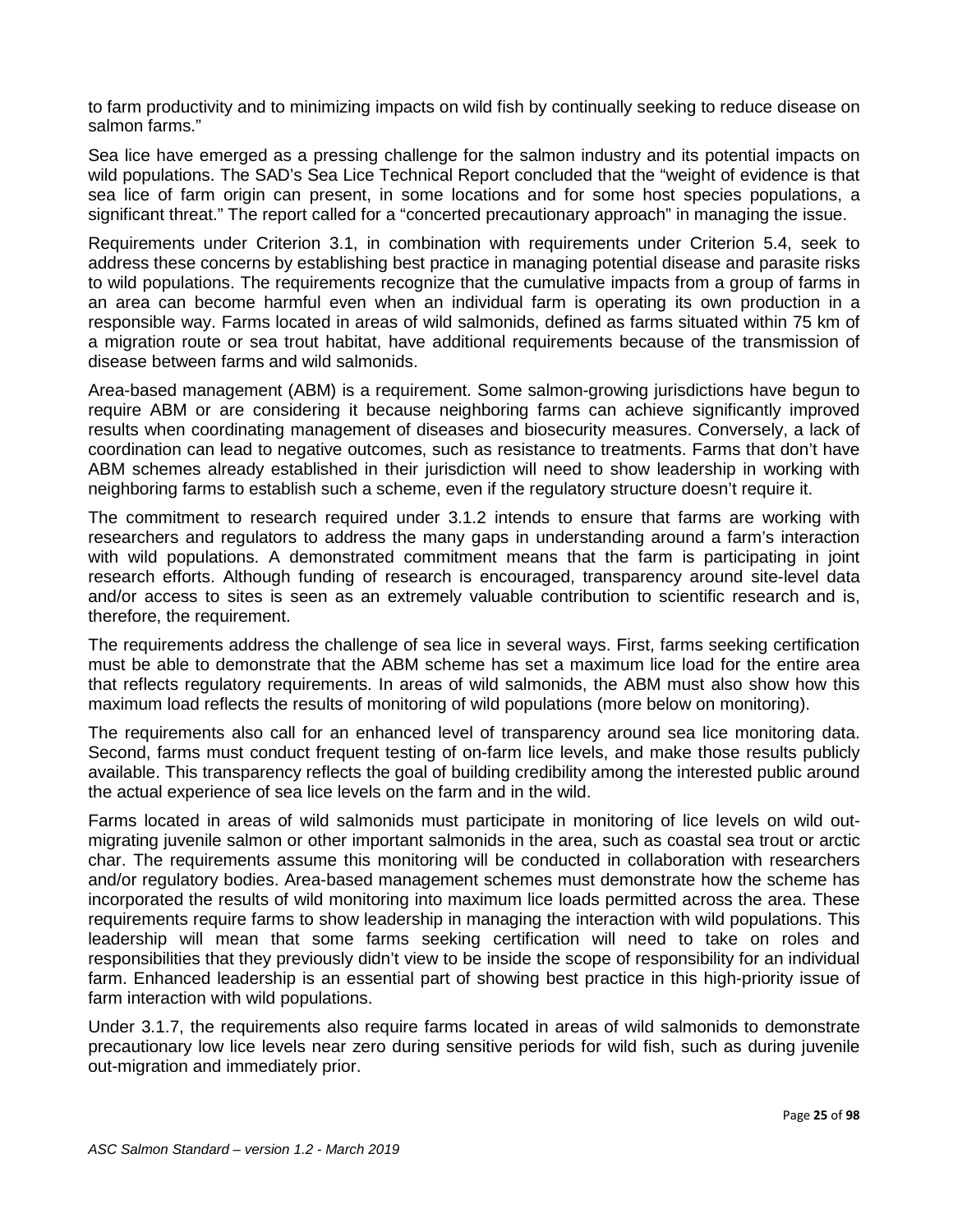The monitoring and disease management presuppose that farmers are aware of salmon migration routes, the timing of out migration and basic information around stock status. This information, along with sea lice monitoring results, should be compiled by ASC in an effort to consolidate data and promote future research.

If national or local regulations prohibit the handling of wild salmonids then it should be clear that wild populations are being monitored and protected in another way. Cooperation from the farm is necessary so it must be able to provide the data, but the farm is not expected to catch the salmon themselves. The farm could, for example, provide existing evidence to the CAB on how control agents are impacting wild populations.

# <span id="page-25-0"></span>**Criterion 3.2 Introduction of non-native species**

|       | <b>INDICATOR</b>                                                                                                                                                                                                                                                                                      | <b>REQUIREMENT</b> |
|-------|-------------------------------------------------------------------------------------------------------------------------------------------------------------------------------------------------------------------------------------------------------------------------------------------------------|--------------------|
| 3.2.1 | If a non-native species is being produced,<br>demonstration that the species was widely<br>commercially produced in the area by the date of<br>publication of the ASC Salmon Standard                                                                                                                 | Yes <sup>49</sup>  |
|       | 3.2.2 If a non-native species is being produced, evidence<br>of scientific research <sup>50</sup> completed within the past<br>five years that investigates the risk of establishment<br>of the species within the farm's jurisdiction and<br>these results submitted to ASC for review <sup>51</sup> | Yes $52$           |
|       | 3.2.3 Use of non-native species for sea lice control or on-<br>farm management purposes                                                                                                                                                                                                               | None               |

**Rationale** - Accidental or intentional introductions of non-native species are significant global

<span id="page-25-1"></span><sup>&</sup>lt;sup>49</sup> Exceptions shall be made for production systems that use 100 percent sterile fish or systems that demonstrate separation from the wild by effective physical barriers that are in place and well-maintained to ensure no escapes of reared specimens or biological material that might survive and subsequently reproduce.

<span id="page-25-2"></span><sup>&</sup>lt;sup>50</sup> The research must at a minimum include multi-year monitoring for non-native farmed species, use credible methodologies and analysis, and undergo peer review.

<span id="page-25-3"></span><sup>&</sup>lt;sup>51</sup> If the review demonstrates there is increased risk, the ASC will consider prohibiting the certification of farming of nonnative salmon in that jurisdiction under this standard. In the event that the risk tools demonstrate "high" risks, the SAD expects that the ASC will prohibit the certification of farming of non-native salmon in that jurisdiction. The ASC intends to bring this evidence into future revision of the standard and those results taken forward into the revision process.

<span id="page-25-4"></span> $52$  Farms are exempt from this standard if they are in a jurisdiction where the non-native species became established prior to farming activities in the area and the following three conditions are met: eradication would be impossible or have detrimental environmental effects; the introduction took place prior to 1993 (when the Convention on Biological Diversity (CBD) was ratified); the species is fully self-sustaining.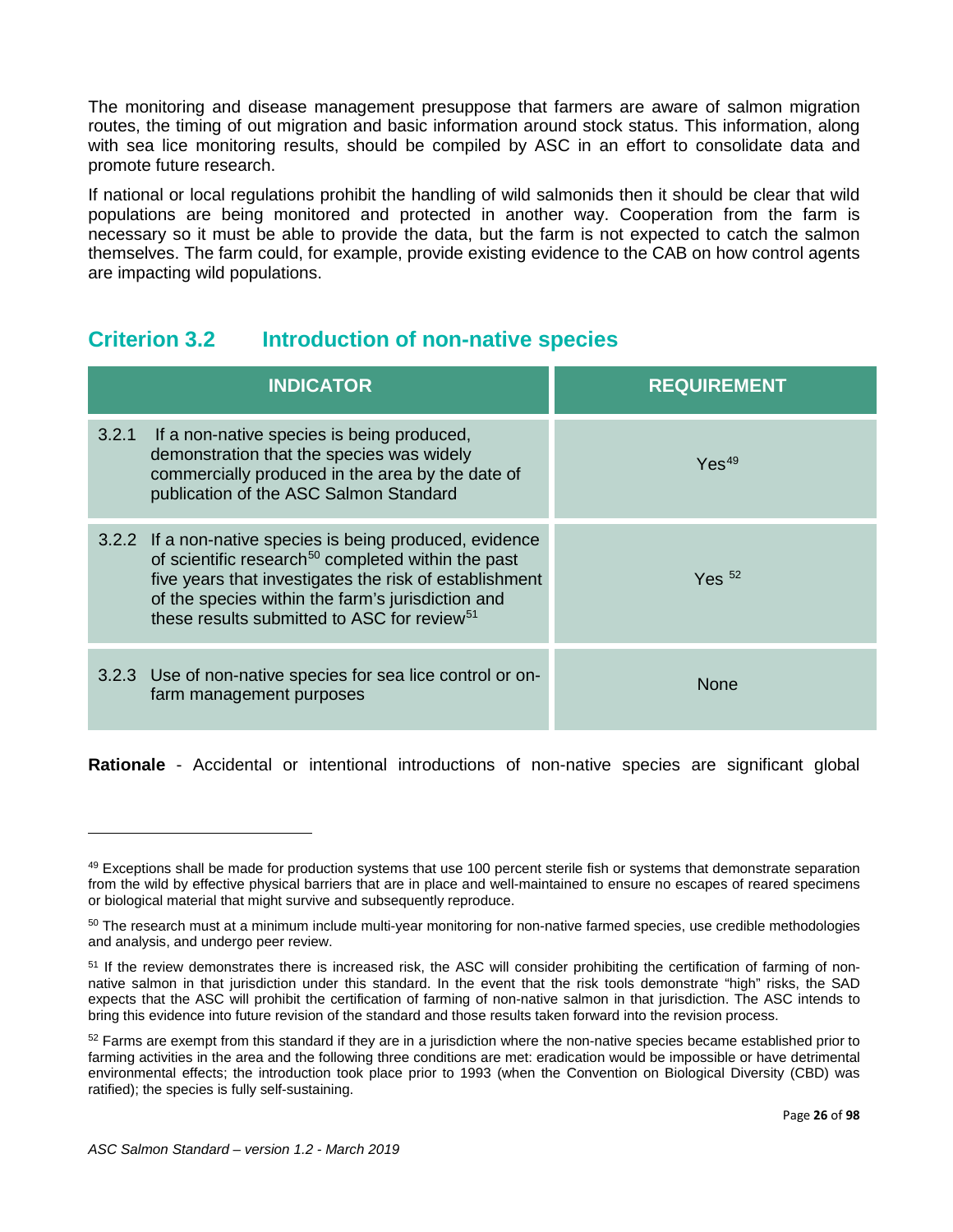environmental problems.<sup>[53](#page-26-1)</sup> Aquaculture is considered one of the major pathways for introducing nonnative aquatic plants and animals that may become harmful invasive species. The ASC believes these standards are in line with FAO guidelines that permit the culture of non-native species only when they pose an acceptable level of risk to biodiversity. This requirement does not permit introductions of non-native salmonids, unless farming of the species already occurs in the area, or a completely closed production system is used, or all cultured fish are sterile.

Research to date, reviewed by the SAD Technical Working Group on Escapes, has not shown that the production of farmed salmon has led to the establishment of viable populations in the wild of nonnative species. Given this research and existing analyses of the risks associated with the farming of salmonids as either a native or non-native species, this requirement permits the certification of farming of non-native species in locations where production already exists.

Nonetheless, the requirement also requires that farms producing non-native salmon demonstrate new research every five years that investigates the risks of establishment in that jurisdiction. The requirement is intended to create an incentive for continuing research.

The use of alternatives to chemical treatments for farm management, such as the use of cleaner fish for sea lice control, is permitted and encouraged under the ASC Salmon Standard. However, any wrasse, cleaner fish or other species used for management during production must be native species in order to prevent introduction of new species to an area.

### <span id="page-26-0"></span>**Criterion 3.3 Introduction of transgenic species**

|     | <b>INDICATOR</b>                                   | <b>REQUIREMENT</b> |
|-----|----------------------------------------------------|--------------------|
| 3.3 | Use of transgenic <sup>54</sup> salmon by the farm | <b>None</b>        |

**Rationale** - Transgenic fish are not permitted under this requirement because of concerns about their unknown impact on wild populations. The culture of genetically enhanced<sup>[55](#page-26-3)</sup> salmon is acceptable under the ASC Salmon Standard. This allows for further progress in feed conversion, which should increase the efficient use of local resources. Also allowed under the Standard is the cultivation of triploid or all female fish, as long as those fish are not transgenic.

<span id="page-26-1"></span><sup>53</sup> Leung, K.M.Y. and Dudgeon, D. 2008. Ecological risk assessment and management of exotic organisms associated with aquaculture activities. In M.G. Bondad-Reantaso, J.R. Arthur and R.P. Subasinghe (eds.) Understanding and applying risk analysis in aquaculture. FAO Fisheries and Aquaculture Technical Paper. No. 519. Rome, FAO. pp. 67–100. <http://www.fao.org/3/a-i0490e/i0490e01e.pdf>

<span id="page-26-2"></span><sup>54</sup> Transgenic: Containing genes altered by insertion of DNA from an unrelated organism. Taking genes from one species and inserting them into another species to get that trait expressed in the offspring

<span id="page-26-3"></span><sup>55</sup> Genetic enhancement**:** The process of genetic improvement via selective breeding that can result in better growth performance and domestication but does not involve the insertion of any foreign genes into the genome of the animal.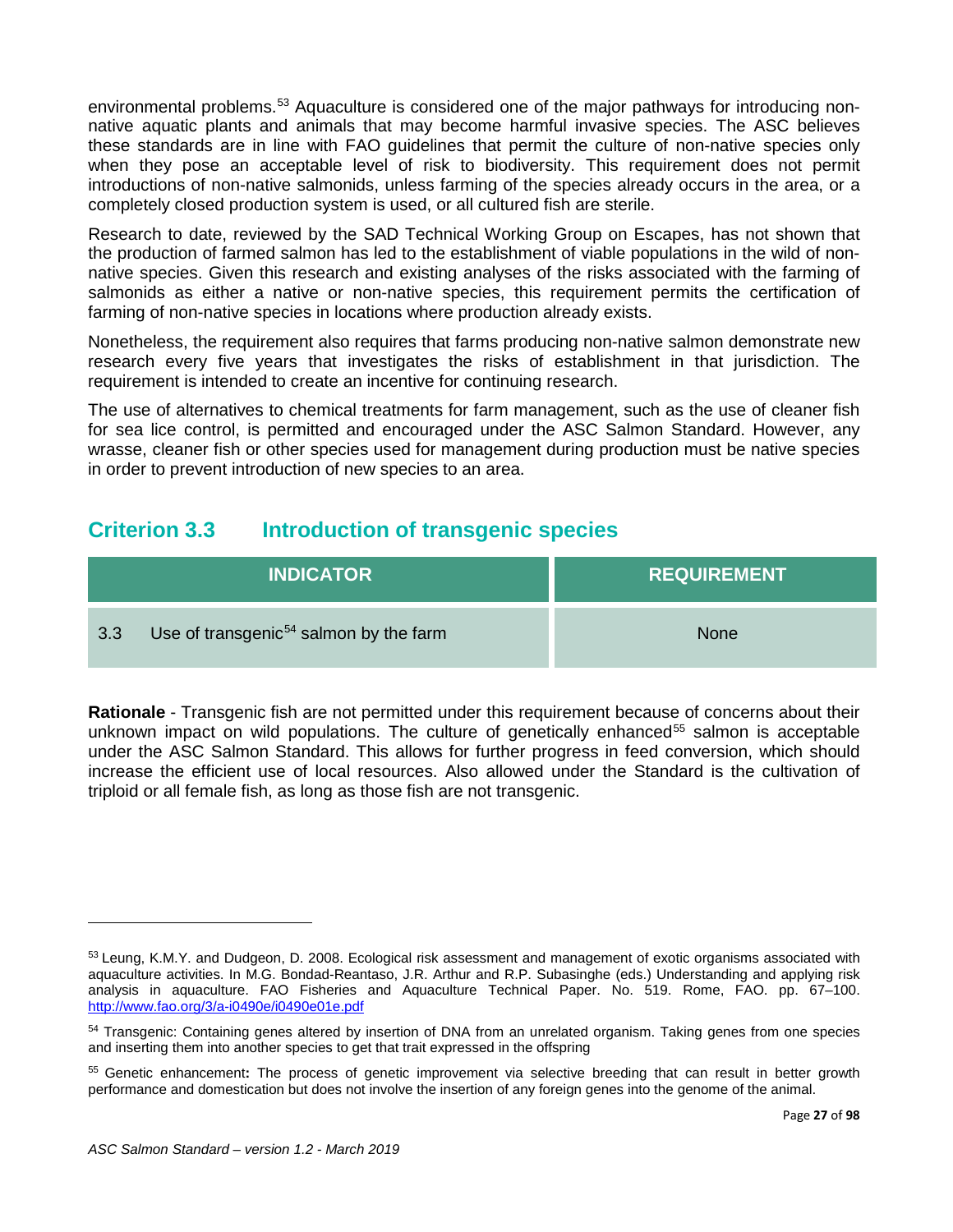# <span id="page-27-0"></span>**Criterion 3.4 Escapes[56](#page-27-1)**

| <b>INDICATOR</b>                                                                                                                                                                                                                                                                                                                                                                                                                          | <b>REQUIREMENT</b> |
|-------------------------------------------------------------------------------------------------------------------------------------------------------------------------------------------------------------------------------------------------------------------------------------------------------------------------------------------------------------------------------------------------------------------------------------------|--------------------|
| 3.4.1 Maximum number of escapees <sup>57</sup> in the most<br>recent production cycle                                                                                                                                                                                                                                                                                                                                                     | 30058              |
| 3.4.2 Accuracy <sup>59</sup> of the counting technology or<br>counting method used for calculating stocking and<br>harvest numbers                                                                                                                                                                                                                                                                                                        | $\geq 98\%$        |
| 3.4.3 Estimated unexplained loss <sup>60</sup> of farmed salmon is<br>made publicly available                                                                                                                                                                                                                                                                                                                                             | Yes                |
| 3.4.4 Evidence of escape prevention planning and<br>related employee training, including: net strength<br>testing; appropriate net mesh size; net<br>traceability; system robustness; predator<br>management; record keeping and reporting of<br>risk events (e.g., holes, infrastructure issues,<br>handling errors, reporting and follow up of escape<br>events); and worker training on escape<br>prevention and counting technologies | Yes                |

**Rationale** - Escaped farmed salmon have the potential to disrupt ecosystems and alter the overall pool of genetic diversity through competition with wild fish and interbreeding with local wild stocks of the same population. It has been shown that interbreeding of farmed with wild salmon of the same species can result in reduced lifetime success, lowered individual fitness and decreases in production

<span id="page-27-1"></span><sup>56</sup> See Appendix VI for transparency requirements for 3.4.1, 3.4.2 and 3.4.3.

<span id="page-27-2"></span><sup>&</sup>lt;sup>57</sup> Farms shall report all escapes; the total aggregate number of escapees per production cycle must be less than 300 fish. Data on date of escape episode(s), number of fish escaped and cause of escape episode shall be reported as outlined in Appendix VI.

<span id="page-27-3"></span><sup>58</sup> A rare exception to this standard may be made for an escape event that is clearly documented as being outside the farm's control. Only one such exceptional episode is allowed in a 10-year period for the purposes of this standard. The 10-year period starts at the beginning of the production cycle for which the farm is applying for certification. The farmer must demonstrate that there was no reasonable way to predict the events that caused the episode. See auditing guidance for additional details.

<span id="page-27-4"></span><sup>&</sup>lt;sup>59</sup> Accuracy shall be determined by the spec sheet for counting machines and through common estimates of error for any hand-counts.

<span id="page-27-5"></span> $60$  Calculated at the end of the production cycle as: Unexplained loss = Stocking count – harvest count – mortalities – other known escapes. Where possible, use of the pre-smolt vaccination count as the stocking count is preferred.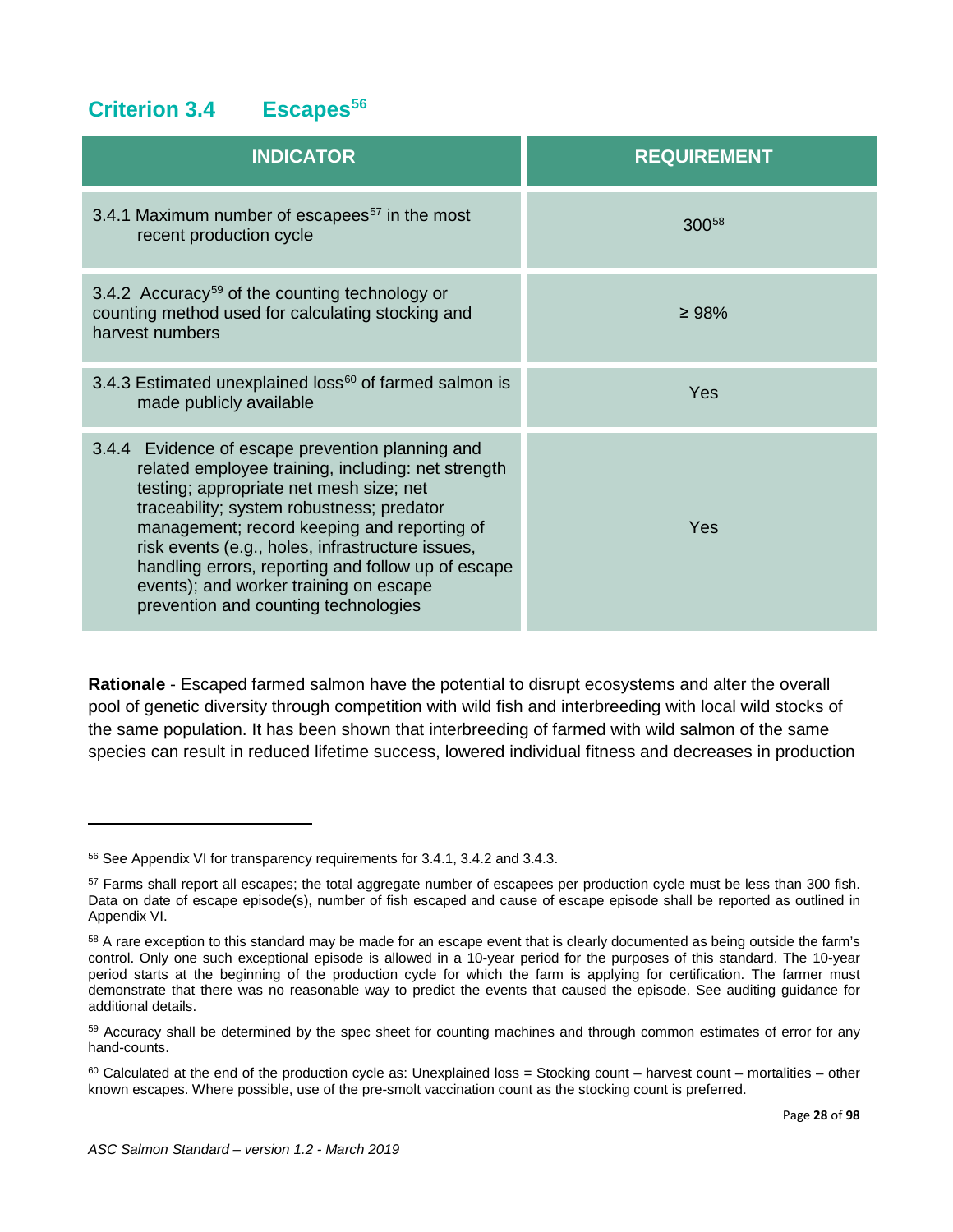over at least two generations.<sup>[61](#page-28-0)</sup> The most effective way to address these risks is to reduce the number of escapes of farmed salmon to zero or near zero.

Escapes can occur in large events that are immediately noticeable at a farm, smaller events that are still noticeable, and through slower, lower levels of losses of fish that might go unnoticed. These requirements place a cap on the total amount of escapees. The cap effectively prevents a farm that has had a significant escape event from being certified, except under extremely unusual circumstances in which the farm can demonstrate there was no reasonable way to predict the cause.

The requirements require transparency about unexplained loss of salmon to help the farm and the public understand trends related to the cumulative numbers of losses of fish that go unnoticed during production. The accuracy of these numbers is limited by the margin of error of fish counting machines and other counting techniques. The requirements seek to encourage farmers to use counting devices that are as accurate as possible, requiring a minimum 98 percent accuracy of the counting method.

A number of other requirements throughout the document complement the requirements on escapes from grow-out sites in terms of minimizing impact on wild salmon populations. The ASC Salmon Standard includes requirements related to escapes from smolt production facilities, and a move away from production of smolts in open systems to closed and semi-closed systems with lower risk of escapees. Requirements related to escapees from smolt systems are particularly important in minimizing the potential for interbreeding, as some studies show comparatively high reproductive success rates in escaped precocious male parr.<sup>[62](#page-28-1)</sup> The ASC Salmon Standard also includes requirements related to siting in protected or high conservation value areas, including areas that are designated as such in order to protect threatened wild salmonid populations.

 $\overline{\phantom{a}}$ 

<span id="page-28-0"></span><sup>&</sup>lt;sup>61</sup> Thorstad, E.B., Fleming, I.A., McGinnity, P., Soto, D., Wennevik, V. and Whoriskey, F. 2008. Incidence and impacts of escaped farmed Atlantic salmon *Salmo salar* in nature. NINA Special Report 36. 110 pp. <http://www.fao.org/3/a-aj272e.pdf>

<span id="page-28-1"></span> $62$  Garant, D., Fleming I.A., Einum, S. and Bernatchez, L. Alternate male life-history tactics as potential vehicles for speeding introgression of farm salmon traits into wild populations. Ecology Letters 2003;6: 541-549.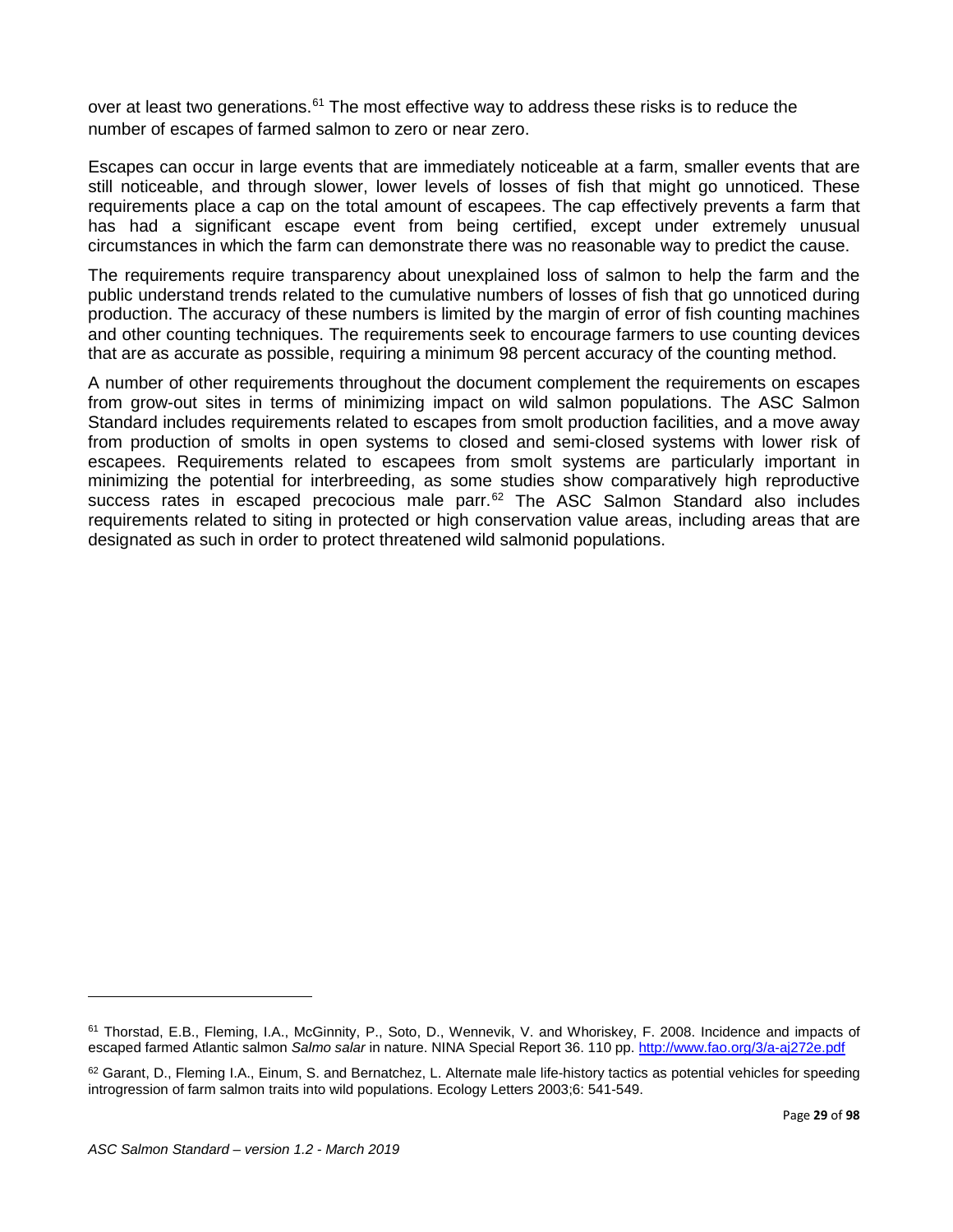# <span id="page-29-0"></span>**PRINCIPLE 4: USE RESOURCES IN AN ENVIRONMENTALLY EFFICIENT AND RESPONSIBLE MANNER**

*Principle 4 is intended to address negative impacts that stem from resource use, including feed and non-therapeutic chemical inputs.*

# <span id="page-29-1"></span>**Criterion 4.1 Traceability of raw materials in feed**

| <b>INDICATOR</b>                                                                                                                            | <b>REQUIREMENT</b> |
|---------------------------------------------------------------------------------------------------------------------------------------------|--------------------|
| Evidence of traceability, demonstrated by the feed<br>4.1.1<br>producer, of feed ingredients that make up more<br>than 1% of the feed. $63$ | Yes                |

**Rationale** - Raw material traceability is fundamental to many of the ASC Salmon Standard and, therefore, is required under this requirement. This requirement will make raw material sourcing more transparent. It must be demonstrated at the feed manufacturer or feed producer level. For some feed ingredients, this will be evidence of traceability with regard to country of origin, while for other feed ingredients that relate specifically to other requirements, this may be a finer level of detail, such as traceability back to the fishery as outlined in the following criteria 4.2 and 4.3.

# <span id="page-29-2"></span>**Criterion 4.2 Use of wild fish for feed[64](#page-29-4)**

| <b>INDICATOR</b>                                                                                                        | <b>REQUIREMENT</b> |
|-------------------------------------------------------------------------------------------------------------------------|--------------------|
| 4.2.1 Fishmeal Forage Fish Dependency Ratio<br>(FFDRm) for grow-out (calculated using formulas<br>in Appendix IV- $1$ ) | 1.2                |

 $\overline{\phantom{a}}$ 

<span id="page-29-3"></span> $63$  Traceability shall be at a level of detail that permits the feed producer to demonstrate compliance with the standards in this document (i.e., marine raw ingredients must be traced back to the fishery, soy to the region grown, etc.). Feed manufacturers will need to supply the farm with third-party documentation of the ingredients covered under this standard.

<span id="page-29-4"></span><sup>&</sup>lt;sup>64</sup> See Appendix VI for transparency requirements for 4.2.1 and 4.2.2.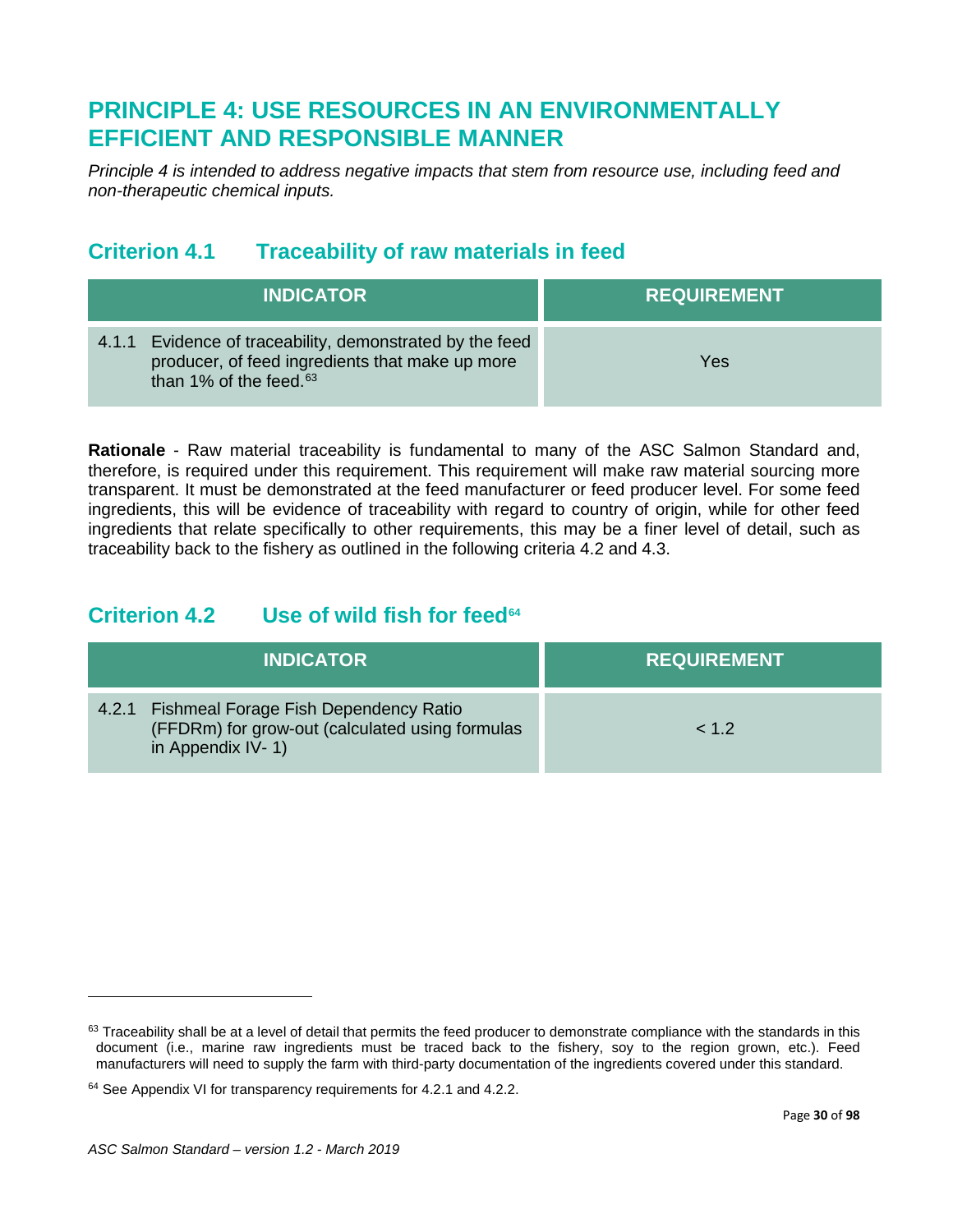| 4.2.2 Fish Oil Forage Fish Dependency Ratio (FFDRo)                                                                  |                              |
|----------------------------------------------------------------------------------------------------------------------|------------------------------|
| for grow-out (calculated using formulas in                                                                           | FFDRo < 2.52                 |
| Appendix IV- 1),                                                                                                     |                              |
| or.                                                                                                                  | or.                          |
| Maximum amount of EPA and DHA from direct<br>marine sources <sup>65</sup> (calculated according to<br>Appendix IV-2) | $(EPA + DHA) < 30$ g/kg feed |

**Rationale** - The salmon aquaculture industry has significantly reduced the inclusion rates of fishmeal and fish oil from forage fish in salmon feeds during the past two decades. The Forage Fish Dependency Ratios (FFDR) contained in these requirements aim to support the trend toward lower inclusion rates and increasingly efficient use of marine resources, which are expected to continue. Fishmeal and fish oil are both finite resources that are shared across a range of users with increasing demands, from direct human consumption to aquaculture to pig and poultry production. The ASC Salmon Standard intends to promote the efficient use of these resources, producing increasing amounts of farmed salmon from a given input of fishmeal and oil.

The ratios, one for fishmeal and another for fish oil, calculate the dependency on forage fisheries through an assessment of the quantity of live fish from small pelagic fisheries required to produce the amount of fishmeal or fish oil needed to produce a unit of farmed salmon. The ASC Salmon Standard offers the calculation of levels of EPA and DHA from wild fish in feeds as an alternate method of measuring dependency on forage fisheries. The requirement encourages producers who want to produce salmon with high levels of omega-3 fatty acids to do so by sourcing the EPA and DHA from sources other than fish oil derived from direct industrial fisheries. The ratios complement the requirements described in criterion 4.3, which will move farms toward using feed with marine ingredients from fisheries certified as responsibly managed. Producers will be able to improve their FFDR by using a greater percentage of fishmeal and fish oil from trimmings and offal, using other sources of meal and oil (e.g., vegetables) and improving their feeding efficiency.

<span id="page-30-0"></span><sup>65</sup> Calculation excludes DHA and EPA derived from fisheries by-products and trimmings. Trimmings are defined as byproducts when fish are processed for human consumption or if whole fish is rejected for use of human consumption because the quality at the time of landing does not meet official regulations with regard to fish suitable for human consumption.

Fishmeal and fish oil that are produced from trimmings can be excluded from the calculation as long as the origin of the trimmings is not any species that are classified as critically endangered, endangered or vulnerable in the IUCN Red List of Threatened Species [\(http://www.iucnredlist.org\)](http://www.iucnredlist.org/).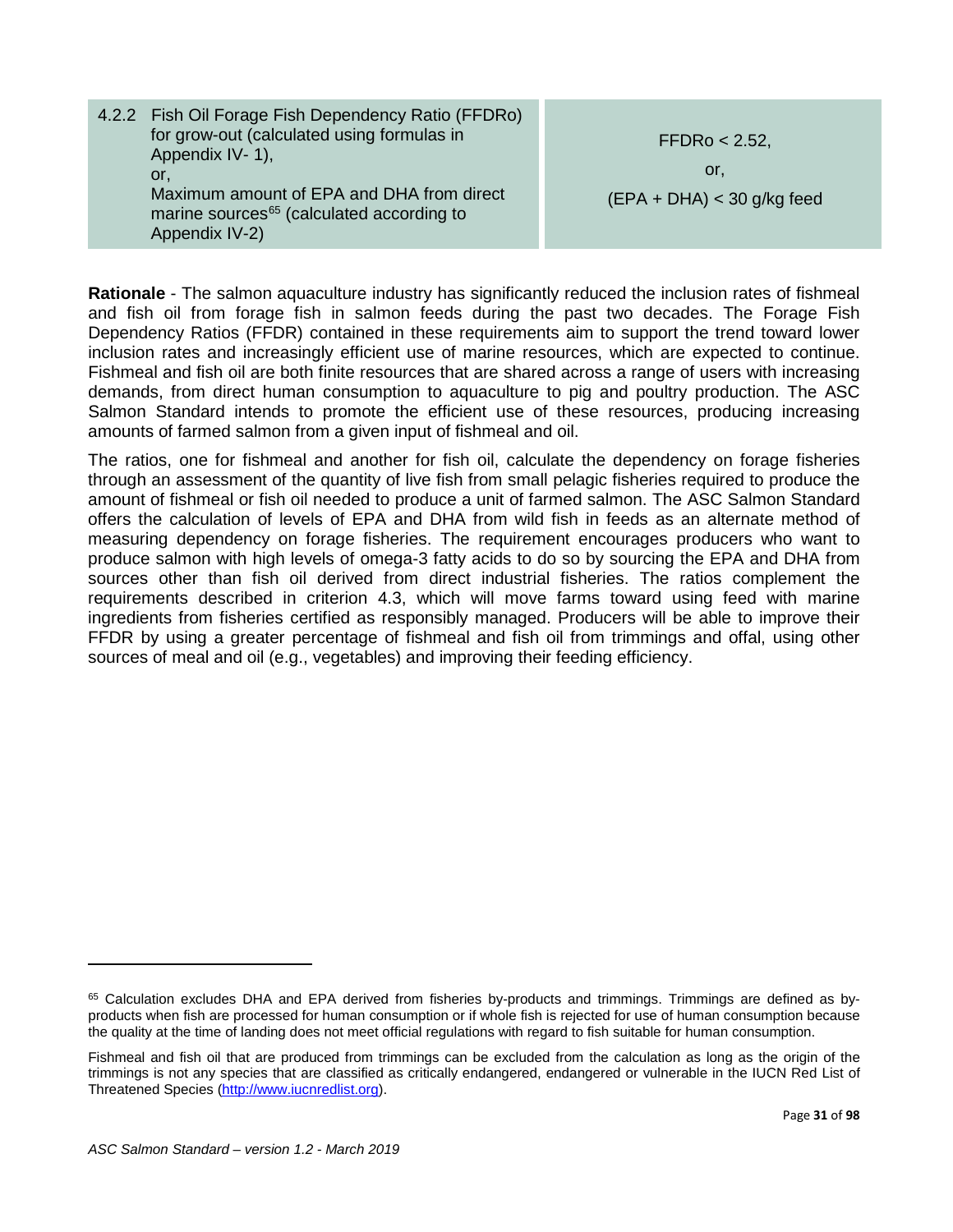### <span id="page-31-0"></span>**Criterion 4.3 Source of marine raw materials**

| <b>INDICATOR</b>                                                                                                                                                                                                                                                                                                                                                                                          | <b>REQUIREMENT</b>                                             |
|-----------------------------------------------------------------------------------------------------------------------------------------------------------------------------------------------------------------------------------------------------------------------------------------------------------------------------------------------------------------------------------------------------------|----------------------------------------------------------------|
| 4.3.1<br>Timeframe for all fishmeal and fish oil used in<br>feed to come from fisheries <sup>66</sup> certified under a<br>scheme that is an ISEAL member <sup>67</sup> and has<br>guidelines that specifically promote responsible<br>environmental management of small pelagic<br>fisheries                                                                                                             | Not required                                                   |
| 4.3.2 Prior to achieving 4.3.1, the FishSource score <sup>65, 68</sup><br>for the fishery(ies) from which all marine raw<br>material in feed is derived                                                                                                                                                                                                                                                   | All individual scores $\geq 6$ ,<br>and biomass score $\geq 6$ |
| 4.3.3<br>Prior to achieving 4.3.1, demonstration of third-<br>party verified chain of custody and traceability for<br>the batches of fishmeal and fish oil which are in<br>compliance with 4.3.2.                                                                                                                                                                                                         | Yes                                                            |
| 4.3.4 Feed containing fishmeal and/or fish oil originating<br>from: by-products <sup>69</sup> or trimmings from IUU <sup>70</sup> catch<br>or from fish species that are categorized as<br>vulnerable, endangered or critically endangered,<br>according to the IUCN Red List of Threatened<br>Species, $71$ whole fish and fish meal from the<br>same species and family as the species being<br>farmed. | None $72$                                                      |

<span id="page-31-5"></span><sup>70</sup> IUU: Illegal, Unregulated and Unreported.

l

<span id="page-31-6"></span><sup>71</sup> The International Union for the Conservation of Nature reference can be found at [http://www.iucnredlist.org/.](http://www.iucnredlist.org/)

<span id="page-31-1"></span><sup>66</sup> This standard and standard 4.3.2 apply to fishmeal and oil from forage fisheries, pelagic fisheries, or fisheries where the catch is directly reduced (including krill) and not to by-products or trimmings used in feed.

<span id="page-31-2"></span> $67$  Meets ISEAL guidelines as demonstrated through full membership in the ISEAL Alliance, or equivalent as determined by the Technical Advisory Group of the ASC.

<span id="page-31-3"></span><sup>68</sup> Or equivalent score using the same methodology. See Appendix IV-3 for explanation of FishSource scoring.

<span id="page-31-4"></span><sup>69</sup> Trimmings are defined as by-products when fish are processed for human consumption or if whole fish is rejected for use of human consumption because the quality at the time of landing does not meet official regulations with regard to fish suitable for human consumption.

<span id="page-31-7"></span> $72$  For species listed as "vulnerable" by IUCN, an exception is made if a regional population of the species has been assessed to be *not* vulnerable in a National Red List process that is managed explicitly in the same science-based way as IUCN. In cases where a National Red List doesn't exist or isn't managed in accordance with IUCN guidelines, an exception is allowed when an assessment is conducted using IUCN's methodology and demonstrates that the population is not vulnerable.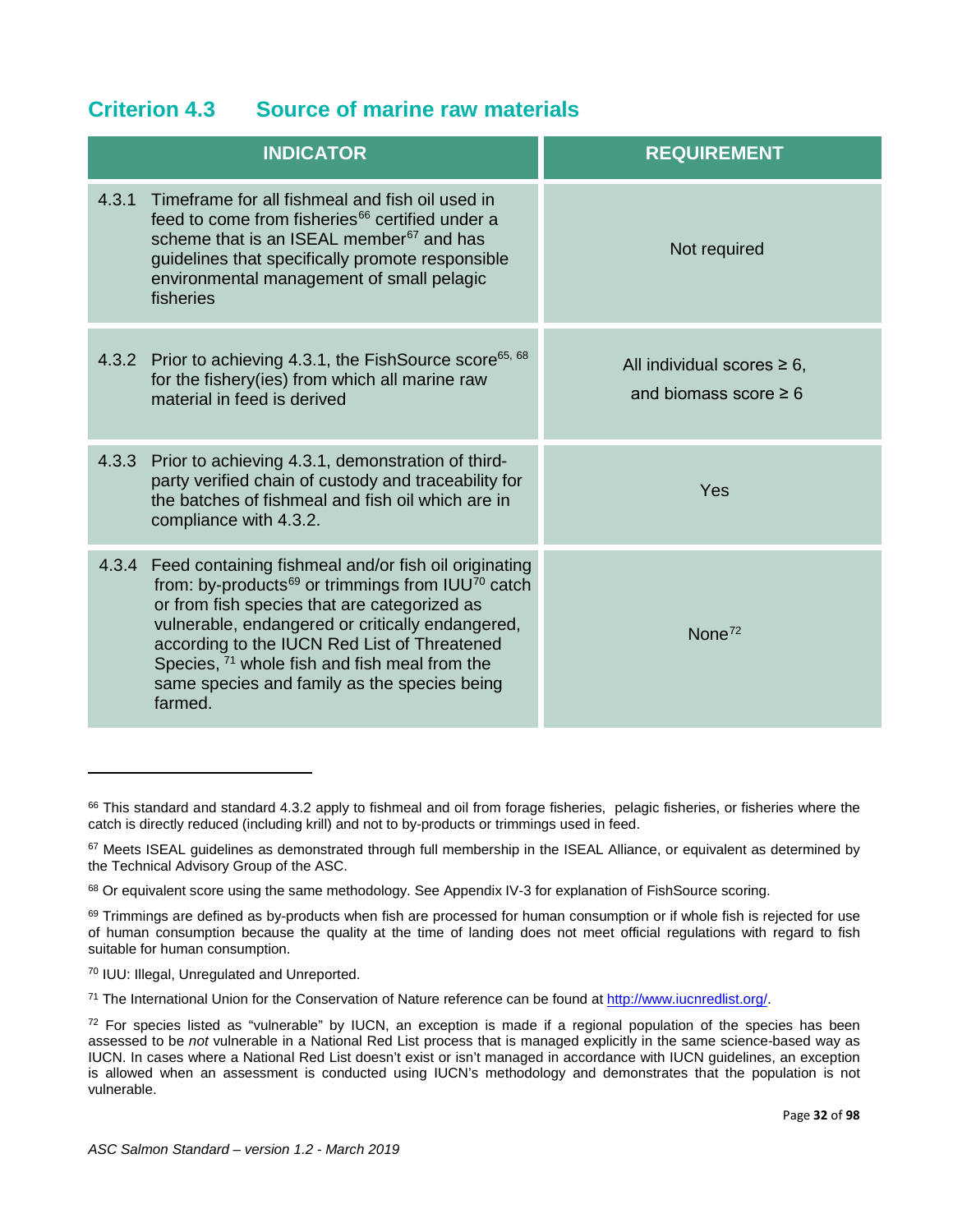4.3.5 Presence and evidence of a responsible sourcing policy for the feed manufacturer for marine ingredients that includes a commitment to continuous improvement of source fisheries.[73](#page-32-0)

Yes

**Rationale** - Wild fish harvested from the ocean and reduced into fishmeal and fish oil are an important component of salmon feeds. Many wild small pelagic fish resources are fished at capacity or overfished.<sup>[74](#page-32-1)</sup> Demand for these resources is increasing as the aquaculture industry expands and as forage fish are increasingly consumed by humans or by other industries including other animal production. There is concern that higher demand could lead to the overfishing—and collapse—of small forage fish stocks. Wild small pelagic fish play a critical role in the ecosystem and the marine food chain. Some conservation groups and scientists are concerned that even fisheries that are not classified as overfished from a population perspective are, or could be, overfished from an ecological perspective.

These indicators strive to ensure that marine-based feed ingredients come from sustainable sources in the short- and long-term. The requirements aim to align industry incentives to support processes that will lead to improved fisheries management and ultimately the certification of forage fisheries as an independent measure of the ecological health of those fisheries.

In the medium term, the requirements will require marine ingredients in feed to be certified by a widely recognized authority. This recognized authority must be a member of the ISEAL Alliance, which promotes transparent, multi-stakeholder processes. The authority must also have a methodology that specifically addresses the ecological role of low trophic-level species. As of the date of publication of this ASC Salmon Standard, the Marine Stewardship Council (MSC) is the only fishery scheme that is a full member of ISEAL, and MSC is in the process of developing specific requirements for small pelagic fisheries. Additional schemes may emerge in the future that meet these requirements. This requirement begins to be applicable five years after the publication of the ASC Salmon Standard because there is a current lack of such certified sources of fishmeal and fish oil and the transformation of the industry will take some time. The ASC Salmon Standard encourages fisheries to begin immediately to make any needed management changes or regulatory reforms needed to achieve certification.

In the short term, the requirements restrict fisheries currently known to have the poorest status from being used for fishmeal and fish oil and places traceability requirements on the fishmeal and fish oil used in the feed. Requirement 4.3.2 requires the fishmeal and fish oil from forage fisheries to originate from fisheries meeting a minimum score using the FishSource scoring methodology, which is outlined in Appendix IV-3.

Rigorous traceability requirements are built into requirement 4.3.3. The traceability scheme must also incorporate baseline measures related to sustainability that serve as an additional measure to ensure that fish from unsustainable fisheries are not used in feed. The International Fishmeal and Fish Oil

<span id="page-32-0"></span> $73$  The policy should be written and include an assessment of source fishery status and identification of improvement needs and work plan to deliver improvements. The policy must include a commitment and timeline to source aquaculture and fishery products from responsible/best practice sources, such as those certified a standard benchmarked at minimum consistent with relevant FAO's eco-labelling guidelines or by identified independent risk assessment.

<span id="page-32-1"></span><sup>74</sup> FAO, The State of World Fisheries and Aquaculture (SOFIA), 2010.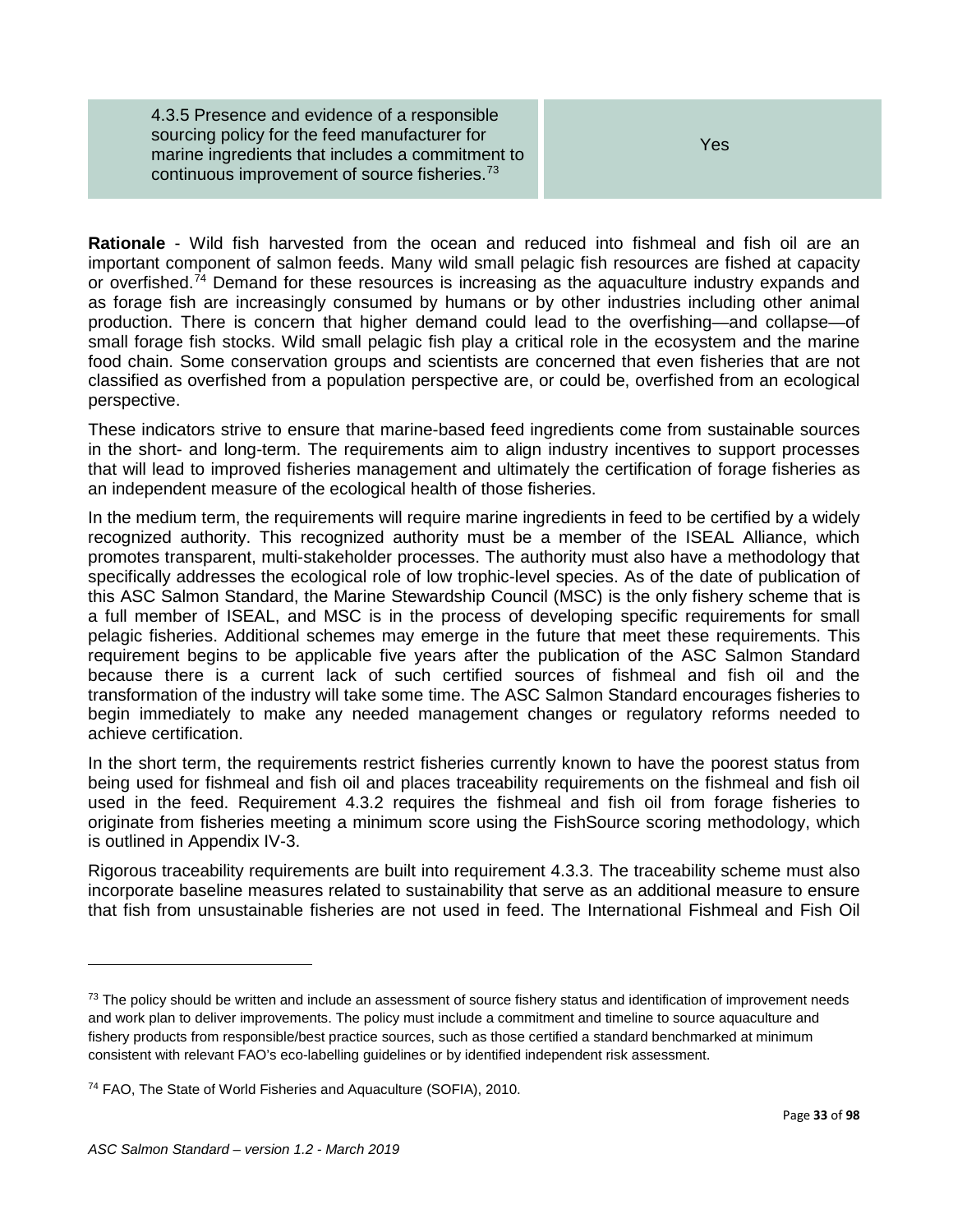Organization's Global Standard for Responsible Supply<sup>[75](#page-33-1)</sup> or a future equivalent that might emerge can be used to meet this requirement.

Last, requirement 4.3.4 prevents the use of by-products and trimmings that come from species categorized as vulnerable or worse on the IUCN Red List of Threatened Species. Using by-products from fisheries for human consumption in salmon feeds is a valuable use of products that may otherwise be wasted. However, a minimum level of sustainability of these fisheries is still required under the ASC Salmon Standard. For species classified globally as vulnerable by IUCN, the requirement offers the opportunity for feed suppliers to demonstrate through a scientific process that a regional population of a species is not actually vulnerable.

### <span id="page-33-0"></span>**Criterion 4.4 Source of non-marine raw materials in feed**

| <b>INDICATOR</b>                                                                                                                                                                                             | <b>REQUIREMENT</b>                                                                           |
|--------------------------------------------------------------------------------------------------------------------------------------------------------------------------------------------------------------|----------------------------------------------------------------------------------------------|
| 4.4.1 Presence and evidence of a responsible sourcing<br>policy for the feed manufacturer for feed<br>ingredients that comply with recognized crop<br>moratoriums <sup>76</sup> and local laws <sup>77</sup> | Yes                                                                                          |
| 4.4.2 Percentage of soya or soya-derived ingredients in<br>the feed that are certified by the Roundtable for<br>Responsible Soy (RTRS) or equivalent <sup>78</sup>                                           | $100\%$                                                                                      |
| 4.4.3 Evidence of disclosure to the buyer <sup>79</sup> of the<br>salmon of inclusion of transgenic <sup>80</sup> plant raw<br>material, or raw materials derived from transgenic<br>plants, in the feed     | Yes, for each individual raw material<br>containing $> 1\%$ transgenic content <sup>81</sup> |

**Rationale** - The ASC Salmon Standard aims to promote responsible sourcing of all feed ingredients. Thus, the ASC Salmon Standard requires producers to provide evidence that they are sourcing feed products from feed manufacturers that have a sustainable sourcing policy for feed ingredients.

l

<span id="page-33-3"></span><sup>77</sup> Specifically, the policy shall include that vegetable ingredients, or products derived from vegetable ingredients, must not come from areas of the Amazon Biome that were deforested after July 24, 2006, as geographically defined by the Brazilian Soy Moratorium. Should the Brazilian Soy Moratorium be lifted, this specific requirement shall be reconsidered.

<span id="page-33-4"></span> $78$  Any alternate certification scheme would have to be approved as equivalent by the Technical Advisory Group of the ASC.

<span id="page-33-5"></span> $79$  The company or entity to which the farm or the producing company is directly selling its product. This standard requires disclosure by the feed company to the farm and by the farm to the buyer of their salmon.

<span id="page-33-6"></span>80 Transgenic: Containing genes altered by insertion of DNA from an unrelated organism. Taking genes from one species and inserting them into another species to get that trait expressed in the offspring.

<span id="page-33-7"></span>81 See Appendix VI for transparency requirement for 4.4.3.

<span id="page-33-1"></span><sup>75</sup> <http://www.iffo.net/iffo-rs>

<span id="page-33-2"></span> $76$  Moratorium: A period of time in which there is a suspension of a specific activity until future events warrant a removal of the suspension or issues regarding the activity have been resolved. In this context, moratoriums may refer to suspension of the growth of defined agricultural crops in defined geographical regions.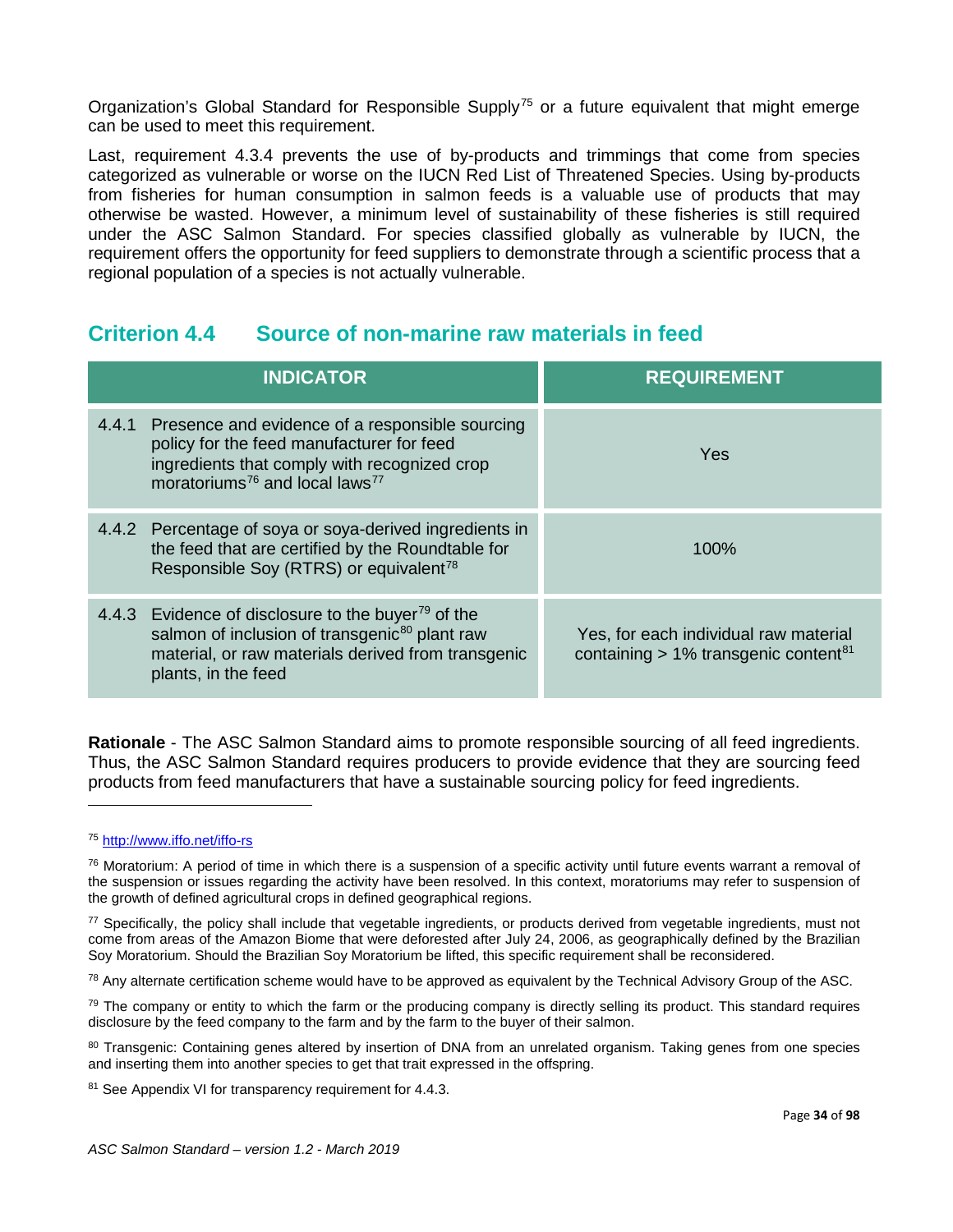Feed ingredients sourced from areas where significant ecological damage has occurred was of concern to the ASC. Therefore, the requirement requires producers to source feed from feed producers who comply with any relevant, recognized crop moratoriums that, at the time of the writing of these requirements, includes only the Brazilian Soy Moratorium,<sup>82</sup>. Such moratoriums are temporary measures intended to protect defined geographic regions. Looking to the future, the ASC Salmon Standard incorporates a requirement for feed manufacturers to use soy certified by the RTRS, which the ASC Salmon Standard recognizes as the most environmentally meaningful soy certification process today. Because the scheme is recently starting up, the requirements build in a five-year window for this requirement.

Transgenic plants are commonly used in aquaculture and animal feeds throughout the world. Some consumers and retailers want to be able to identify food products, including farmed salmon, that are genetically modified or that have been fed genetically modified ingredients. The ASC Salmon Standard ensure transparency (above one percent) around any transgenic material used in the feed in order to support informed choices by retailers and consumers. The ASC Salmon Standard require that the producer disclose to the first-order buyer of their salmon the use of any genetically modified ingredients in feed, and publicly disclose whether transgenic ingredients are used under Appendix VI.

# <span id="page-34-0"></span>**Criterion 4.5 Non-biological waste from production**

| <b>INDICATOR</b>                                                                                                                                                                        | <b>REQUIREMENT</b> |
|-----------------------------------------------------------------------------------------------------------------------------------------------------------------------------------------|--------------------|
| 4.5.1 Presence and evidence of a functioning policy for<br>proper and responsible <sup>83</sup> treatment of non-<br>biological waste from production (e.g., disposal<br>and recycling) | <b>Yes</b>         |
| 4.5.2 Evidence that non-biological waste (including net<br>pens) from grow-out site is either disposed of<br>properly or recycled                                                       | Yes                |

**Rationale** - The purpose of these indicators is to ensure that all non-biological waste produced by a farm is recycled, reused or disposed of properly and does not affect neighboring communities. Proper handling and treatment of wastes may vary across farms depending on the remoteness of the farm site and the disposal and recycling options available in the region.

### **Initial Auditing Guidance**

l

The ASC Salmon Standard recognizes that some farms are located in extremely remote locations with no viable recycling systems nearby and where waste disposal presents challenges. Auditing guidelines will need to clarify what "proper" disposal means and be flexible enough to recognize that what is "proper" on one site is different from what is "proper" on another site. Regardless of the

<span id="page-34-1"></span><sup>82</sup> See<http://www.abiove.org.br/site/index.php?page=soy-moratorium&area=MTEtMy0x> for additional information on the soy moratorium.

<span id="page-34-2"></span><sup>83</sup> Proper and responsible disposal will vary based on facilities available in the region and remoteness of farm sites. Disposal of non-biological waste shall be done in a manner consistent with best practice in the area. Dumping of non-biological waste into the ocean does not represent "proper and responsible" disposal.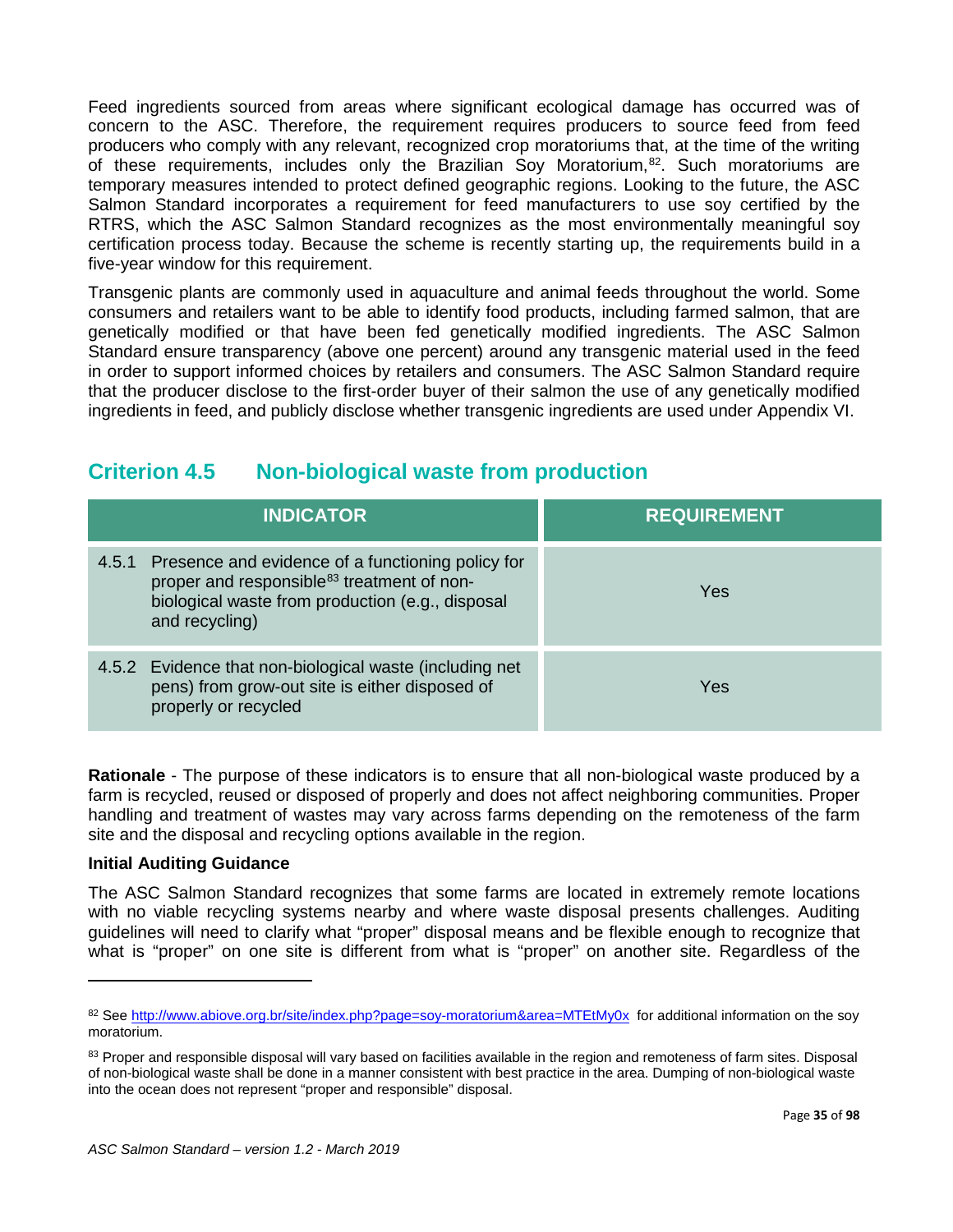remoteness of a farm, these requirements would, for example, prohibit the dumping of non-biological waste (e.g., feedbags or nets) into the ocean.

### <span id="page-35-0"></span>**Criterion 4.6 Energy consumption and greenhouse gas emissions on farms[84](#page-35-2)**

| <b>INDICATOR</b>                                                                                                                                                           | <b>REQUIREMENT</b>                                                 |
|----------------------------------------------------------------------------------------------------------------------------------------------------------------------------|--------------------------------------------------------------------|
| 4.6.1 Presence of an energy use assessment verifying<br>the energy consumption on the farm and<br>representing the whole life cycle at sea, as<br>outlined in Appendix V-1 | Yes, measured in kilojoule / t fish<br>produced / production cycle |
| 4.6.2 Records of greenhouse gas (GHG <sup>85</sup> ) emissions <sup>86</sup><br>on farm and evidence of an annual GHG<br>assessment, as outlined in Appendix V-1           | Yes                                                                |
| 4.6.3 Documentation of GHG emissions of the feed <sup>87</sup><br>used during the previous production cycle, as<br>outlined in Appendix V, subsection 2                    | Yes                                                                |

**Rationale** - Climate change represents perhaps the biggest environmental challenge facing current and future generations. Because of this, energy consumption used in food production has become a source of major public concern. The ASC Salmon Standard recognizes the importance of efficient and sustainable energy use. Therefore, these indicators will require that energy consumption in the production of fish should be monitored on a continual basis and that growers should develop means to improve efficiency and reduce consumption of energy sources, particularly those that are limited or carbon-based. The data collected in this process will help the ASC Salmon Standard set a meaningful numerical requirement for energy use in the future. Energy assessments are a new area for producers. Requiring that farms do these assessments will likely raise awareness of the issues related to energy and build support for adding a requirement in the future related to the maximum energy of GHG emissions allowed.

<span id="page-35-2"></span><span id="page-35-1"></span><sup>84</sup> See Appendix VI for transparency requirements for 4.6.1, 4.6.2 and 4.6.3.

<span id="page-35-3"></span><sup>85</sup> For the purposes of this standard, GHGs are defined as the six gases listed in the Kyoto Protocol: carbon dioxide (CO**2**); methane (CH4); nitrous oxide (N2O); hydrofluorocarbons (HFCs); perfluorocarbons (PFCs); and sulphur hexafluoride (SF6).

<span id="page-35-4"></span><sup>86</sup> GHG emissions must be recorded using recognized methods, standards and records as outlined in Appendix V.

<span id="page-35-5"></span><sup>&</sup>lt;sup>87</sup> GHG emissions from feed can be given based on the average raw material composition used to produce the salmon (by weight) and not as documentation linked to each single product used during the production cycle. Feed manufacturer is responsible for calculating GHG emissions per unit feed. Farm site then shall use that information to calculate GHG emissions for the volume of feed they used in the prior production cycle.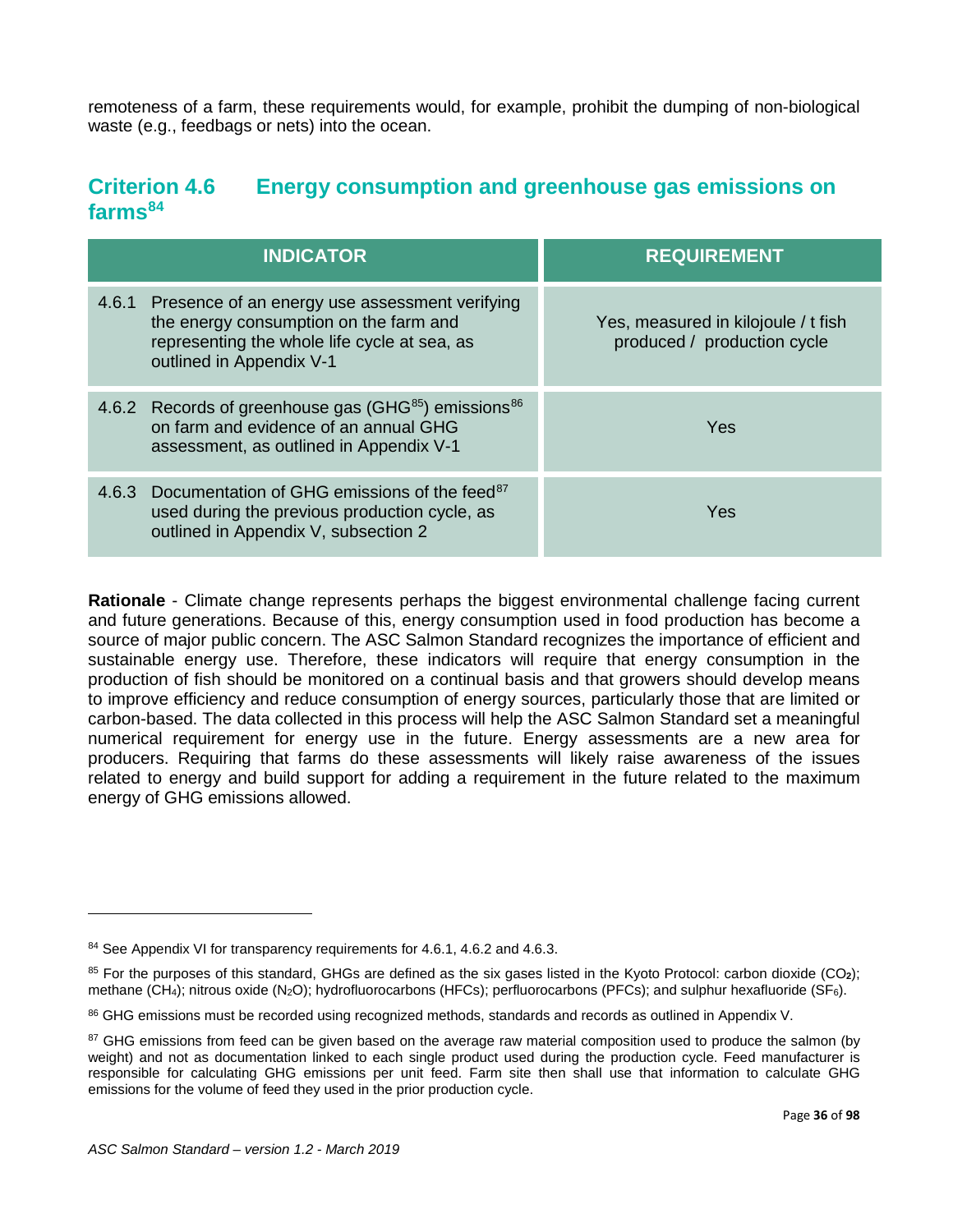## **Criterion 4.7 Non-therapeutic chemical inputs[88](#page-36-0),[89](#page-36-1)**

|       | <b>INDICATOR</b>                                                                                                                                                                                                                                                                                                                                           | <b>REQUIREMENT</b> |
|-------|------------------------------------------------------------------------------------------------------------------------------------------------------------------------------------------------------------------------------------------------------------------------------------------------------------------------------------------------------------|--------------------|
|       | 4.7.1 For farms that use copper-treated nets <sup>90</sup> ,<br>evidence that nets are not cleaned <sup>91</sup> or treated in<br>situ in the marine environment                                                                                                                                                                                           | Yes                |
|       | 4.7.2 For any farm that cleans nets at on-land sites,<br>evidence that net-cleaning sites have effluent<br>treatment <sup>92</sup>                                                                                                                                                                                                                         | Yes                |
|       | 4.7.3 For farms that use copper nets or copper-treated<br>nets, evidence of testing for copper level in the<br>sediment outside of the AZE, following<br>methodology in Appendix I-1                                                                                                                                                                       | Yes                |
|       | 4.7.4 Evidence that copper levels <sup>93</sup> are $<$ 34 mg Cu/kg<br>dry sediment weight,<br>or,<br>in instances where the Cu in the sediment<br>exceeds 34 mg Cu/kg dry sediment weight,<br>demonstration that the Cu concentration falls<br>within the range of background concentrations as<br>measured at three reference sites in the water<br>body | Yes                |
| 4.7.5 | Evidence that the type of biocides used in net<br>antifouling are approved according to legislation in<br>the European Union, or the United States, or                                                                                                                                                                                                     | Yes                |

<span id="page-36-0"></span><sup>88</sup> Closed production systems that do not use nets and do not use antifoulants shall be considered exempt from standards under Criterion 4.7.

<span id="page-36-1"></span><sup>89</sup> See Appendix VI for transparency requirements for 4.7.1, 4.7.3 and 4.7.4.

<span id="page-36-2"></span><sup>90</sup> Under the SAD, "copper-treated net" is defined as a net that has been treated with any copper-containing substance (such as a copper-based antifoulant) during the previous 18 months, or has not undergone thorough cleaning at a land-based facility since the last treatment. Farms that use nets that have, at some point prior in their lifespan, been treated with copper may still consider nets as untreated so long as sufficient time and cleaning has elapsed as in this definition. This will allow farms to move away from use of copper without immediately having to purchase all new nets.

<span id="page-36-3"></span><sup>91</sup> Light cleaning of nets is allowed. Intent of the standard is that, for example, the high-pressure underwater washers could not be used on copper treated nets under this standard because of the risk of copper flaking off during this type of heavy or more thorough cleaning.

<span id="page-36-4"></span><sup>92</sup> Treatment must have appropriate technologies in place to capture copper if the farm uses copper-treated nets.

<span id="page-36-5"></span><sup>93</sup> According to testing required under 4.7.3. The standards related to testing of copper are only applicable to farms that use copper-based nets or copper-treated nets.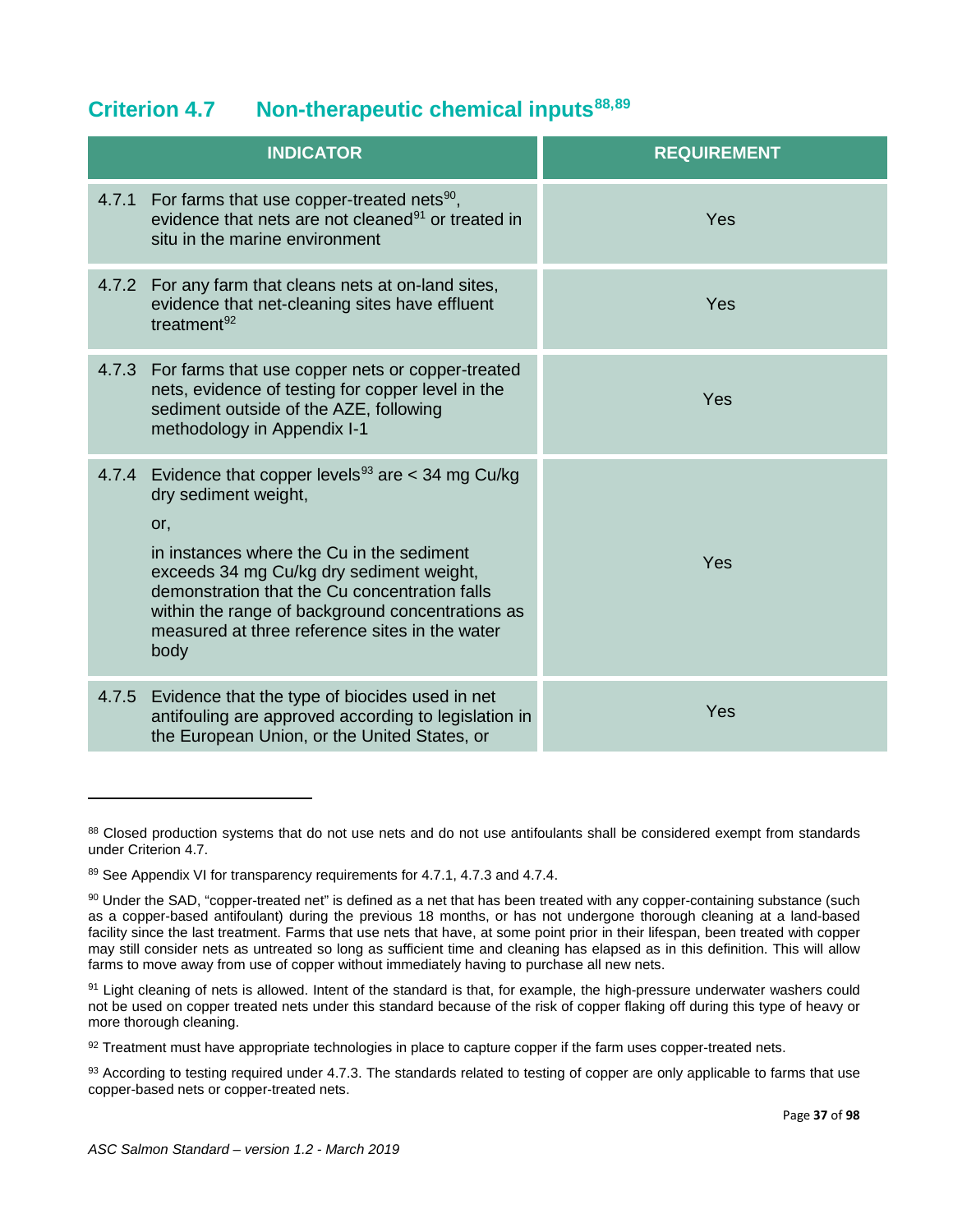#### Australia

**Rationale** - Copper (Cu) is an abundant trace element found in a variety of rocks and minerals. It is an essential micronutrient and is also necessary for a wide range of metabolic processes in animals and plants. At elevated levels, however, Cu becomes toxic. Collectively, the set of requirements related to copper encourage any sites that can do so to not use copper. Simultaneously, they recognize that in some situations phasing out copper usage may not yet be possible if, for example, alternate antifoulants or cleaning methods don't leave nets at a given site clean enough for the use of wrasse to manage sea lice to be feasible. In situations where copper is used, the requirements ensure precautionary healthy levels of copper in the benthos.

In order to minimize release of Cu from salmon farms into the environment, the requirement includes better management practices of not cleaning copper treated nets in the aquatic environment and requires that land-based cleaning facilities have the appropriate effluent treatment.

Additionally, a maximum level of Cu concentration in the sediment outside of the AZE is built into the requirement to ensure that any benthic effect that may occur from the use of copper on the net pens is minimal. The variability in environmental factors makes it very difficult to identify a generic threshold of copper in the environment that can be used to define the environmental risk. However, experts suggest that the threshold of 34mg/kg sediment adequately protects the benthos. The level of 34 mg is also consistent with the level at which Scottish regulation requires some action to ensure benthic health, and with levels recognized by other jurisdictions as the level at which there may be possible environmental effect. Under the ASC Salmon Standard, if Cu levels in the sediment just outside the AZE are higher than the threshold, as may be the case in areas with naturally high levels of Cu, the farm must demonstrate that the level just outside of the AZE is consistent with reference sites and the background levels in the area.

The ASC Salmon Standard is aware that other biocides are commercially applied to netting material. It is difficult to address all biocides used or to be used in the future. To address the high variability of biocides used, the ASC Salmon Standard elected to limit use to those chemicals approved for legal use by the European Union, the United States or Australia. The ASC Salmon Standard encourages the development and review of alternative antifoulants that are protective of the marine environment. The European Union, the United States and Australia were selected as a representation of jurisdictions that were viewed to be undertaking rigorous analyses of biocides.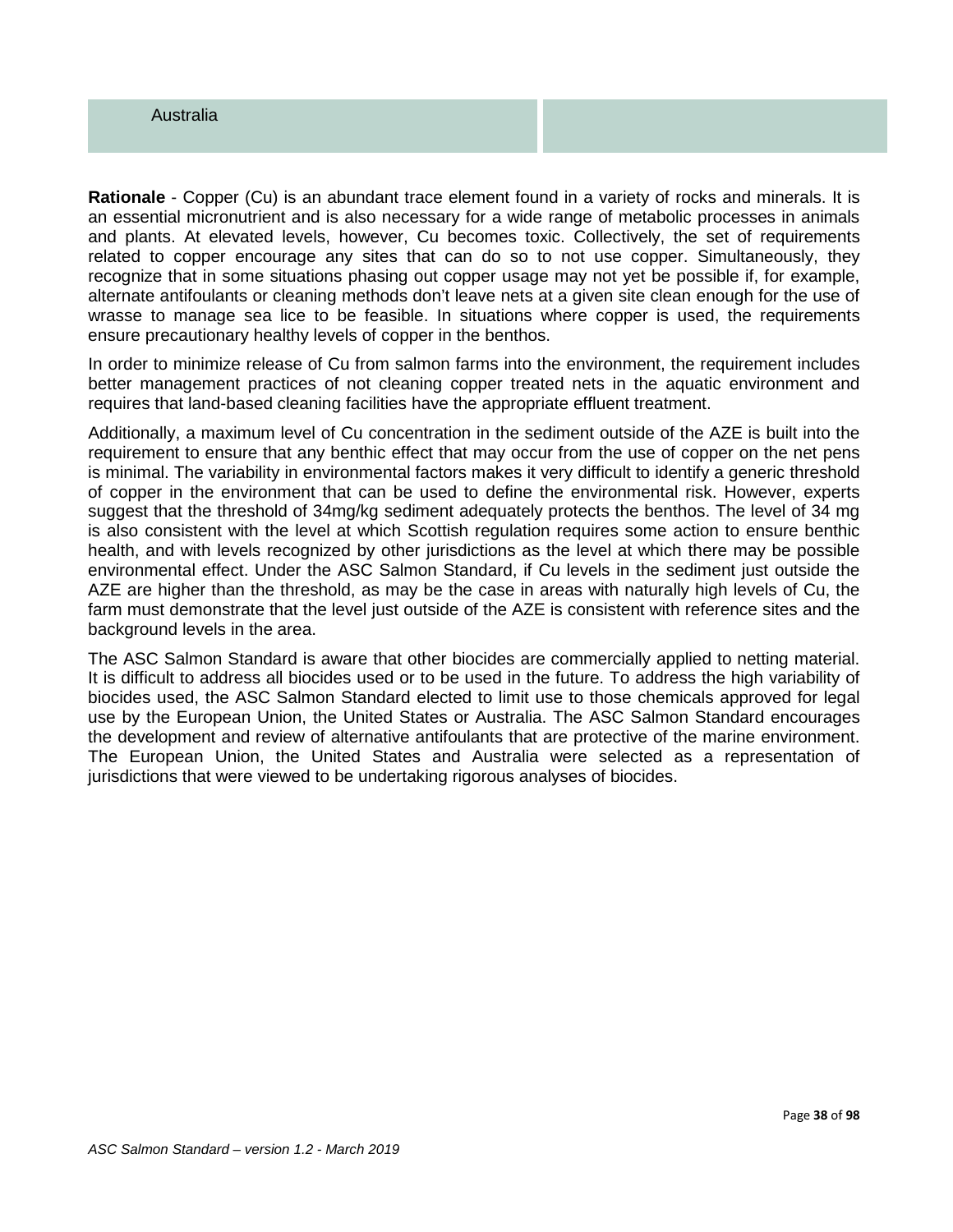# **PRINCIPLE 5: MANAGE DISEASE AND PARASITES IN AN ENVIRONMENTALLY RESPONSIBLE MANNER**

*Principle 5 aims to address negative impacts of salmon farming associated with disease, parasites and therapeutic chemical inputs. The ASC Salmon Standard recognizes the role of proper fish handling and minimized levels of fish stress as an important element in good husbandry and in reducing levels of disease on farms, mortalities and therapeutic treatments. In addition to addressing environmental risks, compliance with requirements under Principle 5 helps ensure farmed fish health and welfare.*

## **Criterion 5.1 Survival and health of farmed fish[94](#page-38-0)**

| <b>INDICATOR</b>                                                                                                                                                                                                                                  | <b>REQUIREMENT</b>    |
|---------------------------------------------------------------------------------------------------------------------------------------------------------------------------------------------------------------------------------------------------|-----------------------|
| 5.1.1. Evidence of a fish health management plan for the<br>identification and monitoring of fish diseases,<br>parasites and environmental conditions relevant<br>for good fish health, including implementing<br>corrective action when required | Yes                   |
| 5.1.2 Site visits by a designated veterinarian <sup>95</sup> at least<br>four times a year, and by a fish health manager <sup>96</sup><br>at least once a month                                                                                   | Yes                   |
| 5.1.3 Percentage of dead fish removed and disposed of<br>in a responsible manner                                                                                                                                                                  | 100%97                |
| 5.1.4 Percentage of mortalities that are recorded,<br>classified and receive a post-mortem analysis                                                                                                                                               | $100\%$ <sup>98</sup> |
| Maximum viral disease-related mortality <sup>99</sup> on farm<br>5.1.5                                                                                                                                                                            | $\leq 10\%$           |

<span id="page-38-0"></span><sup>94</sup> See Appendix VI for transparency requirements for 5.1.4, 5.1.5 and 5.1.6.

<span id="page-38-1"></span><sup>95</sup> A designated veterinarian is the professional responsible for health management on the farm who has the legal authority to diagnose disease and prescribe medication. In some countries such as Norway, a fish health biologist or other professional has equivalent professional qualifications and is equivalent to a veterinarian for purposes of these standards. This definition applies to all references to a veterinarian throughout the standards document.

<span id="page-38-2"></span><sup>96</sup> A fish health manager is someone with professional expertise in managing fish health, who may work for a farming company or for a veterinarian, but who does not necessarily have the authority to prescribe medicine.

<span id="page-38-3"></span><sup>97</sup> The SAD recognizes that not all mortality events will result in dead fish present for collection and removal. However, such situations are considered the exception rather than the norm.

<span id="page-38-5"></span><span id="page-38-4"></span><sup>98</sup> If on-site diagnosis is inconclusive, this standard requires off-site laboratory diagnosis. A qualified professional must conduct all diagnosis. One hundred percent of mortality events shall receive a post-mortem analysis, not necessarily every fish. A statistically relevant number of fish from the mortality event shall be analyzed.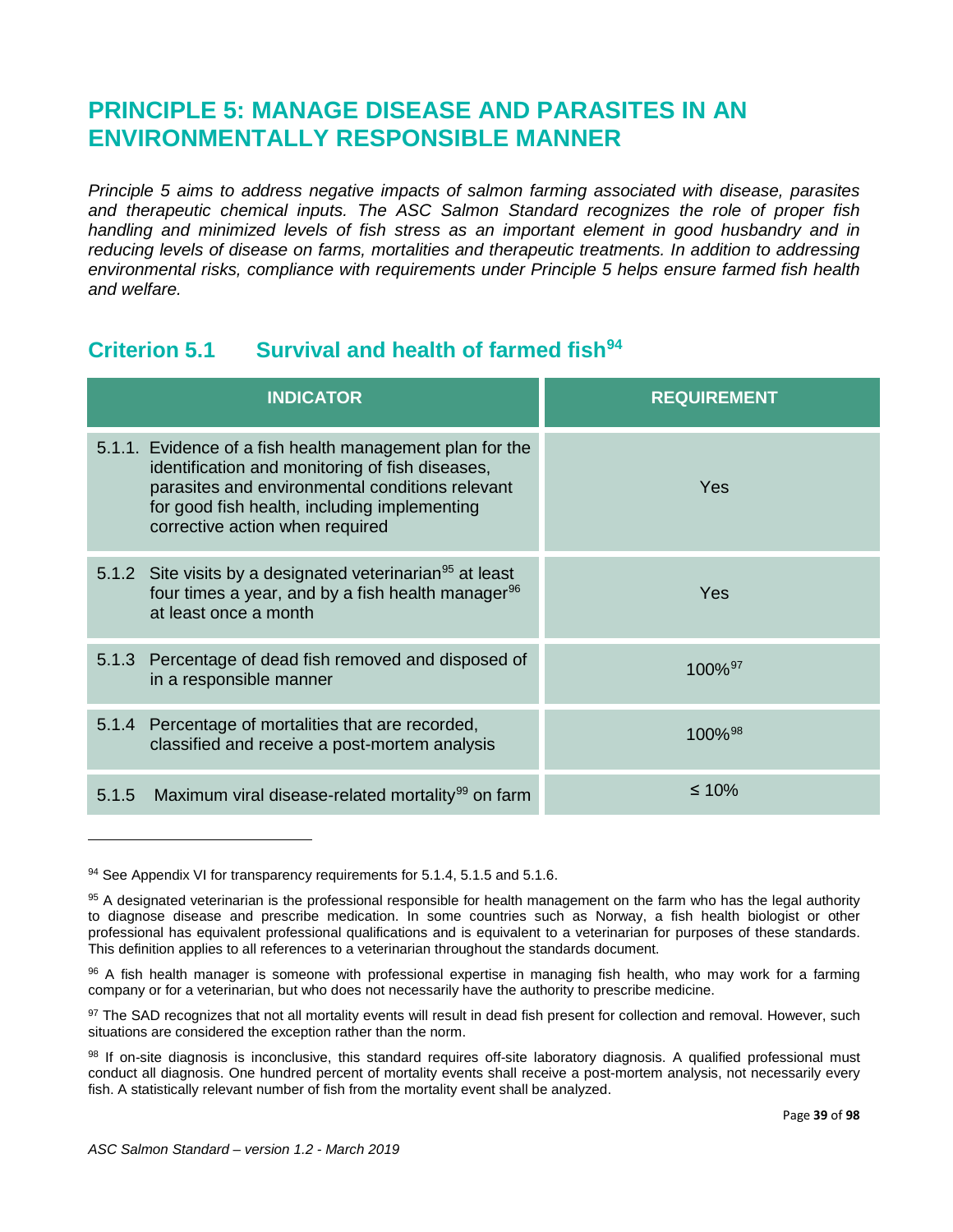| during the most recent production cycle                                                                                                                                   |                                 |
|---------------------------------------------------------------------------------------------------------------------------------------------------------------------------|---------------------------------|
| 5.1.6 Maximum unexplained mortality rate from each of<br>the previous two production cycles, for farms with<br>total mortality $> 6\%$                                    | $\leq$ 40% of total mortalities |
| 5.1.7 A farm-specific mortalities reduction program that<br>includes defined annual targets for reductions in<br>mortalities and reductions in unexplained<br>mortalities | Yes                             |

**Rationale** - Farmed salmon are susceptible to numerous diseases that have the potential to be amplified and transferred, thereby posing a risk to the health of fish and other marine organisms in adjacent ecosystems. One of the best ways to mitigate the risk of disease transfer to wild stocks is to reduce or eliminate the disease from happening initially.

These requirements seek to ensure proactive health management on the farm through a detailed health management plan and frequent visits by the designated veterinarian and other fish health professionals. The requirements under Criterion 5.1 are complemented by requirements related to the health of smolts, as outlined under Section 8 of this document. Requirements related to smolt seek to ensure that farmed salmon have all relevant vaccinations and enter the water as healthy as possible.

Healthy farms also must keep detailed records of all mortalities and cause of death. The post-mortem analysis required in this requirement is essential to provide an early warning against emerging diseases. Repeated high mortality rates, or a high rate of unexplained mortalities, may indicate poor management or poor siting. The mortality requirements in 5.1.5 and 5.1.6 are not intended as a goal, but rather a minimum required. The requirement focuses on mortalities from viral disease and unknown causes, as those categories were highlighted by experts as presenting a greater potential risk to wild fish populations and neighboring farms. The requirement requires that mortalities from viral disease be kept at or below 10 percent. Only farms with mortality rates greater than six percent per production cycle must also then meet the requirement related to percentage of unexplained mortalities. The farm must be able to demonstrate that it is working seriously to reduce its mortalities, including tracking diseases and carrying out a farm-specific plan to reduce diseases and mortalities. The information collected on mortalities will be useful for future revisions of the requirements.

<sup>99</sup> Viral disease-related mortality count shall include unspecified and unexplained mortality as it could be related to viral disease.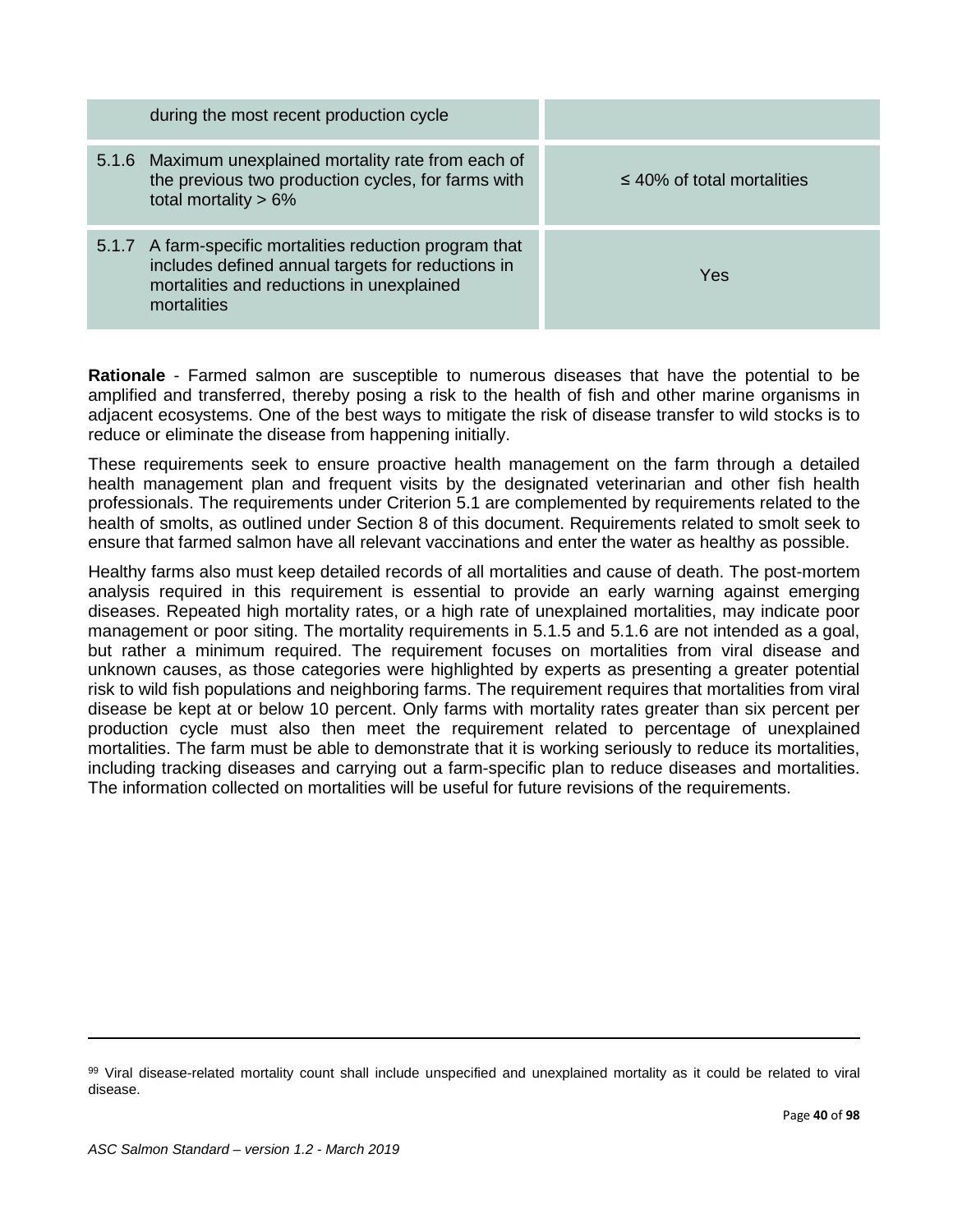## **Criterion 5.2 Therapeutic treatments[100](#page-40-0)**

|       | <b>INDICATOR</b>                                                                                                                                                                                                                                                                                                                                                                                                        | <b>REQUIREMENT</b>  |
|-------|-------------------------------------------------------------------------------------------------------------------------------------------------------------------------------------------------------------------------------------------------------------------------------------------------------------------------------------------------------------------------------------------------------------------------|---------------------|
|       | 5.2.1 On-farm documentation that includes, at a<br>minimum, detailed information on all chemicals <sup>101</sup><br>and therapeutants used during the most recent<br>production cycle, the amounts used (including<br>grams per ton of fish produced), the dates used,<br>which group of fish were treated and against which<br>diseases, proof of proper dosing, and all disease<br>and pathogens detected on the site | Yes                 |
|       | 5.2.2 Allowance for use of therapeutic treatments that<br>include antibiotics or chemicals that are banned <sup>102</sup><br>in any of the primary salmon producing or<br>importing countries <sup>103</sup>                                                                                                                                                                                                            | <b>None</b>         |
| 5.2.3 | Percentage of medication events that are<br>prescribed by a veterinarian                                                                                                                                                                                                                                                                                                                                                | 100%                |
| 5.2.4 | Compliance with all withholding periods after<br>treatments                                                                                                                                                                                                                                                                                                                                                             | Yes                 |
| 5.2.5 | Maximum farm level cumulative parasiticide<br>treatment index (PTI) score as calculated<br>according to the formula in Appendix VII                                                                                                                                                                                                                                                                                     | PTI score $\leq$ 13 |
| 5.2.6 | For farms with a cumulative PTI $\geq 6$ in the most<br>recent production cycle, demonstration that<br>parasiticide load <sup>104</sup> is at least 15% less that of the<br>average of the two previous production cycles                                                                                                                                                                                               | Yes                 |

<span id="page-40-0"></span><sup>100</sup> See Appendix VI for transparency requirements for 5.2.1, 5.2.5, 5.2.6 and 5.2.10.

<span id="page-40-1"></span><sup>101</sup> Chemicals used for the treatment of fish.

<span id="page-40-2"></span><sup>102 &</sup>quot;Banned" means proactively prohibited by a government entity because of concerns around the substance. A substance banned in any of the primary salmon-producing or importing countries, as defined here, cannot be used in any salmon farm certified under the SAD, regardless of country of production or destination of the product. The SAD recommends that ASC maintain a list of a banned therapeutants.

<span id="page-40-3"></span><sup>103</sup> For purposes of this standard, those countries are Norway, the UK, Canada, Chile, the United States, Japan and France.

<span id="page-40-4"></span> $104$  Parasiticide load = Sum (kg of fish treated x PTI). Reduction in load required regardless of whether production increases on the site. Farms that consolidate production across multiple sites within an ABM can calculate reduction based on the combined parasiticide load of the consolidated sites.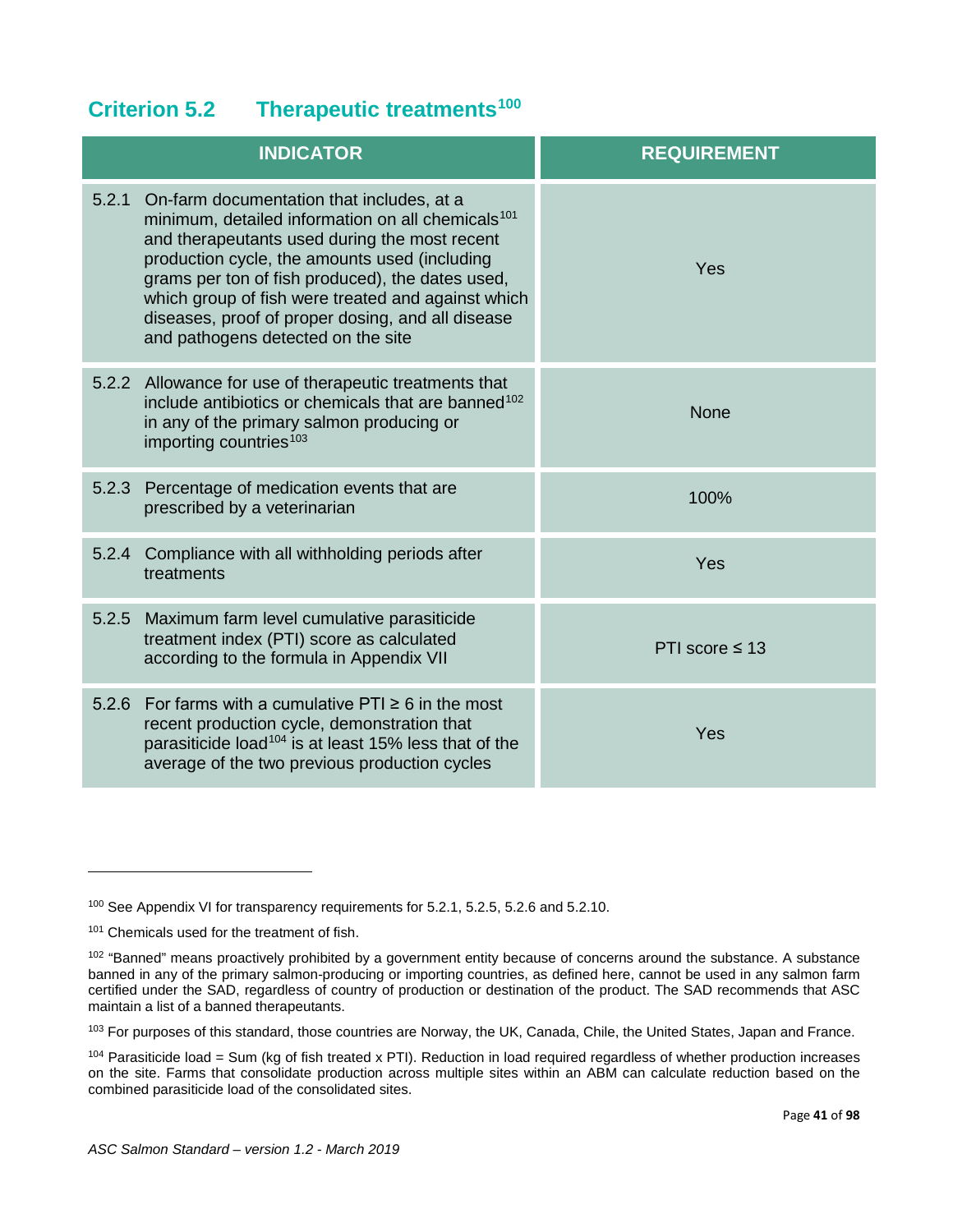| 5.2.7 Allowance for prophylactic use of antimicrobial<br>treatments <sup>105</sup>                                                                                                                                                      | <b>None</b>         |
|-----------------------------------------------------------------------------------------------------------------------------------------------------------------------------------------------------------------------------------------|---------------------|
| 5.2.8 Allowance for use of antibiotics listed as critically<br>important for human medicine by the World Health<br>Organization (WHO <sup>106</sup> )                                                                                   | None <sup>107</sup> |
| 5.2.9 Number of treatments <sup>108</sup> of antibiotics over the<br>most recent production cycle                                                                                                                                       | $\leq$ 3            |
| 5.2.10 If more than one antibiotic treatment is used in the<br>most recent production cycle, demonstration that<br>the antibiotic load <sup>109</sup> is at least 15% less that of the<br>average of the two previous production cycles | Yes <sup>110</sup>  |
| 5.2.11 Presence of documents demonstrating that the<br>farm has provided buyers <sup>111</sup> of its salmon a list of<br>all therapeutants used in production                                                                          | Yes                 |

**Rationale** - When disease outbreaks occur on salmon farms, farmers often opt to treat using chemical therapeutants as a means of protecting on-farm fish and the health of wild populations near the farm. With any chemical introduction into a wild environment, there is a need to ensure that nontarget organisms are not being negatively impacted by the use of that chemical. Accurate and detailed documentation of all treatments is the first step to ensure proper dosing and safe use of therapeutants. The data collected from this requirement will also help the ASC set more measurable requirements in the future.

To minimize the risk of treatments posing a risk to the environment, farms shall not use treatments that have been banned by any of the regulatory bodies in the world's largest salmon-producing or importing countries. The chemical must have been proactively prohibited or banned, versus being not approved. Part of a farm's responsibility to operate within the law involves taking appropriate measures to ensure that its product complies with import laws of the countries where the salmon is eventually sold. Requirement 5.2.11 above ensures that buyers and importers have the information they need to verify that the product complies with import regulations.

<span id="page-41-0"></span><sup>&</sup>lt;sup>105</sup> The designated veterinarian must certify that a pathogen or disease is present before prescribing medication.

<span id="page-41-1"></span><sup>&</sup>lt;sup>106</sup> The fifth edition of the WHO list of "Critically important antimicrobials for human medicine" was released in 2017 and is available at:<http://apps.who.int/iris/bitstream/10665/255027/1/9789241512220-eng.pdf?ua=1>.

<span id="page-41-2"></span><sup>&</sup>lt;sup>107</sup> If the antibiotic treatment is applied to only a portion of the pens on a farm site, fish from pens that did not receive treatment are still eligible for certification.

<span id="page-41-3"></span><sup>&</sup>lt;sup>108</sup> A treatment is a single course medication given to address a specific disease issue and that may last a number of days.

<span id="page-41-4"></span> $109$  Antibiotic load = the sum of the total amount of active ingredient of antibiotics used (kg).

<span id="page-41-5"></span><sup>110</sup> Reduction in load required, regardless of whether production increases on the site. Farms that consolidate production across multiple sites within an ABM can calculate reduction based on the combined antibiotic load of the consolidated sites.

<span id="page-41-6"></span><sup>&</sup>lt;sup>111</sup> Buyer: The company or entity to which the farm or the producing company is directly selling its product.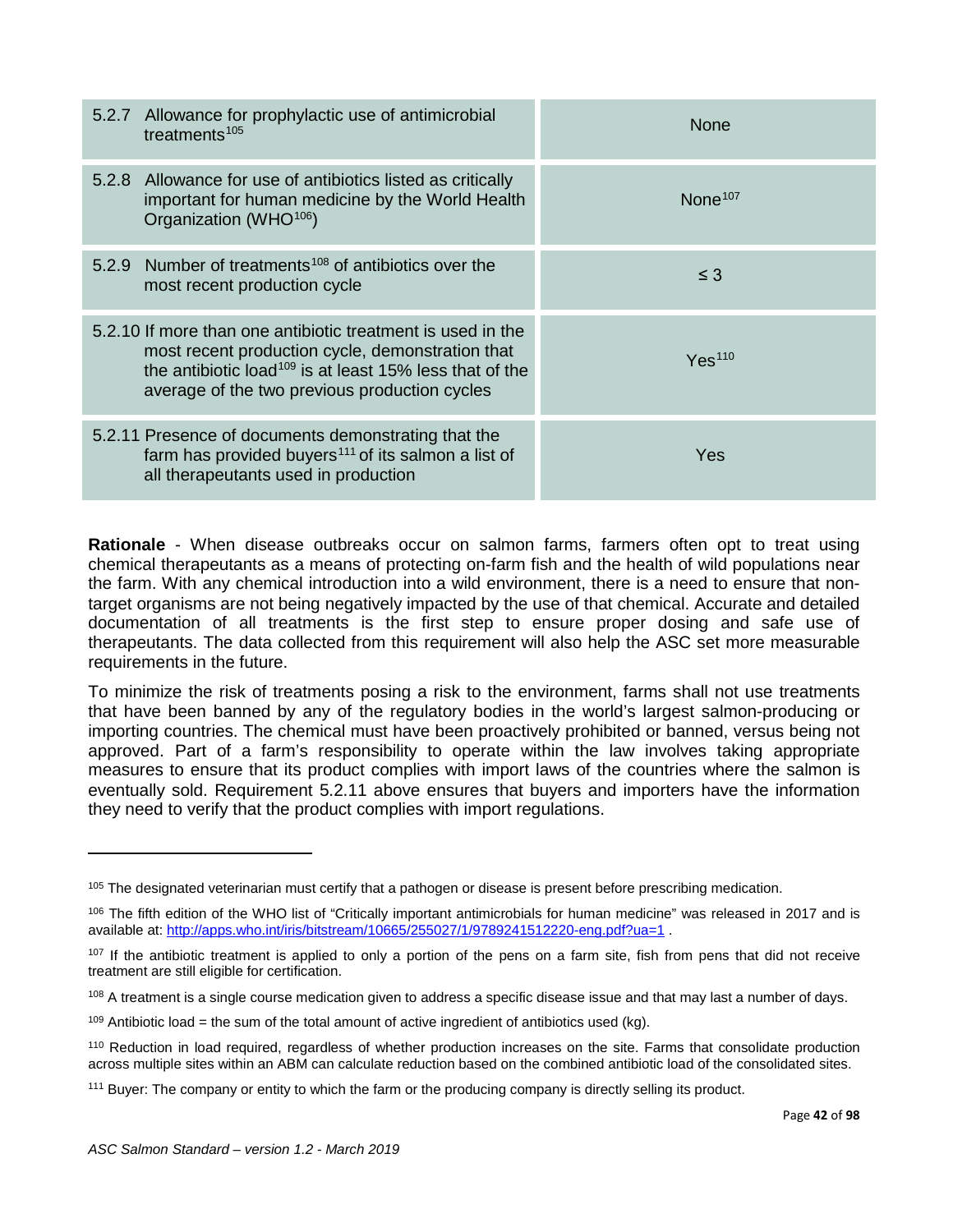Prophylactic use of antimicrobial treatments, and treatments that aren't prescribed by a licensed professional, are unacceptable under the requirement because they open the door to overuse and abuse of therapeutants.

Stakeholders within the SAD shared a common interest and common goal of reducing the use of parasiticides and reducing the risk of needed chemical treatments to the environment. The ultimate goal would be that farms could meet the ASC Salmon Standard without using therapeutants or without the risk of those therapeutants negatively impacting the environment. Simultaneously, the SAD focused on protecting wild stocks of salmonids and thus sets low thresholds (requirement 3.1.7) for allowable lice on farmed fish in areas with wild salmonids. Taking into account current technology and knowledge, and balancing between the objectives of minimizing impact on wild stocks and at the same time addressing threats to the environment related to unrestricted use of therapeutants, the SC is allowing restricted use of parasiticides to treat sea lice under the requirement.

The purpose of the PTI in requirement 5.2.5 is to place a cap on the number of treatments of parasiticides, while taking into account differences in risk associated with each treatment option (the parasiticide), the treatment method and treatment timing (both in term of repeated use of a single parasiticide during a given period of time and the time or year with regard to risk to wild species). In essence, it addresses the frequency of use of the therapeutant on certified farms and key risk factors related to its use. The PTI does not directly address the issue of total amount of parasiticide used in an area because it does not factor in the size of the farm or the amount of fish being treated, and it does not address use on neighboring farms that are not certified.

Since environmental risk from parasiticides is closely linked to total release of active therapeutant into the environment, the ASC Salmon Standard requires that, within five years of the publication of the requirement, farms with a cumulative PTI greater than six demonstrate a reduction over time of the parasiticide load from treatments on the farm. Parasiticide load is calculated by multiplying the PTI scores for each parasiticide treatment by the weight of the fish treated. This requirement is consistent with industry efforts to reduce both frequency and amount of parasiticide used, as well as with initiatives to develop treatment methods that do not release active parasiticides into the environment. To encourage thinking about cumulative use across a broader area, tracking of total use of parasiticides is required under the ABM.

With regards to the use of antibiotics, there is a global effort led by the WHO to ensure that antibiotics important for human medicine are used in a way that doesn't jeopardize their effectiveness in treating human diseases. These requirements seek to be in line with that effort. The requirements set a cap on a maximum allowable number of treatments of antibiotics on certified farms that is intended to set a reasonable limit on what may be needed on a well-managed farm and excludes any farms that fail to follow industry guidelines for prudent use of antibiotics. Through 5.2.10, the ASC Salmon Standard addresses environmental risk from cumulative load of antibiotics entering the environment from certified farms. The requirement requires a reduction, within five years, of the actual load of antibiotics released from farms that use more than one treatment of antibiotics. This is in line with industry goals to reduce total antibiotic use and with trends in industry to use precise pen-by-pen treatments when appropriate.

Additionally, the SAD's technical working group on chemical inputs recommended that antibiotics important for human health only be used with extreme reluctance. These requirements are also intended to further raise awareness within the aquatic veterinary community on the use of medically important antimicrobial drugs in food-animal production, and the public health risks associated with antibiotic resistance. This issue is addressed in requirement 5.2.8 and through a coordination requirement within the ABM related to the use of antibiotics classified by the WHO as "highly important" for human health.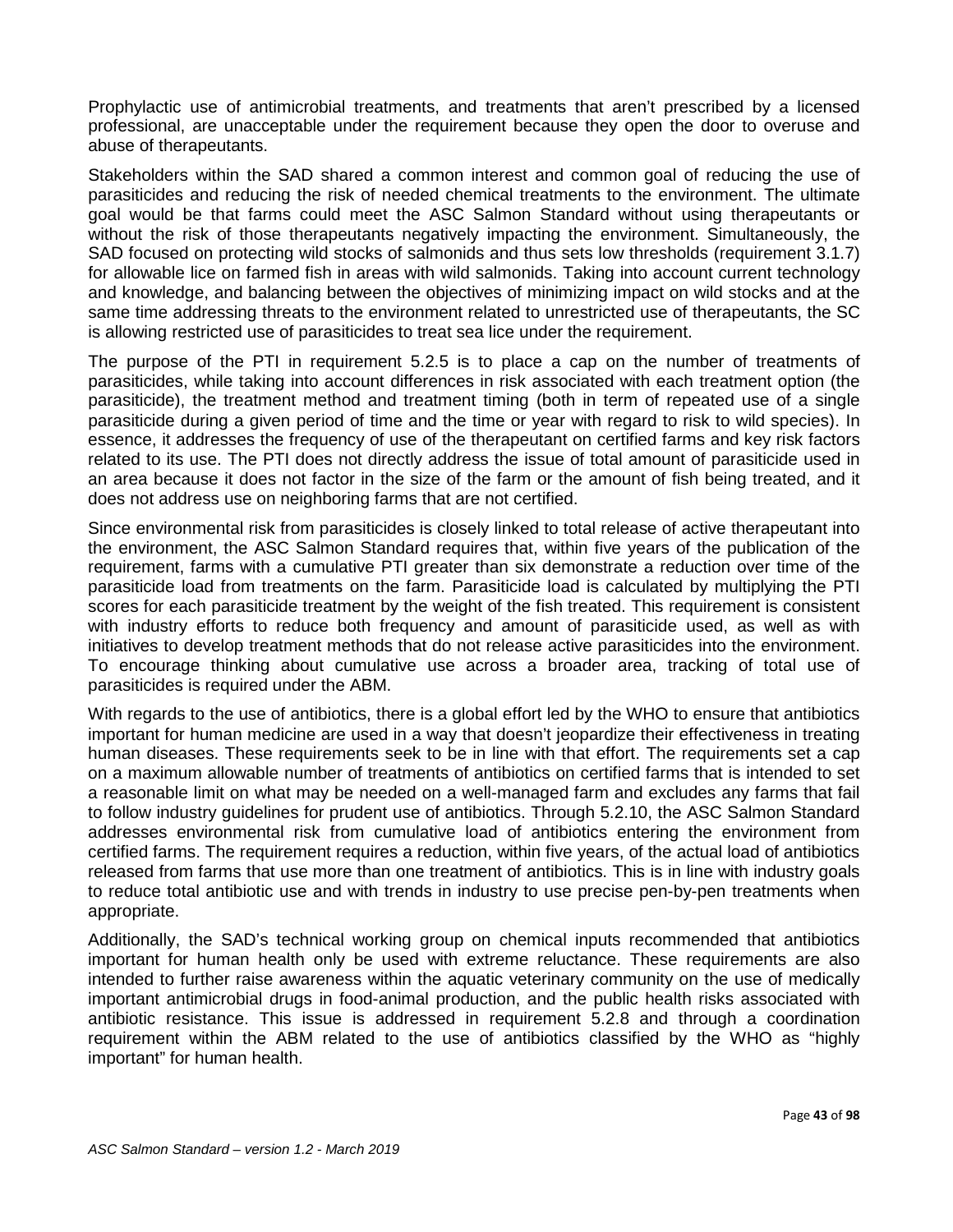## **Criterion 5.3 Resistance of parasites, viruses and bacteria to medicinal treatments**

|       | <b>INDICATOR</b>                                                                                                                                              | <b>REQUIREMENT</b> |
|-------|---------------------------------------------------------------------------------------------------------------------------------------------------------------|--------------------|
| 5.3.1 | Bio-assay analysis to determine resistance when<br>two applications of a treatment have not produced<br>the expected effect                                   | Yes                |
|       | 5.3.2 When bio-assay tests determine resistance is<br>forming, use of an alternative, permitted treatment,<br>or an immediate harvest of all fish on the site | Yes                |

**Rationale** - One of the more serious risks of overusing chemical therapeutants is the development of resistance, which lowers the overall effectiveness. In some salmon-growing regions, resistance to emamectin benzoate has become a growing problem, increasing the challenge for salmon farmers to control sea lice on farmed and wild fish.

Efforts to prevent and monitor resistance are done most effectively through an area-based approach. Timely, accurate sea lice counts on the farm can detect when sea lice treatment is no longer effective. Bioassays are important to confirm if resistance is developing. If a farm doesn't have alternative treatments that are authorized in its jurisdiction and under this requirement, immediate harvest of the fish is necessary to halt the outbreak and prevent further development of resistance.

## **Criterion 5.4 Biosecurity management[112](#page-43-0)**

| <b>INDICATOR</b>                                                                                                                                                    | <b>REQUIREMENT</b>  |
|---------------------------------------------------------------------------------------------------------------------------------------------------------------------|---------------------|
| 5.4.1 Evidence that all salmon on the site are a single<br>year class <sup>113</sup>                                                                                | 100% <sup>114</sup> |
| 5.4.2 Evidence that if the farm suspects an unidentifiable<br>transmissible agent, or if the farm experiences<br>unexplained increased mortality, 115 the farm has: | Yes                 |

<span id="page-43-0"></span><sup>&</sup>lt;sup>112</sup> See Appendix VI for transparency requirements for 5.4.2 and 5.4.4.

<span id="page-43-1"></span><sup>&</sup>lt;sup>113</sup> Gaps of up to six months between inputs of smolts derived from the same stripping are acceptable as long as there remains a period of time when the site is fully fallow after harvest.

<span id="page-43-2"></span><sup>114</sup> Exception is allowed for: 1) farm sites that have closed, contained production units where there is complete separation of water between units and no sharing of filtration systems or other systems that could spread disease, or, 2) farm sites that have ≥95% water recirculation, a pre-entry disease screening protocol, dedicated quarantine capability and biosecurity measures for waste to ensure there is no discharge of live biological material to the natural environment (e.g. UV or other effective treatment of effluent) .

<span id="page-43-3"></span><sup>&</sup>lt;sup>115</sup> Increased mortality: A statistically significant increase over background rate on a monthly basis.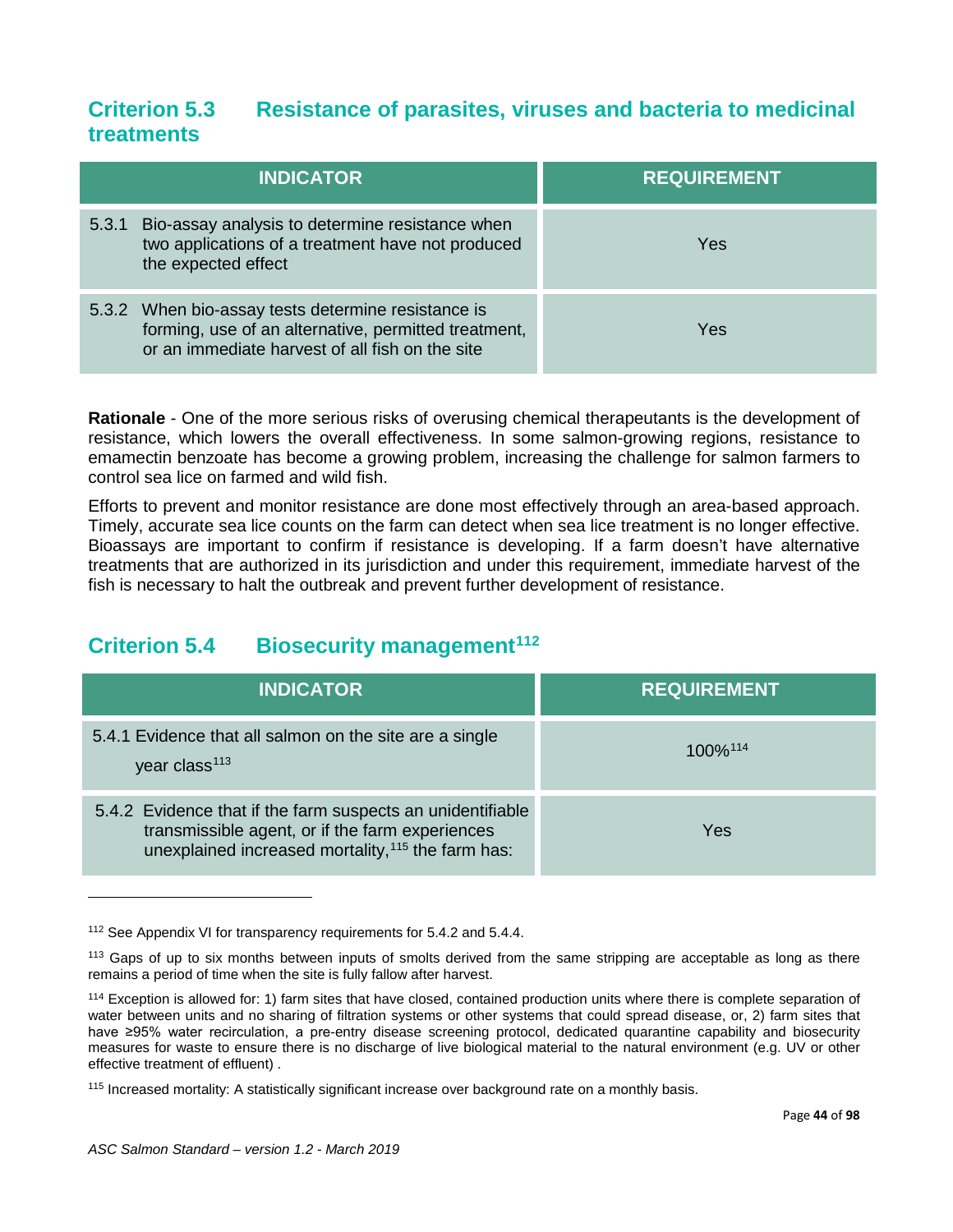| 1. Reported the issue to the ABM and to the<br>appropriate regulatory authority<br>2. Increased monitoring and surveillance <sup>116</sup> on<br>the farm and within the ABM<br>3. Promptly <sup>117</sup> made findings publicly available                                                                                                                                                                               |     |
|---------------------------------------------------------------------------------------------------------------------------------------------------------------------------------------------------------------------------------------------------------------------------------------------------------------------------------------------------------------------------------------------------------------------------|-----|
| 5.4.3 Evidence of compliance <sup>118</sup> with the OIE Aquatic<br>Animal Health Code <sup>119</sup>                                                                                                                                                                                                                                                                                                                     | Yes |
| 5.4.4 If an OIE-notifiable disease120 is confirmed on the<br>farm, evidence that:<br>1. the farm has, at a minimum, immediately culled the<br>pen(s) in which the disease was detected<br>2. the farm immediately notified the other farms in the<br>ABM121<br>3. the farm and the ABM enhanced monitoring and<br>conducted rigorous testing for the disease<br>4. the farm promptly 122 made findings publicly available | Yes |

**Rationale** - Biosecurity measures reduce the risk of disease transmission to the wild and between farms. These requirements aim to ensure that farms don't harm the health of wild populations by amplifying or spreading disease. It is recognized that disease flow is bidirectional between farmed and wild fish, and these requirements aim to minimize effect of disease transmission and retransmission. The ASC recognizes that broad-level response to disease, in particular aggressive response to OIEnotifiable disease, must be led by regulators in the jurisdiction. This is important both because of legal

l

<span id="page-44-3"></span>119 OIE 2017. Aquatic Animal Health Code.<http://www.oie.int/en/international-standard-setting/aquatic-code/access-online/>

<span id="page-44-0"></span><sup>&</sup>lt;sup>116</sup> Primary aim of monitoring and surveillance is to investigate whether a new or adapted disease is present in the area.

<span id="page-44-1"></span><sup>117</sup> Within one month.

<span id="page-44-2"></span><sup>118</sup> Compliance is defined as farm practices consistent with the intentions of the Code, to be further outlined in auditing guidance. For purposes of this standard, this includes an aggressive response to detection of an exotic OIE-notifiable disease on the farm, which includes depopulating the infected site and implementation of quarantine zones in accordance with guidelines from OIE for the specific pathogen. Quarantine zones will likely incorporate mandatory depopulation of sites close to the infected site and affect some, though not necessarily all, of the ABM. Exotic signifies not previously found in the area or had been fully eradicated (area declared free of the pathogen).

<span id="page-44-4"></span><sup>120</sup> OIE-notifiable diseases relevant to salmon aquaculture were: Epizootic haematopoietic necrosis, Infectious haematopoietic necrosis (IHN), Infectious salmon anemia (ISA), Viral hemorrhagic septicemia (VHS) and Gyrodactylosis (Gyrodactylus salaris). The actions required are applicable to exotic OIE notifiable diseases. Actions taken need to comply with national regulations.

<span id="page-44-5"></span> $121$  This is in addition to any notifications to regulatory bodies required under law and the OIE Aquatic Animal Health Code.

<span id="page-44-6"></span><sup>122</sup> Within one month.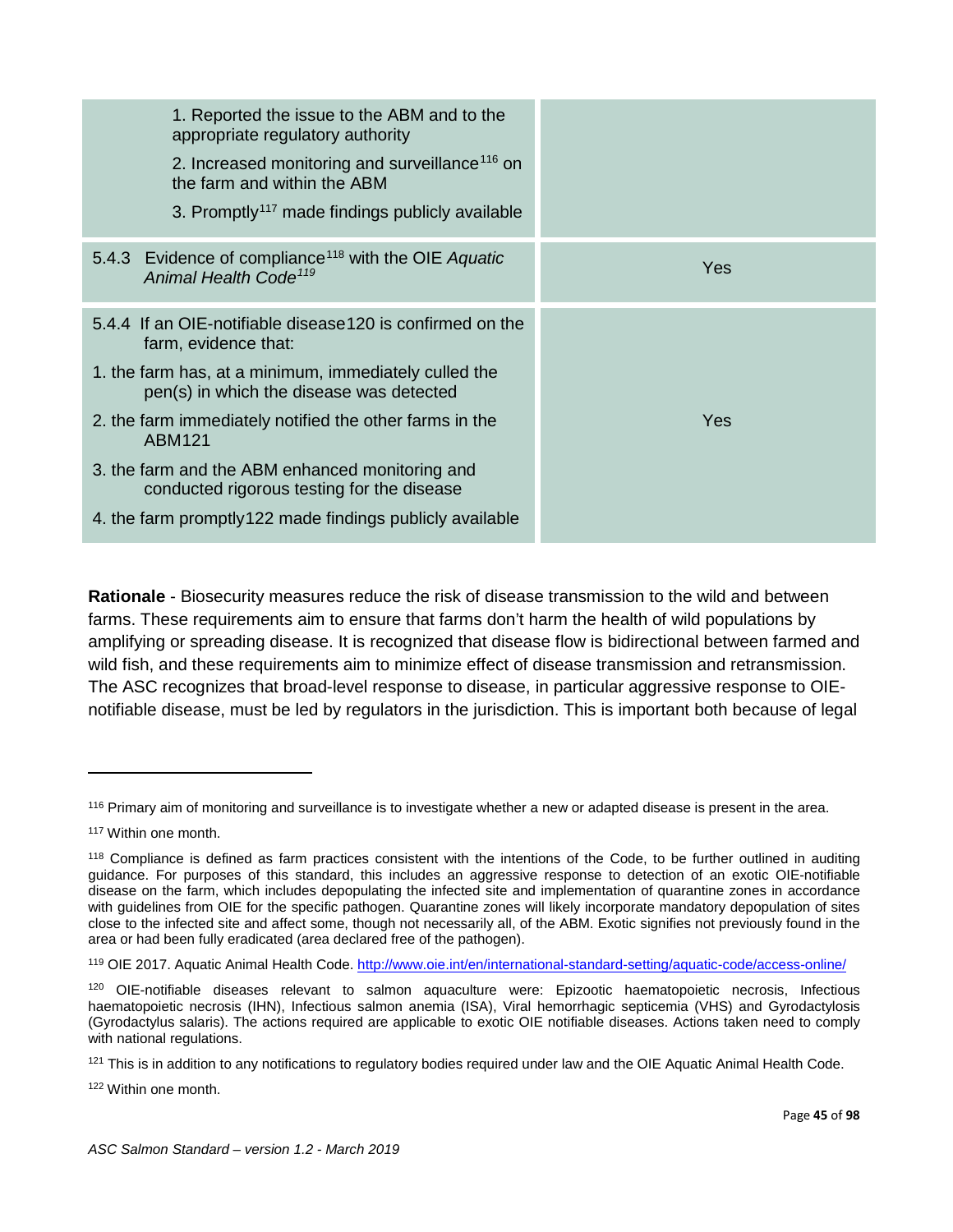implications of actions and because a mandatory response required by government has greatest potential to be effect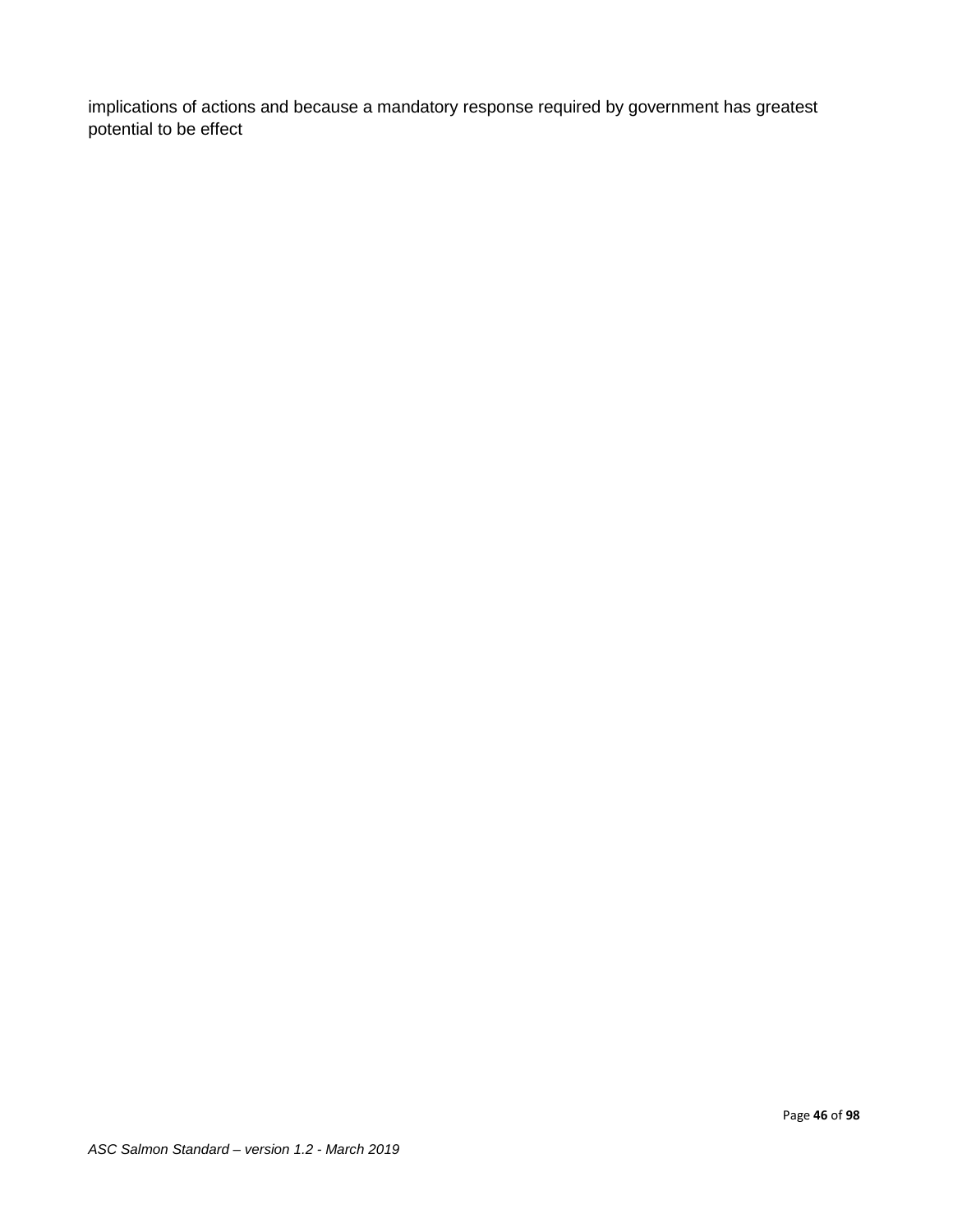# **PRINCIPLE 6: DEVELOP AND OPERATE FARMS IN A SOCIALLY RESPONSIBLE MANNER**

*Principle 6 aims to address potential negative social impacts related to farm development and operation, including labor concerns.*

## **Criterion 6.1 Freedom of association and collective bargaining[123](#page-46-0)**

|       | <b>INDICATOR</b>                                                                                                                                            | <b>REQUIREMENT</b> |
|-------|-------------------------------------------------------------------------------------------------------------------------------------------------------------|--------------------|
| 6.1.1 | Evidence that workers have access to trade<br>unions (if they exist) and union representative(s)<br>chosen by themselves without managerial<br>interference | Yes                |
|       | 6.1.2 Evidence that workers are free to form<br>organizations, including unions, to advocate for<br>and protect their rights                                | Yes                |
| 6.1.3 | Evidence that workers are free and able to<br>bargain collectively for their rights                                                                         | Yes                |

**Rationale** - Having the freedom to associate and bargain collectively is a critical right of workers because it enables them to engage in collective bargaining over issues such as wages and other working conditions. Freedom of Association and the effective recognition of the right to collective bargaining is one of the core principles of the International Labor Organization's (ILO) "Declaration on Fundamental Principles and Rights at Work." The declaration was adopted in 1998 by the 86th International Labor Conference and has since been ratified by the overwhelming majority of ILO's 183 member nation-states.

<span id="page-46-0"></span><sup>&</sup>lt;sup>123</sup> Bargain collectively: A voluntary negotiation between employers and organizations of workers in order to establish the terms and conditions of employment by means of collective (written) agreements.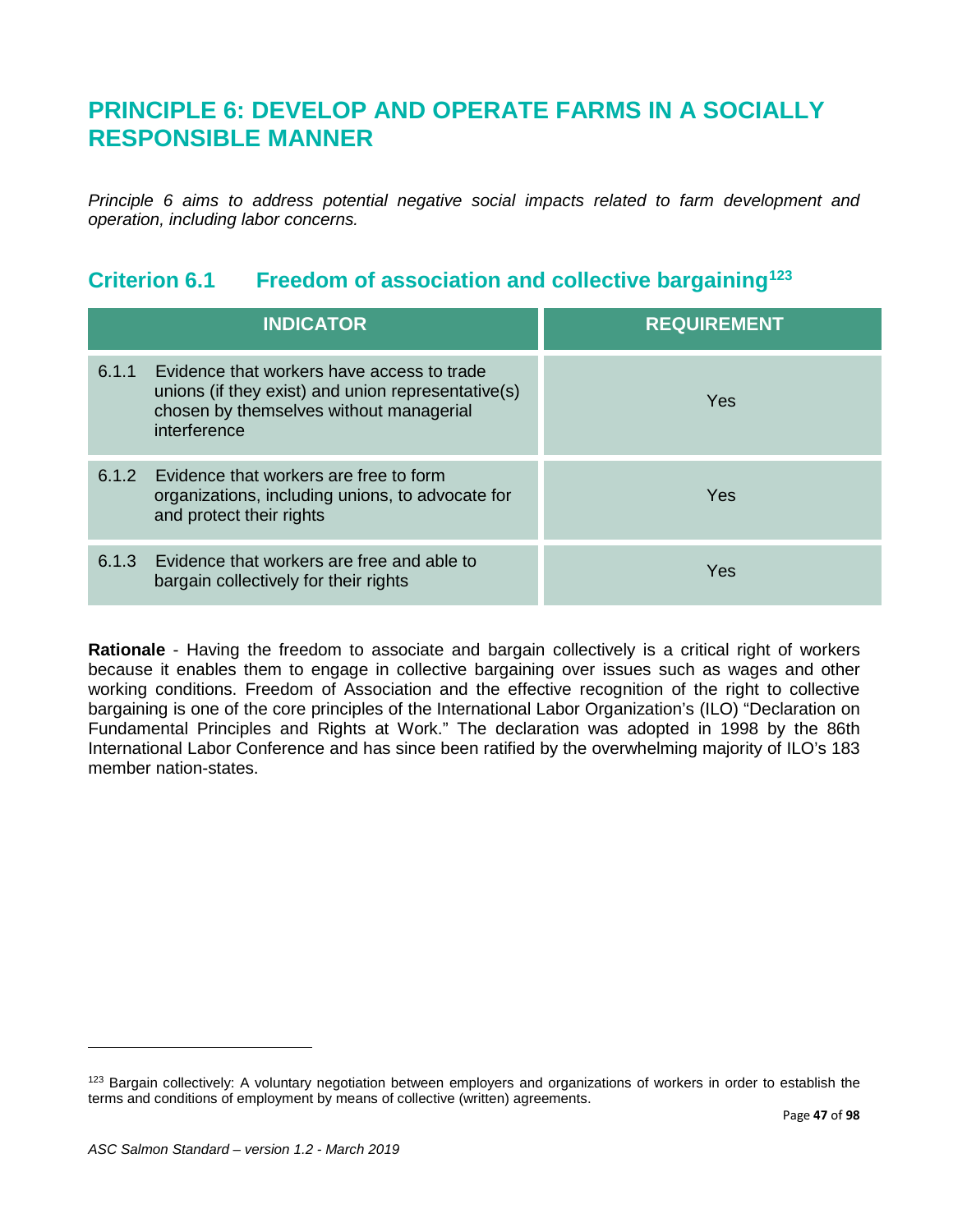## **Criterion 6.2 Child labor**

|       | <b>INDICATOR</b>                                                                | <b>REQUIREMENT</b> |
|-------|---------------------------------------------------------------------------------|--------------------|
| 6.2.1 | Number of incidences of child <sup>124</sup> labor <sup>125</sup>               | <b>None</b>        |
| 6.2.2 | Percentage of young workers <sup>126</sup> that are<br>protected <sup>127</sup> | 100%               |

**Rationale** - The effective abolition of child labor is one of the core principles of the ILO "Declaration on Fundamental Principles and Rights at Work." Adherence to the child labor codes and definitions included in this section indicates compliance with what the ILO and international conventions generally recognize as the key areas for the protection of child and young workers. Children are particularly vulnerable to economic exploitation, due to their inherent age-related limitations in physical development, knowledge and experience. Children and youth need adequate time for education, development and play. Therefore, they should not have to work or be exposed to working hours and conditions that are hazardous<sup>[128](#page-47-4),[129](#page-47-5)</sup> to their physical or mental well-being. To this end, the requirements related to what constitutes child labor will protect the interests of children and young workers at salmon farms certified to these requirements.

<span id="page-47-0"></span> $124$  Child: Any person under 15 years of age. A higher age would apply if the minimum age law of an area stipulates a higher age for work or mandatory schooling. Minimum age may be 14 if the country allows it under the developing country exceptions in ILO convention 138.

<span id="page-47-1"></span><sup>&</sup>lt;sup>125</sup> Child Labor: Any work by a child younger than the age specified in the definition of a child.

<span id="page-47-2"></span><sup>&</sup>lt;sup>126</sup> Young Worker: Any worker between the age of a child, as defined above, and under the age of 18.

<span id="page-47-3"></span> $127$  Protected: Workers between 15 and 18 years of age will not be exposed to hazardous health and safety conditions; working hours shall not interfere with their education and the combined daily transportation time and school time, and work time shall not exceed 10 hours.

<span id="page-47-4"></span><sup>&</sup>lt;sup>128</sup> Hazard: The inherent potential to cause injury or damage to a person's health (e.g., unequipped to handle heavy machinery safely, and unprotected exposure to harmful chemicals).

<span id="page-47-5"></span> $129$  Hazardous work: Work that, by its nature or the circumstances in which it is carried out, is likely to harm the health, safety or morals of workers (e.g., heavy lifting disproportionate to a person's body size, operating heavy machinery, exposure to toxic chemicals).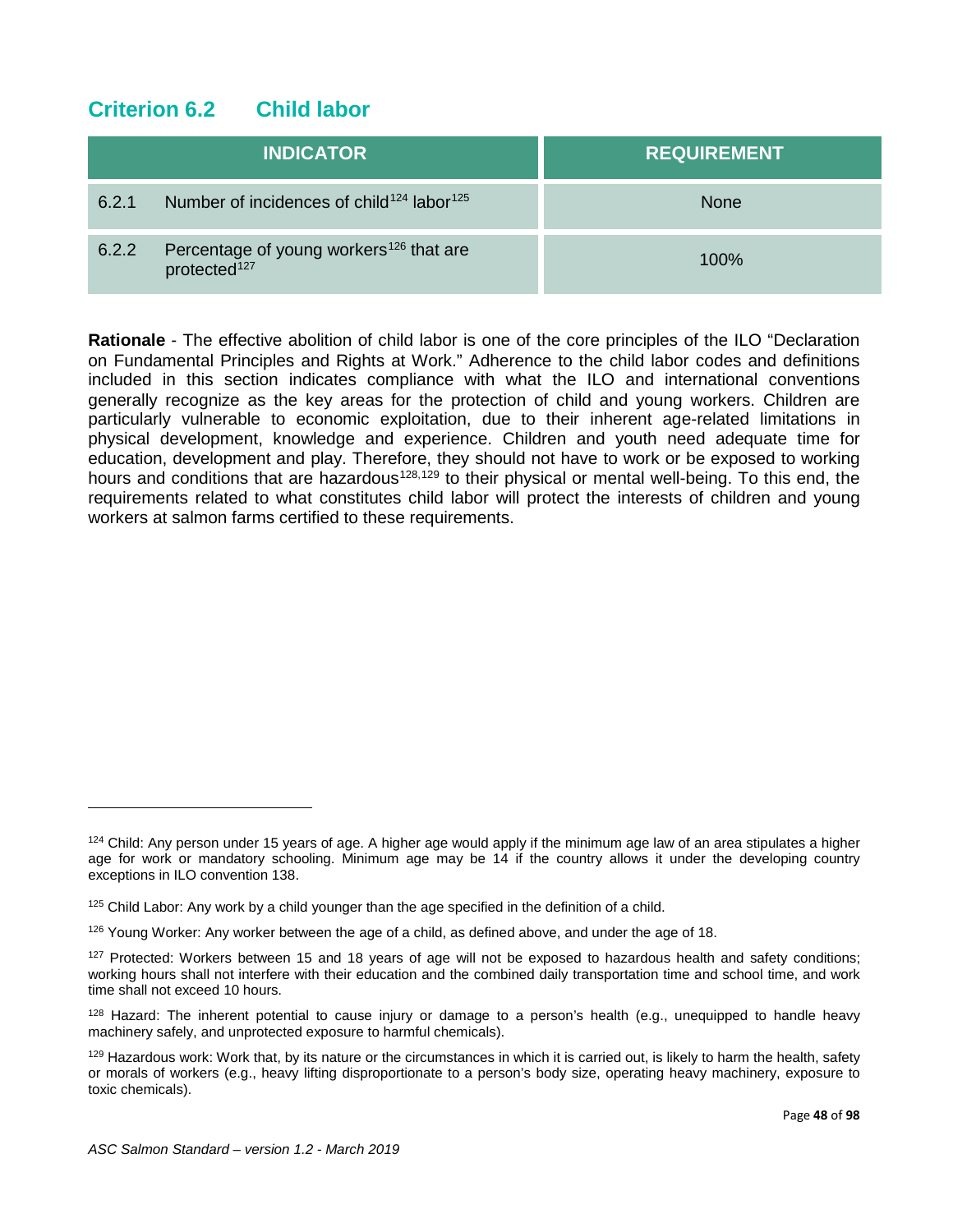#### **Criterion 6.3 Forced, bonded or compulsory labor**

| <b>INDICATOR \</b>                                                                                   | <b>REQUIREMENT</b> |
|------------------------------------------------------------------------------------------------------|--------------------|
| Number of incidences of forced, <sup>130</sup> bonded <sup>131</sup> or<br>6.3.1<br>compulsory labor | <b>None</b>        |

**Rationale** - Forced labor - such as slavery, debt bondage and human trafficking - is a serious concern in many industries and regions of the world. The elimination of all forms of forced or compulsory labor is one of the core principles of the ILO "Declaration on Fundamental Principles and Rights at Work." Ensuring that contracts are clearly articulated and understood by workers is critical to determining that labor is not forced. The inability of a worker to freely leave the workplace and/or an employer withholding original identity documents of workers are indicators that employment may not be at-will. Adherence to these policies shall indicate that an aquaculture operation is not using forced, bonded or compulsory labor forces.

## **Criterion 6.4 Discrimination[132](#page-48-2)**

|       | <b>INDICATOR</b>                                                                                                    | <b>REQUIREMENT</b> |
|-------|---------------------------------------------------------------------------------------------------------------------|--------------------|
| 6.4.1 | Evidence of comprehensive <sup>133</sup> and proactive<br>anti-discrimination policies, procedures and<br>practices | Yes                |
| 6.4.2 | Number of incidences of discrimination                                                                              | <b>None</b>        |

<span id="page-48-0"></span><sup>130</sup> Forced (Compulsory) labor: All work or service that is extracted from any person under the menace of any penalty for which a person has not offered himself/herself voluntarily or for which such work or service is demanded as a repayment of debt. "Penalty" can imply monetary sanctions, physical punishment, or the loss of rights and privileges or restriction of movement (e.g., withholding of identity documents).

<span id="page-48-1"></span><sup>&</sup>lt;sup>131</sup> Bonded labor: When a person is forced by the employer or creditor to work to repay a financial debt to the crediting agency.

<span id="page-48-2"></span><sup>&</sup>lt;sup>132</sup> Discrimination: Any distinction, exclusion or preference that has the effect of nullifying or impairing equality of opportunity or treatment. Not every distinction, exclusion or preference constitutes discrimination. For instance, a merit- or performancebased pay increase or bonus is not by itself discriminatory. Positive discrimination in favor of people from certain underrepresented groups may be legal in some countries.

<span id="page-48-3"></span><sup>&</sup>lt;sup>133</sup> Employers shall have written anti-discrimination policies stating that the company does not engage in or support discrimination in hiring, remuneration, access to training, promotion, termination or retirement based on race, caste, national origin, religion, disability, gender, sexual orientation, union membership, political affiliation, age or any other condition that may give rise to discrimination.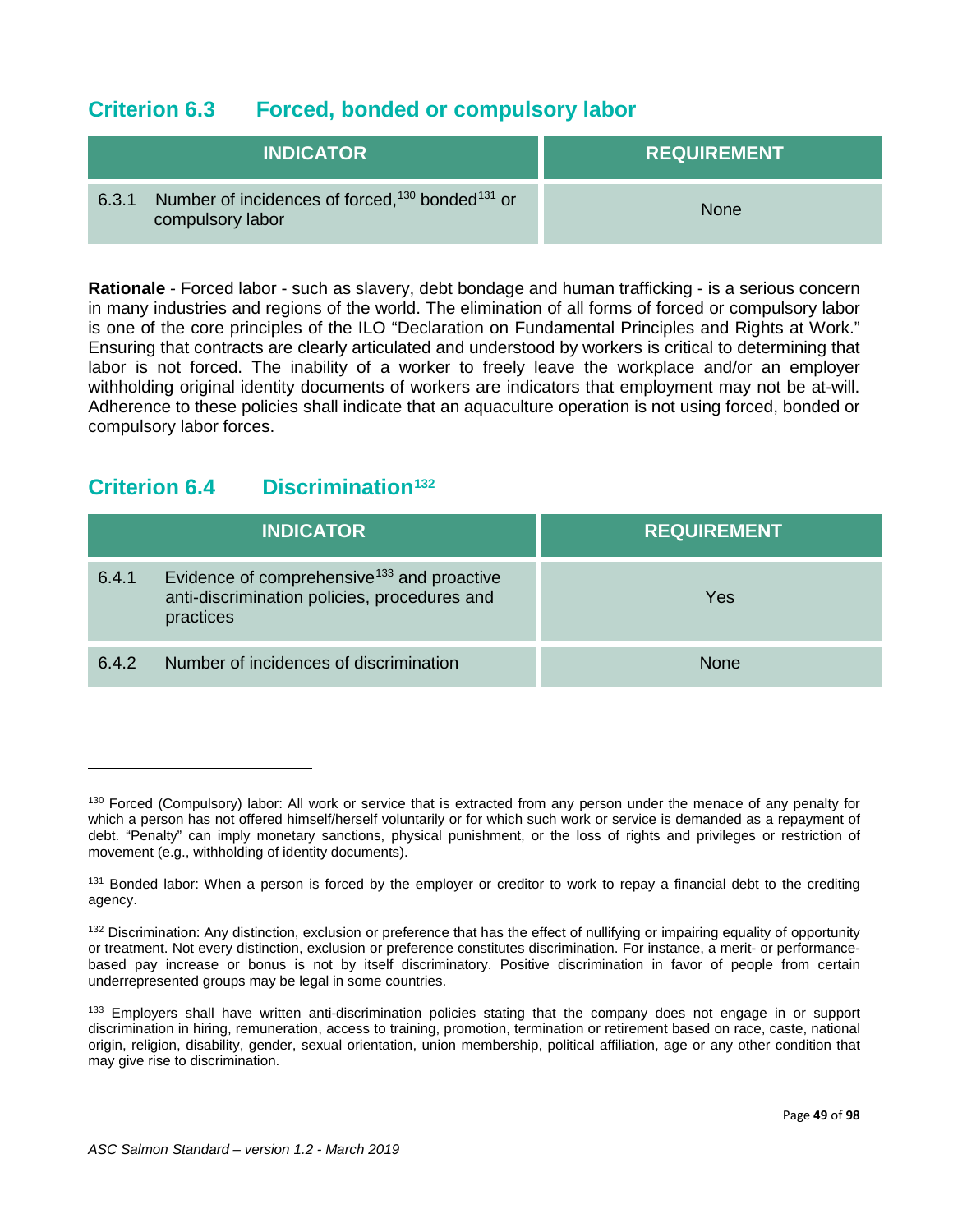**Rationale** - The elimination of discrimination in respect of employment and occupation is one of the core principles of the ILO "Declaration on Fundamental Principles and Rights at Work." Unequal treatment of workers based on certain characteristics (such as sex or race), is a violation of a workers' human rights. Additionally, widespread discrimination in the working environment can negatively affect overall poverty and economic development rates. Discrimination occurs in many work environments and takes many forms. A common form is discrimination against women workers.

In order to ensure that discrimination does not occur at salmon farms certified to this requirement, employers must demonstrate their commitment to equality with an official anti-discrimination policy, a policy of equal pay for equal work, and clearly outlined procedures to raise, file and respond to a discrimination complaint in an effective manner. Evidence, including worker testimony, of adherence to these policies and procedures will indicate minimization of discrimination. "Positive" discrimination (i.e., special treatment to protect the rights and health of particular groups of workers, or to provide opportunities for groups which have historically been disadvantaged) is allowed, and often required by laws related to such issues as maternity and affirmative action.

## **Criterion 6.5 Work environment health and safety**

|       | <b>INDICATOR</b>                                                                                                                                                                             | <b>REQUIREMENT</b> |
|-------|----------------------------------------------------------------------------------------------------------------------------------------------------------------------------------------------|--------------------|
| 6.5.1 | Percentage of workers trained in health and<br>safety practices, procedures <sup>134</sup> and policies on<br>a yearly basis                                                                 | 100%               |
| 6.5.2 | Evidence that workers use Personal Protective<br>Equipment (PPE) effectively                                                                                                                 | Yes                |
| 6.5.3 | Presence of a health and safety risk<br>assessment and evidence of preventive actions<br>taken                                                                                               | Yes                |
| 6.5.4 | Evidence that all health- and safety-related<br>accidents and violations are recorded and<br>corrective actions are taken when necessary                                                     | Yes                |
| 6.5.5 | Evidence of employer responsibility and/or<br>proof of insurance (accident or injury) for 100%<br>of worker costs in a job-related accident or<br>injury when not covered under national law | Yes                |
| 6.5.6 | Evidence that all diving operations are<br>conducted by divers who are certified                                                                                                             | Yes                |

<span id="page-49-0"></span><sup>&</sup>lt;sup>134</sup> Health and safety training shall include emergency response procedures and practices.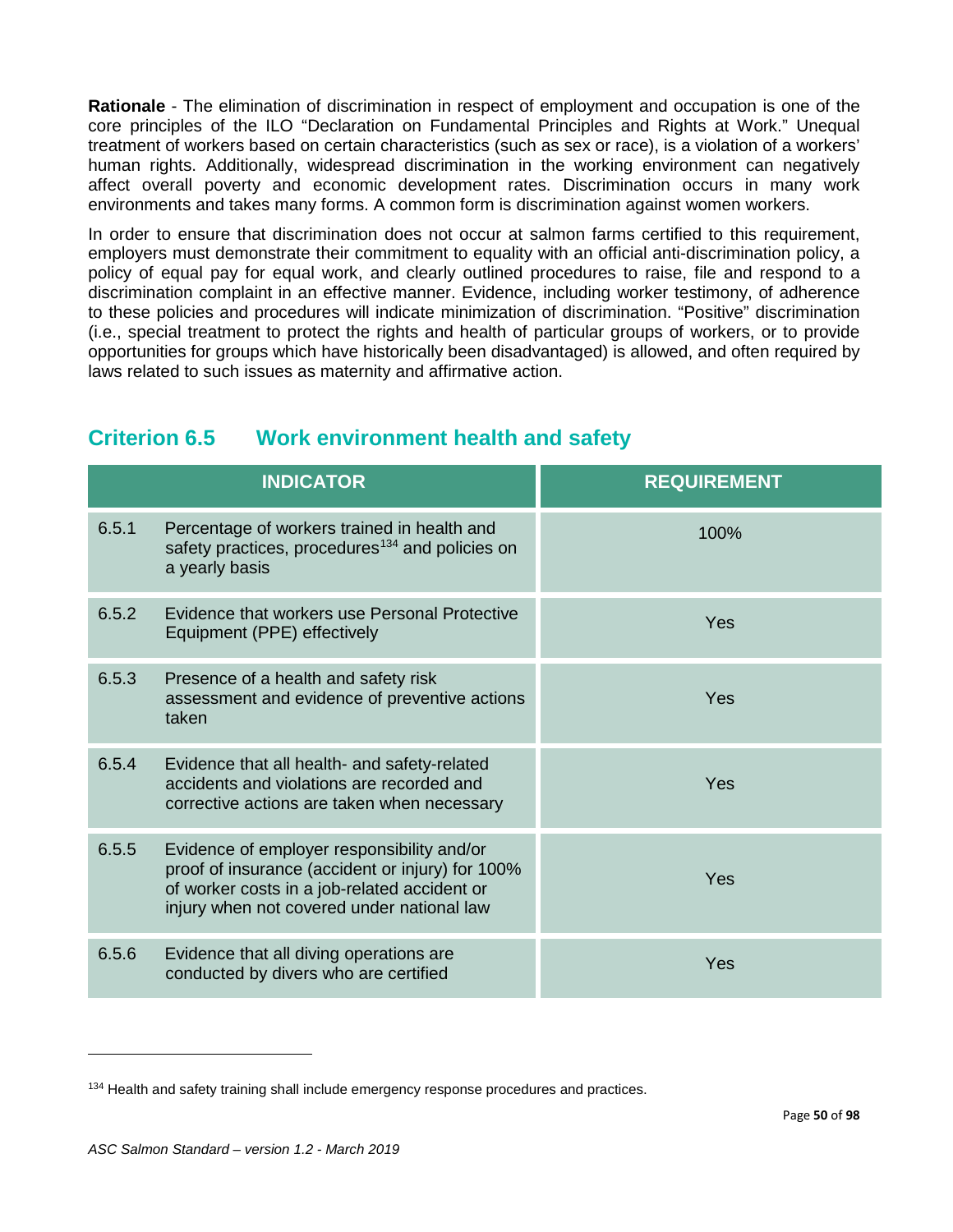**Rationale** - A safe and healthy working environment is essential for protecting workers from harm. It is critical for a responsible aquaculture operation to minimize these risks. One of the key risks to workers is hazards resulting from accidents and injuries. Consistent, effective and regular worker training in health and safety practices is an important preventative measure. When an accident, injury or violation occurs, the company must record it and take corrective action to identify the root causes of the incident, remediate, and take steps to prevent future occurrences of similar incidents. This addresses violations and the long-term health and safety risks. Finally, while many national laws require that employers assume responsibility for job-related accidents and injuries, not all countries require this and not all workers (in some cases migrant and other workers) will be covered under such laws. When not covered under national law, employers must prove they are insured to cover 100 percent of worker costs when a job-related accident or injury occurs.

## **Criterion 6.6 Wages**

|       | <b>INDICATOR</b>                                                                                                                       | <b>REQUIREMENT</b> |
|-------|----------------------------------------------------------------------------------------------------------------------------------------|--------------------|
| 6.6.1 | The percentage of workers whose basic wage <sup>135</sup><br>(before overtime and bonuses) is below the<br>minimum wage <sup>136</sup> | 0 (None)           |
| 6.6.2 | Evidence that the employer is working toward<br>the payment of basic needs wage <sup>137</sup>                                         | Yes                |
| 6.6.3 | Evidence of transparency in wage-setting and<br>rendering <sup>138</sup>                                                               | Yes                |

**Rationale** - Wages and the process for setting wages are important components of the ILO core principles. For this reason, it is important to highlight under these requirements the importance of workers' basic wages meeting the legal minimum wage and being rendered to workers in a convenient manner. Unfortunately, minimum wage in many countries does not always cover the basic needs of workers. Unfairly and insufficiently compensated workers can be subject to a life of sustained poverty. Therefore, it is important for socially responsible employers to pay or be working toward paying a basic needs wage. The calculation of a basic needs wage can be complex, and it is important for employers to consult with workers, their representatives and other credible sources when assessing what a basic needs wage would be.

Certified salmon farms shall also demonstrate their commitment to fair and equitable wages by having and sharing a clear and transparent mechanism for wage-setting and a labor conflict resolution

<span id="page-50-0"></span> $135$  Basic wage: The wages paid for a standard working week (no more than 48 hours).

<span id="page-50-1"></span><sup>&</sup>lt;sup>136</sup> If there is no legal minimum wage in a country, basic wages must meet the industry-standard minimum wage.

<span id="page-50-2"></span><sup>&</sup>lt;sup>137</sup> Basic needs wage: A wage that covers the basic needs of an individual or family, including housing, food and transport. This concept differs from a minimum wage, which is set by law and may or may not cover the basic needs of workers.

<span id="page-50-3"></span><sup>&</sup>lt;sup>138</sup> Payments shall be rendered to workers in a convenient manner.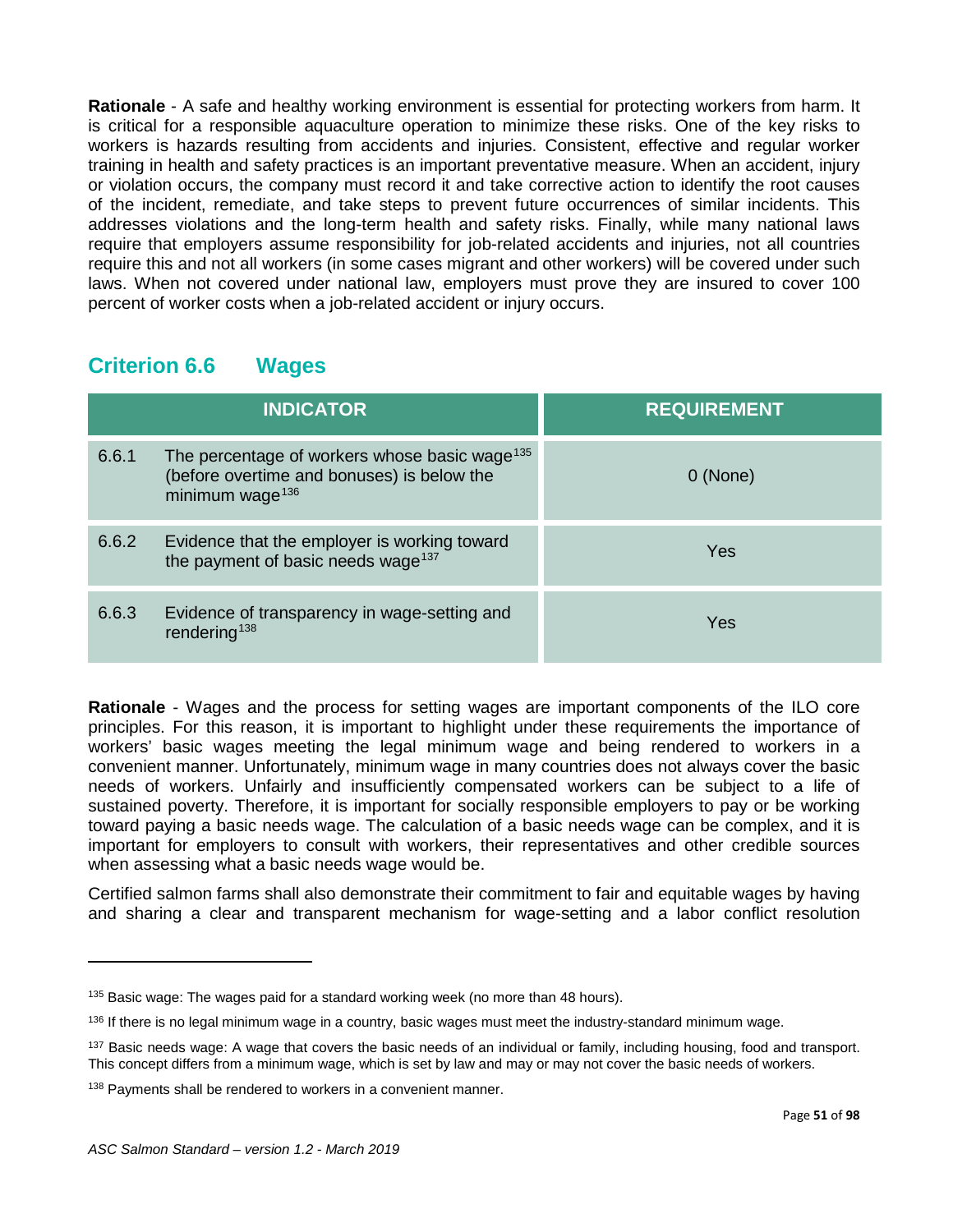policy[139](#page-51-0) that tracks wage-related complaints and responses. Having these policies outlined in a clear and transparent manner will empower the workers to negotiate effectively for fair and equitable wages that shall, at a minimum, satisfy basic needs.

## **Criterion 6.7 Contracts (labor) including subcontracting**

| <b>INDICATOR</b> |                                                                                      | <b>REQUIREMENT</b> |
|------------------|--------------------------------------------------------------------------------------|--------------------|
| 6.7.1            | Percentage of workers who have contracts <sup>140</sup>                              | $100\%$            |
| 6.7.2            | Evidence of a policy to ensure social<br>compliance of its suppliers and contractors | Yes                |

**Rationale** - Fair contracting is important to ensure transparency between the employer and employee and fairness in the employment relation. Short-term and temporary contracts are acceptable but cannot be used to avoid paying benefits or to deny other rights. The company shall also have policies and mechanisms to ensure that workers contracted from other companies for specific services (e.g., divers, cleaning or maintenance) and the companies providing them with primary inputs or supplies have socially responsible practices and policies.

## **Criterion 6.8 Conflict resolution**

|       | <b>INDICATOR</b>                                                                                | <b>REQUIREMENT</b> |
|-------|-------------------------------------------------------------------------------------------------|--------------------|
| 6.8.1 | Evidence of worker access to effective, fair and<br>confidential grievance procedures           | Yes                |
| 6.8.2 | Percentage of grievances handled that are<br>addressed <sup>141</sup> within a 90-day timeframe | $100\%$            |

<span id="page-51-0"></span><sup>&</sup>lt;sup>139</sup> See Criterion 6.8.

<span id="page-51-1"></span><sup>140</sup> Labor-only contracting relationships or false apprenticeship schemes are not acceptable. This includes revolving/consecutive labor contracts to deny benefit accrual or equitable remuneration. False Apprenticeship Scheme: The practice of hiring workers under apprenticeship terms without stipulating terms of the apprenticeship or wages under contract. It is a "false" apprenticeship if its purpose is to underpay people, avoid legal obligations or employ underage workers. Labor-only contracting arrangement: The practice of hiring workers without establishing a formal employment relationship for the purpose of avoiding payment of regular wages or the provision of legally required benefits, such as health and safety protections.

<span id="page-51-2"></span><sup>&</sup>lt;sup>141</sup> Addressed: Acknowledged and received, moving through the company's process for grievances, corrective action taken when necessary.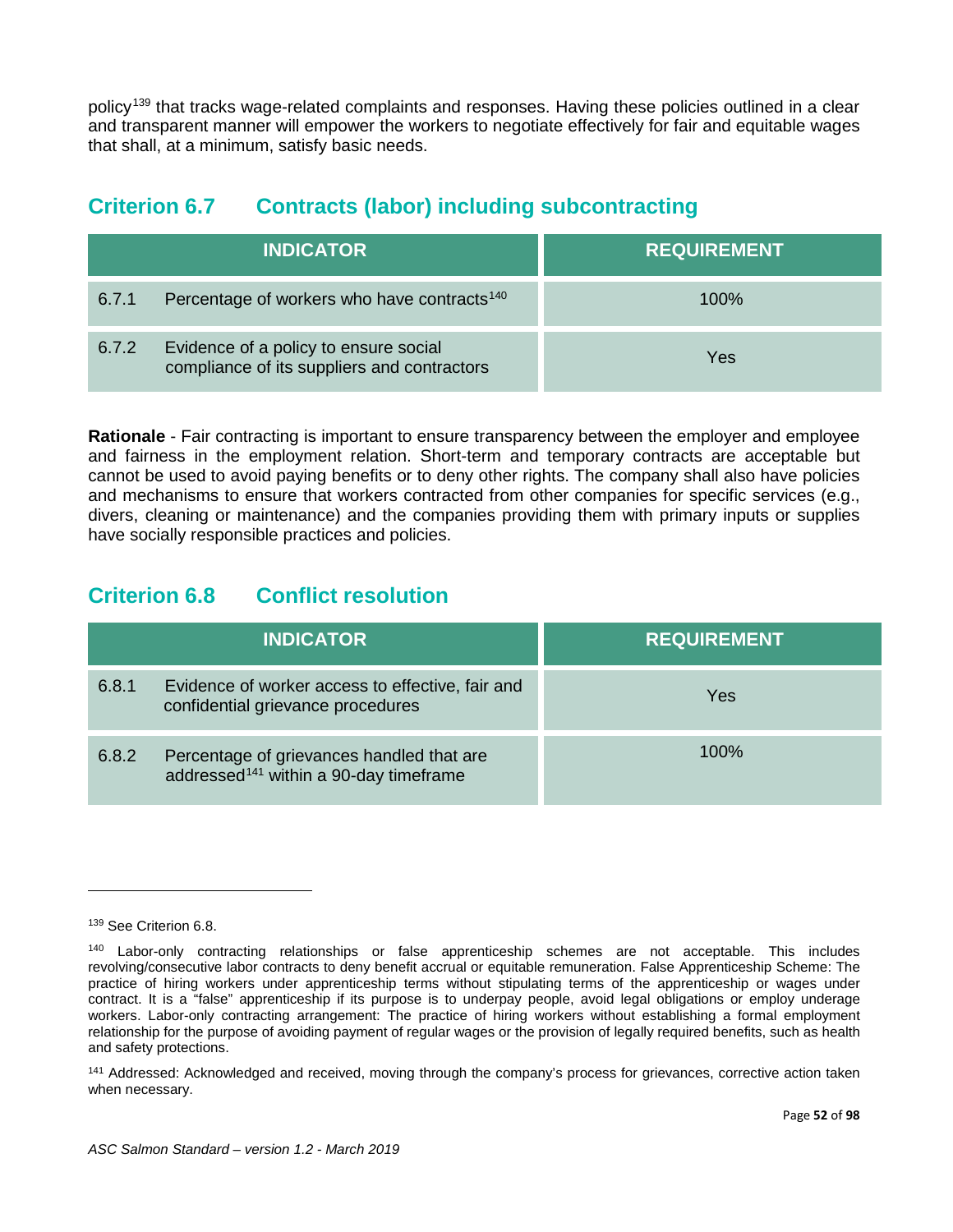**Rationale** - Companies must have a clear labor conflict resolution policy in place for the presentation, treatment and resolution of worker grievances in a confidential manner. Workers shall be familiar with the policy and its effective use. Such a policy is necessary to track conflicts and complaints raised, and responses to conflicts and complaints.

## **Criterion 6.9 Disciplinary practices**

| <b>INDICATOR</b> |                                                                                                           | <b>REQUIREMENT</b> |
|------------------|-----------------------------------------------------------------------------------------------------------|--------------------|
| 6.9.1            | Incidences of excessive or abusive disciplinary<br>actions                                                | <b>None</b>        |
| 6.9.2            | Evidence of a functioning disciplinary action<br>policy whose aim is to improve the worker <sup>142</sup> | Yes                |

**Rationale** - The rationale for discipline in the workplace is to correct improper actions and maintain effective levels of worker conduct and performance. However, abusive disciplinary actions can violate workers' human rights. The focus of disciplinary practices shall always be on the improvement of the worker. Fines or basic wage deductions shall not be acceptable as methods for disciplining workforce. A certified salmon farm shall never employ threatening, humiliating or punishing disciplinary practices that negatively impact a worker's physical and mental $143$  health or dignity.

## **Criterion 6.10 Working hours and overtime**

| <b>INDICATOR</b>                                                                                                               | <b>REQUIREMENT</b> |
|--------------------------------------------------------------------------------------------------------------------------------|--------------------|
| 6.10.1 Incidences, violations or abuse of working<br>hours <sup>144</sup> and overtime laws                                    | <b>None</b>        |
| 6.10.2 Overtime is limited, voluntary, <sup>145</sup> paid at a<br>premium rate and restricted to exceptional<br>circumstances | Yes                |

<span id="page-52-0"></span><sup>&</sup>lt;sup>142</sup> If disciplinary action is required, progressive verbal and written warnings shall be engaged. The aim shall always be to improve the worker; dismissal shall be the last resort. Policies for bonuses, incentives, access to training and promotions are clearly stated and understood, and not used arbitrarily. Fines or basic wage deductions shall not be acceptable disciplinary practices.

<span id="page-52-1"></span><sup>143</sup> Mental Abuse: Characterized by the intentional use of power, including verbal abuse, isolation, sexual or racial harassment, intimidation or threat of physical force.

<span id="page-52-2"></span><sup>144</sup> In cases where local legislation on working hours and overtime exceed internationally accepted recommendations (48 regular hours, 12 hours overtime), the international standards will apply.

<span id="page-52-3"></span><sup>&</sup>lt;sup>145</sup> Compulsory overtime is permitted if previously agreed to under a collective bargaining agreement.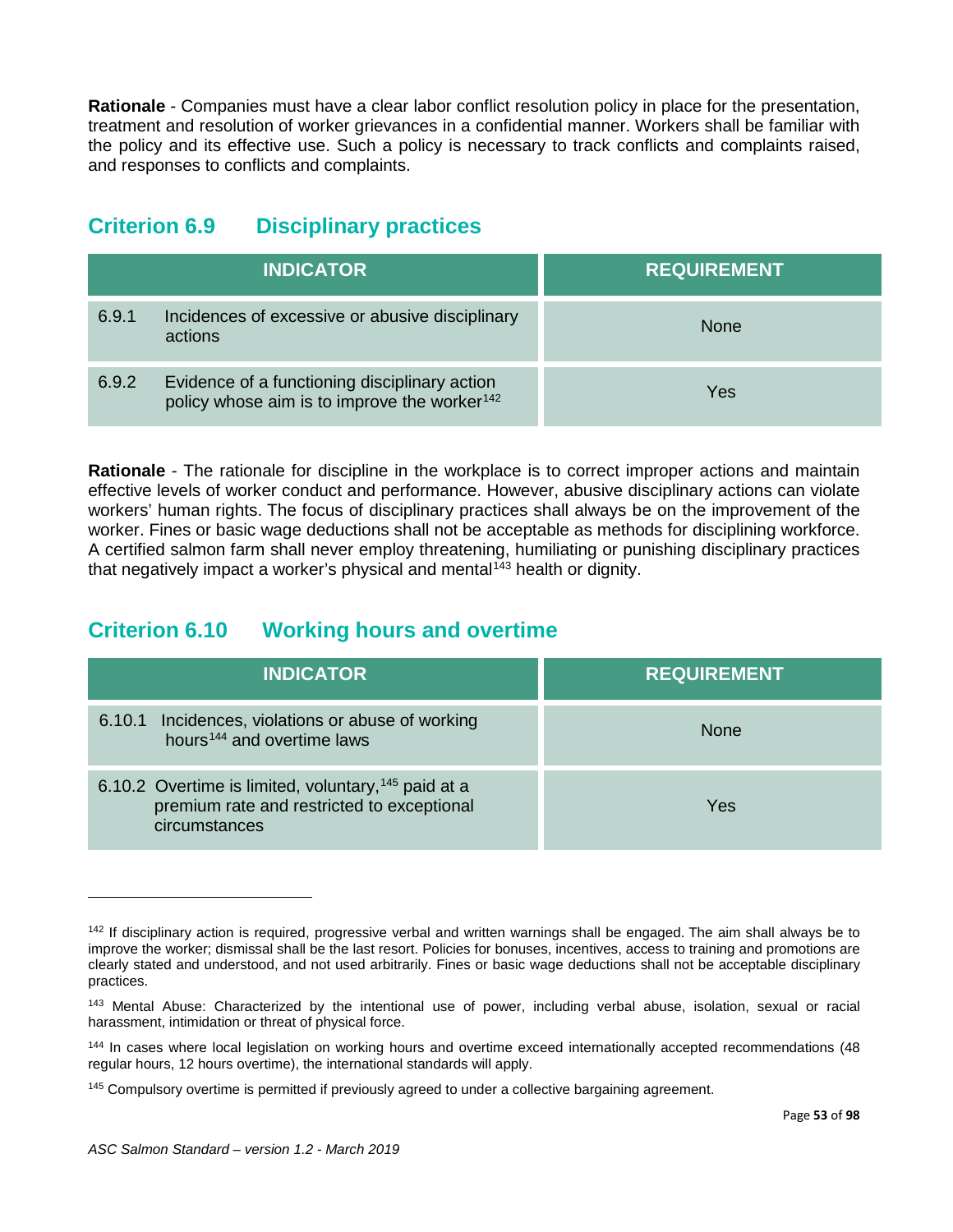**Rationale** - Abuse of overtime working hours is a widespread issue in many industries and regions. Workers subject to extensive overtime can suffer consequences in their work-life balance and are subject to higher fatigue-related accident rates. In accordance with better practices, workers in certified salmon farms are permitted to work—within defined guidelines—beyond normal work week hours but must be compensated at premium rates.<sup>[146](#page-53-0)</sup> Requirements for time off, working hours and compensation rates as described should reduce the impacts of overtime.

#### **Criterion 6.11 Education and training**

| <b>INDICATOR</b> |                                                                                                                                                                     | <b>REQUIREMENT</b> |
|------------------|---------------------------------------------------------------------------------------------------------------------------------------------------------------------|--------------------|
| 6.11.1           | Evidence that the company regularly performs<br>training of staff in fish husbandry, general farm<br>and fish escape management and health and<br>safety procedures | Yes                |

**Rationale** - Education and training can be beneficial to companies and enable workers to improve their incomes. Such human capital development should be encouraged where it is in the interest of the company. Incentives, such as subsidies for tuition or textbooks and time off prior to exams, should be offered. The offer of training may be contingent on workers committing to stay with the company for a pre-arranged time. This should be made clear to participants before they start the training.

Workers employed in husbandry activities require specific and adequate training and are aware of their responsibilities in aquatic animal health management practices.

## **Criterion 6.12 Corporate policies for social responsibility**

| <b>INDICATOR \</b> |                                                                                                                 | <b>REQUIREMENT</b> |
|--------------------|-----------------------------------------------------------------------------------------------------------------|--------------------|
| 6.12.1             | Demonstration of company-level <sup>147</sup> policies in line<br>with the requirements under 6.1 to 6.11 above | Yes                |

<span id="page-53-0"></span><sup>146</sup> Premium rate: A rate of pay higher than the regular work week rate. Must comply with national laws/regulations and/or industry standards.

<span id="page-53-1"></span><sup>&</sup>lt;sup>147</sup> Applies to the headquarters of the company in a region or country where the site applying for certification is located. The policy shall relate to all of the company's operations in the region or country, including grow-out, smolt production and processing facilities.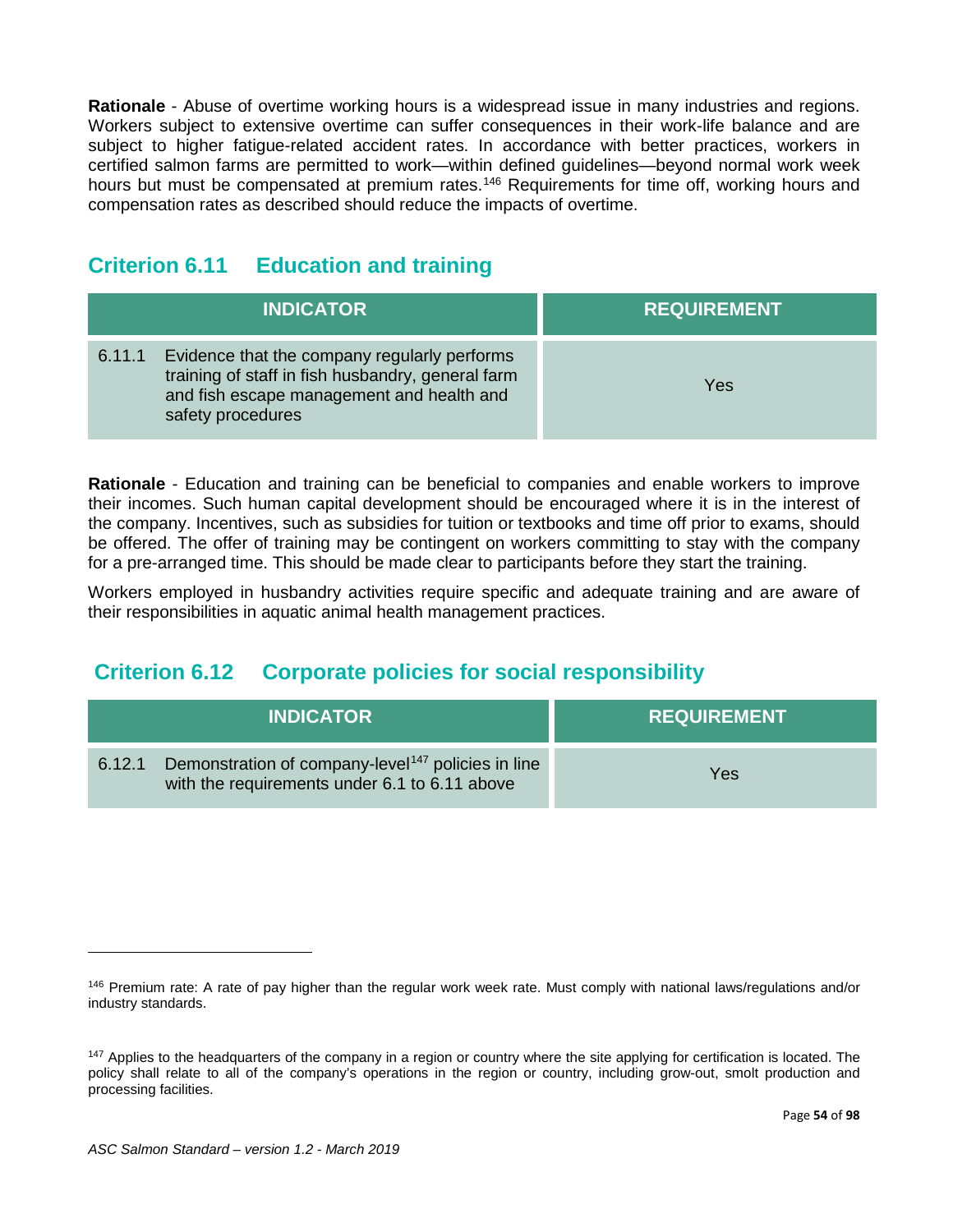**Rationale** - Companies must be able to demonstrate that not only are the specific farm sites applying for certification able to meet this robust set of social and labor requirements, but that they also have company-wide policies related to these key issue areas that are in line with the ASC Salmon Standard requirements. Such policies must relate to all of the company's salmon operations in the region, whether they be smolt production facilities, grow-out facilities or processing plants.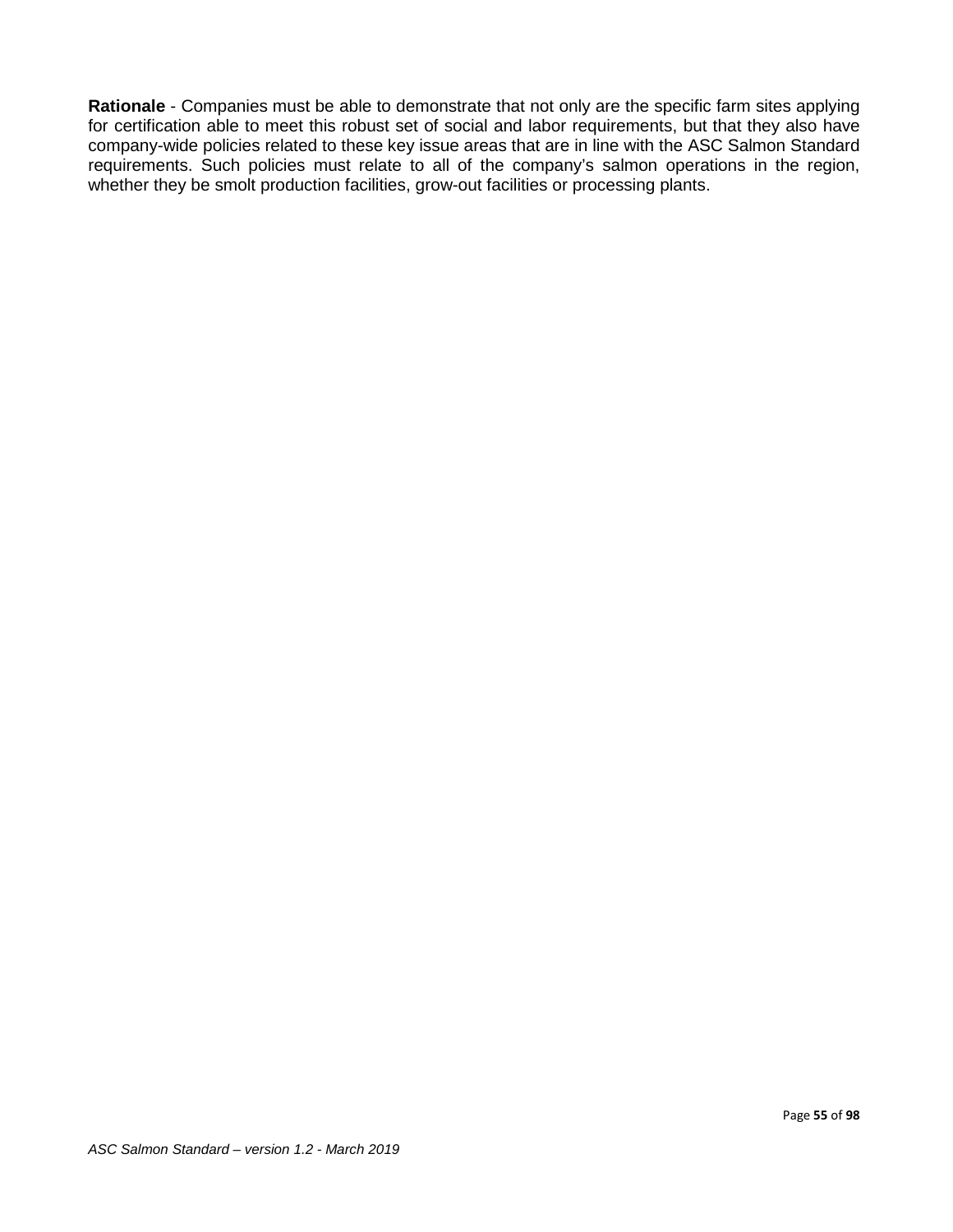# **PRINCIPLE 7: BE A GOOD NEIGHBOR AND CONSCIENTIOUS CITIZEN**

*Principle 7 aims to address any broader off-site potential social impacts associated with salmon production, including interactions with local communities.*

#### **Criterion 7.1 Community engagement**

|       | <b>INDICATOR</b>                                                                                                                                                                                                                                        | <b>REQUIREMENT</b> |
|-------|---------------------------------------------------------------------------------------------------------------------------------------------------------------------------------------------------------------------------------------------------------|--------------------|
| 7.1.1 | Evidence of regular and meaningful <sup>148</sup><br>consultation and engagement with community<br>representatives and organizations                                                                                                                    | <b>Yes</b>         |
| 7.1.2 | Presence and evidence of an effective <sup>149</sup> policy<br>and mechanism for the presentation, treatment<br>and resolution of complaints by community<br>stakeholders and organizations                                                             | Yes                |
| 7.1.3 | Evidence that the farm has posted visible<br>notice <sup>150</sup> at the farm during times of therapeutic<br>treatments and has, as part of consultation with<br>communities under 7.1.1, communicated about<br>potential health risks from treatments | Yes                |

**Rationale** - A salmon farm must respond to human concerns that arise in communities located near the farm and to concerns related to the farm's overall operations. In particular, appropriate consultation must be undertaken within local communities so that risks, impacts and potential conflicts are properly identified, avoided, minimized and/or mitigated through open and transparent negotiations. Communities shall have the opportunity to be part of the assessment process (e.g., by including them in the discussion of any social investments and contributions by companies to neighboring communities).

Channels of communication with community stakeholders are important. Regular consultation with community representatives and a transparent procedure for handling complaints are key components of this communication. Negative impacts may not always be avoidable. However, the process for addressing them must be open, fair and transparent and demonstrate due diligence. A company shall share with neighboring communities' information about any potential human health risks that may be

<span id="page-55-0"></span><sup>&</sup>lt;sup>148</sup> Regular and meaningful: Meetings shall be held at least bi-annually with elected representatives of affected communities. The agenda for the meetings should in part be set by the community representatives. Participatory Social Impact Assessment methods may be one option to consider here.

<span id="page-55-1"></span><sup>&</sup>lt;sup>149</sup> Effective: In order to demonstrate that the mechanism is effective, evidence of resolutions of complaints can be given.

<span id="page-55-2"></span><sup>&</sup>lt;sup>150</sup> Signage shall be visible to mariners and, for example, to fishermen passing by the farm.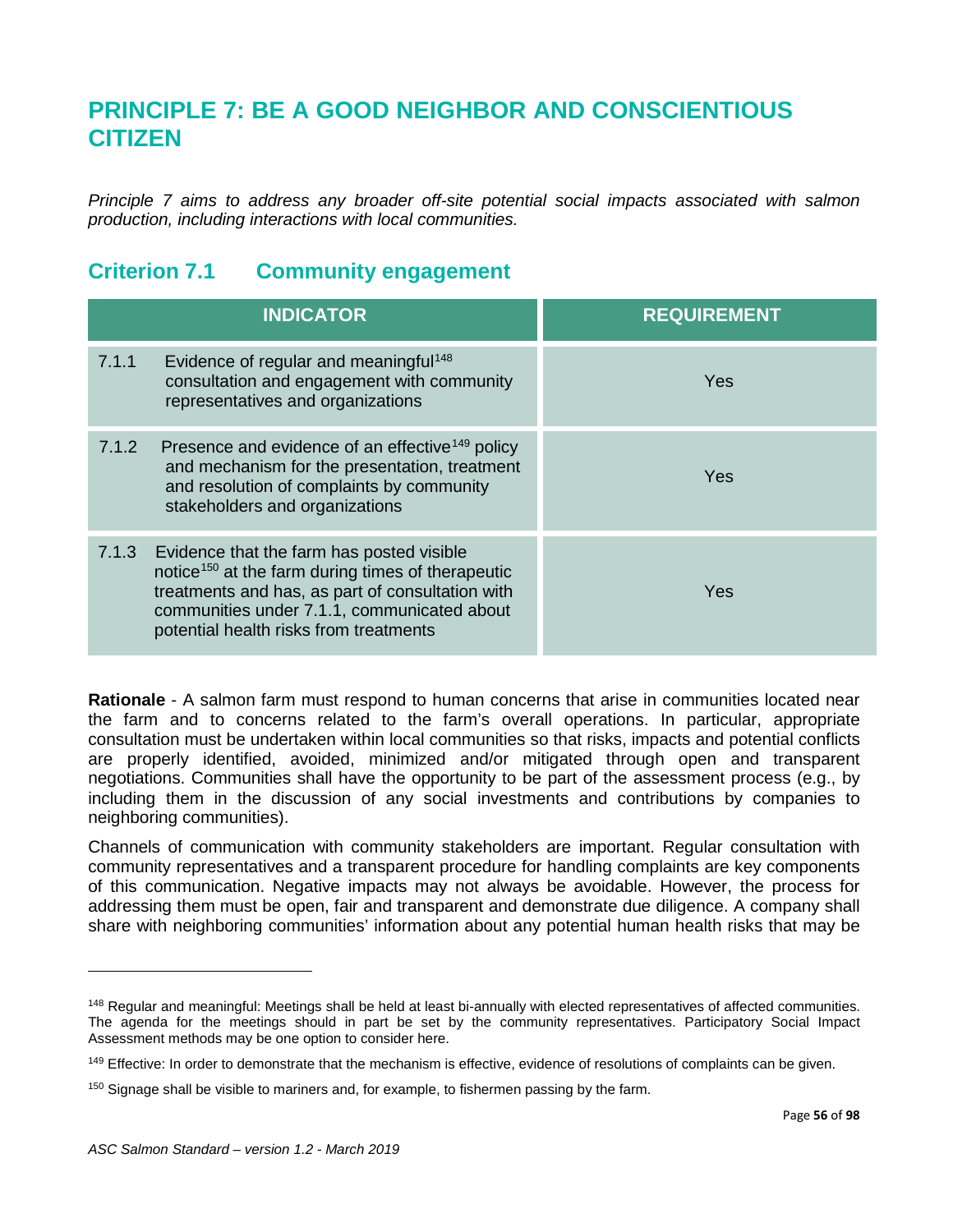associated with the use of therapeutic treatments and communicate about typical treatment patterns. They shall also post notices around the farm during times of treatment.

#### **Criterion 7.2 Respect for indigenous and aboriginal cultures and traditional territories**

| <b>INDICATOR</b> |                                                                                                                                            | <b>REQUIREMENT</b> |
|------------------|--------------------------------------------------------------------------------------------------------------------------------------------|--------------------|
| 7.2.1            | Evidence that indigenous groups were<br>consulted as required by relevant local and/or<br>national laws and regulations                    | Yes                |
| 7.2.2            | Evidence that the farm has undertaken<br>proactive consultation with indigenous<br>communities                                             | Yes <sup>151</sup> |
| 7.2.3            | Evidence of a protocol agreement, or an active<br>process <sup>152</sup> to establish a protocol agreement,<br>with indigenous communities | Yes                |

**Rationale** - Interactions with and evidence of due diligence to prevent and mitigate negative impacts on communities is important globally, and takes on an additional dimension in regions where indigenous or aboriginal people or traditional territories are involved. In some jurisdictions, aboriginal groups have legal rights related to their territories. These shall be respected, as in Principle 1. It is also expected that operations seeking to meet the ASC Salmon Standard have directly consulted with bodies functioning as territorial governments and have come to agreement with indigenous governments, or are working towards an agreement, for farms that are operating in indigenous territories. The requirements are designed to be consistent with the United Nations Declaration on the Rights of Indigenous Peoples.

#### **Criterion 7.3 Access to resources**

| <b>INDICATOR</b>  |                                                                                                        | <b>REQUIREMENT</b> |
|-------------------|--------------------------------------------------------------------------------------------------------|--------------------|
| 7.3.1<br>approval | Changes undertaken restricting access to vital<br>community resources <sup>153</sup> without community | <b>None</b>        |

<span id="page-56-2"></span><span id="page-56-0"></span><sup>&</sup>lt;sup>151</sup> All standards related to indigenous rights only apply where relevant, based on proximity of indigenous territories.

<span id="page-56-1"></span><sup>&</sup>lt;sup>152</sup> To demonstrate an active process, a farm must show ongoing efforts to communicate with indigenous communities, an understanding of key community concerns and responsiveness to key community concerns through adaptive farm management and other actions.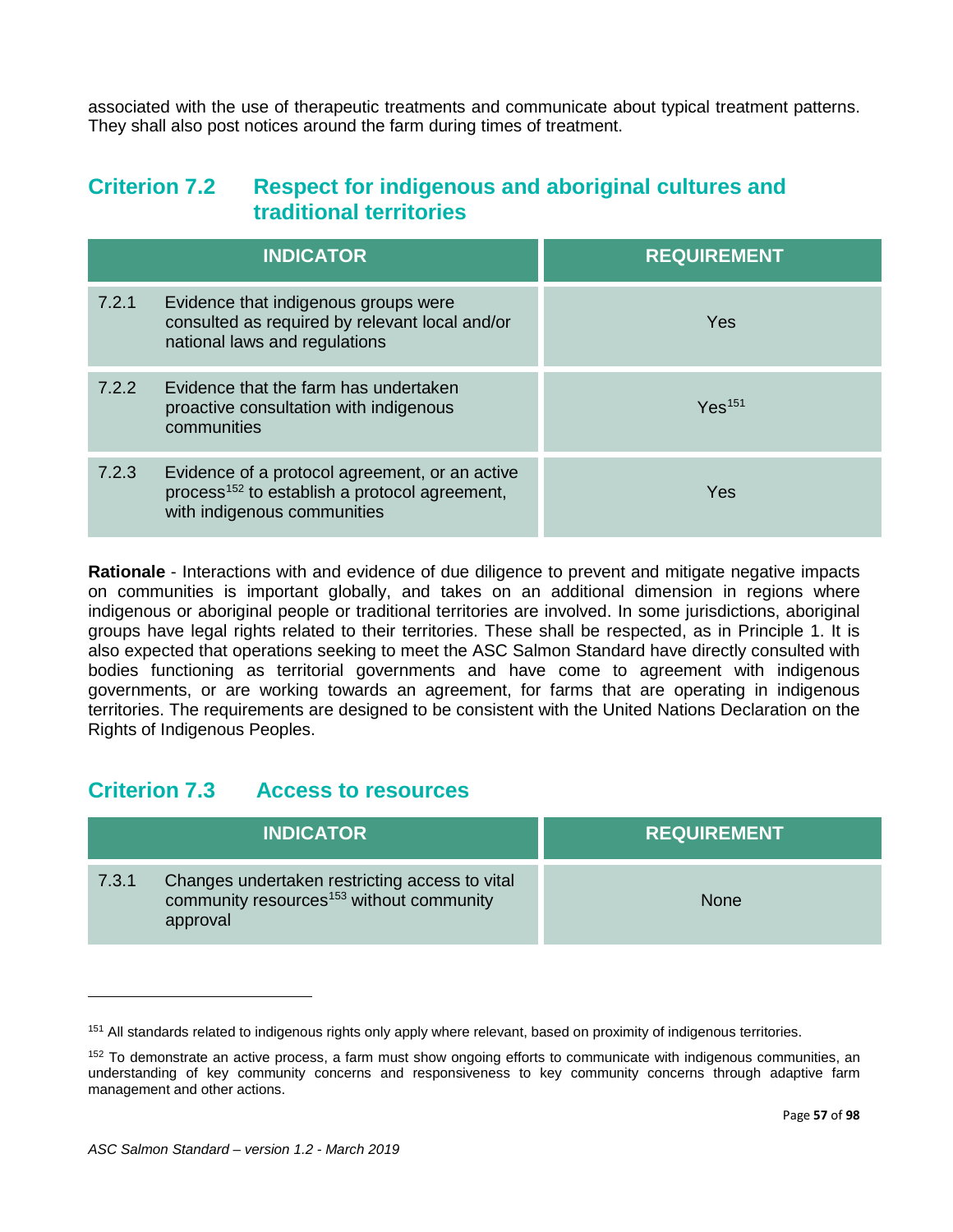#### 7.3.2 Evidence of assessments of company's impact Evidence of assessments of company's impact<br>on access to resources

**Rationale** - Companies should make a maximum effort to not affect the surrounding community's access to vital resources as a result of its presence and activities. Some change in access is expected. What is to be prevented is an unacceptable degree of change.

<sup>153</sup> Vital community resources can include freshwater, land or other natural resources that communities rely on for their livelihood. If a farm site were to block, for example, a community's sole access point to a needed freshwater resource, this would be unacceptable under the ASC Salmon Standard.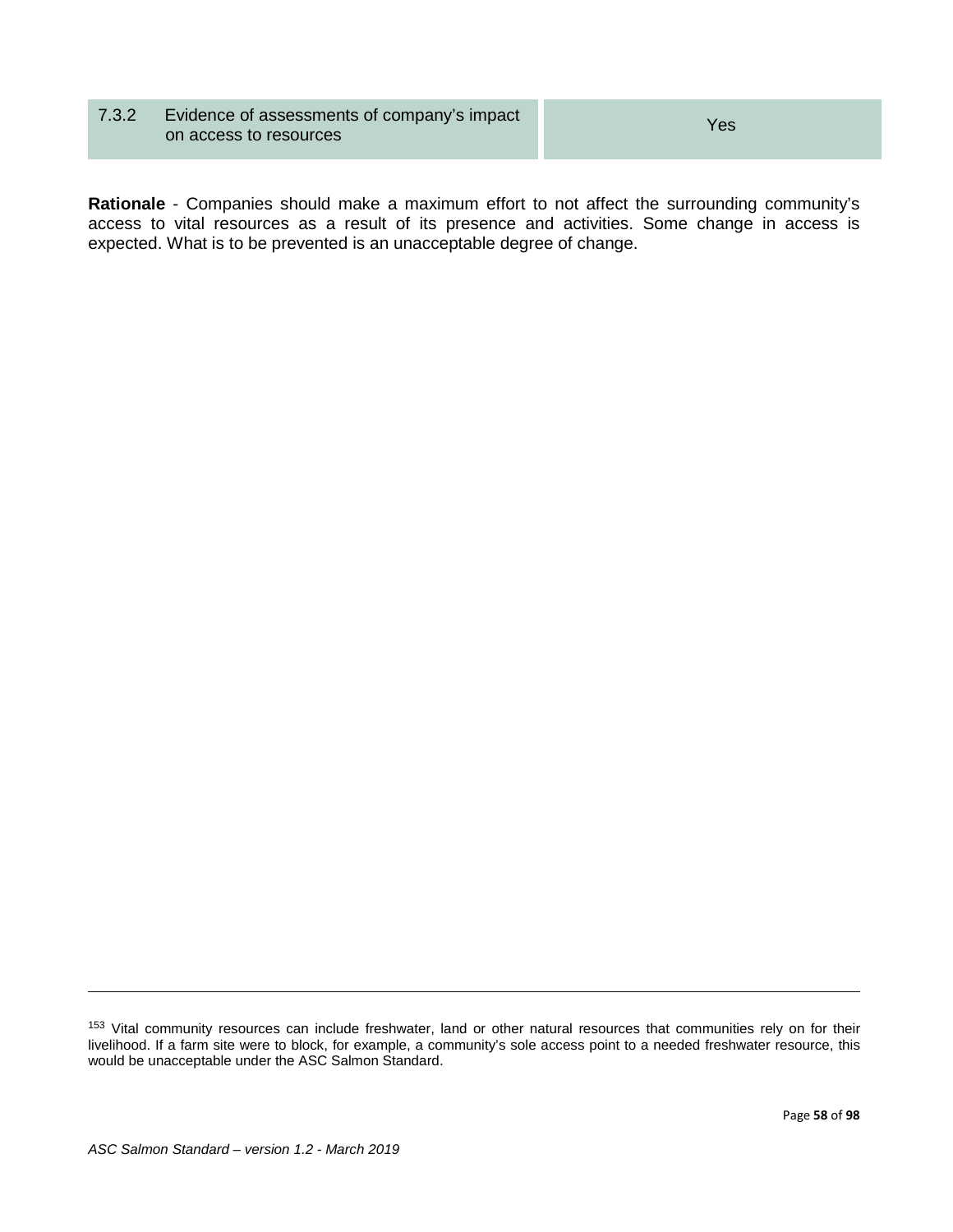## **INDICATORS AND REQUIREMENTS FOR SMOLT PRODUCTION**

This section of the document contains the full suite of principles, criteria, indicators and requirements for responsible salmon farming at freshwater smolt sites.

# **SECTION 8: REQUIREMENTS FOR SUPPLIERS OF SMOLT**

*A farm seeking certification must have documentation from all of its smolt suppliers to demonstrate compliance with the following requirements.[154](#page-58-0) The requirements are, in general, a subset of the requirements in Principles 1 through 7, focusing on the impacts that are most relevant for smolt*  facilities. In addition, specific requirements are applied to open systems (net pens), and to closed and *semi-closed systems (recirculation and flow-through).* 

#### **Requirements related to Principle 1**

|     | <b>INDICATOR</b>                                                                                                                         | <b>REQUIREMENT</b> |
|-----|------------------------------------------------------------------------------------------------------------------------------------------|--------------------|
| 8.1 | Compliance with local and national regulations on<br>water use and discharge, specifically providing<br>permits related to water quality | Yes                |
|     | 8.2 Compliance with labor laws and regulations                                                                                           | Yes                |

**Rationale** - Please see the relevant Rationale in Principle 1. The requirements do not require the smolt producer to provide confidential business documents such as tax documentation.

## **Requirements related to Principle 2**

|     | <b>INDICATOR</b>                                                                                                                                                                                 | <b>REQUIREMENT</b> |
|-----|--------------------------------------------------------------------------------------------------------------------------------------------------------------------------------------------------|--------------------|
| 8.3 | Evidence of an assessment of the farm's potential<br>impacts on biodiversity and nearby ecosystems that<br>contains the same components as the assessment<br>for grow-out facilities under 2.4.1 | Yes                |

<span id="page-58-0"></span><sup>&</sup>lt;sup>154</sup> The SAD SC proposed this approach to addressing environmental and social performance during the smolt phase of production. In the medium term, the SC anticipates a system to audit smolt production facilities on site. In the meantime, farms will need to work with their smolt suppliers to generate the necessary documentation to demonstrate compliance with the standards. The documentation will be reviewed as part of the audit at the grow-out facility.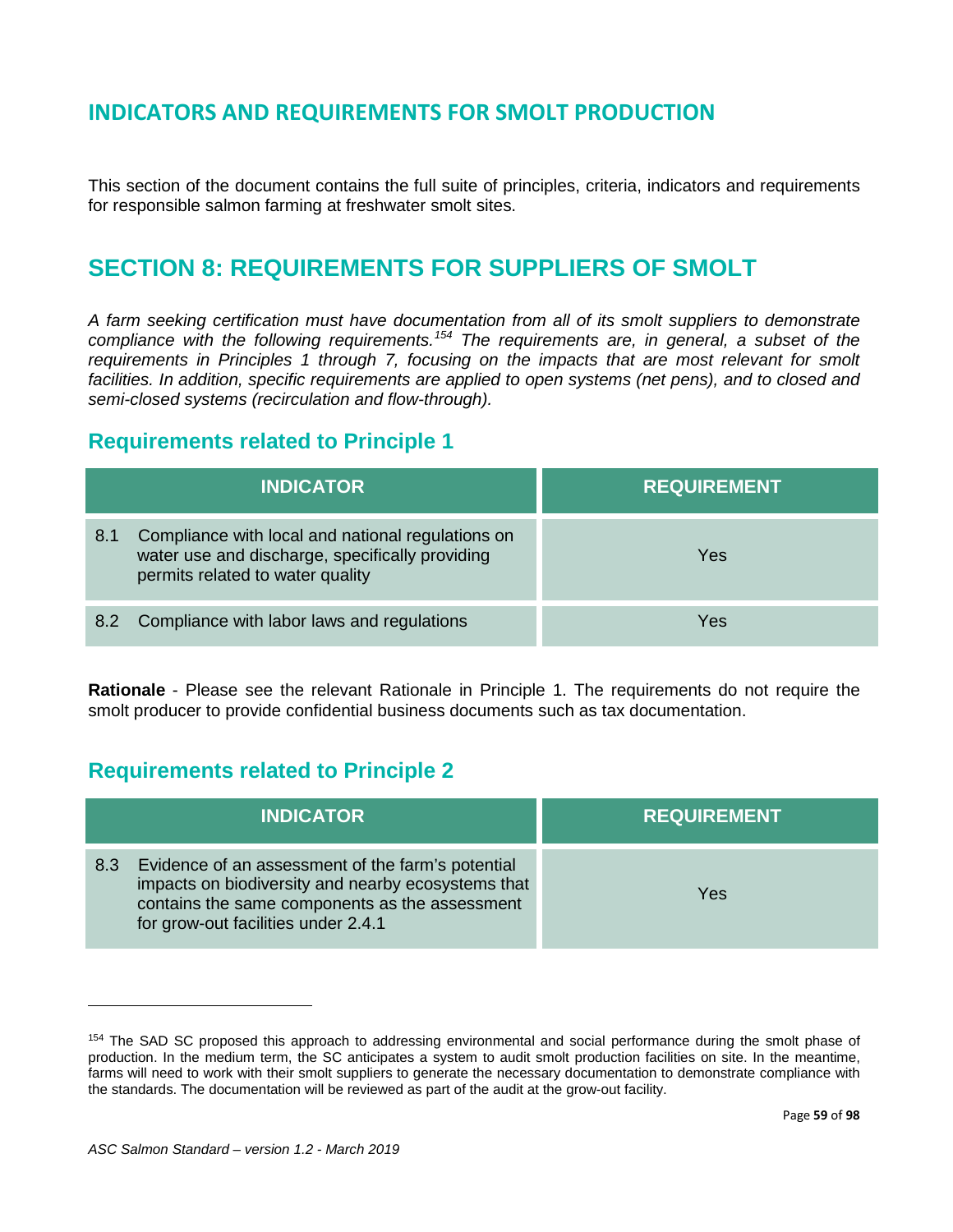| $VIII-1)$ | 4 kg / t of fish produced over a 12-month<br>period                                                                                                  |
|-----------|------------------------------------------------------------------------------------------------------------------------------------------------------|
|           |                                                                                                                                                      |
|           | 8.4 Maximum total amount of phosphorus released into<br>the environment per metric ton (mt) of fish<br>produced over a 12-month period (see Appendix |

**Rationale** - Please see the relevant Rationale in Principle 2. See also the relevant Rationale related to Additional Requirements for both open net-pen smolt production and closed and semi-closed smolt production.

## **Requirements related to Principle 3**

|     | <b>INDICATOR</b>                                                                                                                                                                            | <b>REQUIREMENT</b>    |
|-----|---------------------------------------------------------------------------------------------------------------------------------------------------------------------------------------------|-----------------------|
| 8.5 | If a non-native species is being produced, the<br>species shall have been widely commercially<br>produced in the area prior to the publication <sup>155</sup> of<br>the ASC Salmon Standard | $Y$ es <sup>156</sup> |
| 8.6 | Maximum number of escapees <sup>157</sup> in the most<br>recent production cycle                                                                                                            | $300^{158}$ fish      |
| 8.7 | Accuracy <sup>159</sup> of the counting technology or counting<br>method used for calculating the number of fish                                                                            | ≥98%                  |

**Rationale** - Please see the relevant Rationale in Principle 3.

<span id="page-59-0"></span><sup>155</sup> Publication: Refers to the date when the final standards and accompanying guidelines are completed and made publicly available. This definition of publication applies throughout this document.

<span id="page-59-1"></span><sup>&</sup>lt;sup>156</sup> Exceptions shall be made for production systems that use 100 percent sterile fish or systems that demonstrate separation from the wild by effective physical barriers that are in place and well-maintained to ensure no escapes of reared specimens or biological material that might survive and subsequently reproduce.

<span id="page-59-2"></span><sup>&</sup>lt;sup>157</sup> Farms shall report all escapes; the total aggregated number of escapees per production cycle must be less than 300 fish.

<span id="page-59-3"></span><sup>&</sup>lt;sup>158</sup> A rare exception to this standard may be made for an escape event that is clearly documented as being outside of the farm's control. Only one such exceptional episode is allowed in a 10-year period for the purposes of this standard. The 10 year period starts at the beginning of the production cycle for which the farm is applying for certification. The farmer must demonstrate that there was no reasonable way to predict the events that caused the episode. Extreme weather (e.g., 100 year storms) or accidents caused by farms located near high-traffic waterways are not intended to be covered under this exception.

<span id="page-59-4"></span><sup>&</sup>lt;sup>159</sup> Accuracy shall be determined by the spec sheet for counting machines and through common estimates of error for any hand counts.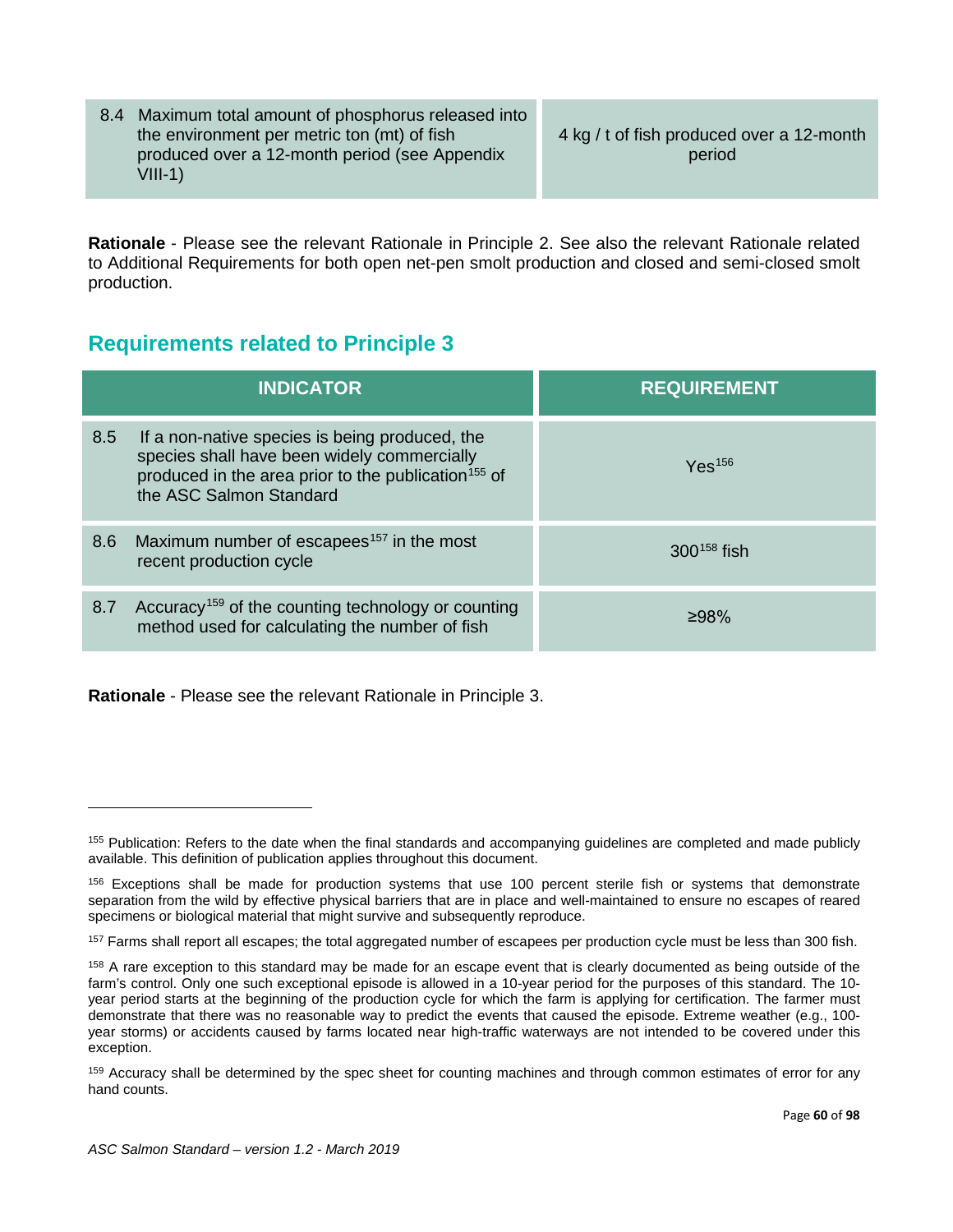## **Requirements related to Principle 4**

| <b>INDICATOR</b>                                                                                                                                                                                                           | <b>REQUIREMENT</b>                                                |
|----------------------------------------------------------------------------------------------------------------------------------------------------------------------------------------------------------------------------|-------------------------------------------------------------------|
| Evidence of a functioning policy for proper and<br>8.8 <sub>1</sub><br>responsible treatment of non-biological waste from<br>production (e.g., disposal and recycling)                                                     | Yes                                                               |
| 8.9<br>Presence of an energy-use assessment verifying<br>the energy consumption at the smolt production<br>facility (see Appendix V subsection 1 for guidance<br>and required components of the records and<br>assessment) | Yes, measured in kilojoule / t fish<br>produced /production cycle |
| 8.10 Records of greenhouse gas (GHG <sup>160</sup> ) emissions <sup>161</sup><br>at the smolt production facility and evidence of an<br>annual GHG assessment (See Appendix V,<br>subsection 1)                            | Yes                                                               |

**Rationale** - Please see the relevant Rationale in Principle 4.

## **Requirements related to Principle 5**

| <b>INDICATOR</b>                                                                                                                                                                               | <b>REQUIREMENT</b> |
|------------------------------------------------------------------------------------------------------------------------------------------------------------------------------------------------|--------------------|
| 8.11 Evidence of a fish health management plan,<br>approved by the designated veterinarian, for the<br>identification and monitoring of fish diseases and<br>parasites                         | Yes                |
| 8.12 Percentage of fish that are vaccinated for selected<br>diseases that are known to present a significant<br>risk in the region and for which an effective<br>vaccine exists <sup>162</sup> | 100%               |

<span id="page-60-0"></span><sup>160</sup> For the purposes of this standard, GHGs are defined as the six gases listed in the Kyoto Protocol: carbon dioxide (CO**2**); methane (CH4); nitrous oxide (N2O); hydrofluorocarbons (HFCs); perfluorocarbons (PFCs); and sulphur hexafluoride (SF6).

<span id="page-60-1"></span><sup>161</sup> GHG emissions must be recorded using recognized methods, standards and records as outlined in Appendix V.

<span id="page-60-2"></span><sup>&</sup>lt;sup>162</sup> The farm's designated veterinarian is responsible for undertaking and providing written documentation of the analysis of the diseases that pose a risk in the region and the vaccines that are effective. The veterinarian shall determine which vaccinations to use and demonstrate to the auditor that this decision is consistent with the analysis.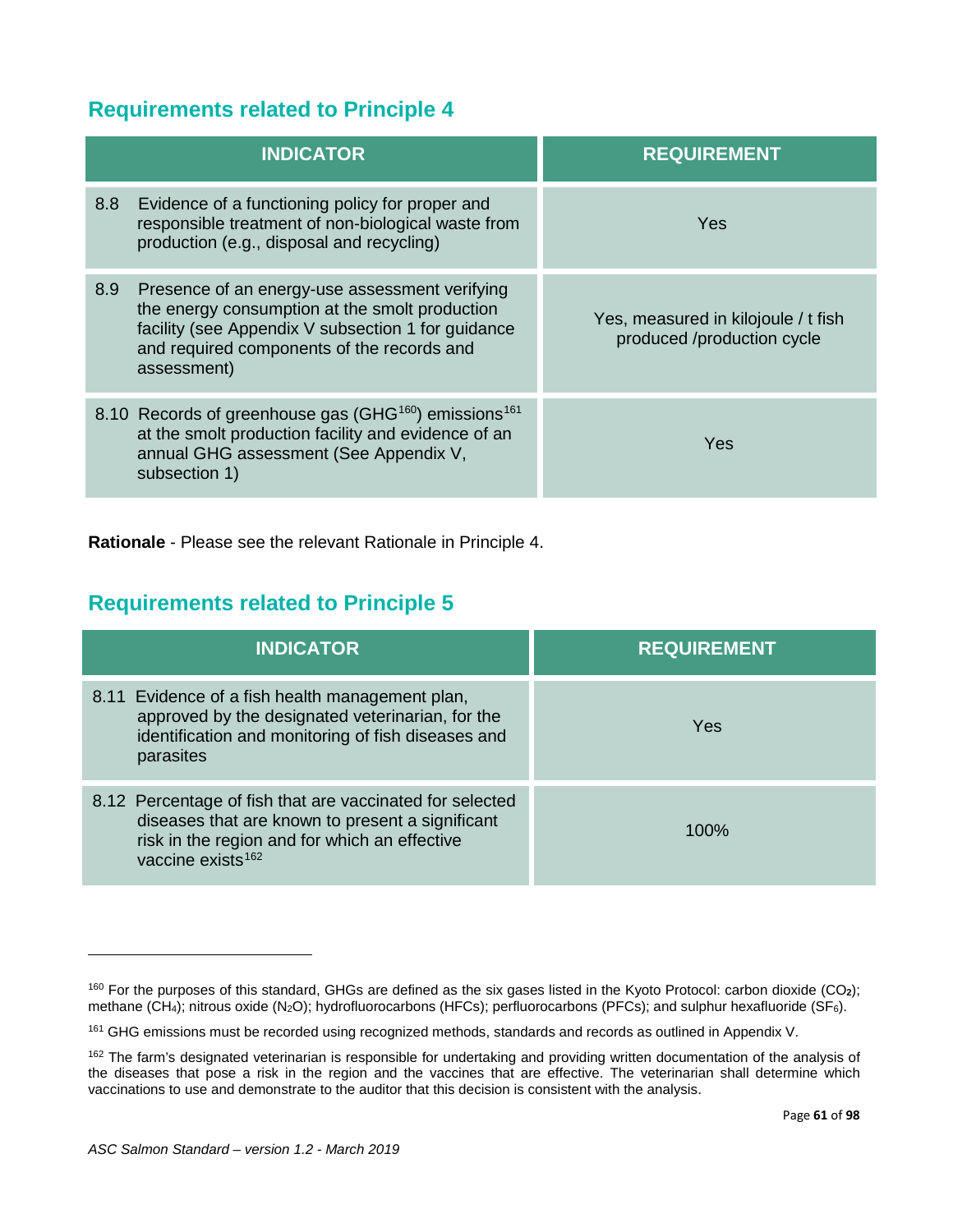| 8.13 Percentage of smolt groups <sup>163</sup> tested for select<br>diseases of regional concern prior to entering the<br>grow-out phase on farm <sup>164</sup>                                                                                                                                                                                                                         | 100%                |
|-----------------------------------------------------------------------------------------------------------------------------------------------------------------------------------------------------------------------------------------------------------------------------------------------------------------------------------------------------------------------------------------|---------------------|
| 8.14 Detailed information, provided by the designated<br>veterinarian, of all chemicals and therapeutants<br>used during the smolt production cycle, the<br>amounts used (including grams per ton of fish<br>produced), the dates used, which group of fish<br>were treated and against which diseases, proof of<br>proper dosing and all disease and pathogens<br>detected on the site | Yes                 |
| 8.15 Allowance for use of therapeutic treatments that<br>include antibiotics or chemicals that are banned <sup>165</sup><br>in any of the primary salmon producing or<br>importing countries <sup>166</sup>                                                                                                                                                                             | <b>None</b>         |
| 8.16 Number of treatments of antibiotics over the most<br>recent production cycle                                                                                                                                                                                                                                                                                                       | $\leq$ 3            |
| 8.17 Allowance for use of antibiotics listed as critically<br>important for human medicine by the WHO <sup>167</sup>                                                                                                                                                                                                                                                                    | None <sup>168</sup> |

<span id="page-61-2"></span><sup>165</sup> "Banned" means proactively prohibited by a government entity because of concerns around the substance.

<span id="page-61-3"></span><sup>166</sup> For purposes of this standard, those countries are Norway, the UK, Canada, Chile, the United States, Japan and France.

<span id="page-61-0"></span><sup>&</sup>lt;sup>163</sup> A smolt group is any population that shares disease risk, including environment, husbandry and host factors that might contribute to sharing disease agents for each group. Only diseases that are proven, or suspected, as occurring in seawater (and for which seawater fish-to-fish transmission is a concern) but originating in freshwater should be on the list of diseases tested. The designated veterinarian to the smolt farm is required to evaluate, based on scientific criteria and publicly available information, which diseases should be tested for. This analysis shall include an evaluation of whether clinical disease or a pathogen carrier state in fresh water is deemed to have a negative impact on the grow-out phase, thereby disqualifying a smolt group from being transferred. A written analysis must be available to the certifier on demand.

<span id="page-61-1"></span><sup>&</sup>lt;sup>164</sup> Suitable measures must be in place to ensure that hatchery-raised seed are free from relevant/important pathogens before stocking for grow-out. This includes addressing on farm disease and parasite transfer (such as the ability to quarantine diseased stocks, separating equipment) as well as between the facility and natural fauna (such as disinfection of effluents for diseased stocks, fallowing). The approach should be relevant to the species, production system, scale of production, and legal requirements. Appropriate procedures or systems should include specific requirements or actions defined by the aquaculture facility through a suitable risk assessment or other evidence such as local or national regulations. Appropriate management measures in these cases could include treatment trigger levels of parasite numbers on the farmfacility or siting requirements that require that the aquaculture facility is located at suitable distances from wild populations. The CAB should verify that the management measures are suitable and employed.

<span id="page-61-4"></span><sup>&</sup>lt;sup>167</sup> The fifth edition of the WHO list of "Critically important antimicrobials for human medicine" was released in 2017 and is available at:<http://apps.who.int/iris/bitstream/10665/255027/1/9789241512220-eng.pdf?ua=1>.

<span id="page-61-5"></span><sup>&</sup>lt;sup>168</sup> If the antibiotic treatment is applied to only a portion of the pens on a farm site, fish from pens that did not receive treatment are still eligible for certification.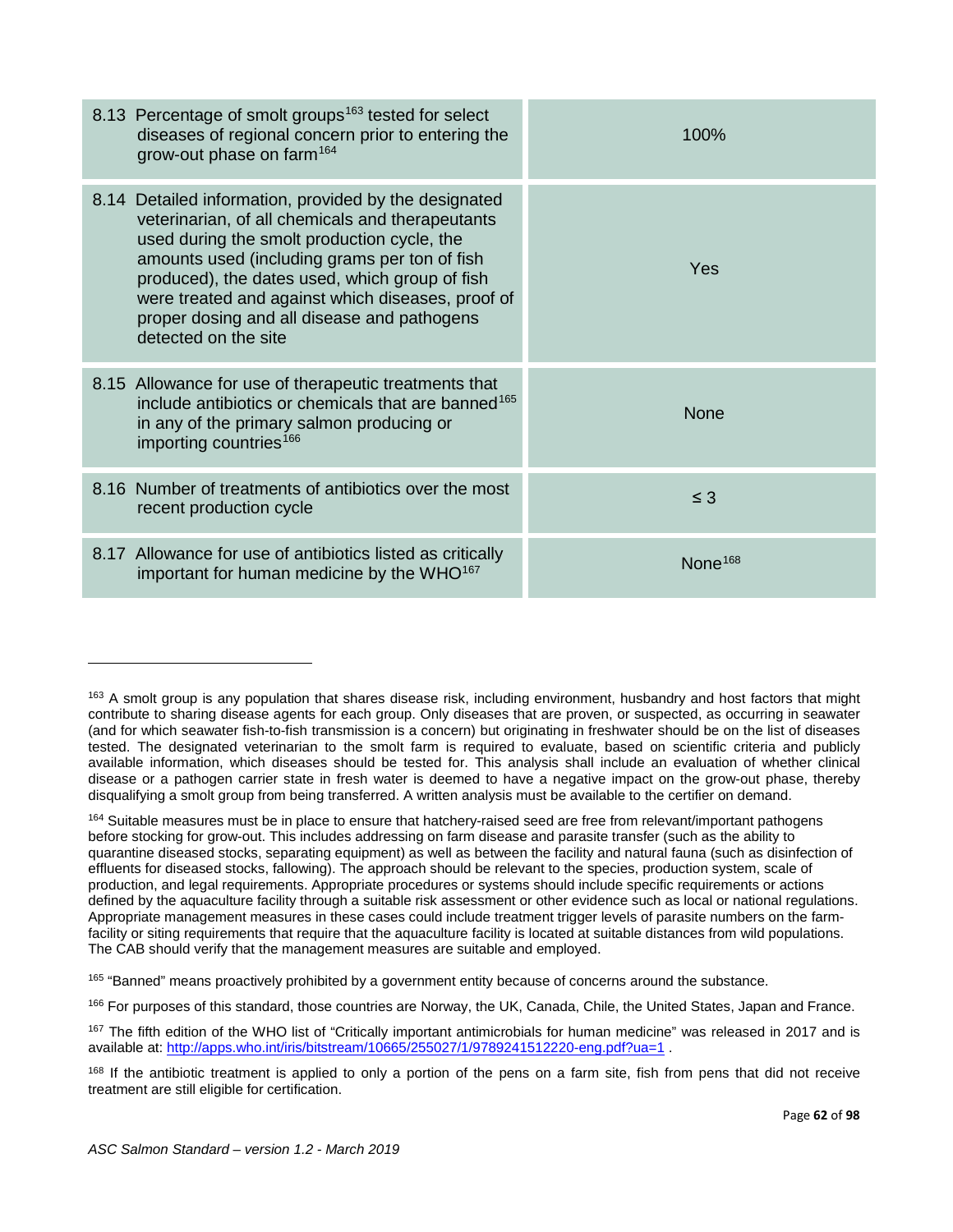| 8.18 Evidence of compliance <sup>169</sup> with the OIE Aquatic<br>Animal Health Code <sup>170</sup> | Yes |
|------------------------------------------------------------------------------------------------------|-----|
|                                                                                                      |     |

**Rationale** - Please see the relevant Rationale in Principle 5.

## **Requirements related to Principle 6**

| <b>INDICATOR</b>                                                                                             | <b>REQUIREMENT</b> |
|--------------------------------------------------------------------------------------------------------------|--------------------|
| 8.19 Evidence of company-level policies and procedures<br>in line with the labor standards under 6.1 to 6.11 | Yes                |

**Rationale** - Please see the relevant Rationale in Principle 6.

## **Requirements related to Principle 7**

| <b>INDICATOR</b>                                                                                                                             | <b>REQUIREMENT</b> |
|----------------------------------------------------------------------------------------------------------------------------------------------|--------------------|
| 8.20 Evidence of regular consultation and engagement<br>with community representatives and organizations                                     | <b>Yes</b>         |
| 8.21 Evidence of a policy for the presentation, treatment<br>and resolution of complaints by community<br>stakeholders and organizations     | Yes                |
| 8.22 Where relevant, evidence that indigenous groups<br>were consulted as required by relevant local and/or<br>national laws and regulations | Yes                |
| 8.23 Where relevant, evidence that the farm has<br>undertaken proactive consultation with indigenous<br>communities                          | Yes                |

<span id="page-62-0"></span><sup>169</sup> Compliance is defined as farm practices consistent with the intentions of the Code, to be further outlined in auditing guidance. For purposes of this standard, this includes an aggressive response to detection of an exotic OIE-notifiable disease on the farm, which includes depopulating the infected site and implementation of quarantine zones in accordance with guidelines from OIE for the specific pathogen. Exotic signifies not previously found in the area or had been fully eradicated (area declared free of the pathogen).

<span id="page-62-1"></span><sup>170</sup> OIE 2017. Aquatic Animal Health Code. <http://www.oie.int/en/international-standard-setting/aquatic-code/access-online/>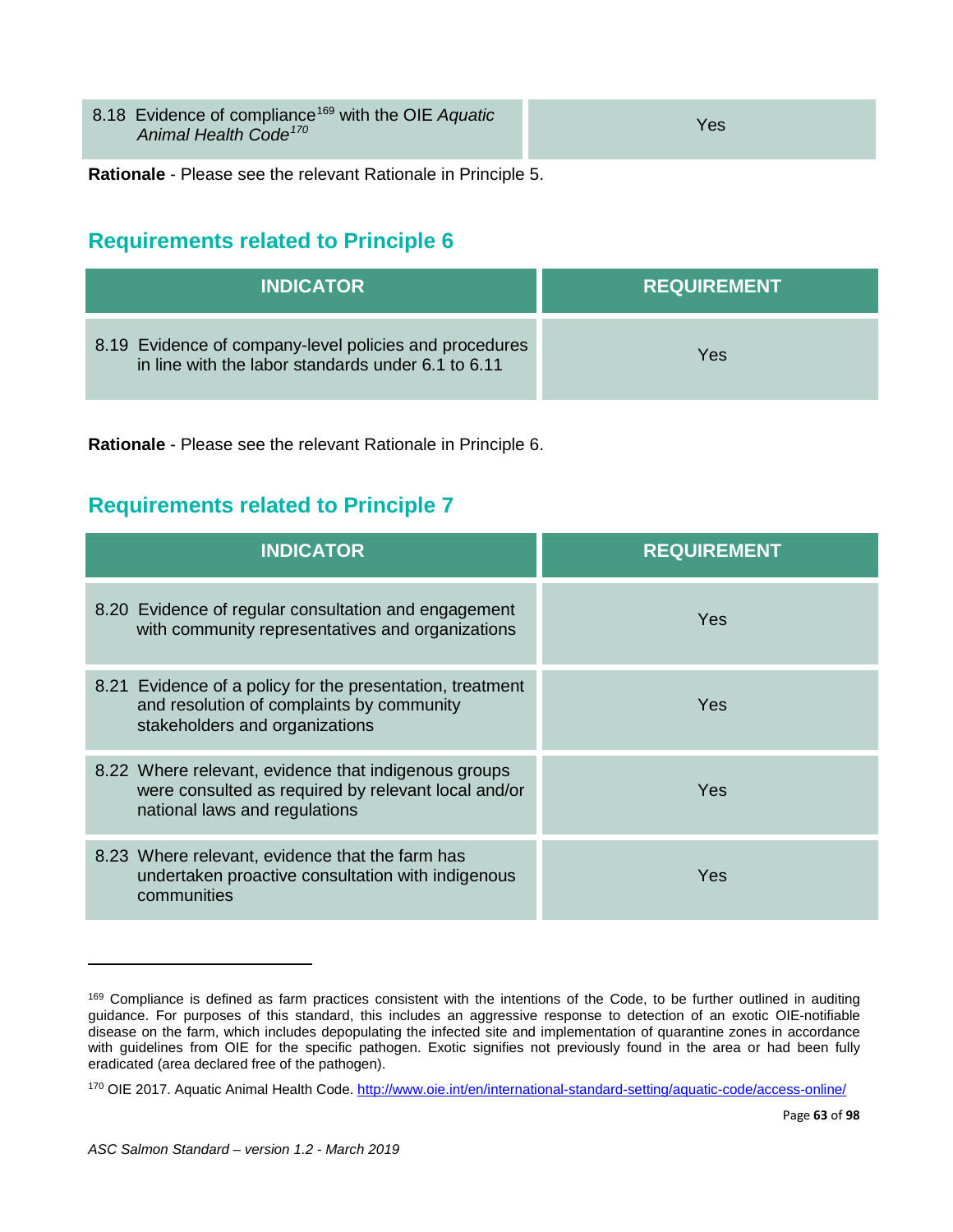#### **Rationale** - Please see the relevant Rationale in Principle 7.

## **Additional requirements for open (net-pen) production of smolt**

In addition to the requirements above, if the smolt is produced in an open system, evidence shall be provided that the following are met:

|      | <b>INDICATOR</b>                                                                                                                                                                                                                                                                                                                    | <b>REQUIREMENT</b>                                                           |
|------|-------------------------------------------------------------------------------------------------------------------------------------------------------------------------------------------------------------------------------------------------------------------------------------------------------------------------------------|------------------------------------------------------------------------------|
| 8.24 | Allowance for producing or holding smolt in net<br>pens in water bodies with native salmonids                                                                                                                                                                                                                                       | <b>None</b>                                                                  |
| 8.25 | Allowance for producing or holding smolt in net<br>pens in any water body                                                                                                                                                                                                                                                           | Permitted only for five years from<br>publication of the ASC Salmon Standard |
| 8.26 | Evidence that carrying capacity (assimilative<br>capacity) of the freshwater body has been<br>established by a reliable entity <sup>171</sup> within the past<br>five years, <sup>172</sup> and total biomass in the water body<br>is within the limits established by that study (see<br>Appendix VIII-5 for minimum requirements) | Yes                                                                          |
| 8.27 | Maximum baseline total phosphorus<br>concentration of the water body (see Appendix<br>$VIII-6)$                                                                                                                                                                                                                                     | $≤$ 20 μg/L $173$                                                            |
| 8.28 | Minimum percent oxygen saturation of water 50<br>centimeters above bottom sediment (at all<br>oxygen monitoring locations described in<br>Appendix VIII-6)                                                                                                                                                                          | $\geq 50\%$                                                                  |
| 8.29 | Trophic status classification of water body<br>remains unchanged from baseline (see Appendix<br>$VIII-7)$                                                                                                                                                                                                                           | Yes                                                                          |
| 8.30 | Maximum allowed increase in total phosphorus<br>concentration in lake from baseline (see<br>Appendix VIII-7)                                                                                                                                                                                                                        | 25%                                                                          |

<span id="page-63-0"></span><sup>171</sup> E.g., Government body or academic institution.

<span id="page-63-1"></span><sup>&</sup>lt;sup>172</sup> If the study is older than two years, and there has been a significant increase in nutrient input to the water body since the completion of the study, a more recent assessment is required.

<span id="page-63-2"></span><sup>173</sup> This concentration is equivalent to the upper limit of the Mesotrophic Trophic Status classification as described in Appendix VIII-7.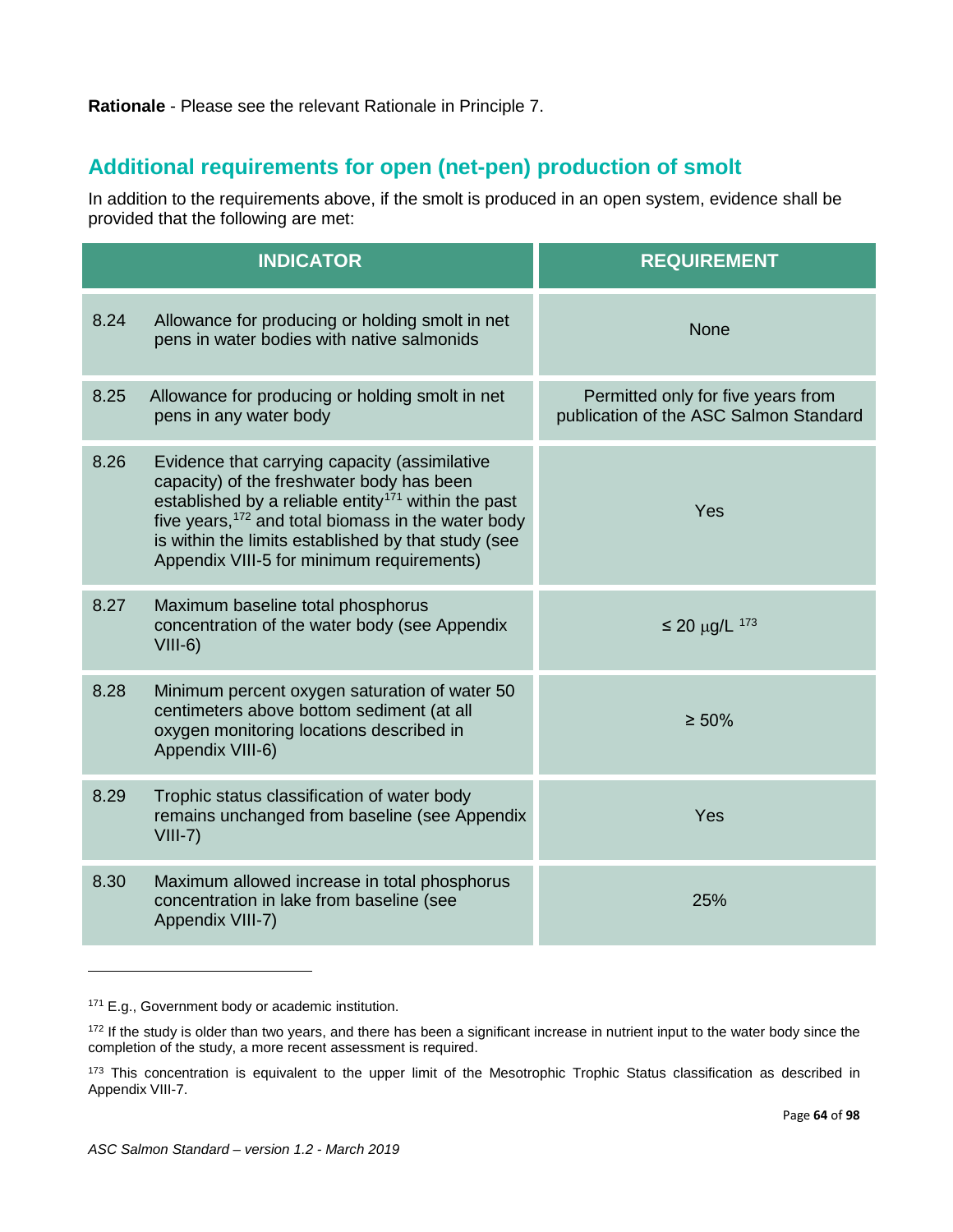8.31 Allowance for use of aeration systems or other technological means to increase oxygen levels in the water body

None

**Rationale** - Globally, the majority of salmon smolt are produced in closed (e.g., recirculating) or semiclosed (e.g., flow-through) systems and there is a trend towards moving out of open smolt production systems for both environmental and economic reasons. Simultaneously, significant concerns have been raised about the effects of smolt production in open systems (i.e., net pens and cages).

Impacts of concern include the effect of escapees on wild fish populations, nutrient loading, disease transmission, and antibiotics and chemicals entering the freshwater environment. The vast majority of salmon smolt production takes places in closed or semi-closed systems where these impacts can be significantly reduced in a way that is not possible in fully open systems, such as net pens.

The introduction and amplification of parasites and pathogens, and the potential genetic effects of escapees, have been raised as particularly concerning in areas where native salmonids exist. For this reason, the ASC Salmon Standard allows only closed or semi-closed smolt systems to be certified in areas of wild salmonids.

Additionally, due to the broader range of impacts associated with open net pen smolt production in all regions, and the particular ecological importance of freshwater lakes in Chile<sup>[174](#page-64-0)</sup> (which is the largest salmon producer in the non-native range), the ASC Salmon Standard requires a phase out of all net pen smolt production under the Standard within five years. Many smolt in Chile are already currently being produced in recirculating or semi-closed systems and this trend is expected to increase. Through these requirements, the ASC Salmon Standard encourages the continuous movement globally towards producing smolt in closed systems.

During the five years following publication of the ASC Salmon Standard, open net pen smolt producers must demonstrate that a rigorous carry capacity study has been conducted of the fresh water body in which their pens are located. The total biomass of aquaculture production in that water body must be within the limit established by the study.

On the lake bottom, decreases in oxygen levels are an indication of the degradation of organic wastes from the cages. DO levels measured 50 centimeters from the bottom sediments provide a signal of the build-up of organic matter and the risks of oxygen deficiency in the lake bottom.

Water quality in a lake can be assessed in many ways. These requirements focus on phosphorus as a reference for water quality. The ASC Salmon Standard recognizes that other indicators, such as nitrogen and biological indicators, are important as well. Phosphorus provided the most practical global proxy for these requirements, despite the challenges of its likely fluctuations during the year.

The requirements require that a smolt farm monitor total phosphorus concentrations to gauge potential changes in water quality over time. Potential increases in concentrations may or may not be the result of farming activities. Regardless of the cause, if total phosphorus concentrations rise to the point that the lake's trophic status changes, or if they rise more than 25 percent from a baseline, smolt produced in that lake would no longer be eligible for use in certified grow-out sites under the ASC

<span id="page-64-0"></span><sup>174</sup> Various sources as summarized in: León-Muñoz, Jorge; Tecklin, David; Farías, Aldo and Díaz, Susan. 2007. Salmon Farming in the Lakes of Southern Chile - Valdivian Ecoregion. History, tendencies and environmental impacts. Valdivia, Chile: WWF. Full report at: http://assets.panda.org/downloads/informe\_salmones\_lagos\_sur\_de\_chile\_restriccion.pdf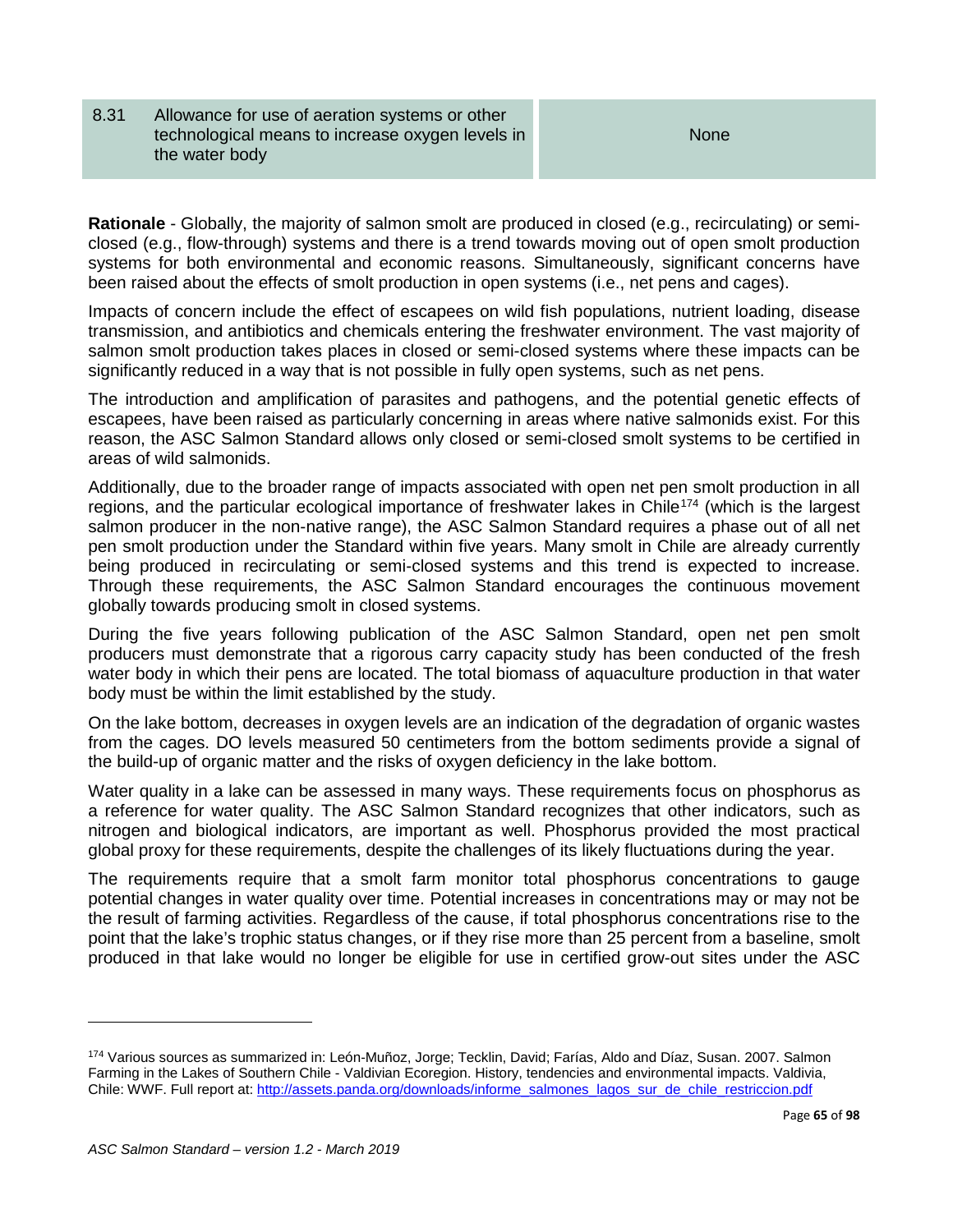Salmon Standard. Scientists have argued that increases in concentration greater than 25 percent would cause stresses that would likely result in changes in ecosystem structure and function.<sup>[175](#page-65-0)</sup>

Under requirement 8.4, all smolt producers must also meet phosphorous discharge requirements, calculated as total phosphorus per metric ton of production.

## **Additional requirements for semi-closed and closed production of smolts**

Additionally, if the smolt is produced in a closed or semi-closed system (flow through or recirculation) that discharges into freshwater, evidence shall be provided that the following are met: [176](#page-65-1) 

|      | <b>INDICATOR</b>                                                                                                                                                                                                    | <b>REQUIREMENT</b> |
|------|---------------------------------------------------------------------------------------------------------------------------------------------------------------------------------------------------------------------|--------------------|
| 8.32 | Water quality monitoring matrix completed and<br>submitted to ASC (see Appendix VIII-2)                                                                                                                             | Yes <sup>177</sup> |
| 8.33 | Minimum oxygen saturation in the outflow<br>(methodology in Appendix VIII-2)                                                                                                                                        | 60% 178, 179       |
| 8.34 | Macro-invertebrate surveys downstream from the<br>farm's effluent discharge demonstrate benthic<br>health that is similar or better than surveys<br>upstream from the discharge (methodology in<br>Appendix VIII-3) | <b>Yes</b>         |
| 8.35 | Evidence of implementation of biosolids (sludge)<br>Best Management Practices (BMPs) (Appendix<br>$VIII-4)$                                                                                                         | Yes                |

**Rationale** - Effluent from semi-closed and closed smolt facilities can have an environmental effect on rivers, streams and other bodies of water that receive the discharge. Phosphorus is the key limiting nutrient in most temperate and cool freshwater systems. It is a stable nutrient in that it does not volatilize like nitrogen compounds. It is also added to feeds in proportions that can allow estimations of other waste constituents (organic matter and nitrogen). Thus, phosphorus is an ideal variable to set load limits for freshwater aquaculture.

The SAD developed the phosphorus load requirement (8.4) based on a unit of production, making it an indicator of how well a farm is minimizing nutrient discharges per ton of fish produced. From an environmental standpoint, farms should aim for as low an annual load of phosphorus per ton of fish as

<span id="page-65-0"></span><sup>175</sup> Moss, Johnes & Phillips (1995), Cambridge University Press.

<span id="page-65-1"></span> $176$  Production systems that don't discharge into fresh water are exempt from these standards.

<span id="page-65-2"></span><sup>&</sup>lt;sup>177</sup> See Appendix VI for transparency requirements for 8.32.

<span id="page-65-3"></span><sup>&</sup>lt;sup>178</sup> A single oxygen reading below 60 percent would require daily continuous monitoring with an electronic probe and recorder for at least a week demonstrating a minimum 60 percent saturation at all times.

<span id="page-65-4"></span><sup>&</sup>lt;sup>179</sup> See Appendix VI for transparency requirements for 8.33.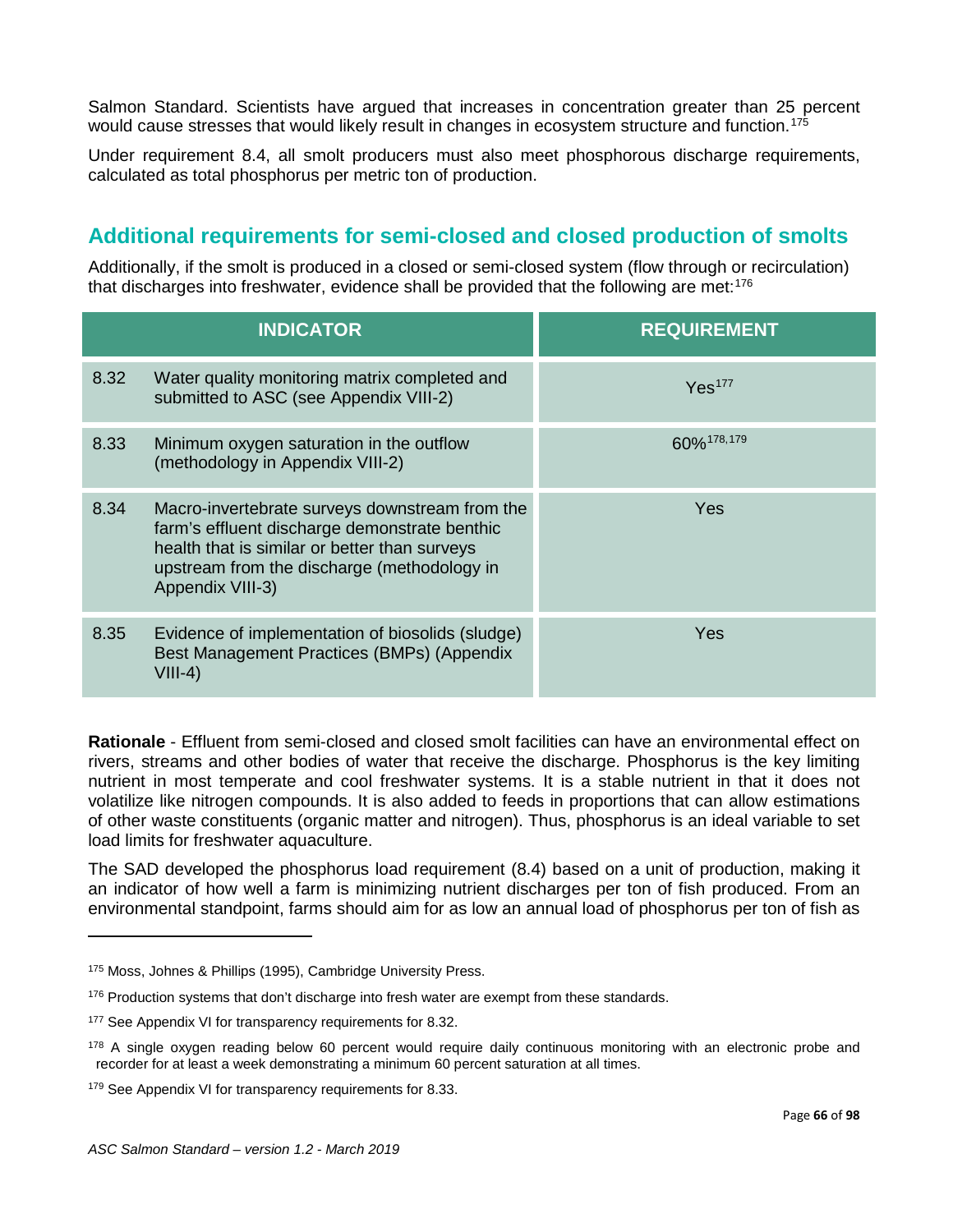possible. Farms can lower their phosphorus load on the environment by using a better feeding strategy (ratio and feed distribution), improving feed conversion efficiency through the improvement of the environmental conditions in the farm, utilizing feed that is more digestible and has lower phosphorus content, and by employing cleaning technologies such as settling ponds and filters. Smolt production facilities are encouraged to develop methodologies to reduce their phosphorus burdens over time, while ensuring farmed fish are getting the appropriate nutrients to protect the health of the smolt.

In an attempt to limit the oxygen burden on natural water bodies from the release of nutrients, these requirements include a minimum saturation level of dissolved oxygen at discharge.

Benthic biodiversity is often a measure of aquatic ecosystem health. These requirements use faunal surveys as a reference for a farm's actual impact on the environment. By comparing surveys downstream and upstream from the farm's effluent discharge, the requirement aims to isolate the impact of the production facility, and ensure that no significant impact is occurring.

Biosolids are a mixture of organic waste and sediment produced or accumulated through the farming activity. Biosolids discharged into natural water bodies are of concern because solids can restrict light penetration in water bodies, accumulate downstream, cover plants and habitat, and cause general shallowing of water bodies. Additionally, the organic component of biosolids will exert an oxygen demand as the organic matter decays. The simplest and best way to minimize these impacts is to remove sediments from the water column and allow organic matter to decay prior to discharge. Functionally, this infers the use of settling basins or ponds to let solids settle out of the water column, and for bacterial decomposition and oxygen depletion to occur at the same time prior to disposal of biosolids. To provide assurance of appropriate disposal of biosolids, these requirements include a small number of BMPs.

These requirements do not require a specific effluent monitoring regime beyond the dissolved oxygen requirement and benthic analyses. However, the requirements do require farms to submit to the ASC the results of the effluent monitoring they conduct as part of their regulatory requirements. In particular, the requirement requires data on any sampling of phosphorus, nitrogen, total suspended solids (TSS) and biological oxygen demand (BOD). This data will help to distinguish the performance of farms certified by this requirement over time, and assist in revisions to the requirement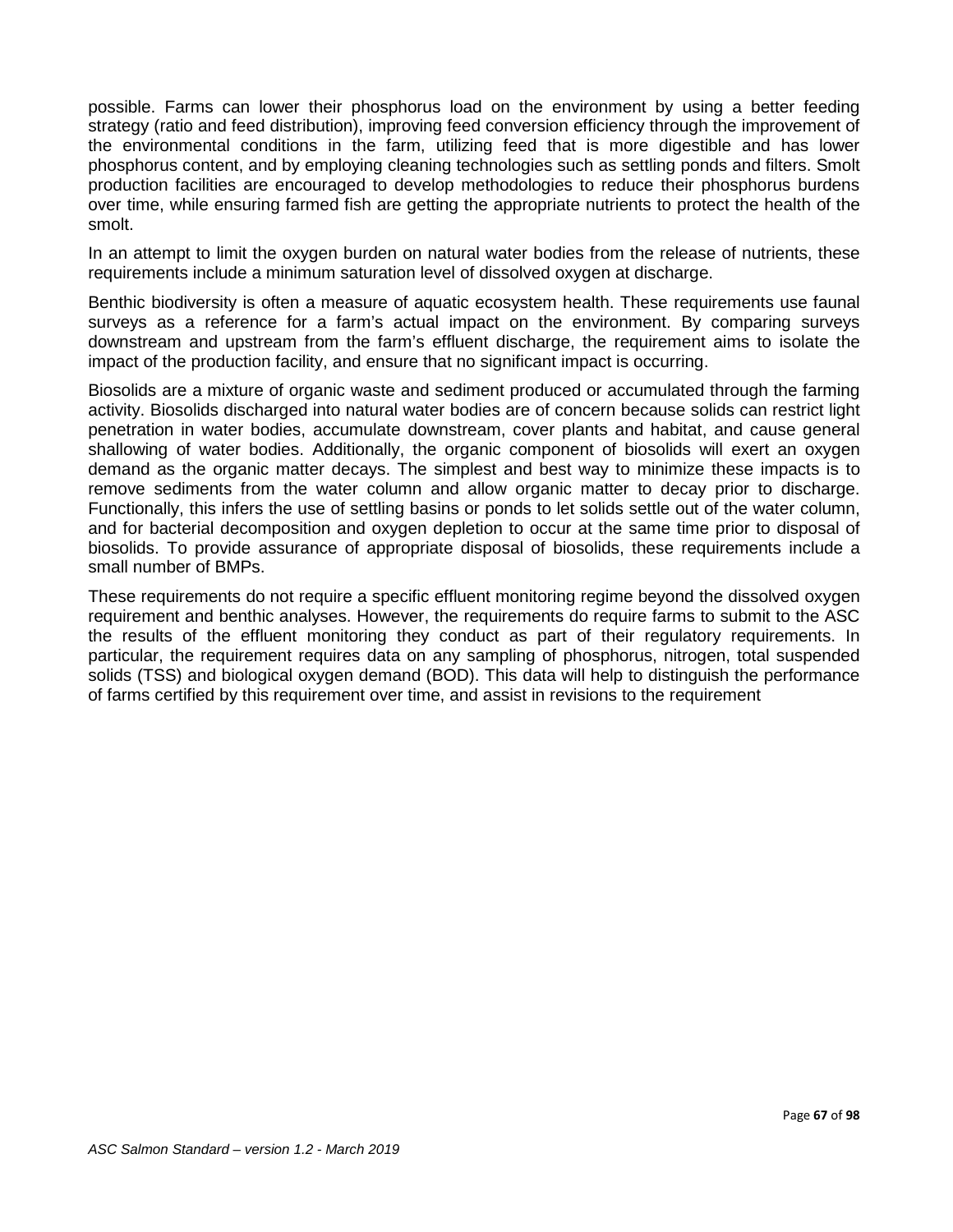# **Appendix I: Methodologies Related to Principle 2 and Benthic Testing**

#### **Subsections**

- 1. Sampling methodology for calculation of faunal index, macrofaunal taxa, sulphide and redox, and copper
- 2. Calculation methodology for the percent fines in feed
- 3. Biodiversity-focused impact assessment
- 4. Methodology for sampling dissolved oxygen
- 5. Methodology for sampling nitrogen and phosphorous

#### **Appendix I-1. Sampling methodology for calculation of faunal index, macrofaunal taxa, sulphide and redox, and copper[180](#page-67-0)**

Grab sampling for the faunal index, macrofaunal taxa measurements, and sulphide and redox should be conducted at nine stations in duplicate during peak cage biomass for the production cycle.

- 1. Two stations should be from the cage edge, one at each end of the long axis of the farm
- 2. Three should be from within the Allowable Zone of Effect (AZE), 25 meters from the edge of the array of cages at slack tide measured with a marked line and recorded using GPS. Of these three, one should be upstream and one downstream with respect to the direction of the residual current, and the other should be to one side of the farm in a direction orthogonal to the residual current
- 3. Three should be 25 meters outside the AZE, or 55 meters from the edge of the array of cages measured with a marked line and recorded using GPS. Of these, one should be upstream and one downstream with respect to the direction of the residual current, and the other should be to one side of the farm in a direction orthogonal to the residual current
- 4. One from a reference site 500-1000 meters from the farm (edge of the array of cages), in similar water depth and substratum type (where this exists), and recorded using GPS
- 5. For farm sites using a site-specific AZE, sampling locations shall be determined based on that AZE, at distances consistent from the boundary of the AZE as for other farms (e.g., five meters inside of AZE and 25 meters outside of the AZE, recorded using GPS, and in multiple directions as determined appropriate through the modeling
- 6. Values for requirements in Criterion 2.1 must be calculated using the results of samples from the edge of the AZE and the reference point. The CAB shall confirm that the AZE is correct and then to default to the social principles (P6 and P7) to ensure the farm is responding to stakeholder comments with the intention that the AZE is not arbitrary and meets stakeholder expectations.

For farms using copper-based nets or copper-treated nets, copper sampling shall be conducted at the same locations outside the AZE as the other benthic sampling, at three stations outside the AZE, in

<span id="page-67-0"></span><sup>180</sup> When biomass is estimated at ≥75% until harvest the audit can take place according to this guidance.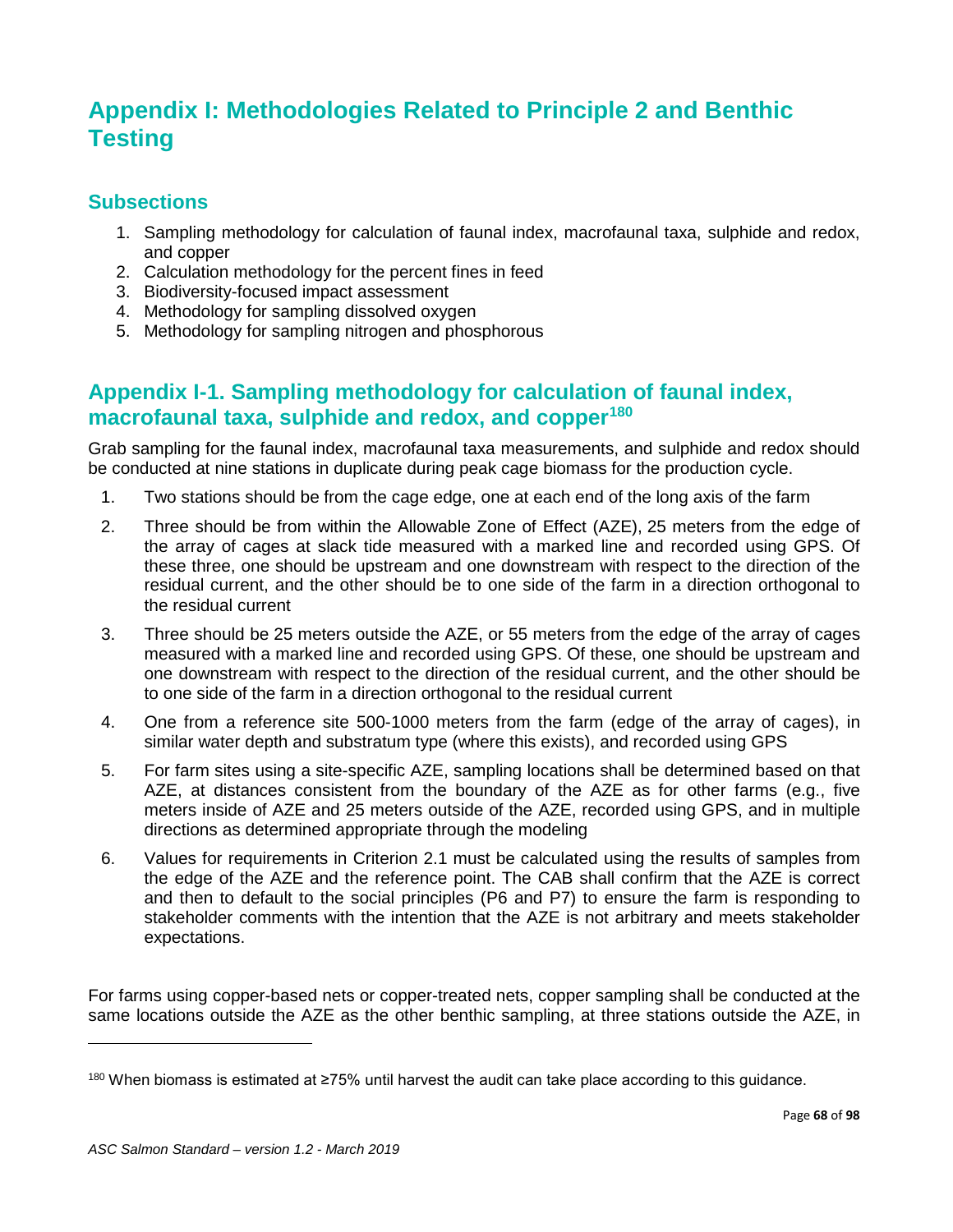duplicate. The reference site used shall also be the same, and two additional reference sites are needed. Timing shall also be the same, sampling at peak cage biomass during the production cycle.

Although the site visit should coincide with harvest period, it may be undertaken before end of harvest (at >75% peak biomass) and estimates of indicators requiring data from peak biomass / end of cycle provided in the draft report. The CAB shall review actual figures before the certification decision is made and include these figures in the final report.

Methodology for auditing indicators relating to peak biomass and end of cycle:

1) CABs shall carry out site visit audit at >75% peak biomass.

2) At the time of the audit the farm shall provide the CAB with estimates of values at that date for indicators that rely on information only available with the farm reaches peak biomass / end of cycle. The Farm shall provide the CAB with values of samples taken at peak biomass and end of cycle when they become available.

3) CAB shall raise a non-conformity for indicators where estimated values are used instead of actual values and note the estimated value in the draft audit report. It shall be explained in the draft audit report where figures are estimated and explain that these are to be updated in the final audit report.

4) CAB shall review the actual values and supporting evidence when they come back at peak biomass / end of cycle in order to make a certification decision.

5) CAB shall not make a certification decision and issue final report until actual values are provided for all indicators except biotic indicators 2.1.2 and 2.1.3.

6) In the case that biotic values are not available at the time of drafting the final report the CAB shall carry out a risk assessment to evaluate whether the biotic values are likely to meet the ASC standard. If the CAB finds evidence that the results of the biotic analyses are likely to meet the ASC standard then certification can be granted.

7) The CAB shall review biotic findings at the surveillance audit and raise non-conformities as appropriate when results have been found not meet the ASC standard.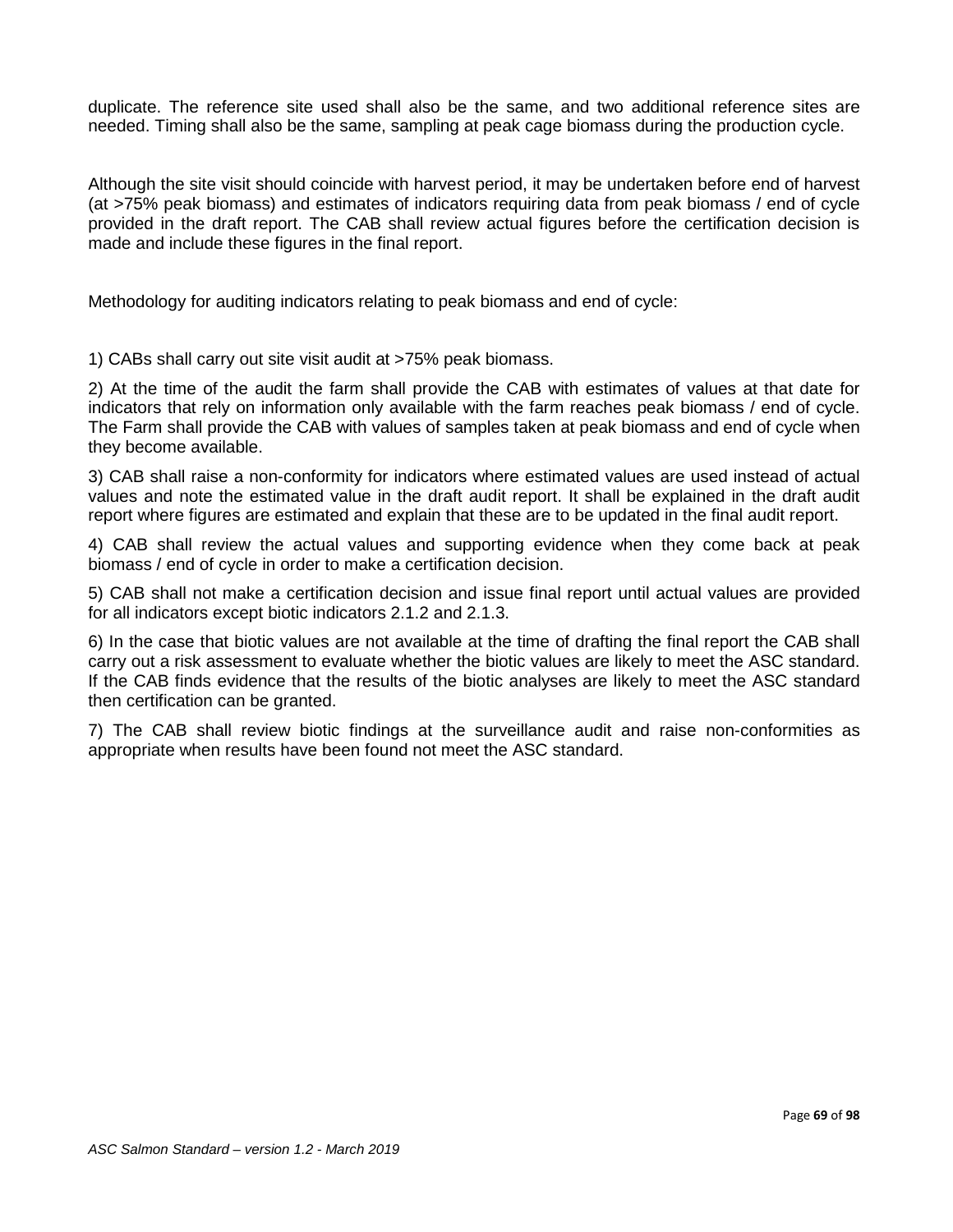## **Appendix I-2. Calculation methodology for the percent fines in feed**

#### **Introduction**

This method determines the fines (dust and small fragments) in finished product of fish feed which has a diameter of 3 mm or more.

The amount of dust and fragments shall be determined when the feed is delivered to the farming site. [181](#page-69-0)

#### **Procedure**

The test can be performed either by use of a sieving machine or by a manual test.

The sample of feed shall be put through a sieve with a maximum sieve opening of:

- 1. 1 mm when the particle diameter is equal to 5 mm or less
- 2. 2.36 mm when the particle diameter is more than 5 mm

#### **Manual test**

- 1. Put the accumulation box and the sieves on top of each other, with the accumulation box on the lowest part, then the smallest sieve and the biggest on top
- 2. Place the sieves on the balance and tare it
- 3. Weigh at least 300 g of the feed on the upper sieve, note the weight (**m0**)
- 4. Put on the lid
- 5. Sieve the feed smoothly and carefully for about 30 seconds
- 6. Remove the lid and weigh what is left in the accumulation box
- 7. Use a brush to remove all the particles from the sieves
- 8. The feed particles that have passed through all sieves are called dust (**md**)
- 9. If the feed is fatty, or if dust is unevenly distributed, two replicates must be taken

#### **Sifting machine**

- 1. Put the accumulation box and the sieves on top of each other, with the accumulation box at the bottom and the biggest sieve on top
- 2. Place the sieves on the balance and tare it
- 3. Weigh at least 300 g of feed on the upper sieve, note the weight (**m0**)
- 4. Place the sieves on the sifting machine and then close the cover properly
- 5. Press the "START" button by holding it for 2-3 seconds, and then run the machine twice (2 x 1 min)

<span id="page-69-0"></span><sup>&</sup>lt;sup>181</sup> Feed can be sampled prior to delivery to farm site for sites where there is no feed storage.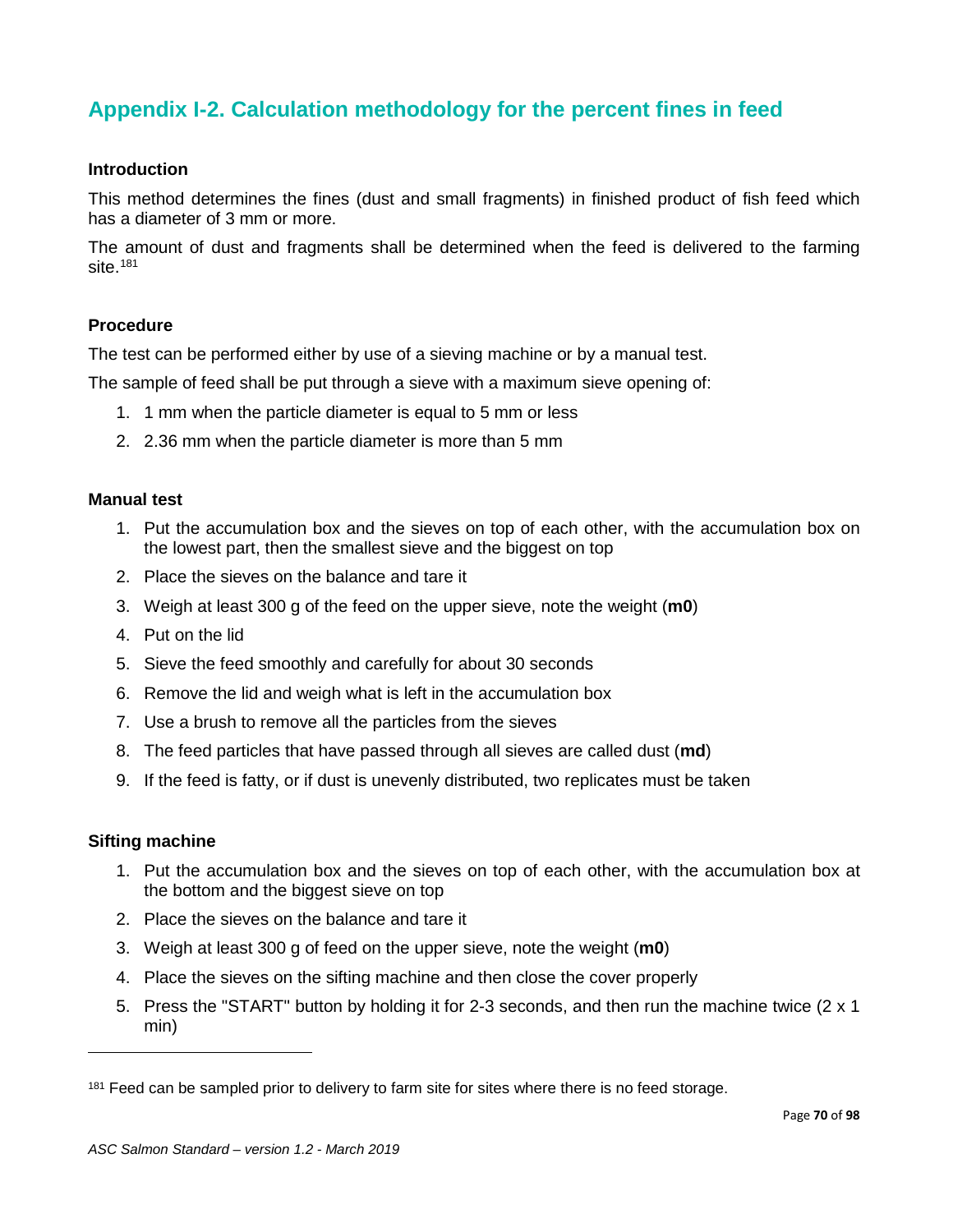- 6. Remove the sieves and weigh what is left in the accumulation box
- 7. The feed particles that have passed through all sieves are called dust (md)

#### **Calculations**

- 1. Weight of feed before sieving = **m0**
- 2. Weight of feed that has passed through all sieves = **md**

**Dust % = (md / m0 ) x 100** 

#### **Feed Sampling Protocol**

Sampling of feed lots—delivered as material in bulk, big bags or small bags—shall, at a minimum, be sampled as follows:

- 1. Cut a minimum of six increment samples from the lot, evenly distributed throughout the lot
- 2. Each increment sample should have a mass of approximately 500 grams
- 3. Make a pooled sample from all the increment samples and be sure to use all sampled material (i.e., around 6 kg)
- 4. Reduce the pooled sample to one analysis sample (for testing), each of approximately 500 grams

#### **Appendix I-3. Biodiversity-focused impact assessment**

Requirement 2.4.1 requires the farm to demonstrate that a biodiversity-focused environmental impact assessment has been undertaken for the farm.

The assessment shall include habitats and species that could reasonably be impacted by the farm. For example, coldwater corals near the farm could be impacted by nutrients, or whale populations in the region could be impacted by acoustic deterrent devices.

The assessment shall incorporate:

- 1. Identification of proximity to critical, sensitive or protected habitats and species:
	- a. This includes key wild species within the marine environment around the farm
	- b. Particular attention to be paid to species listed on International Union for the Conservation of Nature (IUCN) or national threatened/endangered lists and on any areas that have been identified as HCVAs, areas important for conservation/biodiversity or the equivalent
	- c. Sensitive species may include non-threatened species of high economic value in the area that may be affected by the salmon farm (e.g., lobsters)
- 2. Identification and description of the potential impacts the farm might have on biodiversity, with a focus on those habitats or species
- 3. Description of strategies and current and future program(s) underway on the farm to eliminate or minimize any identified impacts the farm may have, and for the monitoring of outcomes of said programs and strategies
- 4. Where damage of sensitive habitats has been caused by the farm (as defined in the impact assessment) previously and where restoration is possible and effective; restoration efforts will or have resulted in a meaningful amount of restored habitat; either through direct on-farm restoration or by an off-farm offsetting approach. Grandfathering of historical losses is allowed.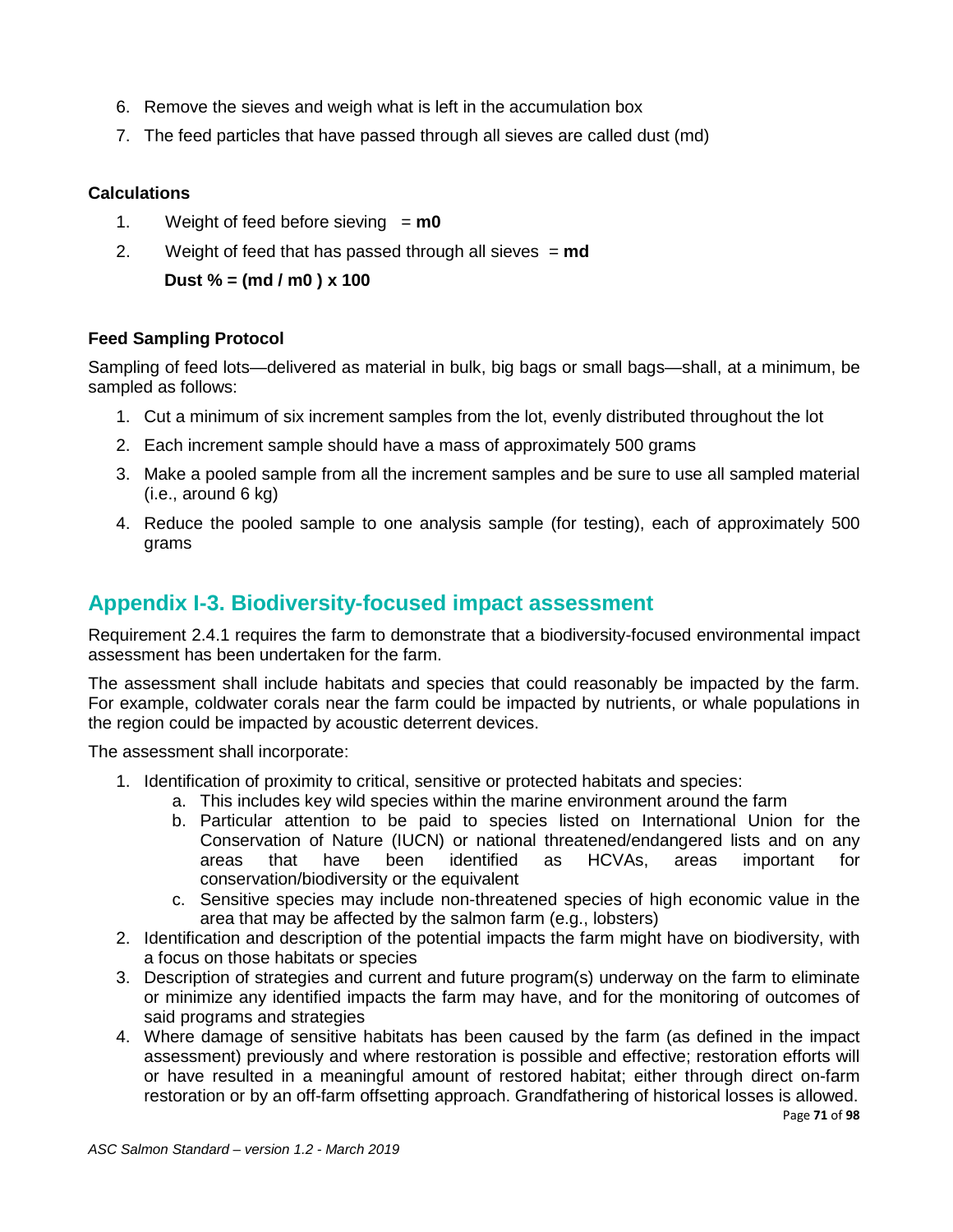## **Appendix I-4. Methodology for sampling dissolved oxygen**

Requirements 2.2.1 and 2.2.2 require the sampling of dissolved oxygen on the farm site and the calculation of the percent saturation for those samples.

- DO, salinity and temperature shall be measured twice daily (proposed at 6 am and 3 pm, but with recognition that this will vary depending on region and operational practices). Percent saturation shall be calculated for each sample from the data and a weekly average percent saturation shall result.
	- o A minimal amount of missed samples due to extreme weather conditions will be considered acceptable.
	- o Sampling once daily shall also be considered acceptable, though not preferred.
- DO shall be measured at a depth of five meters at a location where the conditions of the water will be similar to those the fish experience. For example, measurements can be taken at the edge of the net-pen array, in the downstream direction of the current, or off a feed shed or housing structure on the site. Measurements shall be taken at the same location, recorded with GPS, at the same time to allow for comparison between days.
- Weekly averages shall be calculated and remain at or above 70 percent saturation.
- Should a farm not meet the minimum 70 percent weekly average saturation requirement, the farm must demonstrate the consistency of percent saturation with a reference site. The reference site shall be at least 500 meters from the edge of the net pen array, in a location that is understood to follow similar patterns in upwelling to the farm site and is not influenced by nutrient inputs from anthropogenic causes including aquaculture, agricultural runoff or nutrient releases from coastal communities.

#### **Appendix I-5. Methodology for sampling nitrogen and phosphorous**

Under requirement 2.2.4, some farms are required to monitor nitrogen and phosphorous levels on the farm and at reference sites. Farms shall monitor total N, NH4NO3, total P and Ortho-P in the water column. Monitoring of nitrogen and phosphorous shall follow the following methodology or an equivalent:

- This sampling regime should be carried out monthly for the first year to create the baseline against which long term changes can be assessed.
- The N and P sampling shall then be conducted four times a year (quarterly), once during each of the seasons, with three replicate samples at the edge of the AZE and three at the reference site 500m downstream on each occasion.
- Samples should be taken using a VanDorn or Kemmerer type water sampler. 500 ml samples should be placed in clear plastic bottles, placed on ice and in a cooler, and analyzed within 48 hours. Ideally, analyses shall be done by a private (third-party) laboratory following standard methods. However, Hach field kits can be used. Clear and detailed records or the sampling frequency and analytical results must be kept. For best practice, the samples from Hach kits should be sent periodically (e.g., once a quarter and at minimum once a year) to an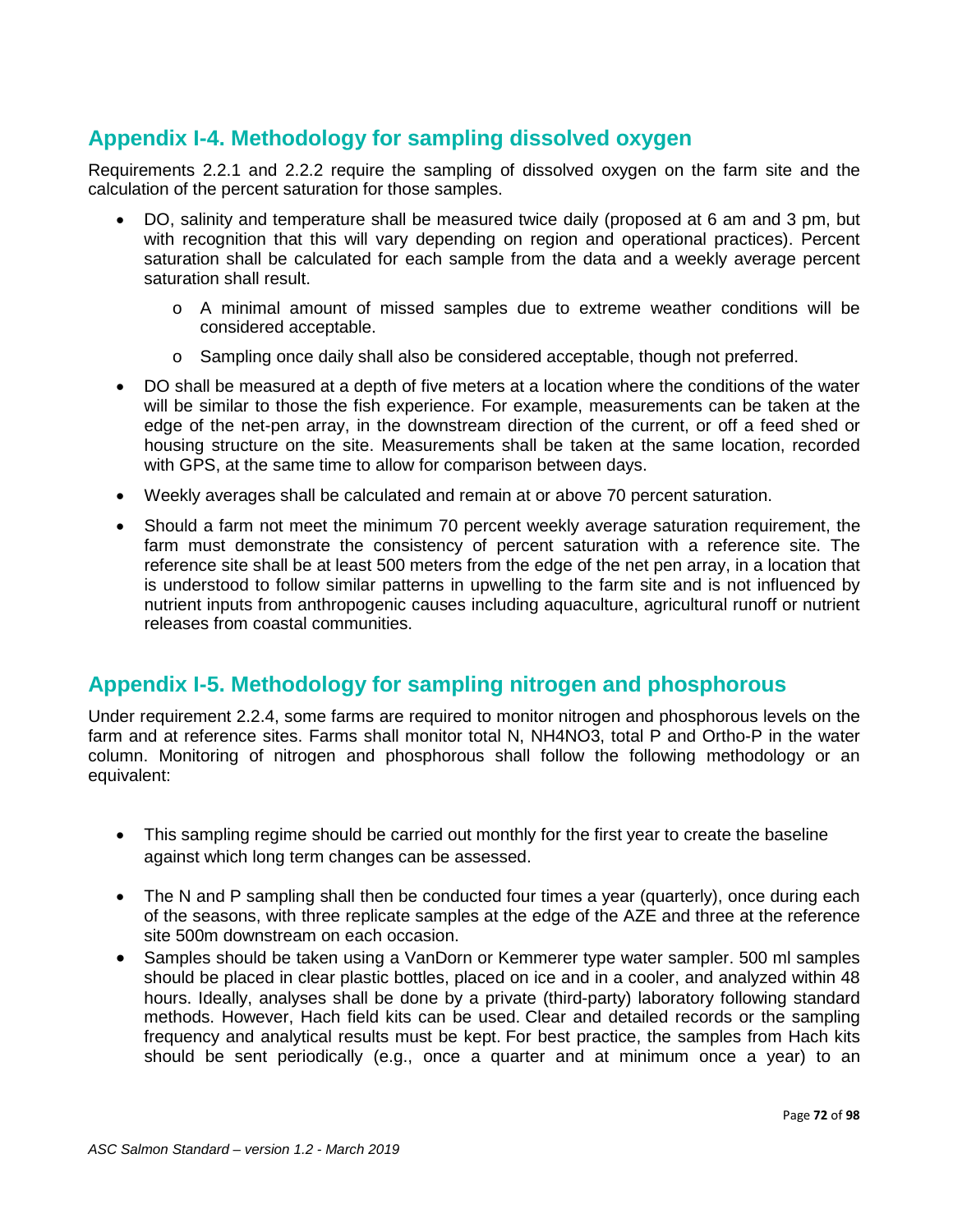independent laboratory for analysis to ensure consistency of results and ensure/establish quality control.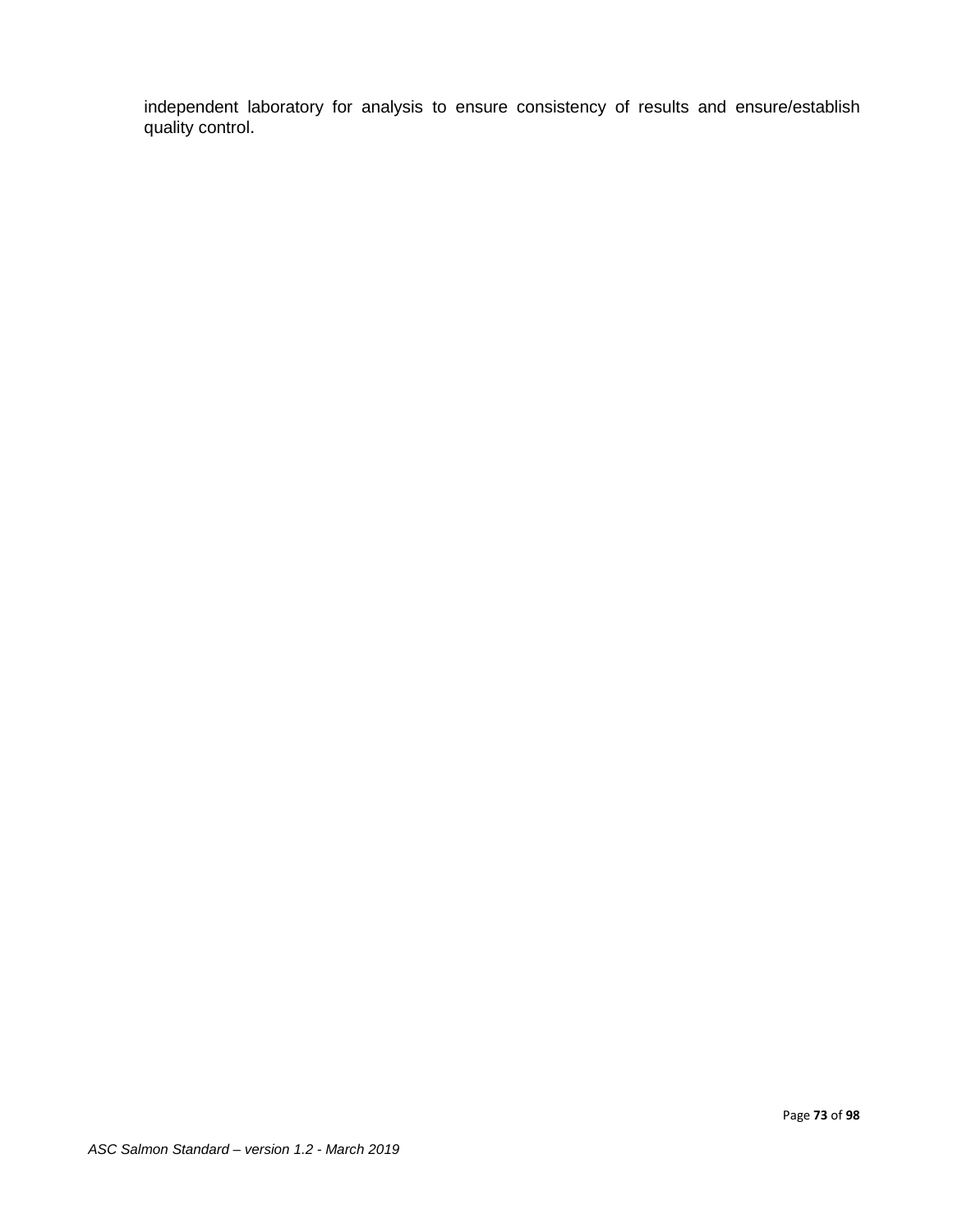# **Appendix II: Area-Based Management (ABM) Scheme**

## **Subsections**

- 1. Attributes and Required Components of the ABM
- 2. Setting and Revising ABM Lice Loads and On-farm Lice Levels

## **Appendix II-1. Attributes and required components of the ABM**

Participation in an area-based scheme<sup>182</sup> for managing disease and parasites and resistance to treatments is required under the ASC Salmon Standard. This appendix outlines the main components of the area-based management scheme that the ASC Salmon Standard requires under Criteria 3.1 and 5.4.

The purpose of the area-based management scheme is to improve health and biosecurity management on the farm, with the ultimate goal of minimizing potential negative impacts on wild populations.

#### **II-1. A Definition of "area"**

If area-based management is already a regulatory requirement of the farm's jurisdiction, then farms will use this definition of "area" for the purposes of these requirements. In jurisdictions where ABM is not a regulatory requirement, the area covered under the ABM must reflect a logical geographic scope such as a fjord or a collection of fjords that are ecologically connected. The boundaries of an area should be defined, taking into account the zone in which key cumulative impacts on wild populations may occur, water movement and other relevant aspects of ecosystem structure and function.

#### **II-1. B Requirements related to participation in the scheme**

Within the defined area, at least 80 percent of farmed production (by weight) must participate in the area-based management scheme, even if not all farms are seeking certification under this requirement. Without the vast majority of farms participation, the scheme will likely be ineffective. All farms owned by the company applying for certification in the area must participate in the ABM, though not all must be applying for certification.

#### **II-1. C ABM components and guidance**

In order to be considered as applicable under the ASC Salmon Standard, the ABM scheme used by a farm must ensure that there is:

- 1. Clear documentation of the farms/companies included in the ABM, contact people (including contact information) and mechanisms for communication
- 2. Development and documentation of shared disease management goals and objectives for the ABM. Goals shall include components related to understanding and minimizing risk of on-farm disease to wild fish. Objectives shall be updated regularly based on new information, including concerns raised to the farms in the ABM from communities and wild fish interests are part of

l

<span id="page-73-0"></span><sup>&</sup>lt;sup>182</sup> For more information on the principles of place-based or area-based management, see Young et al., 2007. Solving the Crisis in Ocean Governance: Place-Based Management of Marine Ecosystems. Environment: Volume 49, Number 4, pages 20–32.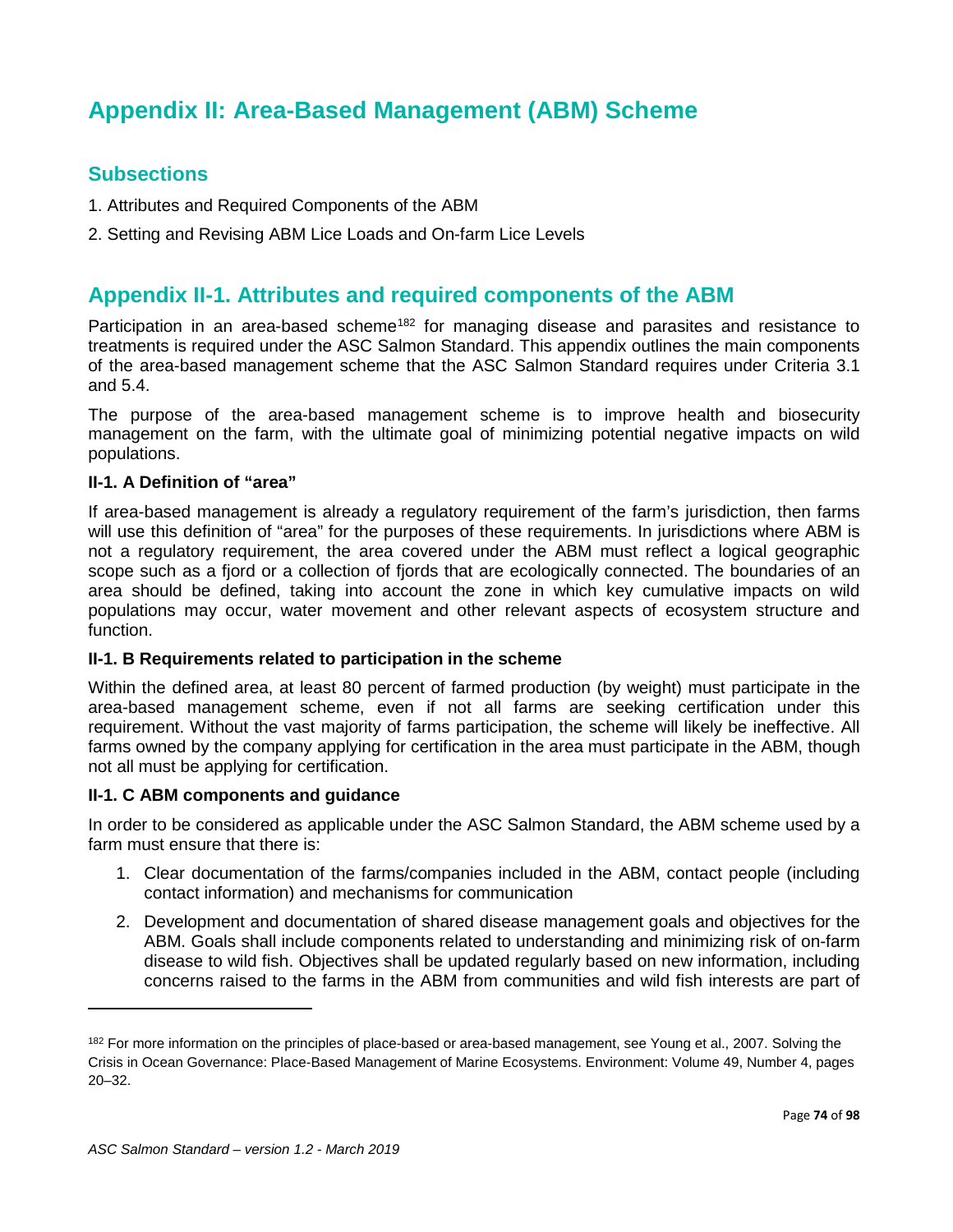company engagement with stakeholders as outlined under 7.1.1.

3. Information and data-sharing among farms of any data needed to ensure coordination, including plans for stocking and fallowing; on-farm disease and parasite monitoring results including sea lice numbers; suspicion of an unidentifiable transmissible agent, information on therapeutic treatments; and data on resistance including information related to treatments not being as effective as expected.

The ABM scheme must include coordination among farms as relates to:

- 1. Application and rotation of treatments:
	- a. Farmers must be able to demonstrate a coordinated treatment plan and evidence that the schedule and rotation of treatments are being implemented.
	- b. Consideration of the cumulative use, and potential risks<sup>183</sup> of this use, of antibiotics classified as "highly important" by the  $WHO^{184}$  is a required component of coordination and information-sharing about treatments.
	- c. Where applicable, treatments and/or strategic harvesting of salmon is coordinated prior to outmigration of wild salmonids to ensure minimal on-farm lice levels at this sensitive time period for those species (as has been determined under 3.1.5).
	- d. Tracking of cumulative use of parasiticides (by chemical, annually and by production cycle) within the ABM.
- 2. Stocking: Records must demonstrate that all stocked fish within the ABM are of the same year class and that stocking dates were coordinated with other farms.
- 3. Fallowing: Coordination of fallowing between each production cycle to help break disease cycles, with a clear period of time when there are no farmed salmon in the area in the water.
- 4. Monitoring schemes:
	- a. On-farm disease and pathogen monitoring and information sharing among farms
	- b. On-farm resistance monitoring and information sharing among farms
	- c. For farms located in areas where there are wild salmonids, monitoring of wild salmonid populations that is relevant for the area must occur as specified under 3.1.6, either under the auspices of the ABM or under some other auspices
- 5. Setting and revising a maximum ABM lice load:
	- a. The entire ABM scheme will set a maximum lice load, expressed as total mature female lice on all farms in the area. In areas of wild salmonids, the ABM scheme must demonstrate how the scheme incorporates the results of wild monitoring into revisions of this total lice load over time (see Section 2 below for additional details on this feedback loop)

l

<span id="page-74-0"></span><sup>&</sup>lt;sup>183</sup> Assessment of risk shall take into account the cumulative use of these antibiotics from salmon production within the area in order to assess the potential risk to human health from the development of resistance in the environment. Prescribing antibiotics highly important for human health shall be considered as a last resort.

<span id="page-74-1"></span><sup>184</sup> The fifth edition of the WHO list of "Critically important antimicrobials for human medicine" was released in 2017 and is available at:<http://apps.who.int/iris/bitstream/10665/255027/1/9789241512220-eng.pdf?ua=1>.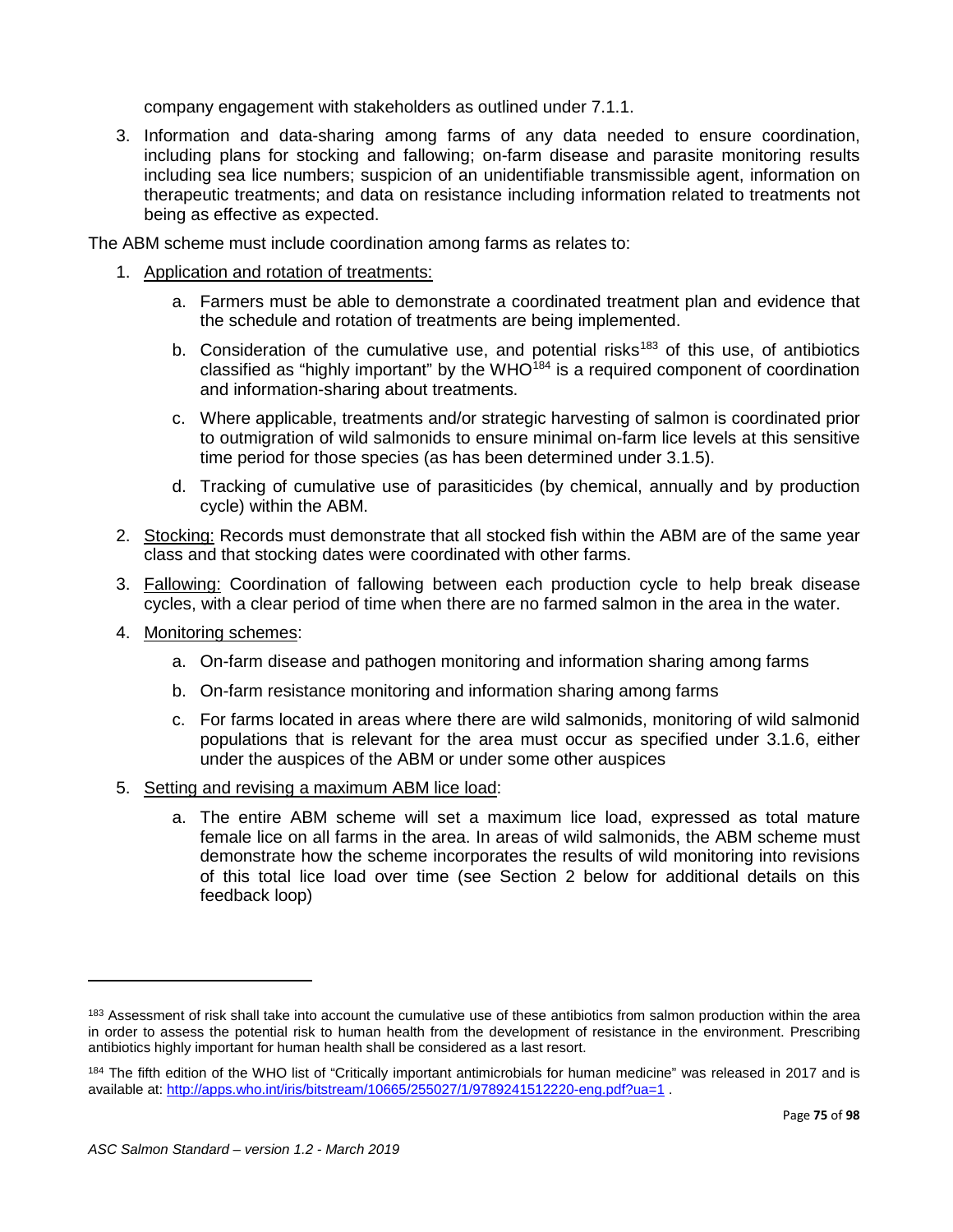## **Appendix II-2. Setting and revising ABM lice loads and on-farm lice levels**

Requirement 3.1.3 requires that the ABM scheme set a maximum lice load. A core purpose of this requirement is to be able to see the potential cumulative infection pressure from on-farm lice, expressed as the number of mature female lice on all farms in the scheme. This "total load" figure is a better reflection of the potential risks to wild populations than on-farm lice levels, measured as lice per farmed fish.

*An ABM scheme shall initially set this total load figure based on the regulatory obligations of the jurisdiction in which it operates and the results of any wild monitoring done to date.* In practice, this would mean that farms in most ABM schemes would take the on-farm lice levels they are required to achieve by regulators, and multiply them times the number of farmed fish in the area. This would be a starting place.

*For farms located in areas of wild salmonids, the ABM scheme shall demonstrate how the scheme is using the results of wild monitoring to review and potentially revise the maximum lice load for the area each year and/or production cycle.* Adjustments to the area's lice load would lead to corresponding limits on lice levels on individual farms. This feedback loop must be transparent and document how the ABM scheme is being protective of wild fish through the interpretation of wild monitoring data. Given the time lag in collecting and analyzing data from wild monitoring, it is expected that the ABM scheme will look at data from previous periods, particularly sensitive periods such as outmigration of wild salmon juveniles.

Requirement 3.1.7 requires farms seeking certification to maintain on-farm lice levels at 0.1 mature female lice (leps) during and immediately prior to sensitive periods, particularly outmigration of wild juvenile salmon. The results of wild monitoring must inform this level over time, with a similar type of feedback loop as described for the ABM total lice level. If wild monitoring reveals that 0.1 mature female lice are not being protective of wild populations, the farm must set a lower level in subsequent sensitive periods. Conversely, data from wild monitoring that consistently demonstrates healthy wild populations would allow a farm to make the case for a level higher than 0.1. This case would need to be made for the ABM as a whole to the Technical Advisory Group of the ASC.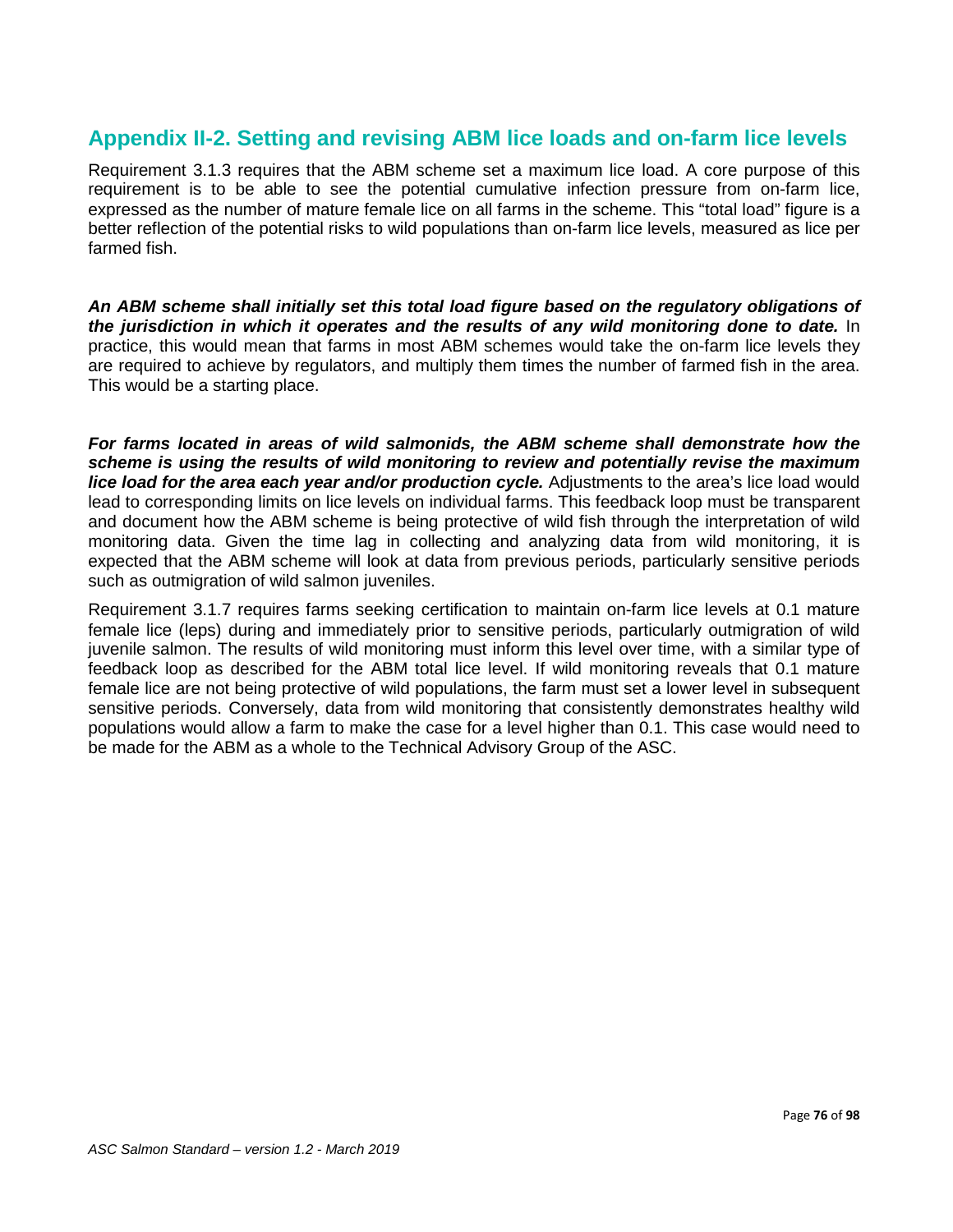# **Appendix III: Methodologies and Thresholds Related to Monitoring Wild Salmonids**

## **Appendix III-1. Methodologies for monitoring wild salmonids**

The ASC Salmon Standard requires all farms located in areas of wild salmonids to participate in monitoring of sea lice on wild salmonids. The purpose of this monitoring is to assist in clarifying the link between the health of wild and farmed fish through objective information. These requirements do not demand a specific methodology for this monitoring. Nonetheless, the monitoring must comply with the following requirements:

- The methodology, the results and the analysis are made publicly available and demonstrate scientific rigor in the sampling size, location and method.
- Monitoring must be geographically relevant to the area where the farm/ABM is located, so it provides meaningful information for ABM management practices.
- The process must involve third parties beyond the farm, such as independent scientists. Government programs, in which the company may be contributing little or nothing are acceptable, given the program is geographically relevant.
- Numbers of lice per wild fish, and prevalence of lice are both meaningful metrics that could be considered in the research.
- Species should be chosen based on importance to area (i.e., sea trout vs. salmon vs. arctic char).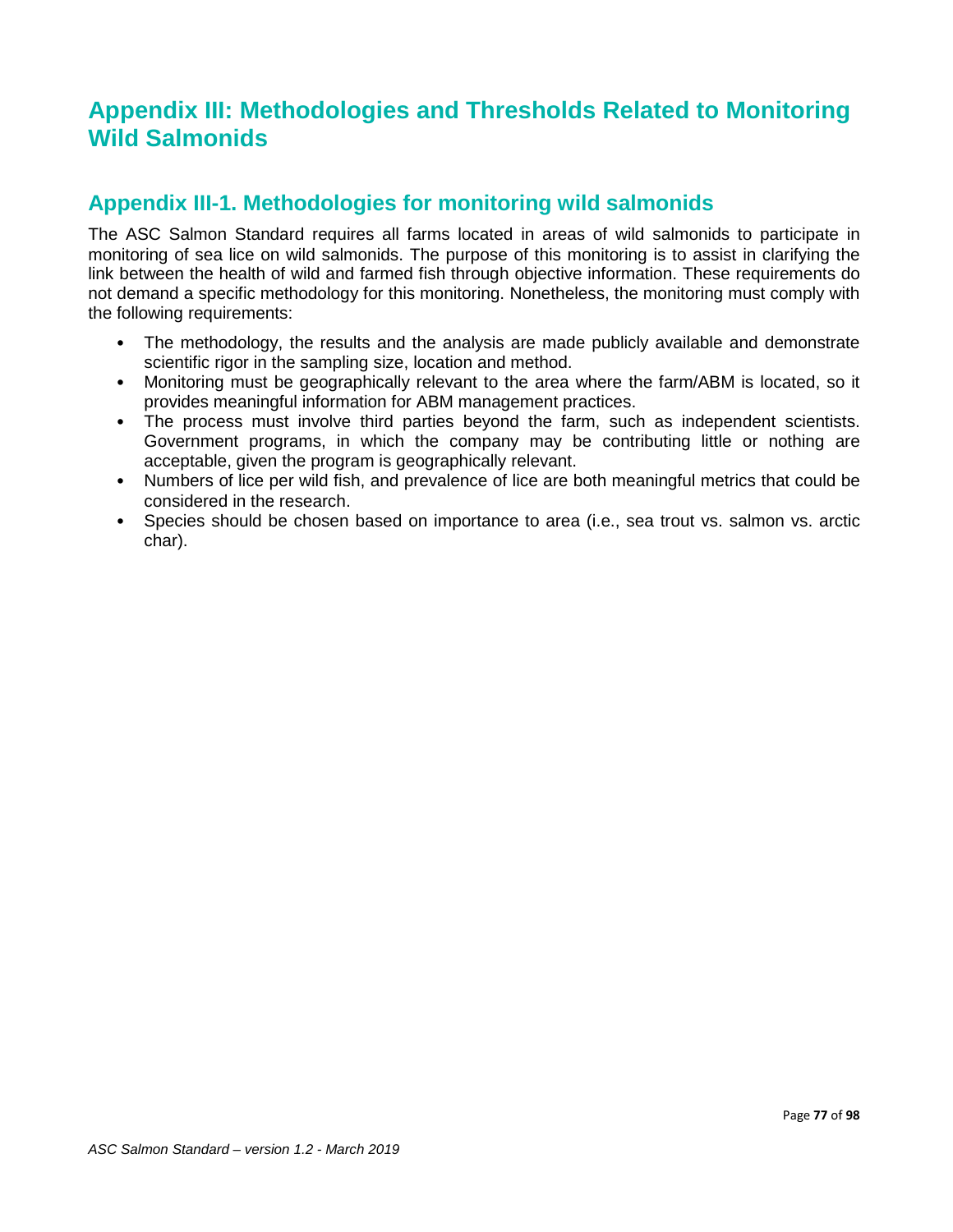# **Appendix IV: Feed Resource Calculations and Methodologies**

## **Subsections**

- 1. Forage Fish Dependency Ratio calculation
- 2. Calculation of EPA and DHA in feed
- 3. Explanation of FishSource scoring

## **Appendix IV-1. Forage Fish Dependency Ratio calculation**

Feed Fish Dependency Ratio (FFDR) is the quantity of wild fish used per quantity of cultured fish produced. It is expected that the CABs raise major NCRs when FFDRs do not meet ASC requirements. This measure can be calculated based on fishmeal (FM) and/or fish oil (FO). In the case of salmon currently, in most cases the FFDR for fish oil will be higher than that for fishmeal. The dependency on wild forage fish resources shall be calculated for both FM and FO using the formulas noted below. This formula calculates the dependency of a single site on wild forage fish resources, independent of any other farm.

$$
FFDR_m = \frac{\text{(*)} \text{fishmedian feed from forage fisheries)} \times \text{(eFCR)}}{24}
$$
\n
$$
FFDR_o = \frac{\text{(*)} \text{Fish oil in feed from forage fisheries)} \times \text{(eFCR)}}{5.0 \text{ or } 7.0, \text{depending on source of fish}}
$$

Where:

l

1. Economic Feed Conversion Ratio (eFCR) is the quantity of feed used to produce the quantity of fish harvested (net production is the live weight).

$$
eFCR = \frac{Feed, kg \text{ or } mt}{Net \text{ aquacultural production, } kg \text{ or } mt \text{ (wet weight)}}
$$

- i.
- 2. The percentage of fishmeal and fish oil excludes fishmeal and fish oil derived from fisheries' by-products.<sup>[185](#page-77-0)</sup> Only fishmeal and fish oil that is derived directly from a pelagic fishery (e.g., anchoveta) or fisheries where the catch is directly reduced (such as krill or blue whiting) is to be included in the calculation of FFDR. Fishmeal and fish oil derived from fisheries' byproducts (e.g., trimmings and offal) should not be included because the FFDR is intended to be a calculation of direct dependency on wild fisheries.
- 3. The amount of fishmeal in the diet is calculated back to live fish weight by using a yield of 24%. [186](#page-77-1) This is an assumed average yield.

<span id="page-77-0"></span><sup>&</sup>lt;sup>185</sup> Trimmings are defined as by-products when fish are processed for human consumption or if whole fish is rejected for use of human consumption because the quality at the time of landing do not meet official regulations with regard to fish suitable for human consumption. Restrictions on what trimmings are allowed for use under the standard are under 4.3.4.

<span id="page-77-1"></span><sup>186</sup> Reference for FM and FO yields: Péron, G., et al. 2010. Where do fishmeal and fish oil products come from? An analysis of the conversion ratios in the global fishmeal industry. Marine Policy, doi:10.1016/j.marpol.2010.01.027.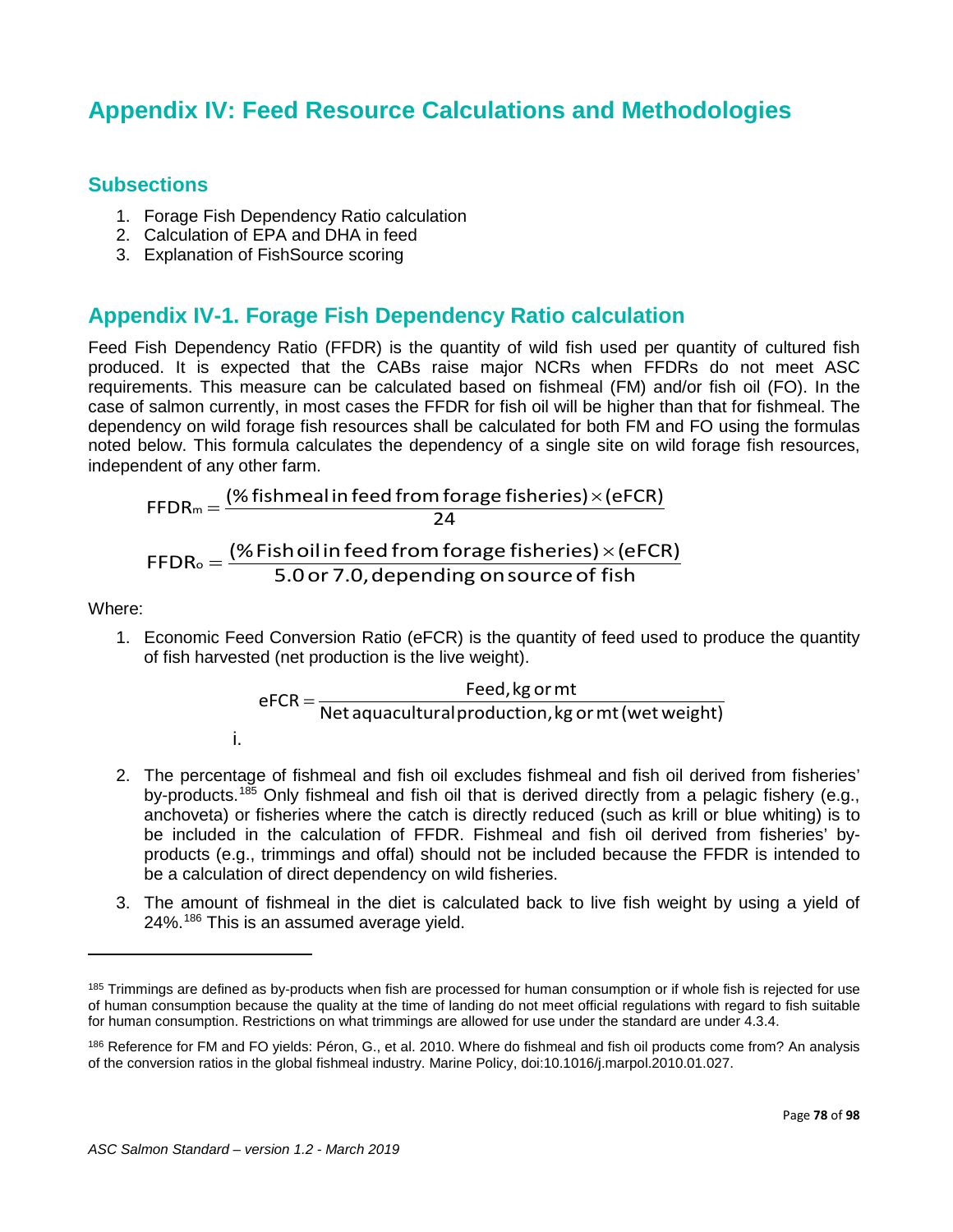- 4. The amount of fish oil in the diet is calculated back to live fish weight by using an average yield in accordance with this procedure:
	- a. Group a Fish oil originating from Peru and Chile and Gulf of Mexico, five percent yield of fish oil
	- b. Group b Fish oil originating from the North Atlantic (Denmark, Norway, Iceland and the UK) seven percent yield of fish oil
	- *c.* If fish oil is used from other areas than mentioned above, they should be classified as belonging to group a if documentation shows a yield less than six percent, and into group b if documentation shows a yield more than six percent
- 5. FFDR is calculated for the grow-out period in the sea as long as the smolt phase does not go past 200 grams per smolt. If the smolt phase goes past 200g then FFDR is calculated based on all feed used from 200 grams and onwards. If needed, the grow-out site shall collect this data from the smolt supplier.

# **Appendix IV-2. Calculation of EPA and DHA in feed**

In order to demonstrate compliance with the requirement related to the maximum amount EPA and DHA from direct forage fisheries in the feed, the calculations shall be done according to the following formula:

Grams of EPA and DHA in feed = 
$$
\frac{((grams of fish oil per kg feed) \times (\% of EPA and DHA in fish oil))}{100}
$$

## Where:

- 1. If the fish oil content varies in different feeds used during the production cycle, a weighted average can be used. The grams of fish oil relate to fish oil originating from forage fisheries for industrial purposes.
- 2. The content of EPA and DHA of the fish oil shall be calculated using the average figures
	- a. group a Fish oil originating from Peru and Chile and Gulf of Mexico, 30 percent EPA and DHA in fish oil
	- b. group b Fish oil originating from the North Atlantic (Denmark, Norway, Iceland and UK) 20 percent EPA and DHA in fish oil
	- c. If fish oil is used from other areas than mentioned above, they should be classified as belonging to group a if analyses of EPA and DHA is above 25 percent, and into group b if analyses of EPA and DHA is below 25 percent

Analyses of EPA and DHA are the percentage of fatty acids in the oil that are EPA and DHA. In the calculation above, we make the simplification that 100 percent of the oil consists of fatty acids. EPA and DHA originating from fish oil originating from by-products and trimmings are not included in the calculation above. The feed producer can justify and demonstrate the amount of fish oil coming from trimmings and by-products by using a percentage of fish oil originating from trimmings based on information from purchases in an annual year, either using information related to the current year when the feed is produced or the previous year.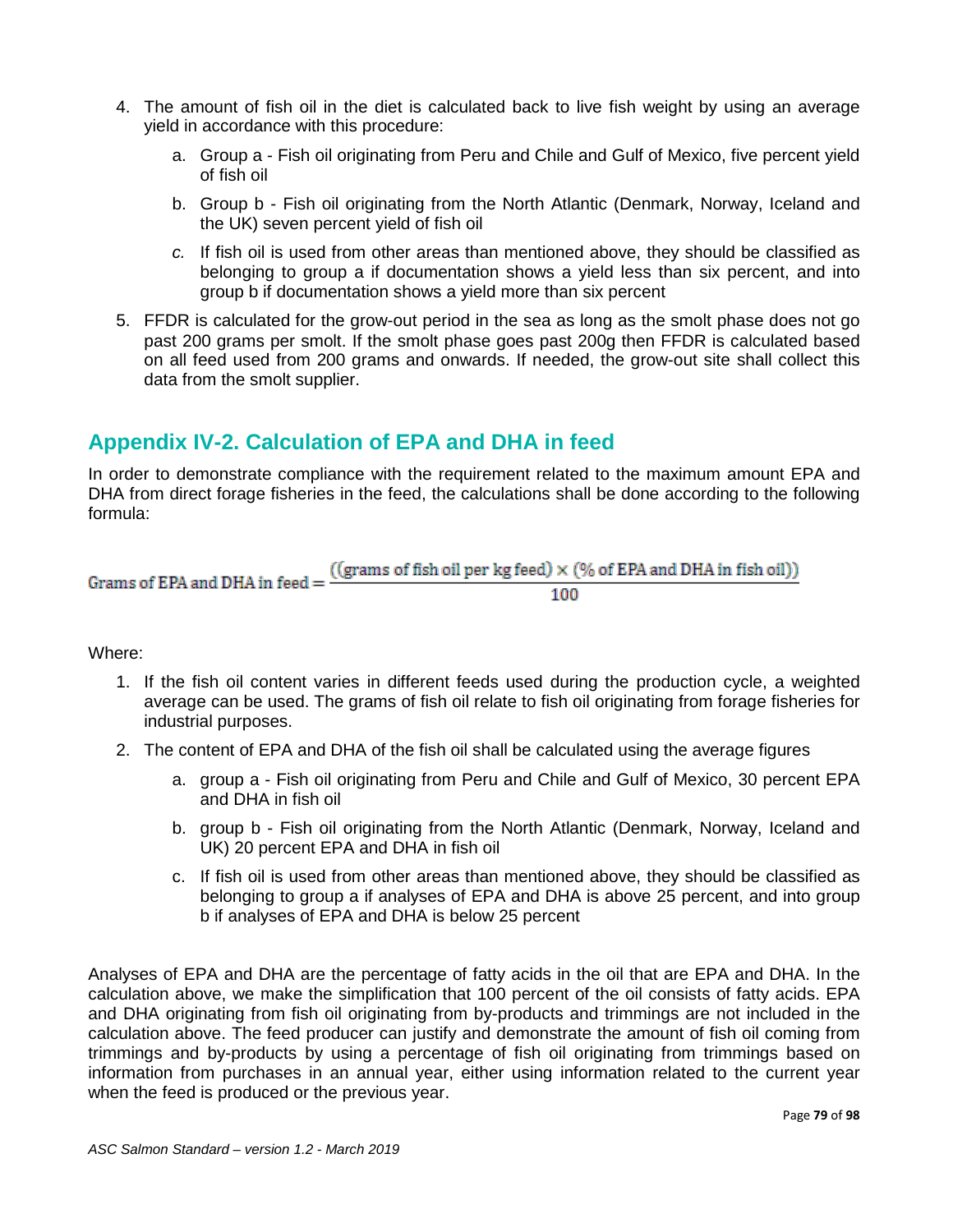# **Appendix IV-3. Explanation of FishSource scoring**

FishSource scores provide a rough guide to how a fishery stacks up against existing definitions and measures of sustainability. The FishSource scores currently only cover five criteria of sustainability, whereas a full assessment—such as that by the Marine Stewardship Council (MSC)—will typically cover more than 60. As such, the FishSource scores are not a firm guide to how a fishery will perform overall. Nonetheless, the FishSource scores do capture the main outcome-based measures of sustainability.

FishSource scores are based on common measures of sustainability, as used by the International Council for the Exploration of the Seas, the National Marine Fisheries Service and the MSC, among others (e.g., current fishing mortality relative to the fishing mortality target reference point, or current adult fish biomass relative to its maximum sustainable yield  $(B_{\text{msv}})$ .

| <b>Issue</b>                                 | <b>Measure</b>                                                                                                  | <b>Underlying Ratio</b>                                                 |
|----------------------------------------------|-----------------------------------------------------------------------------------------------------------------|-------------------------------------------------------------------------|
| Is the management strategy<br>precautionary? | Determine whether harvest rates<br>are reduced at low stock levels                                              | Fadvised/Ftarget reference point Of<br>Factual/F target reference point |
| Do managers follow scientific<br>advice?     | Determine whether the catch<br>limits set by managers are in line<br>with the advice in the stock<br>assessment | Set TAC / Advised TAC                                                   |
| Do fishers comply?                           | Determine whether the actual<br>catches are in line with the catch<br>limits set by managers                    | Actual Catch / Set TAC                                                  |
| Is the fish stock healthy?                   | Determine if current biomass is<br>at long-term target levels                                                   | SSB/B <sub>40</sub> (or equivalent)                                     |
| Will the fish stock be healthy in<br>future? | Determine if current fishing<br>mortality is at the long-term<br>target level                                   | F/Ftarget reference point                                               |

#### **Components of the FishSource score**

If existing measures of sustainability consider a fishery to be relatively well-managed, then it will typically score eight or more out of 10 on FishSource. If the fishery is judged to be doing okay, but requires improvement, then it will typically score between six and eight on FishSource. A fishery falling short of minimum requirements of existing measures of sustainability is scored six or below, with the score declining as the condition of the fishery deteriorates.

The key relation between the MSC scoring system and FishSource scores is "80 <-> 8". For example, a FishSource score of eight or above would mean an unconditioned passing for that particular aspect on the MSC system. Sustainable Fisheries Partnership devised scores in a way that, departing from eight, a score of six relates to a score of 60, and below six, an MSC "below 60", "no-pass" condition. Please note, however, that the MSC criteria have been interpreted through time with a substantial degree of variability among fisheries.

More information on FishSource is available at www.fishsource.com, and an overview of the FishSource indices is available at http://www.fishsource.org/indices\_overview.pdf.

## **About scoring and availability of product meeting a minimum score**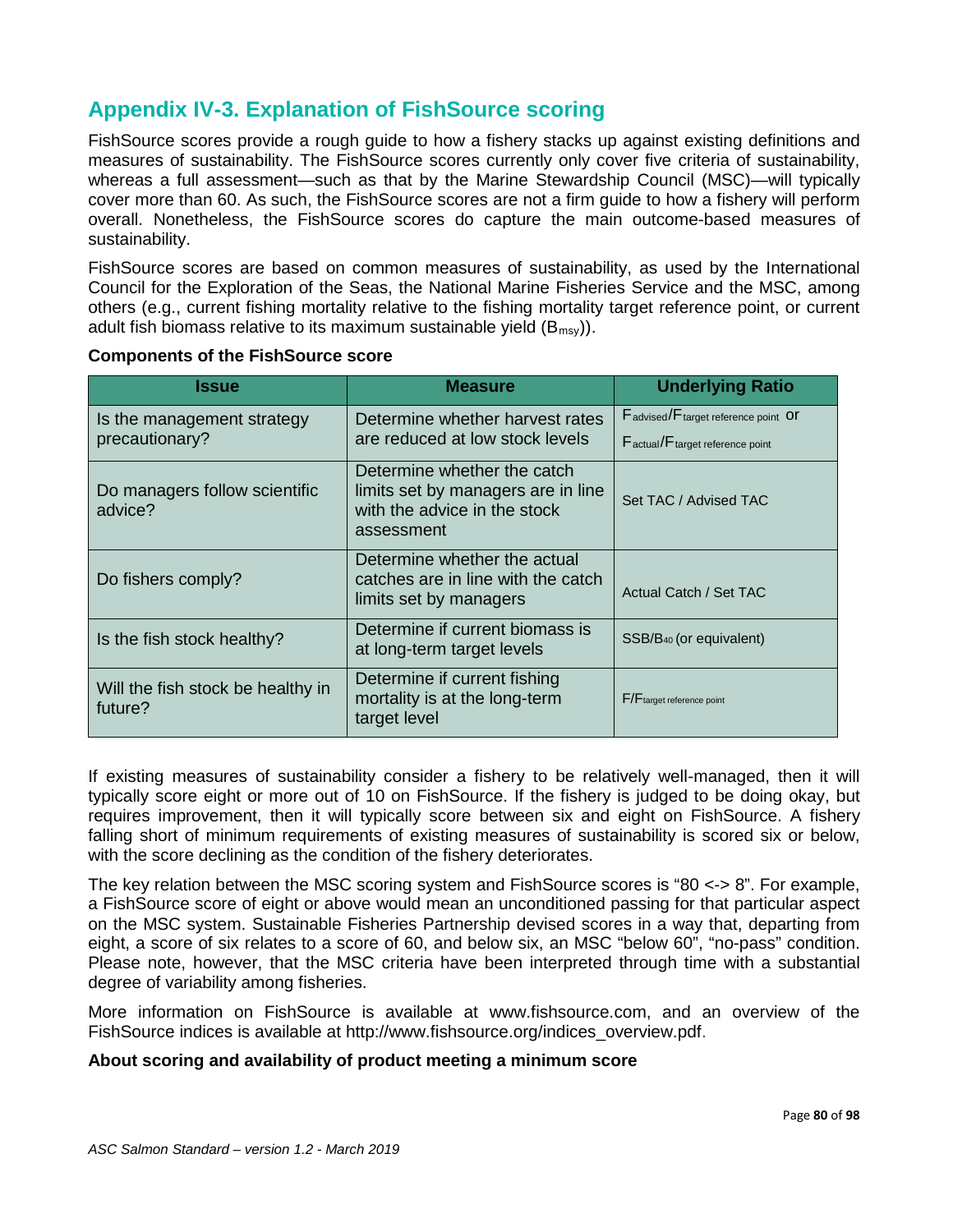A typical full assessment of a fishery through the MSC will include significantly more areas/criteria assessed than through FishSource, typically including more than 60 sustainability criteria. A fishery is deemed sustainable by the MSC if it scores 60 or more in every performance indicator, and an average of 80 or more at the principle level. The MSC requires certified fisheries to take corrective actions to improve any areas of the fishery that scored between 60 and 80, with the intention of achieving a score of 80 or above in every area of the fishery.

As of May 2011, FishSource released updated information on the ratings of the 25 principal forage fisheries around the Atlantic and South America in their "Reduction Fisheries League Table 2011." Ten of the 25 fisheries met a minimum FishSource score of six in all categories with a minimum score of eight in the biomass category. These ten fisheries had a total combined 2009 catch of 9157 thousand mt, accounting for just over 66 percent of the total catch of those 25 forage fisheries.

The ratings of fisheries under the FishSource methodology will change over time based on the performance of those fisheries. Farms undergoing certification and feed companies should be attuned to updates of the "Reduction Fisheries League Table" and use the latest version publicly available. Auditing guidelines will be developed around the timing of purchasing of fishmeal and fish oil and the updates of the ratings to ensure reasonable interpretation of the requirement and timing of shifts in purchasing if a fishery's performance declines to a point where it fails to meet the minimum score needed under the requirement.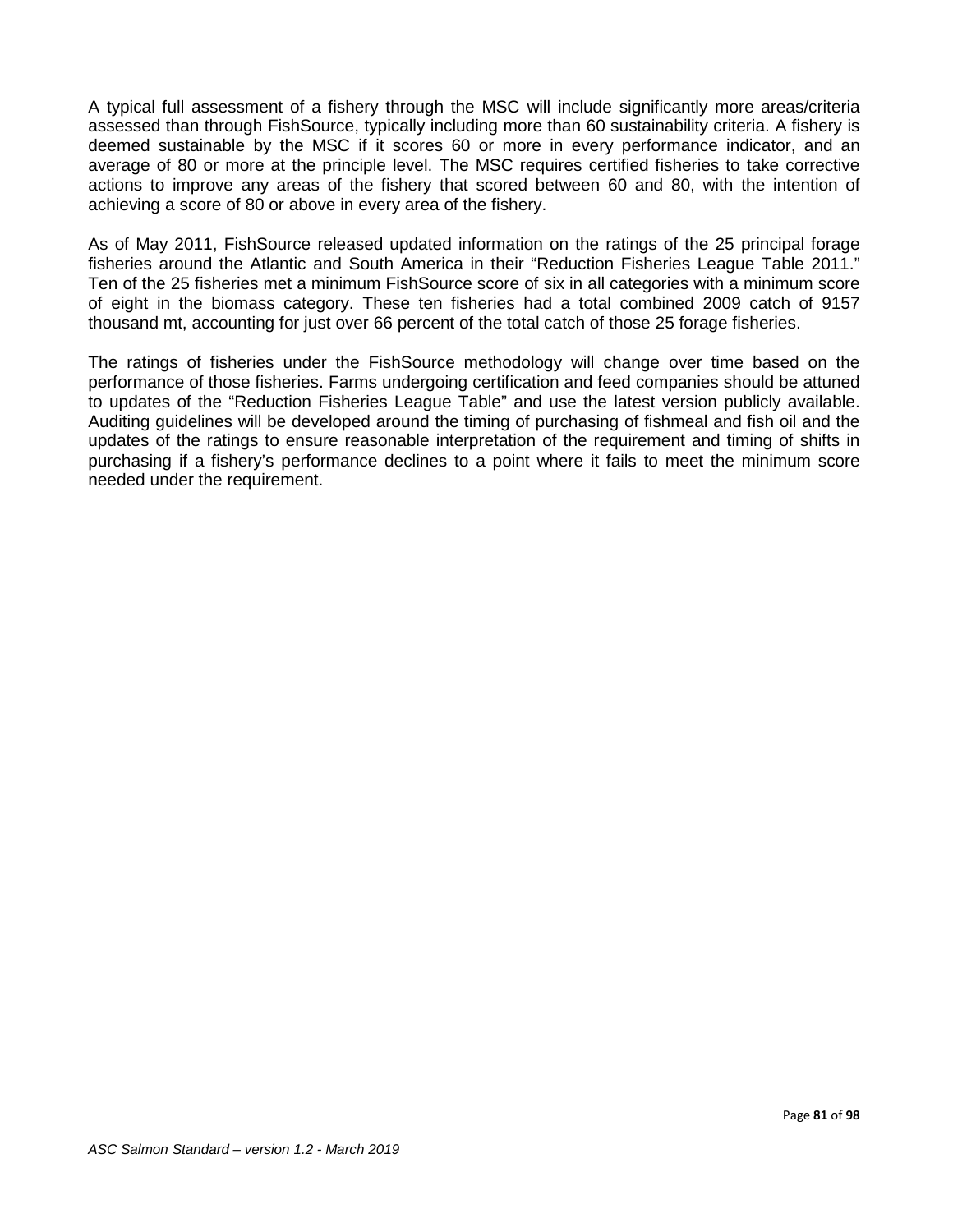# **Appendix V: Energy Records and Assessment**

## **Subsections**

- 1. Energy use assessment and greenhouse gas (GHG) accounting for farms
- 2. GHG accounting for feed

## **Appendix V-1. Energy use assessment and GHG accounting for farms**

The ASC encourages companies to integrate energy use assessments and GHG accounting into their policies and procedures across the board in the company. However, this requirement only requires that operational energy use and GHG assessments have been done for the farm sites that are applying for certification.

Assessments shall follow either the GHG Protocol Corporate Standard or ISO 14064-1 (references below). These are the commonly accepted international requirements, and they are largely consistent with one another. Both are also high level enough not to be prescriptive and they allow companies some flexibility in determining the best approach for calculating emissions for their operations.

If a company wants to go beyond the requirement of the ASC Salmon Standard and conduct this assessment for their entire company, then the full protocols are applicable. If the assessment is being done only on sites that are being certified, the farms shall follow the GHG Protocol Corporate Standard and/or ISO 14064-1 requirements pertaining to:

- Accounting principles of relevance, completeness, transparency, consistency and accuracy
- Setting operational boundaries
- Tracking emissions over time
- Reporting GHG emissions

In regard to the operational boundaries, farm sites shall include in the assessment:

- Scope 1 emissions, which are emissions that come directly from a source that is either owned or controlled by the farm/facility.
	- o For example, if the farm has a diesel generator, this will generate Scope 1 emissions. So will a farm-owned/-operated truck.
- Scope 2 emissions, which are emissions resulting from the generation of purchased electricity, heating, or cooling.

Quantification of emissions is done by multiplying activity data (e.g., quantity of fuel or kwh consumed) by an emission factor (e.g., CO2/kwh). For non-CO2 gases, you then need to multiply by a Global Warming Potential (GWP) to convert non-CO2 gases into the CO2-equivalent. Neither the GHG Protocol nor the ISO require specific approaches to quantifying emissions, so the ASC Salmon Standard provides the following additional information on the quantification of emissions:

Farms shall clearly document the emission factors they use and the source of the emission factors. Recommended sources include the Intergovernmental Panel on Climate Change (IPCC) or factors provided by national government agencies such as the United States Environmental Protection Agency (USEPA). Companies shall survey available emission factors and select the one that is most accurate for their situation, and transparently report their selection.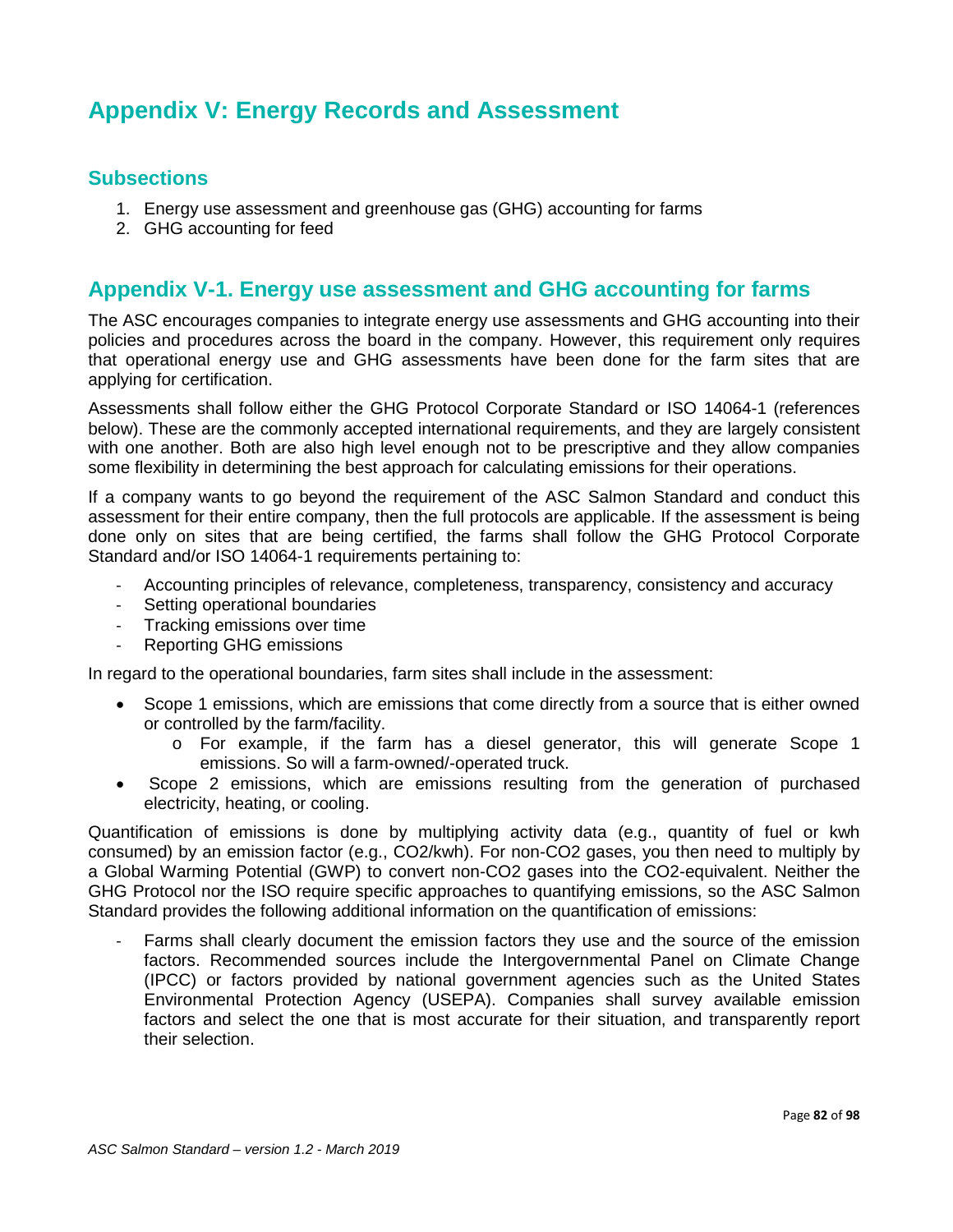- Farms shall clearly document the GWPs that they use and the source of those GWPs. Recommended sources include the IPCC 2nd Assessment Report, on which the Kyoto Protocol and related policies are based, or more recent Assessment Reports.

References:

- GHG Protocol Corporate Standard Website: [http://www.ghgprotocol.org/standards/corporate](http://www.ghgprotocol.org/standards/corporate-standard)[standard](http://www.ghgprotocol.org/standards/corporate-standard)
- ISO 14064-1 available for download (with fee) at [http://www.iso.org/iso/catalogue\\_detail?csnumber=38381](http://www.iso.org/iso/catalogue_detail?csnumber=38381)
- Some information on ISO 14064-1 is at<http://www.iso.org/iso/pressrelease.htm?refid=Ref994>
- IPCC 2nd Assessment Report: [http://www.ipcc.ch/pdf/climate-changes-1995/ipcc-2nd](http://www.ipcc.ch/pdf/climate-changes-1995/ipcc-2nd-assessment/2nd-assessment-en.pdf)[assessment/2nd-assessment-en.pdf](http://www.ipcc.ch/pdf/climate-changes-1995/ipcc-2nd-assessment/2nd-assessment-en.pdf)
- All IPCC Assessment Reports: [http://www.ipcc.ch/publications\\_and\\_data/publications\\_and\\_data\\_reports.shtml#1](http://www.ipcc.ch/publications_and_data/publications_and_data_reports.shtml#1)

# **Appendix V-2. GHG accounting for feed**

The requirement requires the calculation of the GHG emissions for the feed used during the prior production cycle at the grow-out site undergoing certification. This calculation requires farms to multiply the GHG emissions per unit of feed, provided to them by the feed manufacturer, by the amount of feed used on the farm during the production cycle.

The feed manufacturer is responsible for calculating GHG emissions per unit feed. GHG emissions from feed can be calculated based on the average raw material composition used to produce the salmon (by weight) and not as documentation linked to each single product used during the production cycle.

The scope of the study to determine GHG emissions should include the growing, harvesting, processing and transportation of raw materials (vegetable and marine raw materials) to the feed mill and processing at feed mill. Vitamins and trace elements can be excluded from the analysis. The method of allocation of GHG emissions linked to by-products must be specified.

The study to determine GHG emissions can follow one of the following methodological approaches:

- 1. A cradle-to-gate assessment, taking into account upstream inputs and the feed manufacturing process, according to the GHG Product Standard
- 2. A Life Cycle Analysis following the ISO 14040 and 14044 requirements for life cycle assessments

Should the feed manufacturer choose to do a cradle-to-gate assessment:

1. It shall incorporate the first three phases from the methodology, covering materials acquisition and processing, production, and product distribution and storage (everything upstream and the feed manufacturing process itself).

Should the manufacturer follow the ISO 14040 and 14044 requirements for Life Cycle Assessment:

1. Feed manufacturers may follow either an ISO-compliant life cycle assessment methodology or the GHG Protocol product standard.

Regardless of which methodology is chosen, feed manufacturers shall include in the assessment:

• Scope 1 emissions, which are emissions that come directly from a source that is either owned or controlled by the farm/facility.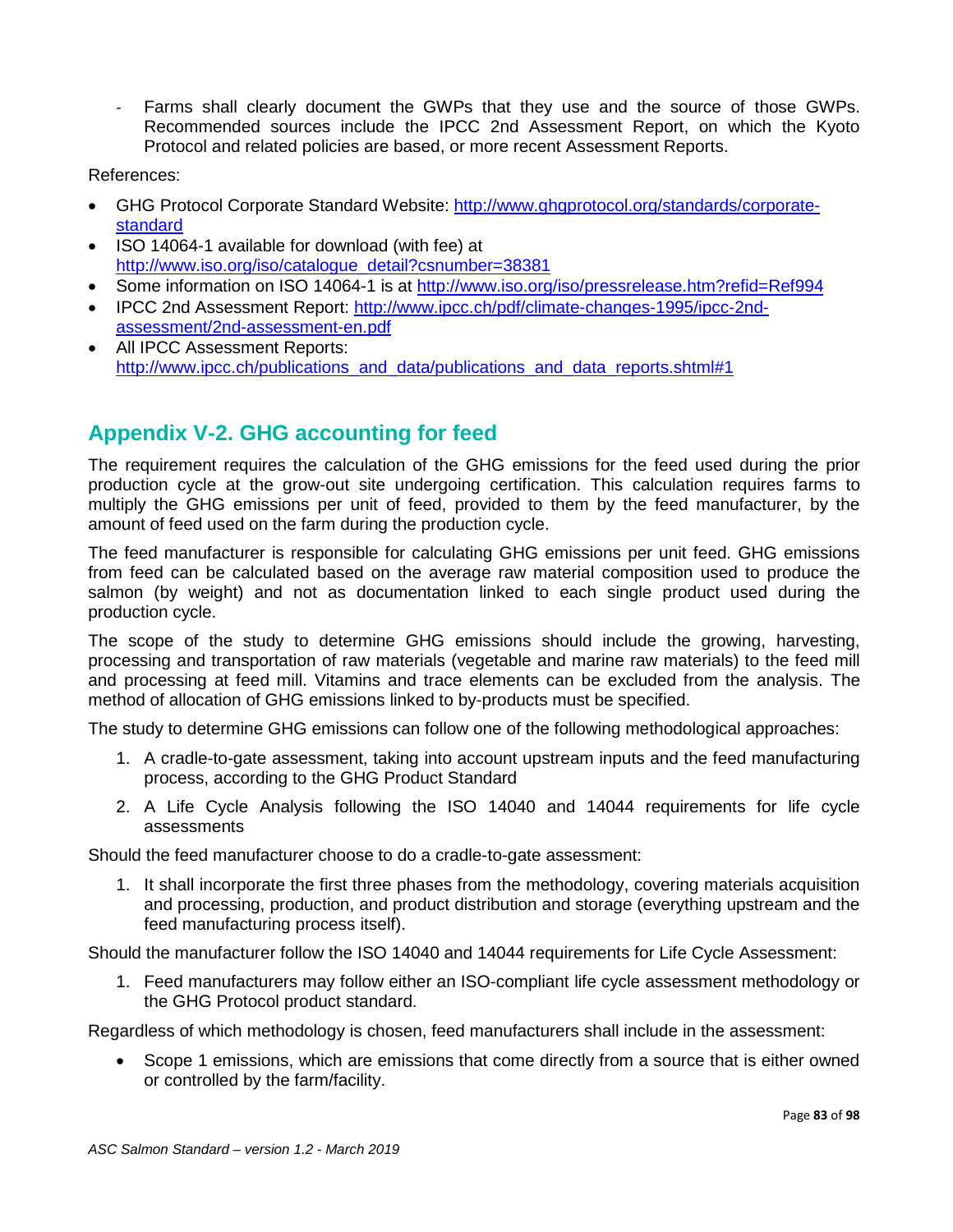- Scope 2 emissions, which are emissions resulting from the generation of purchased electricity, heating or cooling.
- Scope 3 emissions, which are emissions resulting from upstream inputs and other indirect emissions, such as the extraction and production of purchased materials, following the Scope 3 standard.

Quantification of emissions is done by multiplying activity data (e.g., quantity of fuel or kwh consumed) by an emission factor (e.g. CO2/kwh). For non-CO2 gases, you then need to multiply by a Global Warming Potential (GWP) to convert non-CO2 gases into CO2-equivalent. The ASC Salmon Standard provides the following additional information on the quantification of emissions:

- Farms shall clearly document the emission factors they use and the source of the emission factors. Recommended sources include the IPCC or factors provided by national government agencies, such as the USEPA. Companies shall survey available emission factors and select the one that is most accurate for their situation, and transparently report their selection.
- Farms shall clearly document the GWPs that they use and the source of those GWPs. Recommended sources include the IPCC 2nd Assessment Report, on which the Kyoto Protocol and related policies are based, or more recent Assessment Reports.

### References:

- GHG Product Standard: <http://www.ghgprotocol.org/product-standard>
- ISO 14044 available for download (with fee) at: [http://www.iso.org/iso/iso\\_catalogue/catalogue\\_tc/catalogue\\_detail.htm?csnumber=38498](http://www.iso.org/iso/iso_catalogue/catalogue_tc/catalogue_detail.htm?csnumber=38498)
- Some information on ISO 14064-1 is at: <http://www.iso.org/iso/pressrelease.htm?refid=Ref994>
- IPCC 2nd Assessment Report: [http://www.ipcc.ch/pdf/climate-changes-1995/ipcc-2nd](http://www.ipcc.ch/pdf/climate-changes-1995/ipcc-2nd-assessment/2nd-assessment-en.pdf)[assessment/2nd-assessment-en.pdf](http://www.ipcc.ch/pdf/climate-changes-1995/ipcc-2nd-assessment/2nd-assessment-en.pdf)
- All IPCC Assessment Reports: [http://www.ipcc.ch/publications\\_and\\_data/publications\\_and\\_data\\_reports.shtml#1](http://www.ipcc.ch/publications_and_data/publications_and_data_reports.shtml#1)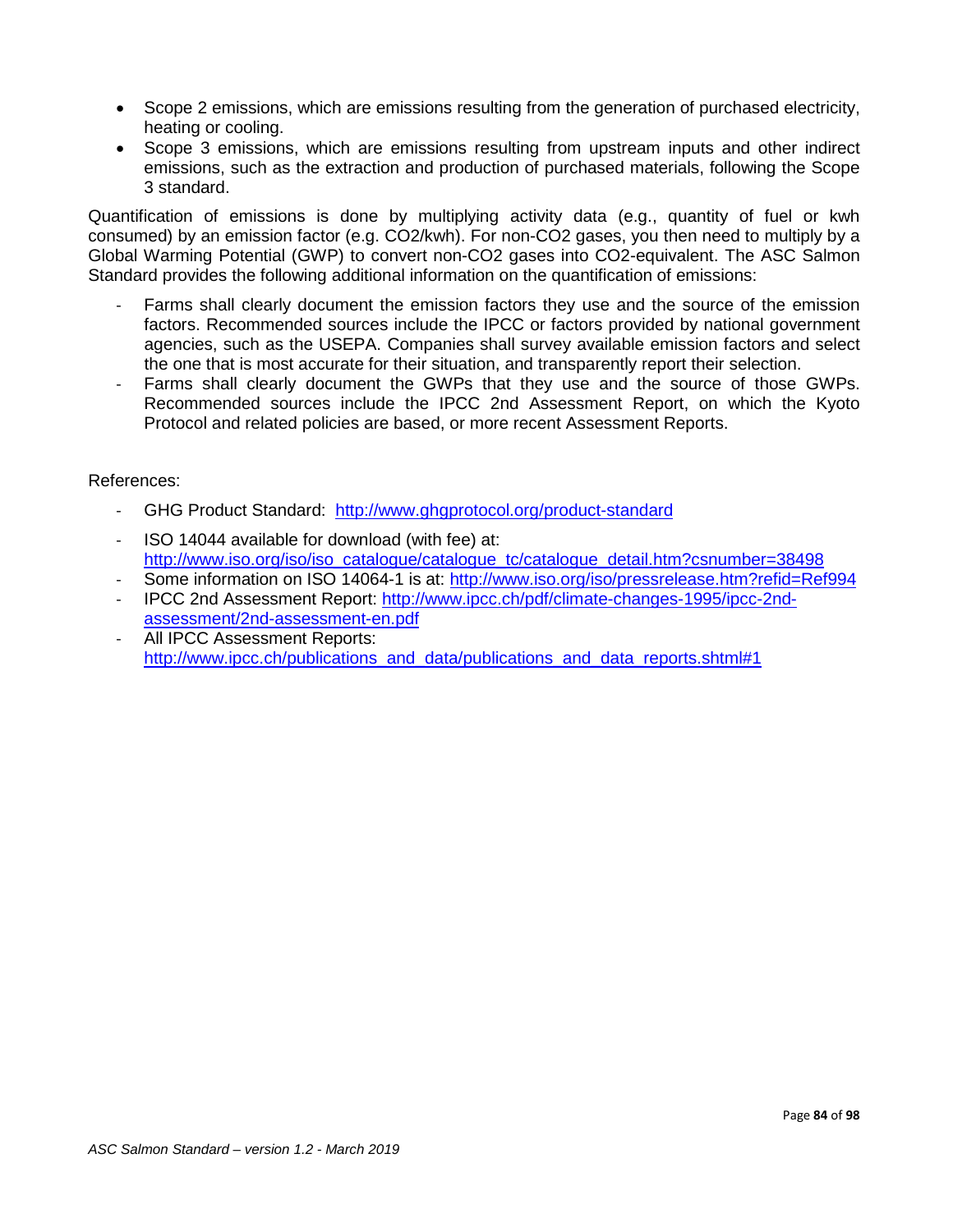# **Appendix VI: Transparency of Farm-Level Performance Data**

The farm must provide evidence that it has submitted to ASC in the requested format the following information about its environmental and social performance.

Information pertaining to biomass and or stocking from which production volumes, timing and financial information can be extracted or inferred should be considered confidential in order to not put certified companies at a competitive disadvantage. Information related to production volumes or harvest timing may be made public with a time delay (e.g., if released post-harvest and sale).

| Item             | Option       | <b>Relevant</b><br><b>Require</b><br>ment | <b>Measurement</b>                              | <b>Units</b>                           | <b>Measurement</b><br><b>Frequency</b> | <b>Calculations</b><br>and Sampling<br><b>Methodologie</b><br>s, Additional<br><b>Notes</b>                 |
|------------------|--------------|-------------------------------------------|-------------------------------------------------|----------------------------------------|----------------------------------------|-------------------------------------------------------------------------------------------------------------|
| $\mathbf{1}$     |              |                                           | Species in production                           | species                                |                                        |                                                                                                             |
| $\overline{2}$   | a            | 2.1.1                                     | Redox potential                                 | mV                                     | production cycle                       | Appendix I-1                                                                                                |
|                  | $b$          |                                           | Sulfide levels                                  | µMol/L                                 | production cycle                       | Appendix I-1                                                                                                |
| $\overline{3}$   | a            | 2.1.2                                     | <b>AZTI Marine Biotic Index (AMBI)</b>          | <b>AMBI</b> score                      | production cycle                       | Appendix I-1                                                                                                |
|                  | $\mathbf b$  |                                           | Shannon-Wiener Index                            | S-WI score                             | production cycle                       | Appendix I-1                                                                                                |
|                  | $\mathbf{C}$ |                                           | Benthic Quality Index (BQI)                     | <b>BQI</b> score                       | production cycle                       | Appendix I-1                                                                                                |
|                  | d            |                                           | Infaunal Trophic Index (ITI)                    | <b>ITI</b> score                       | production cycle                       | Appendix I-1                                                                                                |
| $\overline{4}$   |              | 2.1.3                                     | # of microfaunal taxa                           | $\#$                                   | production cycle                       | Appendix I-1                                                                                                |
| $\overline{5}$   |              | 2.2.1                                     | Average % DO saturation                         | $\frac{9}{6}$                          | weekly                                 | Appendix I-4                                                                                                |
| 6                |              | 2.2.2                                     | Max % samples under 1.85 mg/L DO                | $\frac{0}{0}$                          | weekly                                 | Appendix I-4                                                                                                |
| $\overline{7}$   |              | 2.2.4                                     | Nitrogen monitoring                             | mg N/L                                 | quarterly                              | Appendix I-5                                                                                                |
| $\boldsymbol{8}$ |              | 2.2.4                                     | Phosphorous monitoring                          | mg P/L                                 | quarterly                              | Appendix I-5                                                                                                |
| $\boldsymbol{9}$ |              | 2.2.5                                     | <b>Calculated BOD</b>                           |                                        | production cycle                       | Footnote in<br>2.2.5                                                                                        |
| 10               |              | 2.5.2                                     | # days ADDs/AHDs                                | $\overline{\#}$                        | ongoing <sup>187</sup> ,               |                                                                                                             |
| 11               |              | $2.5.5$ and<br>2.5.6                      | Lethal incidents of marine mammals<br>and birds | #, species and<br>cause per<br>episode | ongoing                                | To be made<br>publicly<br>available (e.g.,<br>on web) by<br>farming<br>company<br>shortly after<br>incident |

<span id="page-84-0"></span><sup>&</sup>lt;sup>187</sup> Ongoing: Logged as needed or as occurs. Data shall be logged such that it can be analyzed on both an annual and a production cycle basis. This definition of "ongoing" applies throughout Appendix VI.

 $\overline{a}$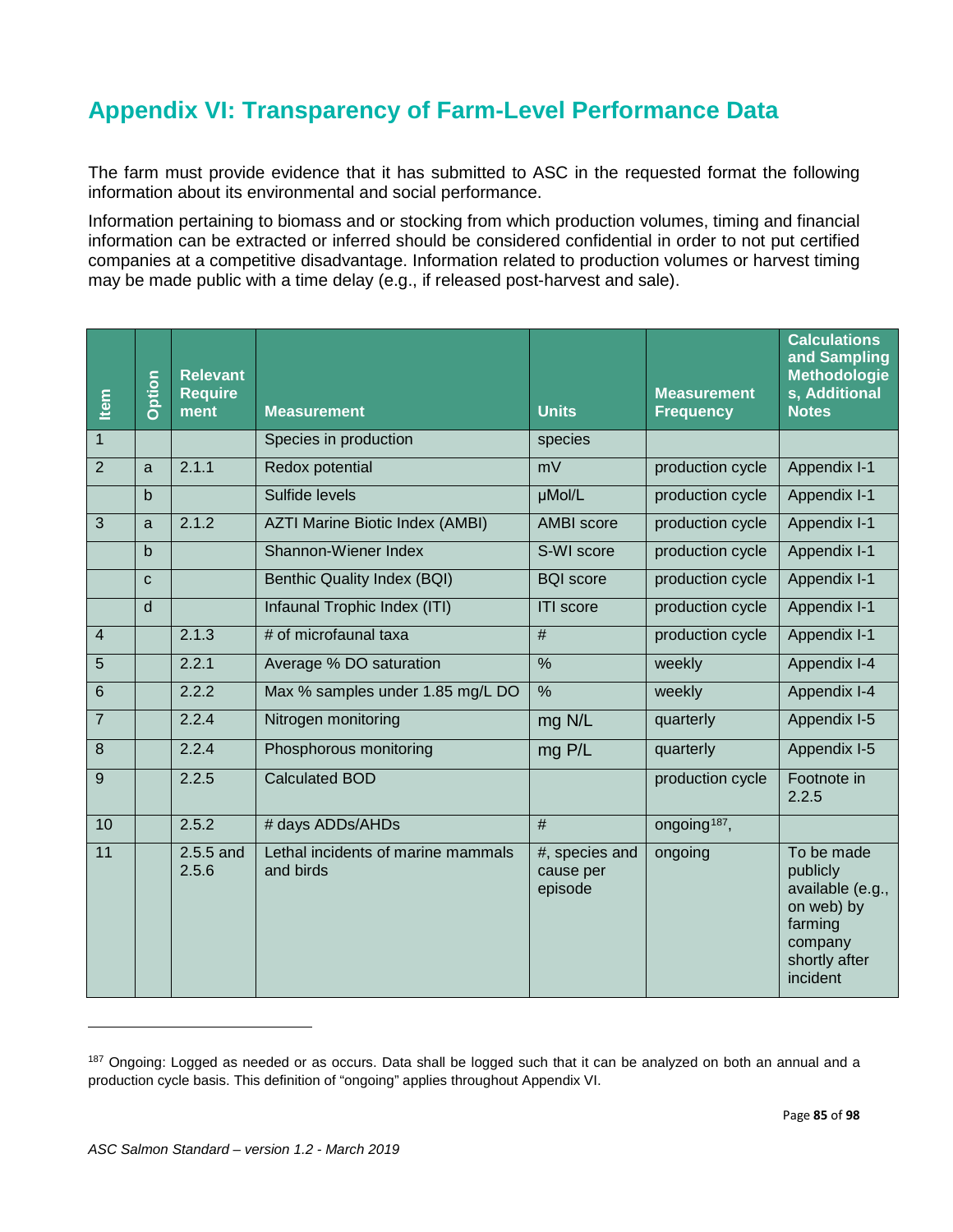| Item | Option       | <b>Relevant</b><br><b>Require</b><br>ment | <b>Measurement</b>                                                                                                 | <b>Units</b>              | <b>Measurement</b><br><b>Frequency</b> | <b>Calculations</b><br>and Sampling<br><b>Methodologie</b><br>s, Additional<br><b>Notes</b>                     |
|------|--------------|-------------------------------------------|--------------------------------------------------------------------------------------------------------------------|---------------------------|----------------------------------------|-----------------------------------------------------------------------------------------------------------------|
| 12   |              | 3.1.1                                     | Fallowing period                                                                                                   | dates                     |                                        |                                                                                                                 |
| 13   |              | 3.1.3                                     | Maximum sea lice load set for the<br><b>ABM</b>                                                                    | number                    | annual                                 | Appendix II<br>and III                                                                                          |
| 14   |              | 3.1.4 and<br>3.1.7                        | Weekly, on-farm sea lice levels                                                                                    |                           | weekly                                 | To be made<br>directly<br>publicly<br>available by<br>farming<br>company<br>within a week                       |
| 15   |              | 3.1.6                                     | In areas of wild salmonids,<br>monitoring of sea lice on out-<br>migrating salmon juveniles or costal<br>sea trout |                           |                                        | Appendix III,<br>to be made<br>publicly<br>available<br>within eight<br>weeks of<br>completion of<br>monitoring |
| 16   |              | $3.4.1 -$<br>3.4.2                        | Escapes data                                                                                                       | # episodes                | production cycle                       |                                                                                                                 |
|      |              |                                           |                                                                                                                    | date of<br>episode        | ongoing                                |                                                                                                                 |
|      |              |                                           |                                                                                                                    | cause of<br>episode       | ongoing                                |                                                                                                                 |
|      |              |                                           |                                                                                                                    | # escapees<br>per episode | ongoing                                |                                                                                                                 |
|      |              |                                           |                                                                                                                    | # total<br>escapees       | production cycle                       |                                                                                                                 |
| 17   |              | 3.4.2                                     | Counting technology accuracy                                                                                       | %                         | production cycle                       | Footnote 58                                                                                                     |
|      |              | 3.4.3                                     | Estimated unexplained loss                                                                                         | #                         | production cycle                       | Footnote 59                                                                                                     |
| 18   |              | 4.2.1                                     | FFDR fishmeal (during grow-out)                                                                                    | <b>FFDRm</b>              | production cycle                       | <b>Appendix IV</b>                                                                                              |
| 19   | a            | 4.2.2                                     | FFDR fish oil (during grow-out)                                                                                    | <b>FFDRo</b>              | production cycle                       | Appendix IV                                                                                                     |
|      | $\mathsf{b}$ |                                           | Max amount EPA and DHA                                                                                             | g/kg feed                 | production cycle                       | Appendix IV                                                                                                     |
| 20   |              | 4.4.3                                     | Transgenic feed ingredients                                                                                        | Y/N                       | production cycle                       |                                                                                                                 |
| 21   |              | 4.6.1                                     | Energy use                                                                                                         | kJ/t fish                 | production cycle                       | Appendix V-1                                                                                                    |
| 22   |              | 4.6.2                                     | GHG emissions on farm                                                                                              |                           | annual                                 | Appendix V-1                                                                                                    |
| 23   |              | 4.6.3                                     | GHG emissions of feed                                                                                              |                           | production cycle<br>(not immediately   | Appendix V-2                                                                                                    |
|      |              |                                           | ASC Salmon Standard - version 1.2 - March 2019                                                                     |                           |                                        | Page 86 of 98                                                                                                   |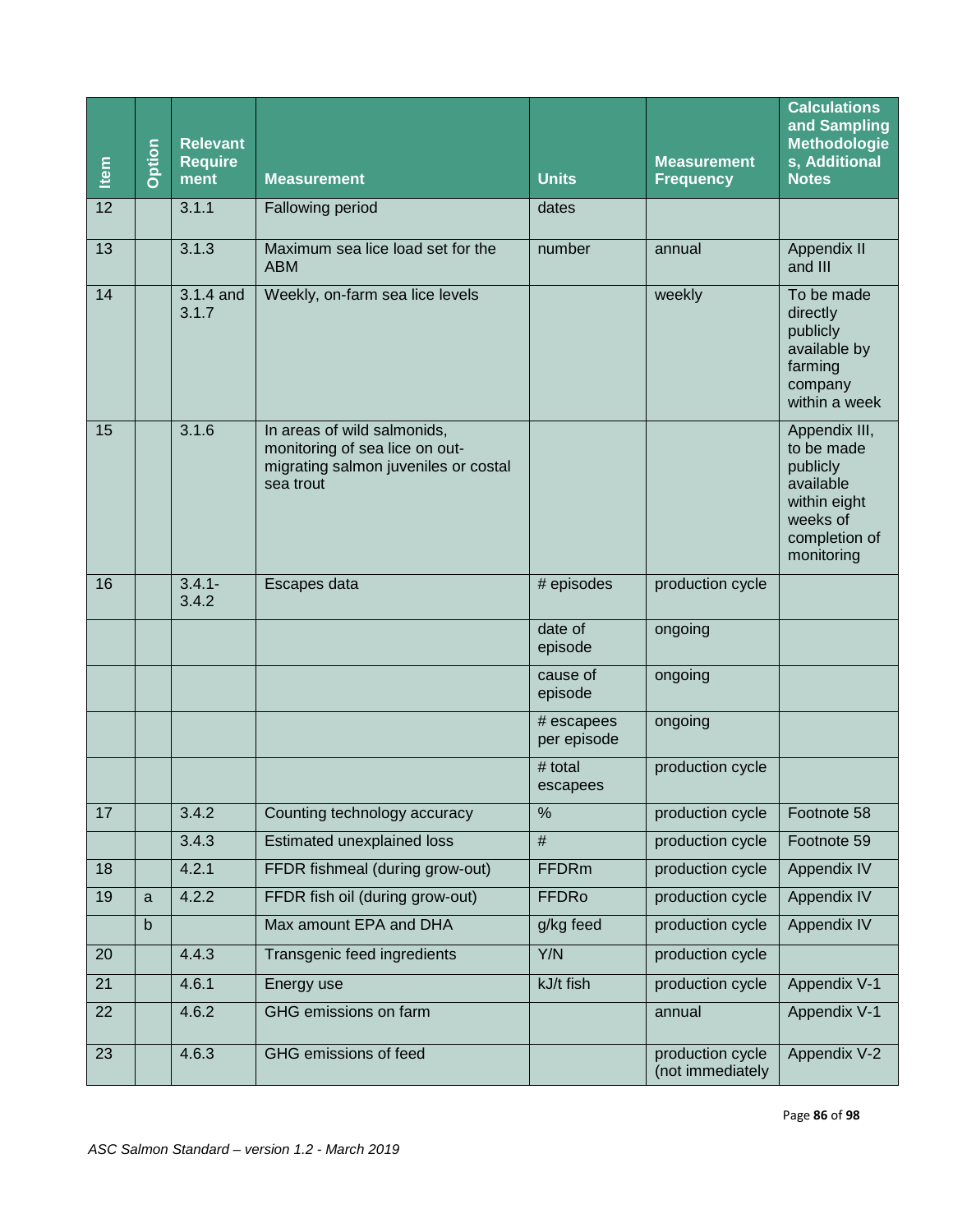| Item | Option | <b>Relevant</b><br><b>Require</b><br>ment | <b>Measurement</b>                                                                          | <b>Units</b>                                          | <b>Measurement</b><br><b>Frequency</b> | <b>Calculations</b><br>and Sampling<br><b>Methodologie</b><br>s, Additional<br><b>Notes</b> |
|------|--------|-------------------------------------------|---------------------------------------------------------------------------------------------|-------------------------------------------------------|----------------------------------------|---------------------------------------------------------------------------------------------|
|      |        |                                           |                                                                                             |                                                       | applicable)                            |                                                                                             |
| 24   |        | 4.7.1                                     | Copper-based antifoulants                                                                   | Y/N                                                   | production cycle                       |                                                                                             |
| 25   |        | 4.7.3 and<br>4.7.4                        | Results of copper sampling (outside<br>AZE and at reference sites), if<br>required          | mg Cu/kg<br>sediment                                  | production cycle                       | Appendix I-1                                                                                |
| 26   |        | 5.1.5                                     | Total mortality of farmed fish                                                              | $\frac{0}{0}$                                         | ongoing                                |                                                                                             |
| 27   |        | 5.1.4                                     | Cause of mortalities (post-mortem<br>analysis)                                              | # mortalities<br>per cause or<br>disease              | ongoing                                |                                                                                             |
| 28   |        | 5.1.6                                     | Maximum unexplained mortalities                                                             | % of total<br>mortality                               | production cycle                       |                                                                                             |
| 29   |        | 5.2.1                                     | Amount of each<br>chemical/therapeutant used for each<br>(antibiotics, parasiticides, etc.) | product name                                          | ongoing                                | Also 5.2.9                                                                                  |
|      |        |                                           |                                                                                             | chemical<br>name                                      | ongoing                                |                                                                                             |
|      |        |                                           |                                                                                             | reason for use                                        | ongoing                                |                                                                                             |
|      |        |                                           |                                                                                             | date                                                  | ongoing                                |                                                                                             |
|      |        |                                           |                                                                                             | kg                                                    | ongoing                                |                                                                                             |
|      |        |                                           |                                                                                             | t fish treated                                        | ongoing                                |                                                                                             |
|      |        |                                           |                                                                                             | dosage                                                | ongoing                                |                                                                                             |
|      |        |                                           |                                                                                             | # of<br>treatments                                    | ongoing                                |                                                                                             |
|      |        |                                           |                                                                                             | <b>WHO</b><br>classification<br>(antibiotics<br>only) | ongoing                                |                                                                                             |
| 31   |        | 5.2.5                                     | PTI                                                                                         | PTI                                                   | production cycle                       | Appendix VII                                                                                |
| 32   |        | 5.2.6                                     | Parasiticide load compared to two<br>previous production cycles, if<br>required             |                                                       | production cycle                       | <b>Starting June</b><br>2017                                                                |
| 33   |        | 5.2.10                                    | Antibiotic load compared to two<br>previous production cycles, if<br>required               | kg                                                    | production cycle                       | <b>Starting June</b><br>2017                                                                |
| 34   |        | 5.4.2                                     | Unidentifiable transmissible agent                                                          | Date(s)<br>concern<br>raised,<br>disease              | ongoing                                | <b>Public</b><br>disclosure of<br>results of<br>surveillance                                |
|      |        |                                           | ASC Salmon Standard - version 1.2 - March 2019                                              |                                                       |                                        | Page 87 of 98                                                                               |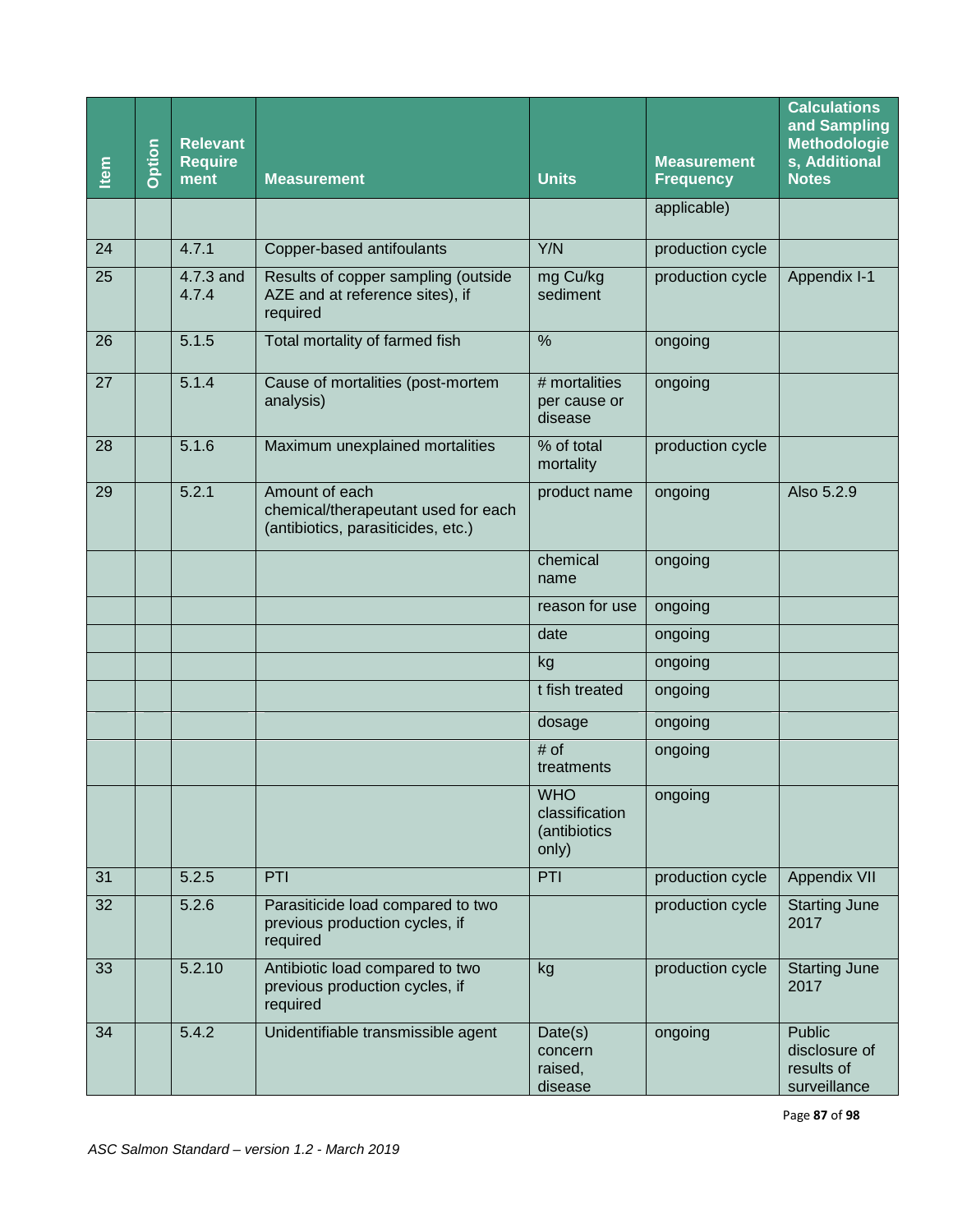| Item | Option                                                          | <b>Relevant</b><br><b>Require</b><br>ment | <b>Measurement</b>                                | <b>Units</b>                                                     | <b>Measurement</b><br><b>Frequency</b> | <b>Calculations</b><br>and Sampling<br><b>Methodologie</b><br>s, Additional<br><b>Notes</b>                    |  |
|------|-----------------------------------------------------------------|-------------------------------------------|---------------------------------------------------|------------------------------------------------------------------|----------------------------------------|----------------------------------------------------------------------------------------------------------------|--|
|      |                                                                 |                                           |                                                   | detected from<br>monitoring (if<br>applicable)                   |                                        | within 30 days<br>of findings                                                                                  |  |
| 35   |                                                                 | 5.4.4                                     | OIE-notifiable disease detected on<br>farm        | Disease(s),<br>exotic or<br>endemic, and<br>detection<br>date(s) | ongoing                                | <b>Public</b><br>disclosure of<br>detection and<br>results of<br>surveillance<br>within 30 days<br>of findings |  |
| 36   |                                                                 | Section 8                                 | Type of smolt production system                   | Open, semi or<br>closed                                          | production cycle                       |                                                                                                                |  |
| 37   |                                                                 | 8.32 and<br>8.33                          | Monitoring results from water quality<br>analyses | See Appendix<br>$VIII-2$                                         |                                        |                                                                                                                |  |
|      |                                                                 |                                           |                                                   |                                                                  |                                        |                                                                                                                |  |
|      | Page 88 of 98<br>ASC Salmon Standard - version 1.2 - March 2019 |                                           |                                                   |                                                                  |                                        |                                                                                                                |  |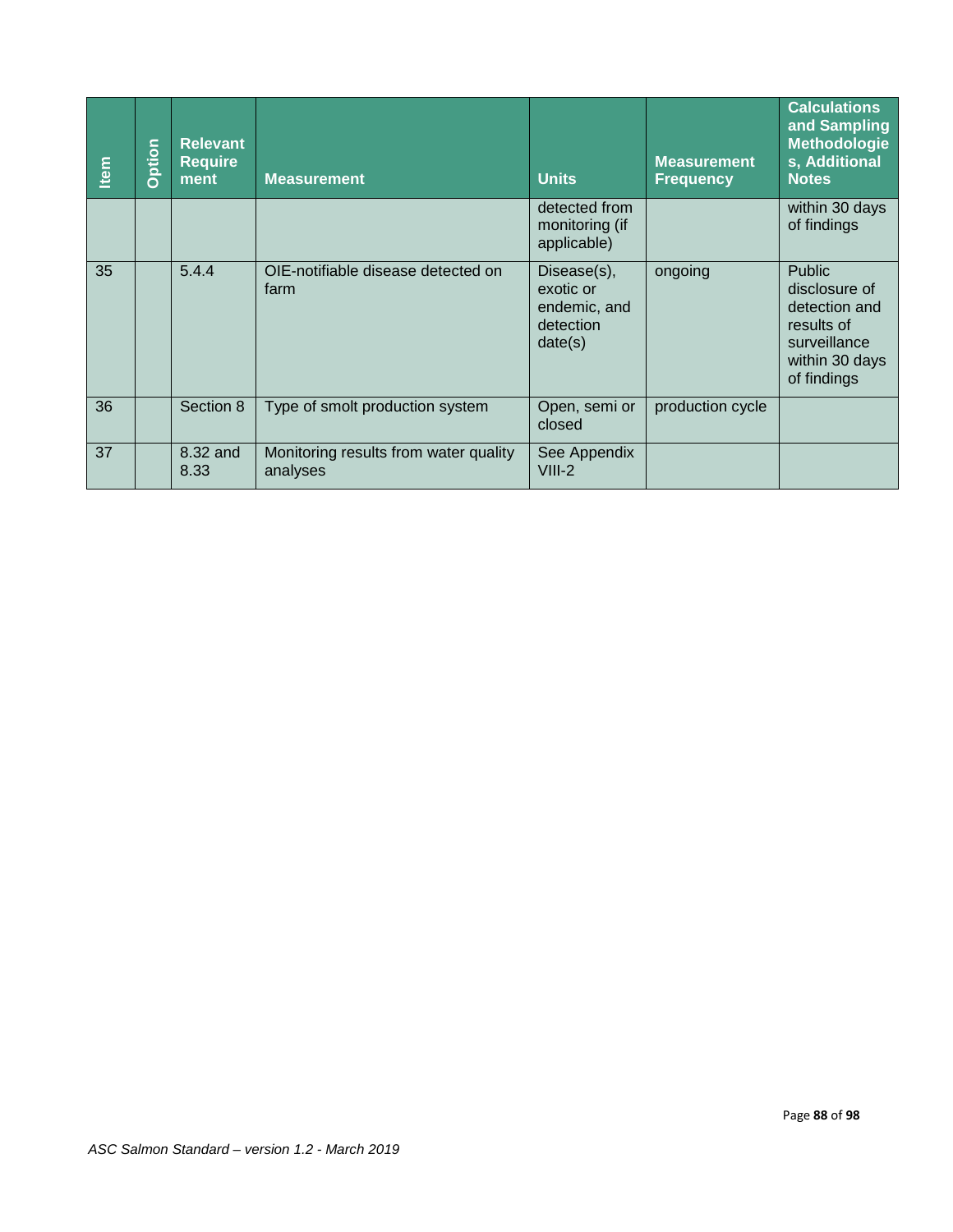# **Appendix VII: Parasiticide Treatment Index**

The PTI is a function of four components as outlined below: therapeutant used, treatment method used, timing of treatment with regard to wild species that are at greatest risk from parasiticides, and the consecutive use of therapeutants that increases risk of resistance developing.

### **PTI is calculated as follows:**

The PTI for any individual treatment is calculated as:

 $PT_{i}=$  [(therapeutant factor)\*(treatment factor)\*(resistance factor)\*(sensitive time factor)]

The farm level PTI over the production cycle is the sum of individual PTIs from each treatment.

Farm level PTI=  $\sum$  (PTI<sub>1</sub> ……PTI<sub>x</sub>)

## **Component 1: Therapeutant factor (for the therapeutant used)**

Factor per therapeutant is given in the following table. Therapeutant factor = (Toxicity Factor)\*(Persistence Factor)\*(Dosage Factor) based on the following rankings:

- 0 to 2 toxicity to the environment (based on toxicity data for the indicator species of daphnia)
- 0 to 3 persistence in the environment (based on publicly available data)
- 1 to 3 typical dosage per unit of fish treated (based on relative data for the substances used within their main group and oral vs. bath treatment)

| <b>Parasiticide</b>   | <b>Commercial</b><br><b>Name</b> | <b>Treatment</b><br><b>Mechanism</b> | <b>Toxicity</b><br><b>Factor</b> | <b>Daphnia</b><br>$LC50$ ( $\mu$ g/l) | <b>Persistence</b><br><b>Factor</b> | <b>Dosage</b><br><b>Factor</b> | <b>Therapeutant</b><br><b>Factor</b> |
|-----------------------|----------------------------------|--------------------------------------|----------------------------------|---------------------------------------|-------------------------------------|--------------------------------|--------------------------------------|
| <b>Diflubenzuron</b>  | Releeze                          | Oral                                 | 1                                | Ranked as<br>teflubenzuro<br>n        | 3                                   | 3                              | 9                                    |
| Teflubenzuron         | Ektobann<br>vet. /Calcide        | Oral                                 | 1                                | $2.8 \mu g/L$                         | 3                                   | 3                              | 9                                    |
| Cypermethrin          | Betamax vet.                     | <b>Bath</b>                          | $\overline{2}$                   | $0.3 \mu g/L$ :<br>high concern       | $\overline{2}$                      | 1                              | $\overline{4}$                       |
| Deltamethrin          | Alpha max                        | <b>Bath</b>                          | $\overline{2}$                   | $0.56 \mu g/L$ :<br>high concern      | 3                                   | 1                              | 6                                    |
| Azamethiphos          | Salmosan                         | <b>Bath</b>                          | $\overline{2}$                   | $0.67 \mu g/L$ :<br>high concern      |                                     | 3                              | $6\phantom{1}$                       |
| Emamectin<br>benzoate | Slice vet.                       | Oral                                 | $\overline{2}$                   | $0.56 \mu g/L$ :<br>high concern      | $\overline{2}$                      | $\overline{1}$                 | 4                                    |
| Hydrogen<br>Peroxide  |                                  | <b>Bath</b>                          | $\Omega$                         | Daphnia<br>magna 7700<br>$\mu$ g/L    | $\mathbf 0$                         | 3                              | $\overline{0}$                       |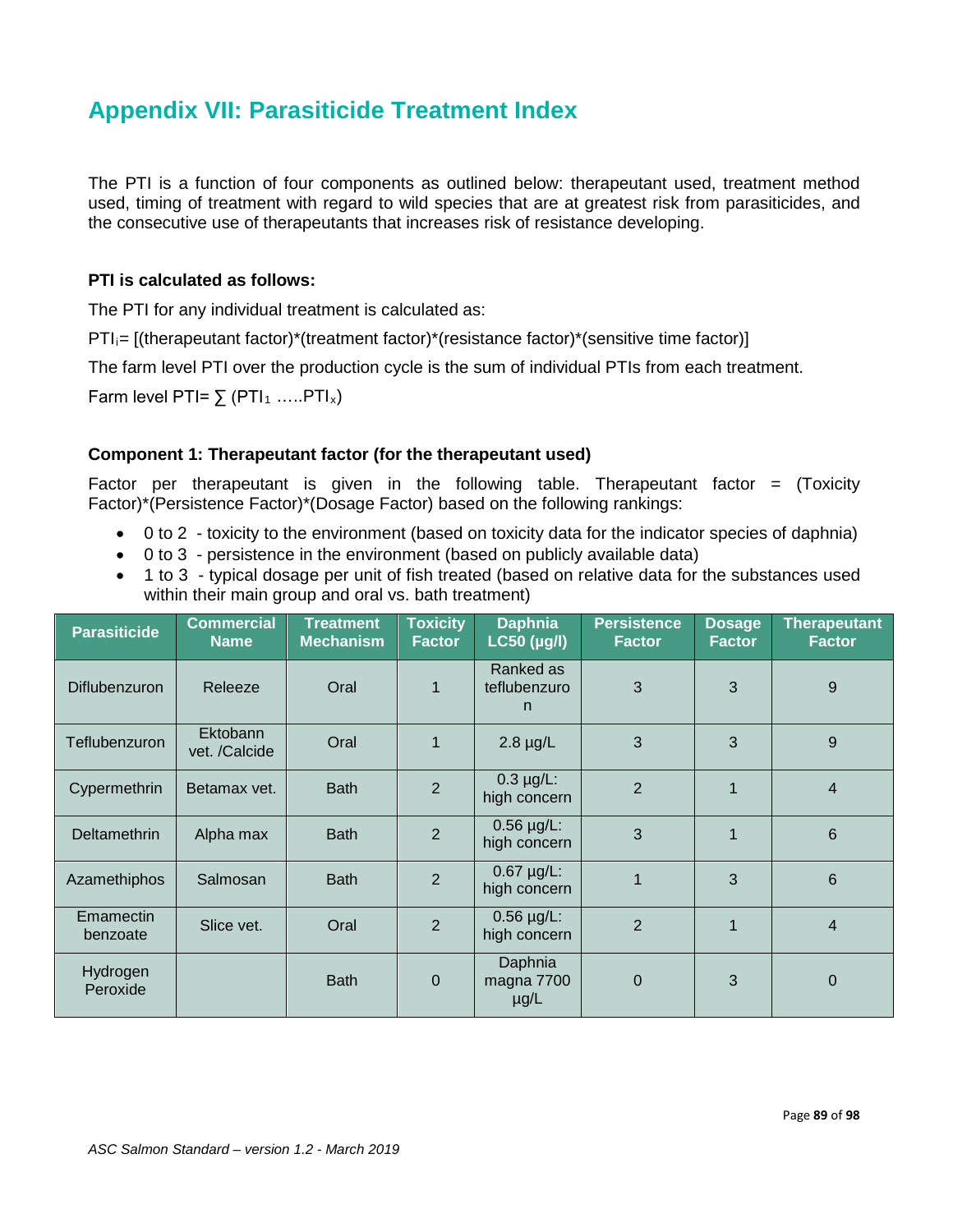## **Component 2: Treatment factor (for the method of treatment used)**

Treatment methods were assigned weights taking into account risk of that method to the environment in terms of release of chemical to the environment and the degree to which the method allows greater precision in dosing.

- Bath treatment with an open skirt factor 1 (default)
- In-feed treatment factor 0.8
- Bath treatment in a closed waterbody (wellboat or tarpaulin) factor 0.8
- Treatment with no active chemical released into environment<sup>188</sup> factor  $0.2$

## **Component 3: Resistance factor (for repeat uses of the same therapeutant)**

In order to reduce risk of development of resistance of sea lice to treatments, the PTI incorporates a factor for the repeated use of the same treatment.

- Default resistance factor  $= 1$
- If the same therapeutant is used for more than one treatment within a period of 12 months, the resistance factor is 2 (factor of 2 is applied starting with the second treatment)

## **Component 4: Sensitive time factor (timing of treatment with regard to wild species)**

The factor for timing of treatment with regard to wild species is intended to address concerns about use of parasiticides at times when populations of species potentially affected by the treatment are particularly sensitive. As noted in the report of the SAD Technical Working Group on Chemical Inputs, parasiticides present a greater risk to crustaceans than other species because of their modes of action. Scientific review and conversations with experts suggest that there is not a clear period that presents a greater risk at a population level for crustacean species other than lobsters. Therefore, only lobsters are addressed in this iteration of the PTI within the "sensitive timing" factor. Because there isn't a clear "riskier" period for populations of other crustaceans, the best way to address this is to reduce frequency of treatments by reducing the PTI.

- The default "sensitive timing" factor is 1.
- If the farm area (discharge area) contains lobsters, and if the species is in a time-limited phase where the population is known to be sensitive or are in a known sensitive period, the "sensitive timing" factor is 4.5. Whether lobsters are present in the farm area shall be considered in the environmental impact assessment in requirement 2.4.1, as is outlined in Appendix I-3.
- Sensitive time periods for which the higher factor shall be used are:
	- $\circ$  For American lobster on the east coasts of the US and Canada: July 1 August 31
	- o For European lobster In Norway and the UK: July 1 August 31

#### **Example Calculation**

l

In the example scenario below, the farm used four treatments of parasiticide over the course of the production cycle. The PTI for each treatment is calculated and then summed to determine the total PTI. None of the treatments in this scenario took place during a time denoted as especially sensitive to wild species in the area. The second treatment of emamectin benzoate is given the higher

<span id="page-89-0"></span><sup>&</sup>lt;sup>188</sup> For example, a treatment in a production system where water is not released into the natural environment, or a bath treatment in a wellboat where the chemical is denatured and rendered inactive prior to release to the environment.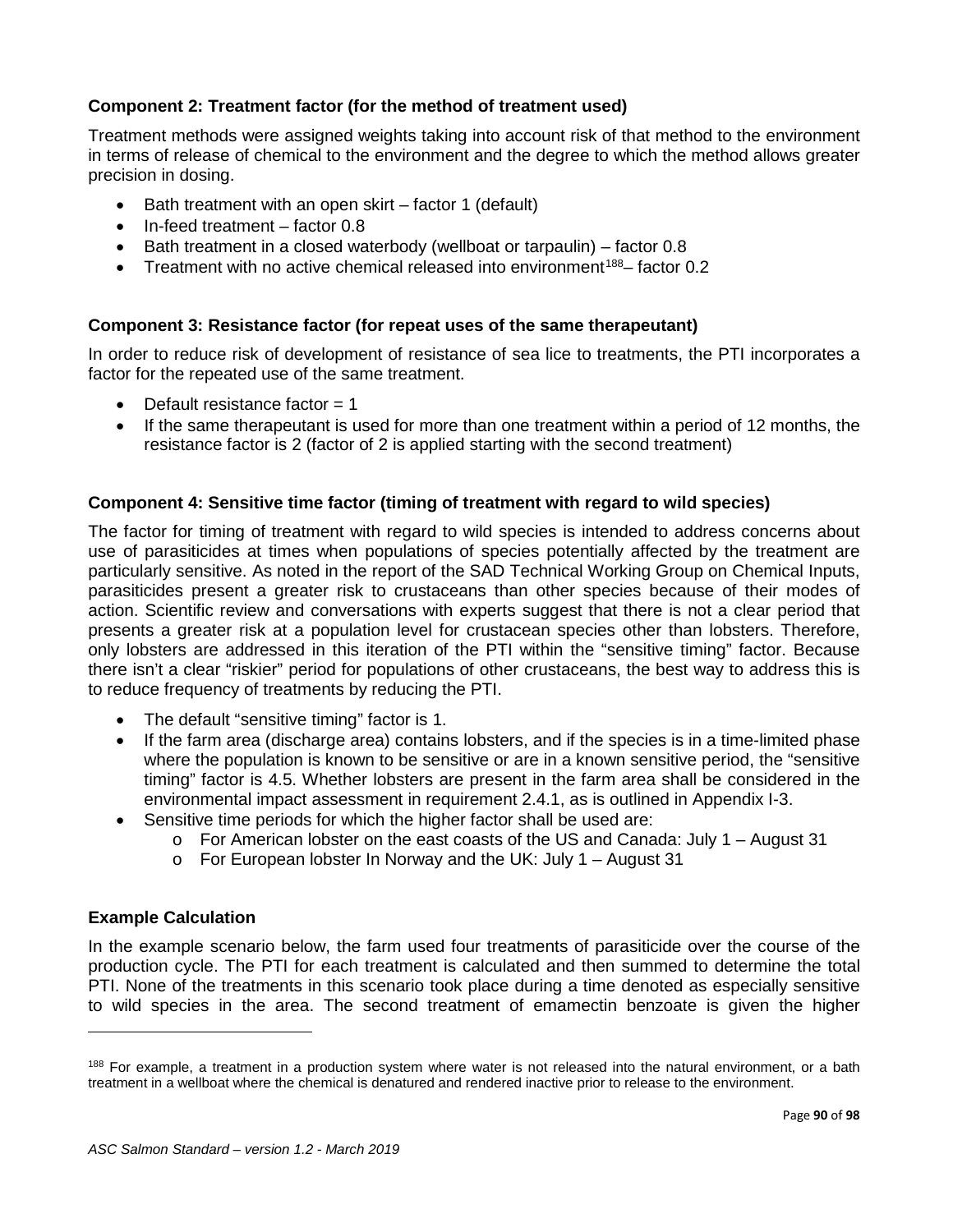resistance factor as it, in the example below, took place within 12 months of the prior treatment of the same therapeutant.

| <b>Treatment</b> | <b>Therapeutant</b>   | <b>Therapeutant Treatment Resistance Sensitive</b><br>factor | factor | factor         | time                | PTI |
|------------------|-----------------------|--------------------------------------------------------------|--------|----------------|---------------------|-----|
|                  | Emamectin<br>benzoate | $\overline{4}$                                               | 0.8    |                | 1                   | 3.2 |
| $\overline{2}$   | Emamectin<br>benzoate | $\overline{4}$                                               | 0.8    | $\overline{2}$ | 1                   | 6.4 |
| 3                | Azamethiphos          | 6                                                            | 0.8    |                | 1                   | 4.8 |
| $\overline{4}$   | Deltamethrin          | 6                                                            | 0.8    |                | 1                   | 4.8 |
|                  |                       |                                                              |        |                | <b>Sum PTI 19.2</b> |     |

## **Updating PTI with new information**

If new therapeutants become available for sea lice treatment, or if new treatment methods are developed, the Technical Advisory Group of the ASC may be asked to determine a therapeutant factor or treatment factor for that new parasiticide or new method, following guidelines for assignment of factors left by the SAD SC.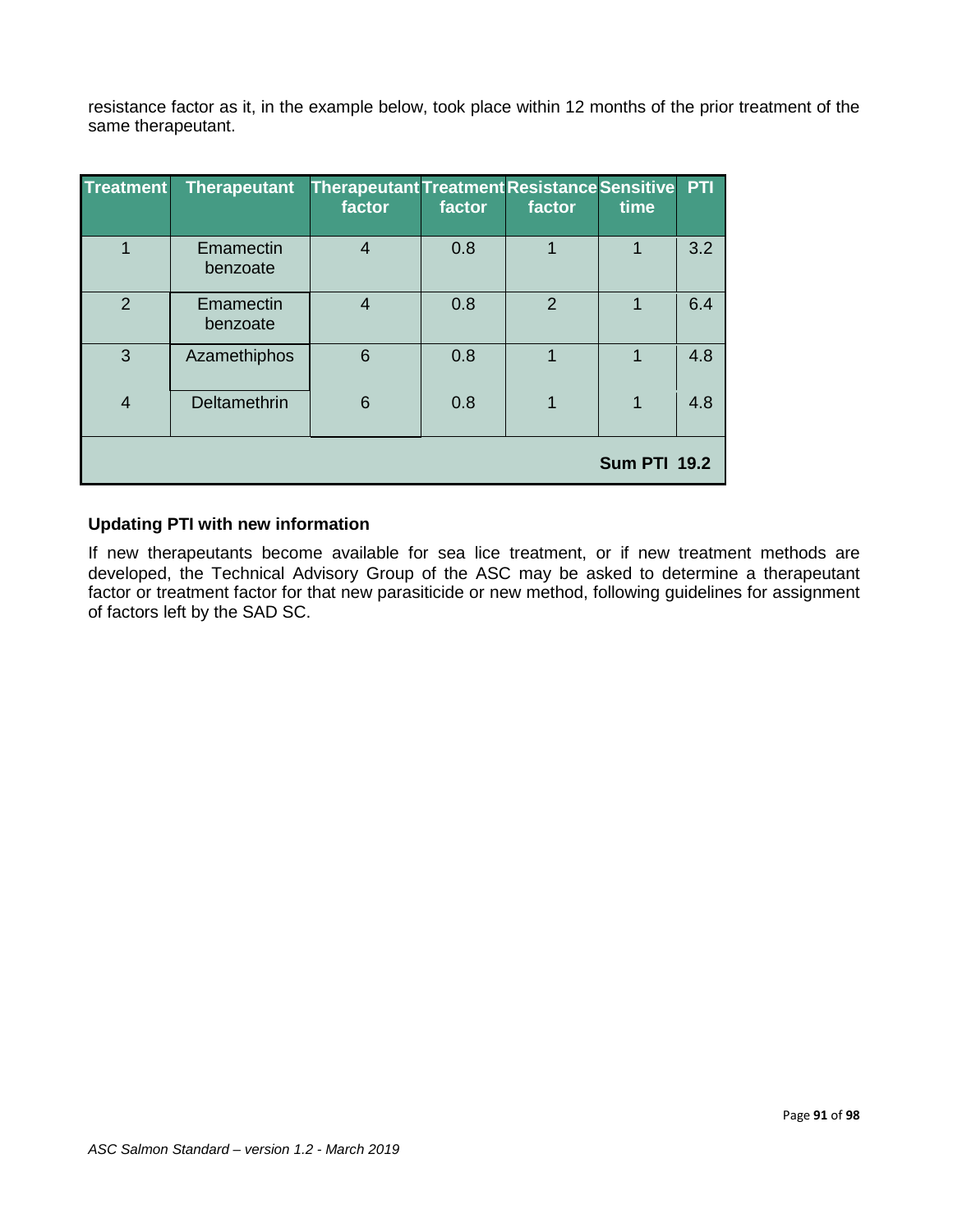# **Appendix VIII: Methodologies Related to Water Quality and Smolt Systems**

## **Appendix VIII-1. Calculation of Total Phosphorous discharged per ton of smolt produced**

Requirement 8.4 looks at how much phosphorus is discharged from the farm per unit smolt produced. The requirement is set at 5 kg/ t for the first three years from date of publication of the ASC Salmon Standard, dropping to 4 kg/ t thereafter. Smolt facilities would calculate their discharge using a "mass balance" approach that calculates the discharge from the phosphorus in the feed and the phosphorus in the fish biomass. Farms would be able to subtract P that is physically removed in sludge (documented sludge removal with P levels tested).

To calculate P released to the environment, one must calculate the P used to produce one unit of fish and subtract the P taken up by the fish and P removed in sludge. The basic formula per time period, to be calculated for a maximum period of 12 months, is:

### *P released to the water body per unit of smolt produced = (P in – P out)/biomass produced*

*Where:* 

### *P in = Total P in feed*

### *P out= (Total P in biomass produced) + (Total P in sludge removed)*

Where the following definitions of the parameters apply in the basic formula:

- 1. *Total P in feed* 
	- a.  $\sum$  (Total amount of feed type (product) multiplied by content of phosphorus)  $_{1,...,x}$ ), where 1…….X represents the number of different feed types (products) used.
		- i. The phosphorus content per feed type can be determined either by chemical analyses of the feed type, or based on declaration by the feed producer of phosphorus content in the feed type in jurisdictions where national legislation order phosphorus content of feed to be declared.
- 2. *Biomass produced* 
	- a. Biomass of fish produced over the specific time period is calculated as: (biomass harvested + biomass of mortalities + remaining standing biomass) – biomass at start of time period
- 3. *P content in biomass produced* 
	- a. P content in biomass produced = (biomass produced) $*(%$  of P in fish)
		- i. For purposes of calculating this requirement, the following phosphorus percentages will be used for harvested fish or mortalities:
			- 1. Less than 1 kg: 0.43%
			- 2. More than 1 kg: 0.4%
- 4. *Total P in removed sludge* 
	- a. P content in sludge removed = (sludge removed)  $*(\%$  of P in sludge)
		- i. Phosphorus in sludge removed per unit shall be determined based on analytical values that are representative of the batch of sludge removed from the farm.
		- ii. The smolt farm must demonstrate the sludge was physically removed from the farm site and that the sludge was deposed of according to the principles in requirement 8.35.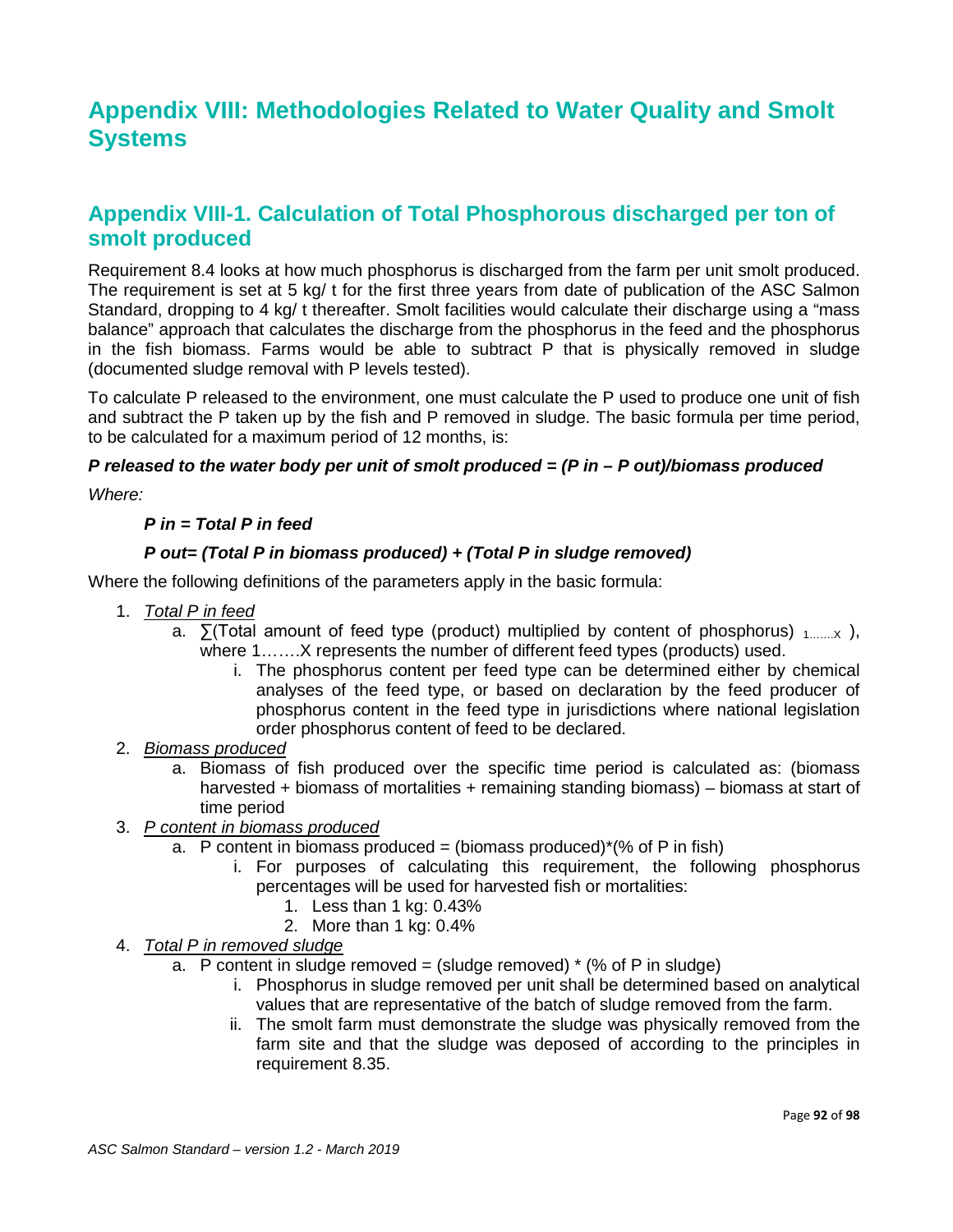# **Appendix VIII-2: Water quality sampling methodology and data sharing for land-based systems**

Land-based farms (flow-through and recirculation systems) must measure dissolved oxygen in the effluent. They also must submit to ASC the results from the effluent monitoring they conduct to comply with their local regulatory requirements. In particular, the requirement requires data on any sampling of phosphorus, nitrogen, TSS and BOD. This data will help to distinguish the performance of farms certified by this requirement over time, and assist in revisions to the ASC Salmon Standard.

Oxygen saturation must be measured at least monthly in the early morning and late afternoon. A single oxygen reading below 60 percent would require daily continuous monitoring with an electronic probe and recorder for at least a week demonstrating a minimum 60 percent saturation at all times.

Farms shall use the following table to submit the results of effluent monitoring to ASC. Please list each analysis separately over the previous 12-month period.

| <b>Date</b> | Analysis<br>(TP, TN, T)<br>BOD, TSS,<br>$etc.$ ) | Location<br>(Effluent,<br>Inlet, etc.) | <b>Method</b><br>(Single<br>$\vec{graph}$ , 24-<br>hour bulk,<br>$etc.$ ) | <b>Sampling</b><br>by Third<br>Party?<br>(Yes/No) | <b>Analysis</b><br>by Third<br>Party?<br>(Yes/No) | <b>Result</b><br>(including<br>units) |
|-------------|--------------------------------------------------|----------------------------------------|---------------------------------------------------------------------------|---------------------------------------------------|---------------------------------------------------|---------------------------------------|
|             |                                                  |                                        |                                                                           |                                                   |                                                   |                                       |
|             |                                                  |                                        |                                                                           |                                                   |                                                   |                                       |
|             |                                                  |                                        |                                                                           |                                                   |                                                   |                                       |
|             |                                                  |                                        |                                                                           |                                                   |                                                   |                                       |

# **Appendix VIII-3: Sampling methodology for benthic macro-invertebrate surveys**

Land-based smolt production systems must conduct sampling of the benthic macro-invertebrate habitats in the receiving body of water downstream and upstream of the effluent discharge point. The requirement requires that the downstream benthic status be similar or better than the upstream benthic status. To demonstrate this, the survey must demonstrate that the downstream location has the same or better benthic health classification as the upstream location.

Below are required components of the sampling methodology and classification scheme that a farm shall use. It is expected that a farm will use the faunal sampling regime in its own jurisdiction, as long as the regime includes the following minimum requirements.

This appendix also includes additional suggested ideas on conducting the surveys. The suggestions are intended as a guide only. The entity conducting the faunal survey should use its own discretion based on local knowledge, national fauna index systems, and expertise as to what specific subelement or parameter will provide the best representation to document the status of the benthic macro invertebrates and the impact that the fish farm may have on this environment in the receiving water body.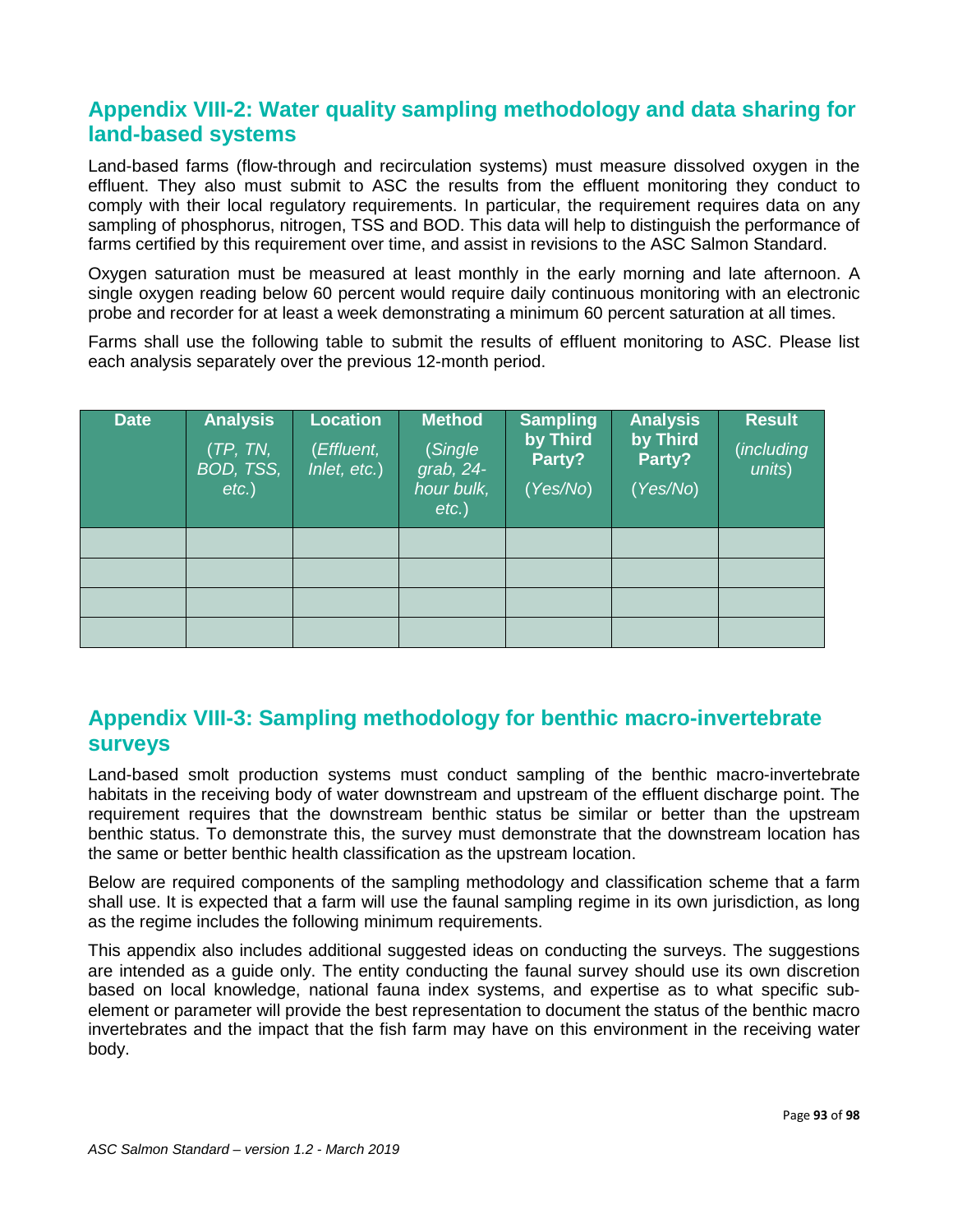### **Minimum requirements for faunal surveys:**

#### *Classification System*

• The benthic health classification system must have at least five categories of benthic status.

#### *Focus of the survey*

• The survey must detect the composition, abundance diversity and presence of benthic invertebrate fauna in the receiving water body (upstream and downstream from farm outlet). The survey must focus on key sensitive indicator species for the region.

#### *When and how often*

- The samples must be collected once every year upstream and downstream from the farm outlet. In case the downstream survey drops a category according to the faunal index, two consecutive faunal surveys must be conducted during the following 12 months, using the same faunal index system, that demonstrate compliance with the requirement.
- After three years of demonstrating consistent results, a farm may reduce sampling to once every two years.

#### *Where to sample*

- The samples must be taken from both midstream and near the bank and must also include marginal areas with slacker water flow.
- All efforts must be made to isolate the impact of the farm, for example by seeking similar conditions, such as type of bottom, water flow and/or substrate types present along the bank, in the upstream and downstream locations.
- The location of sampling sites downstream from the farm must reflect a scientific assessment of the most likely area of potential impact from the farm, with consideration to the mixing of water and the minimum and maximum distance from the farm outlet.

#### *Number of samples*

• The survey must collect samples in at least three transects (10 meters apart), with at least four samples in each transect across the river. This must be conducted both upstream and downstream from the farm outlet.

#### *Analysis of the samples and how to samples*

• All collected samples must be analyzed by an accredited laboratory and the sampling methodology must be approved by the laboratory conducting the analysis.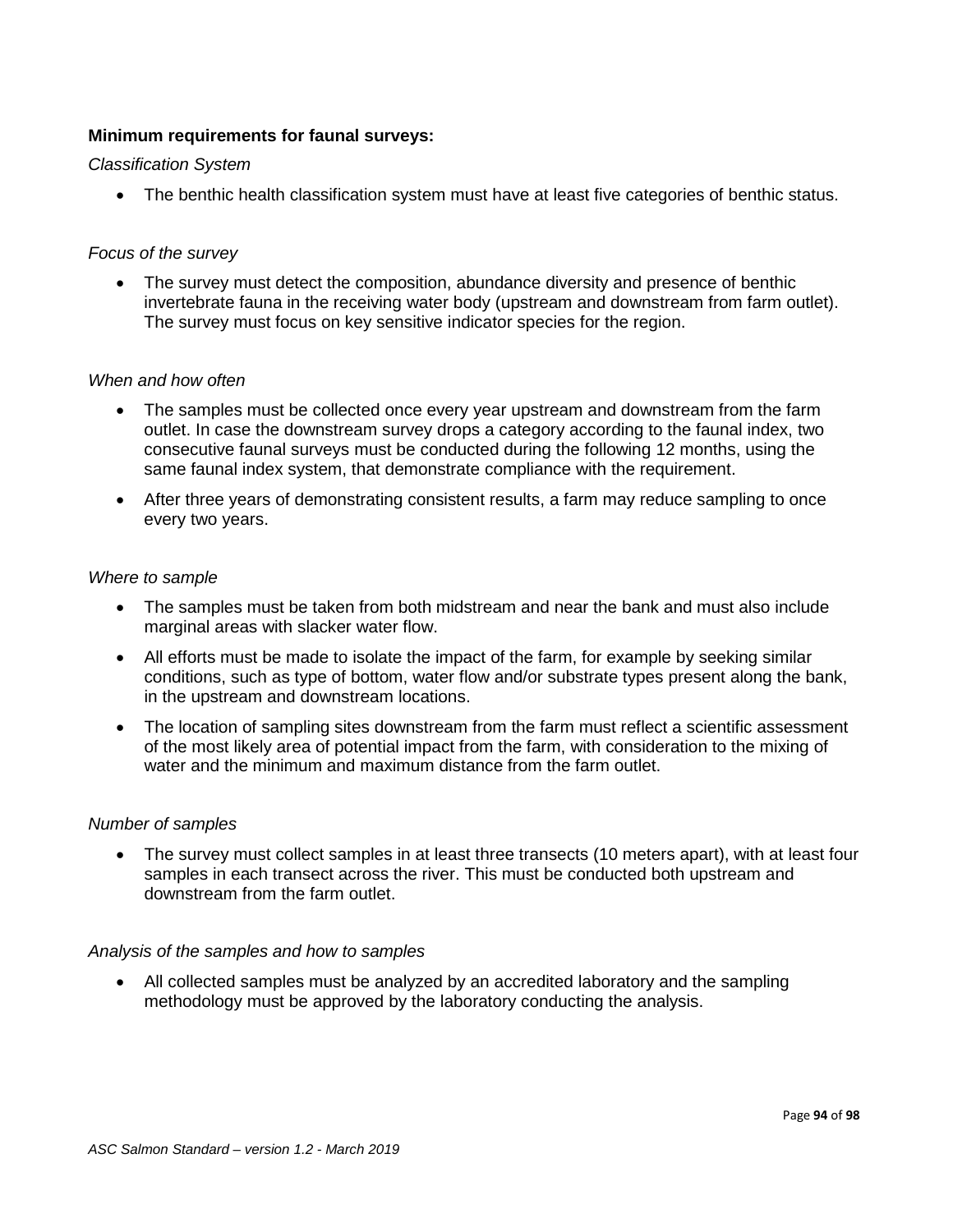## **Further recommendations to sampling:**

#### *When and how*

When collecting macro-invertebrates, consideration should be given to the seasonality of the presence of the macro-invertebrate species, namely insects in their larval stage of the life cycle. It is generally recommended that samples are conducted during summer and/or winter. In geographical regions like Scandinavia, spring and autumn are recommended as the best times for sampling.

#### *Sampling gear*

The sampling should be undertaken using standard equipment such as surber sampler, handnet and grab. More detailed sampling guidelines can also be found in ISO standards ISO 8265, 7828 and 9391.

#### References:

- Common Implementation Strategy for the Water Framework Directive (2000/60/EC) *Guidance document no. 7.* Monitoring under the Water Framework Directive.
- Biological assessment of running waters in Denmark: introduction to the Danish Stream Fauna Index (DSFI) Skriver et al.; 2000.
- The performance of a new biological water quality score system based on macro-invertebrates over a wide range of unpolluted running-water sites. Amitage, P.D. et al., 1982.
- Common Implementation Strategy for the Water Framework Directive (2000/60/EC) *Guidance document no. 13.* Overall approach to the classification of ecological status and ecological potential.
- UN/ECE Task Force on Monitoring & Assessment under the Convention on the Protection and Use of Transboundary Watercourses and International Lakes (Helsinki, 1992) Volume 3:Biological Assessment Methods for Watercourses.

## **Appendix VIII-4: Sludge BMPs for closed and semi-closed smolt systems**

Methods to mitigate the impacts from fish metabolic wastes on water can range from the employment of simple settling ponds to the use of advanced technology filters and biological process. Dealing responsibly with the waste (sludge, liquid slurry, biosolids) from these processes is a critical element to responsible smolt facility management. The ASC acknowledges that BMPs related to other principles such as correct feed composition and texture as well as good feed management practices—such as not storing feed for too long—can also influence the effectiveness of biosolids capture, however this section deals with practices for cleaning, storage and disposal that will minimize the potential impacts of sludge/biosolids being released into the environment.

All closed and semi-closed smolt systems shall employ/undertake the following in relation to sludge/biosolids:

1. A process flow drawing that tracks/maps the water and waste flow of a farm including treatment of waste, transfer of wastes, waste storage and final waste utilization options. Flow diagram should demonstrate the farm is dealing with biosolids responsibly.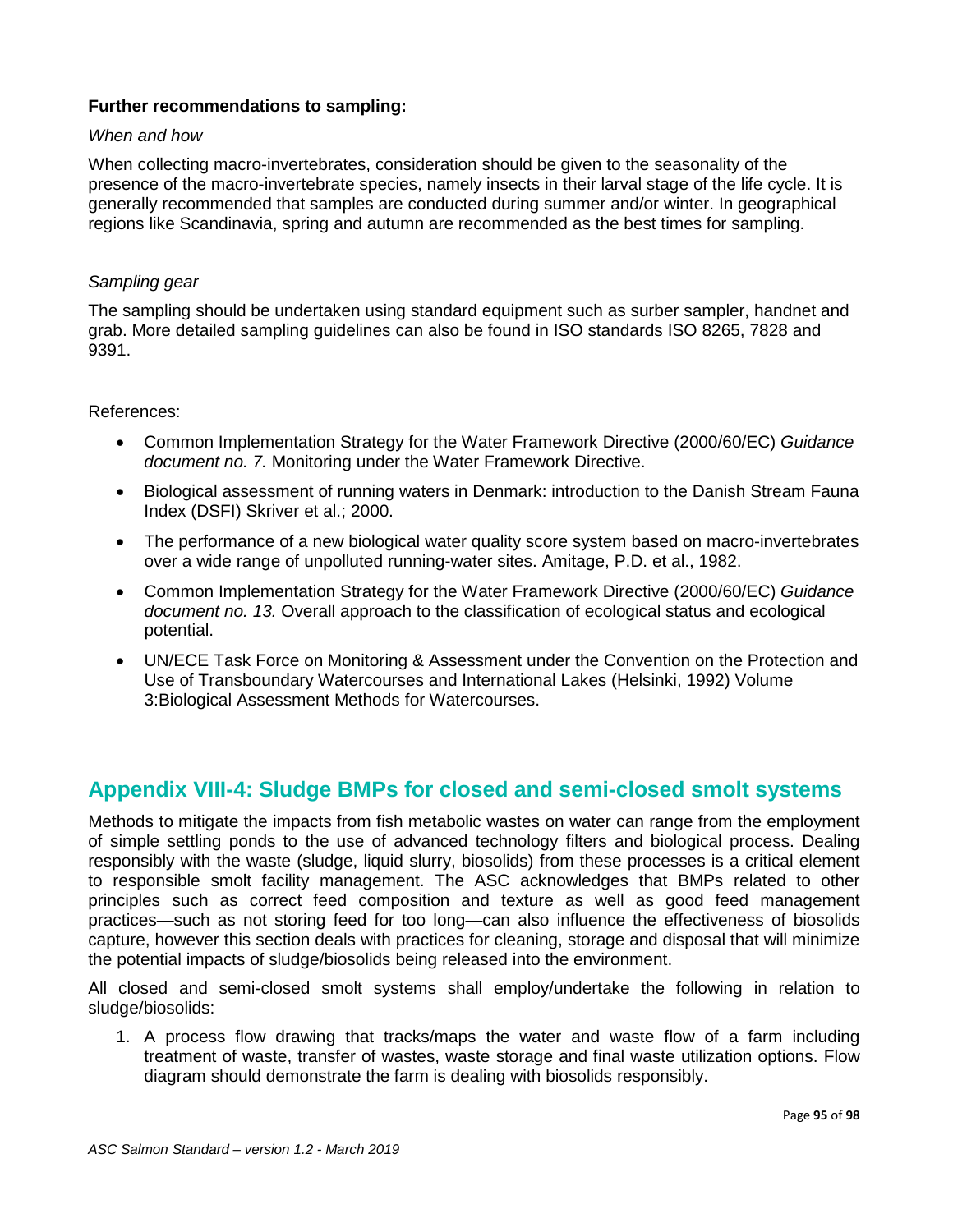- 2. Farm shall have a management plan for sludge/biosolids that details cleaning and maintenance procedures of the water treatment system. The plan must also identify and address the farm's specific risks such as—but not limited to—loss of power, fire and drought. The management can be evaluated in relation to maintenance records.
- 3. Farm must keep detailed records/log of sludge/bio-solid cleaning and maintenance including how sludge is discarded after being dug out of settlement ponds/basins.
- 4. Biosolids accumulated in settling ponds/basins shall not be discharged into natural water bodies.

# **Appendix VIII-5: Assimilative capacity assessment for cage (net-pen) smolt systems**

Under 8.26, all open smolt farms in lake or reservoir settings must demonstrate that an assimilative capacity assessment has been conducted to determine if there is sufficient capacity from a water quality perspective to allow for the level of additional loading to the system.

Many suitable models exist that can help determine assimilative capacity, such as Dillon and Rigler (1975), Kirchener and Dillon (1975), Reckhow (1977), and Dillon and Molot (1996). The requirement does not favor one existing model over another but it is important to outline key elements of a credible assimilative capacity study.

At a minimum, the study must do the following:

- Undertake assessment as to allocation of capacity for the whole water body
- Undertake assessment as to land use, slope, sewage, other discharges, stream input
- Account for retention in lake and mixing
- Predict total phosphorus concentration
- Classify trophic status
- Undertake impact assessment of fish farm

The study must pay particular attention to the nature and morphology of the lake basin where the farm will be established. The study must analyze at a minimum:

- 1. mixing of the surface and bottom waters
- 2. whether bottom waters are isolated within the water body
- 3. the naturally occurring oxygen levels in the surface and bottom waters
- 4. whether the water forms part of an enclosed basin, or an area with isolated bottom waters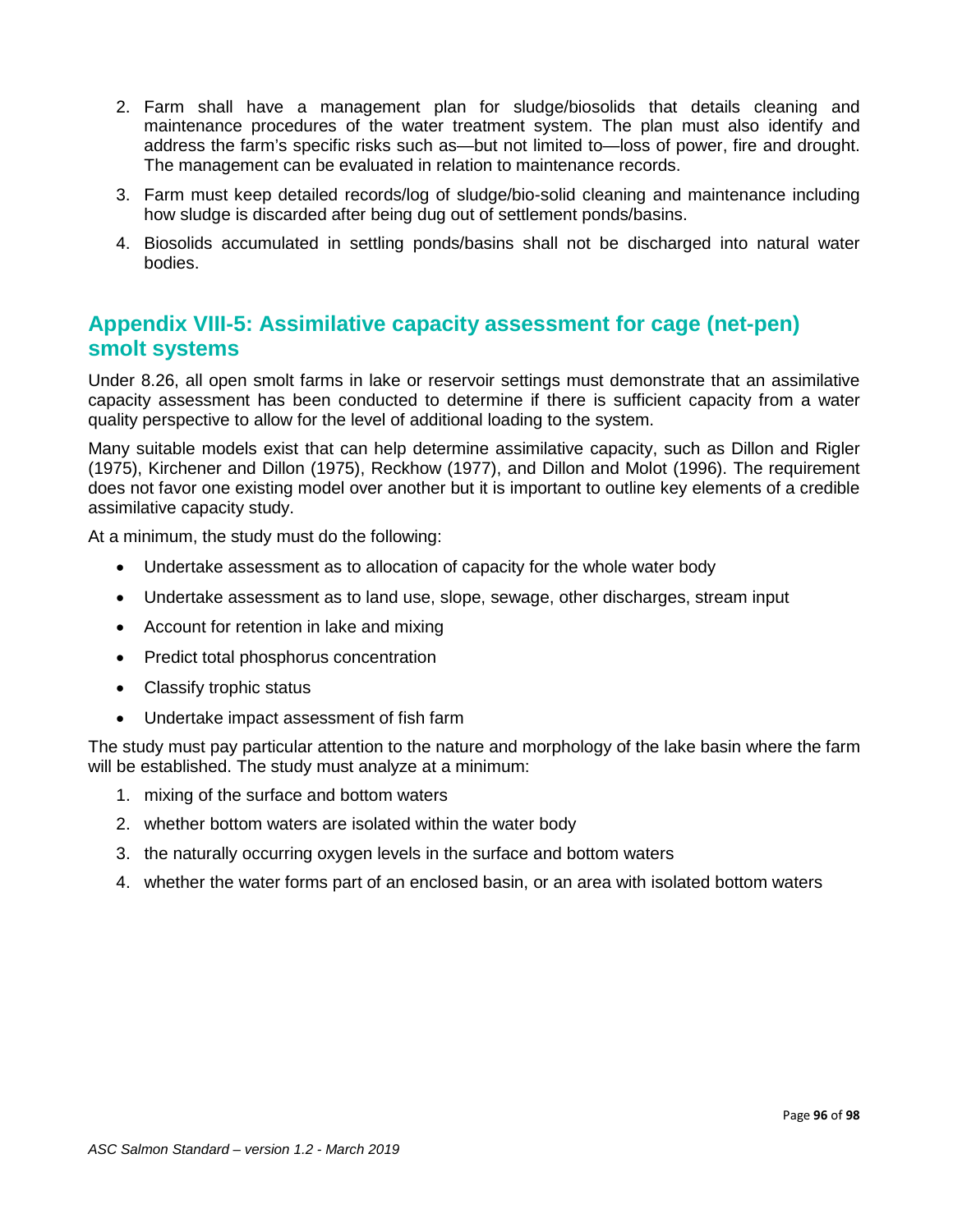# **Appendix VIII-6: Receiving water monitoring for open (net-pen) smolt systems**

### **Sampling Regime for Receiving Water Quality Monitoring**

Location of sampling stations: Stations will be established at the limit of the cage farm management zone on each side of the farm, roughly 50 meters from the edge of the cages and at reference stations located approximately 1-2 kilometers (km). All sampling locations will be identified with GPS coordinates on a schematic outline of the farm operations and on available satellite imagery.

Sampling methods: All water samples testing for total phosphorus shall be taken from a representative composite sample through the water column to a depth of the bottom of the cages. Samples will be submitted to an accredited laboratory for analysis of TP to a method detection limit of < 0.002 mg/L. Dissolved oxygen measurements will be taken at 50 centimeters from the bottom sediment.

Frequency: At least once every three months during periods without ice, including at peak biomass.

\*\*NOTE: Some flexibility on the exact location and method of sampling is allowed to avoid farms needing to duplicate similar sampling for their local regulatory regime.

|                      |              | <b>Boundary Stations (Note: if the farm is attached</b><br>to land via a walkway, only three stations would<br>be used) |      | <b>Reference Stations</b> |                  |             |
|----------------------|--------------|-------------------------------------------------------------------------------------------------------------------------|------|---------------------------|------------------|-------------|
|                      | <b>North</b> | South                                                                                                                   | East | West                      | <b>Upcurrent</b> | Downcurrent |
| <b>TP</b><br>(mg/L)  | X            | X                                                                                                                       | X    |                           |                  |             |
| DO profile<br>(mg/L) | Χ            |                                                                                                                         | X    |                           |                  |             |